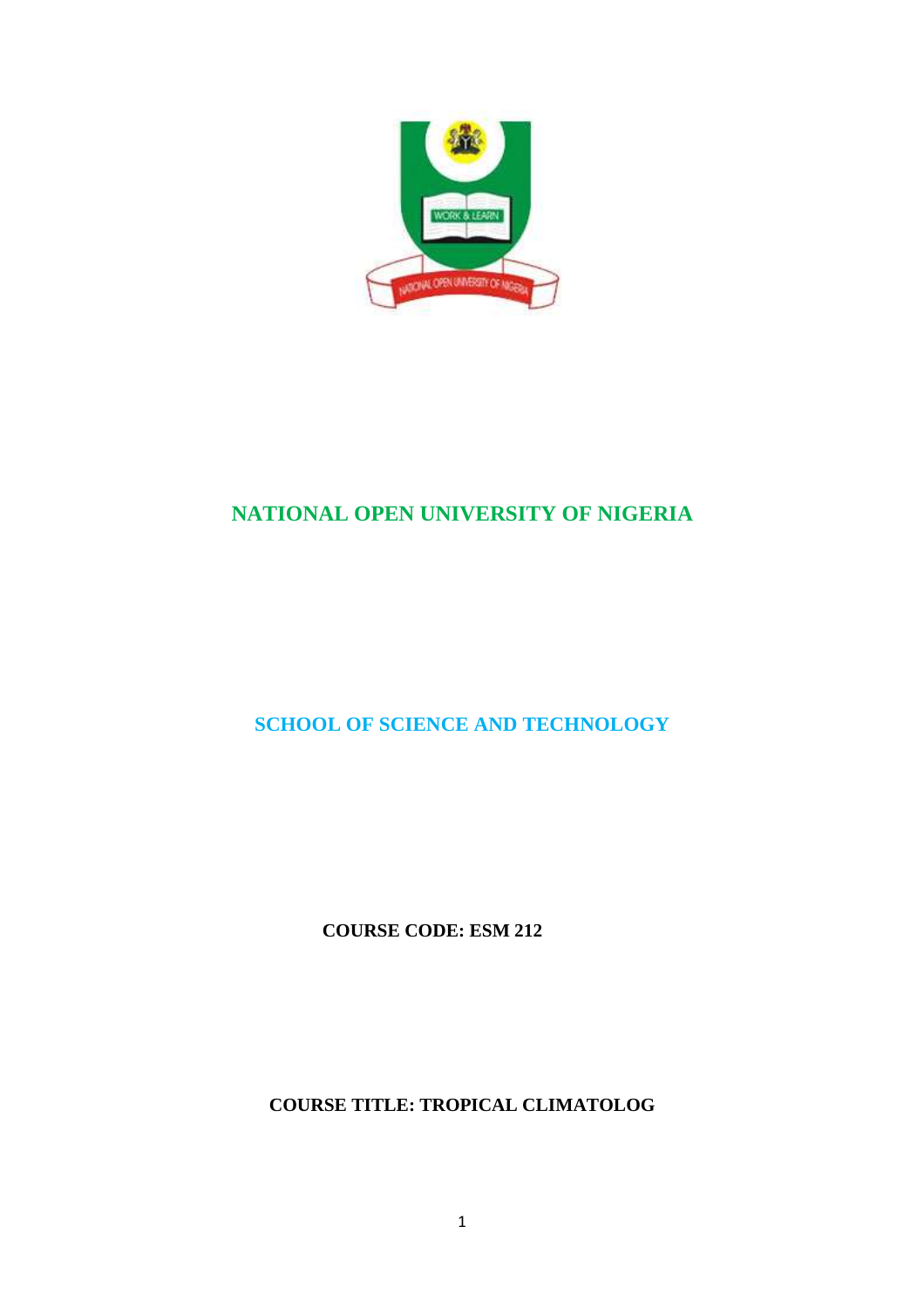# **ESM 212 TROPICAL CLIMATOLOG**

# **DR EGEH EMMANUEL DEPARTMENT OF GEOGRAPHY UNIVERSITY OF LAGOS, YABA LAGOS**

 **AND** 

**MR OKOLOYE CYPRIAN, NIMET CENTRAL FORCAST OFFICE OSHODI, LAGOS**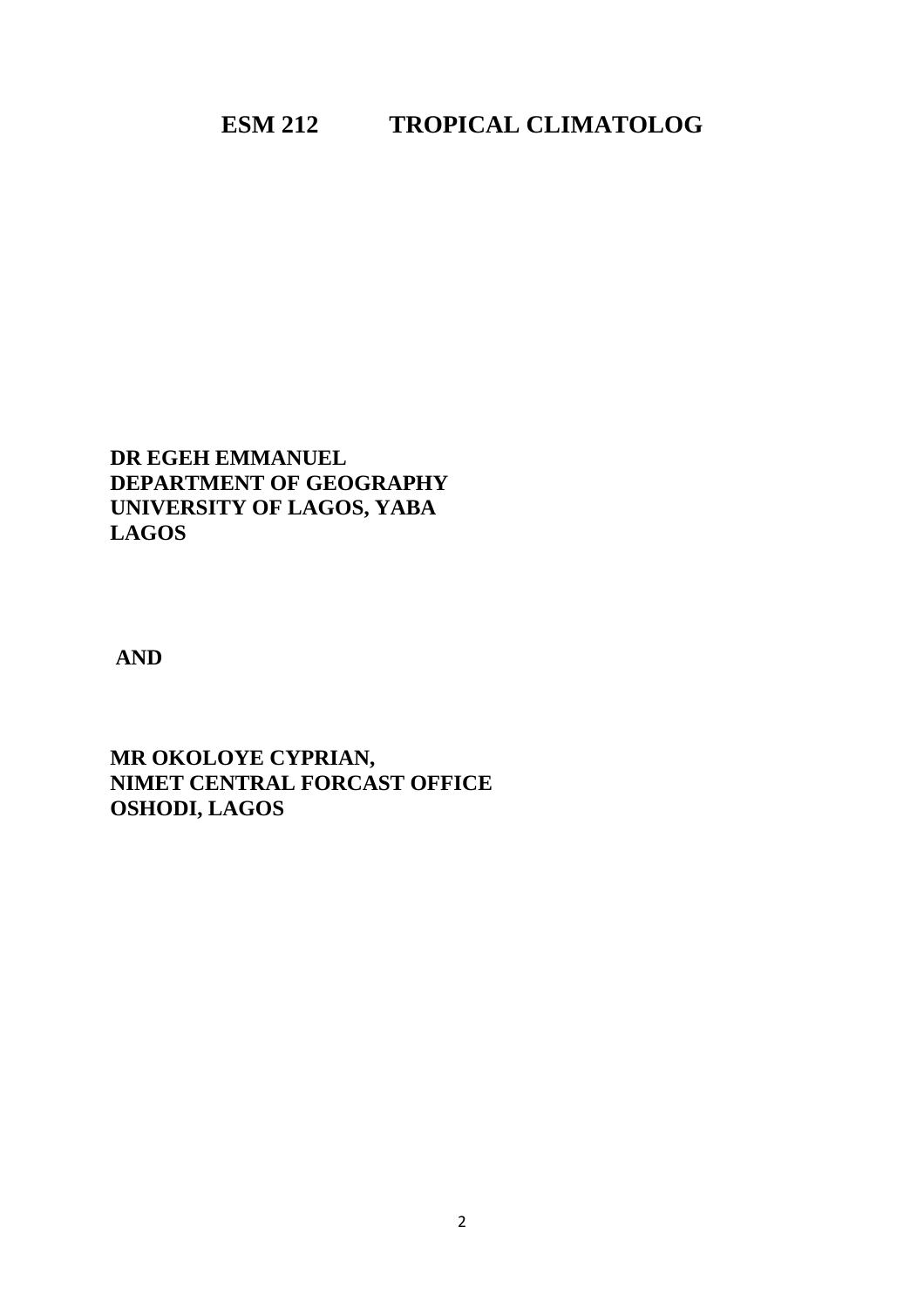## **MODULE 1**

#### **UNIT 1: MEANING OF CLIMATOLOGY**

1.0 INTRODUCTION

# 2.0 AIMS AND OBJECTIVES

## 3.0 MAIN CONTENT

## 3.1 THE RELEVANCE OF STUDY CLIMATOLOGY

## 3.2 THE DIFFERENT APPROACHES TO STUDY OF CLIMATOLOGY

4.0 CONCLUSION

# 5.0 SUMMARY

## 6.0 TUTOR- MARKED ASSIGNMENT

7.0 REFERENCES/FURTHER READINGS

## **Unit 1: Meaning of Climatology**

## **1.0 Introduction**

Climatology is the study of the long-term state of the atmosphere. Climatology is fundamentally concerned with the weather and climate of a given area. Climatology examines both the nature of micro (local) and macro (global) climates and the natural and anthropogenic influences on them. The term climate implies an average or long term record of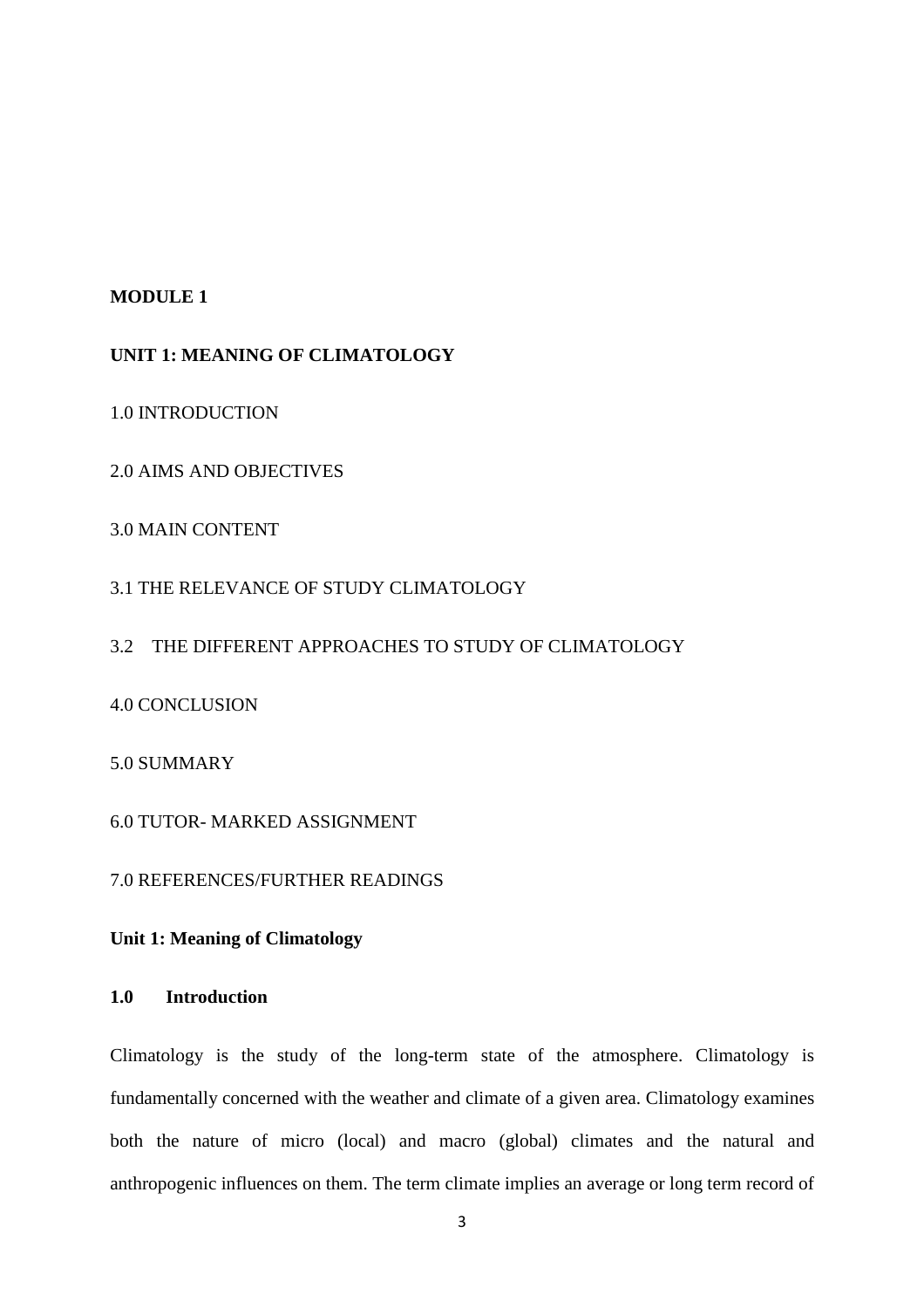weather conditions at a certain region for at least 30 years. It conveys a generalization of all the recorded weather observations in a given area. Branch of atmospheric science concerned with describing climate and analyzing the causes and practical consequences of climatic differences and changes. Climatology treats the same atmospheric processes as meteorology but it also seeks to identify slower-acting influences and longer-term changes, including the circulation of the oceans, the concentrations of atmospheric gases, and the small but measurable variations in the intensity of solar radiation.

Climate is the expected mean and variability of the weather conditions for a particular location, season, and time of day. The climate is often described in terms of the mean values of meteorological variables such as temperature, precipitation, wind, humidity and cloud cover. A complete description also includes the variability of these quantities, and their extreme values. The climate of a region often has regular seasonal and diurnal variations, with the climate for January being very different from that for July at most locations. Climate also exhibits significant year-to-year variability and longer-term changes on both a regional and global basis.

## **2.0 AIMS AND OBJECTIVES**

The aim and objective of this unit is to introduce and expose student to the general knowledge of climatology. It is believed that at the end of this unit, you will be able to have better understanding of;

- 1. Definition climatology
- 2. The relevance of study the climatology
- 3. The difference approaches to the study of climatology

#### **3.0 MAIN CONTENT**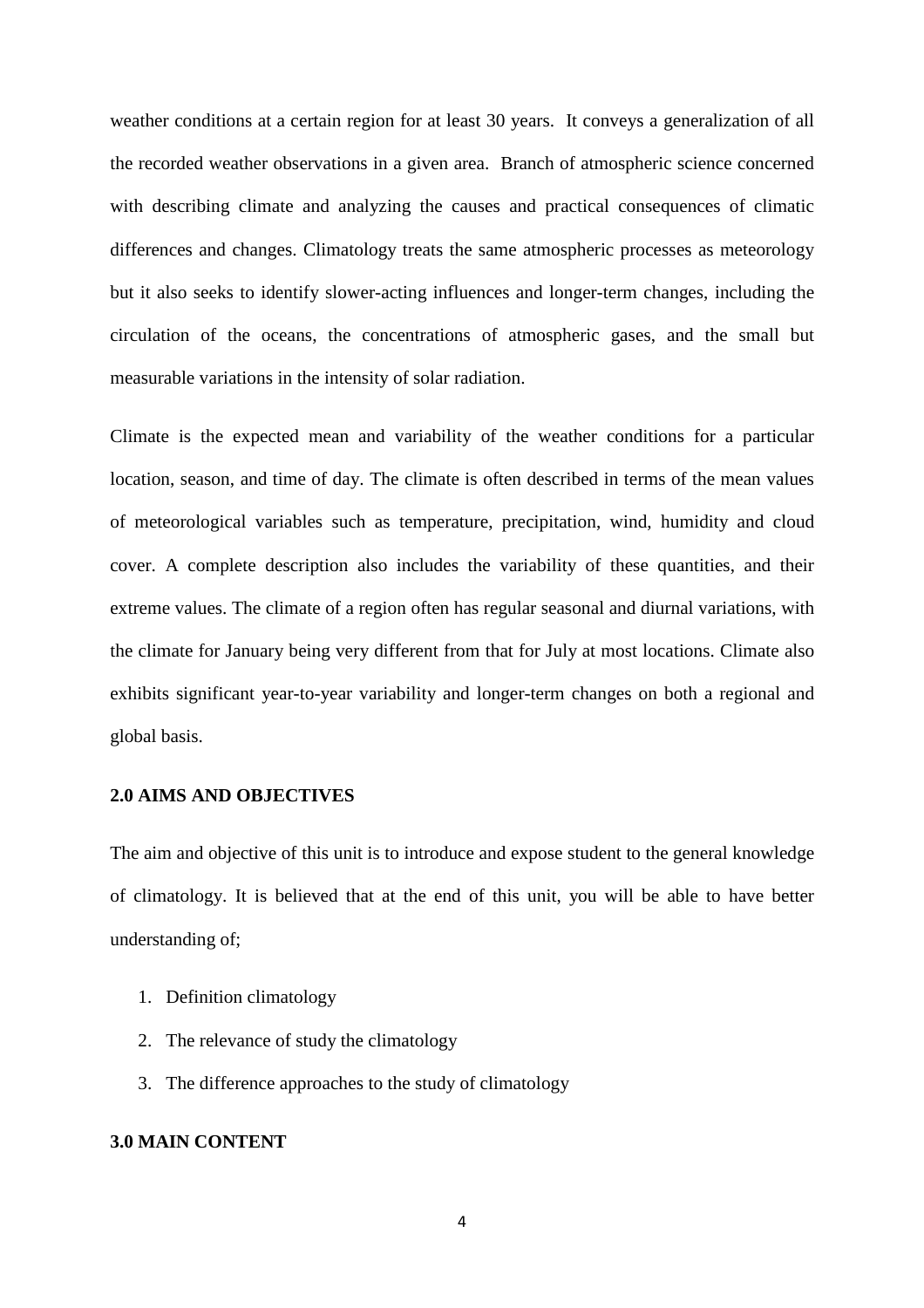#### **3.1 The Relevance of the Study of Climatology**

The goals of climatology are to provide a comprehensive description of the Earth's climate over the range of geographic scales, to understand its features in terms of fundamental physical principles, and to develop models of the Earth's climate for sensitivity studies and for the prediction of future changes that may result from natural and human causes

Climatology is not only concerned with the analysis of climate patterns and statistics (e.g. temperature, precipitation, atmospheric moisture, atmospheric circulation and disturbances) but also with seasonal to inter-annual climate variability, decadal to millennial climate fluctuations, long-term changes in mean and variability characteristics, climate extremes and seasonality (Glantz, 2003). Climatology also addresses its subject matter on many spatial scales, from the micro through the meso and synoptic to the hemispheric and global. Further, climatology works within a general systems' paradigm. At the heart of this is climate system theory. This states that climate is the manifestation of the interaction among the major climate system components of the atmosphere of hydrosphere, cryosphere, biosphere and land surface and external forcing such as solar variability and long term earth–sun geometry relationships. It also recognises that humans are an integral component of the climate system through their ability to alter levels of atmospheric trace gases. A major goal of climatology is to understand the flow of energy and matter and the feedbacks and non-linear interactions between the main components of the climate system and their associated climate outcomes.

Science is said to be: 'concerned either with a connected body of demonstrated truths or with observed facts systematically classified and more or less colligated by being brought under general laws, and which includes trustworthy methods for the discovery of new truth within its own domain.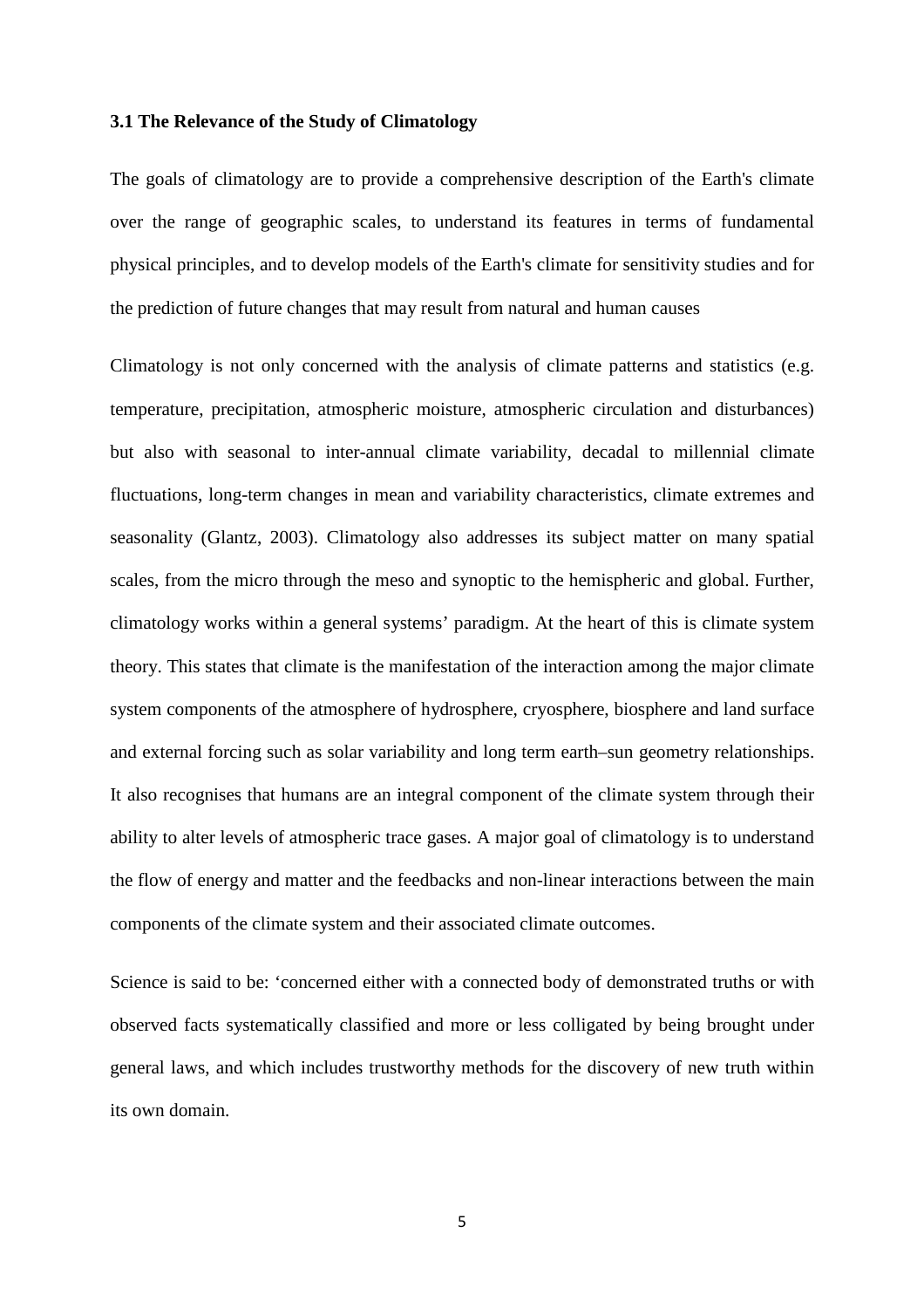Clearly, climatology falls within this definition. Some of the demonstrated truths that underpin climatology as a science include:

(1) climate is non-stationary

(2) climate varies over a number of temporal and spatial scales

(3) major modes of atmospheric circulation exist which may produce climate teleconnections

(4) climate is the long-term manifestation of the interaction between the atmosphere and the earth's surface and of processes arising from other causes that are internal and external to the climate system

 (5) the climate system responds non-linearly to both internal and external forcing and regulates itself through positive and negative feedback

(6) the climate of a location is influenced by the balance between large and local scale factors

(7) climate can be a determinant of, a resource for and a hazard to human activities

(8) human activities have the potential to influence climate

#### **3.2 Approaches to Study of Climatology**

Climatology is approached in a variety of ways.

The first approach is **paleoclimatology**: Paleoclimatology seeks to reconstruct past climates by examining records such as ice cores and tree rings (dendroclimatology).

 Paleoclimatologists seek to explain climate variations for all parts of the Earth during any given geologic period, beginning with the time of the Earth's formation. The basic research data are drawn mainly from geology and paleobotany; speculative attempts at explanation have come largely from astronomy, atmospheric physics, meteorology, and geophysics. The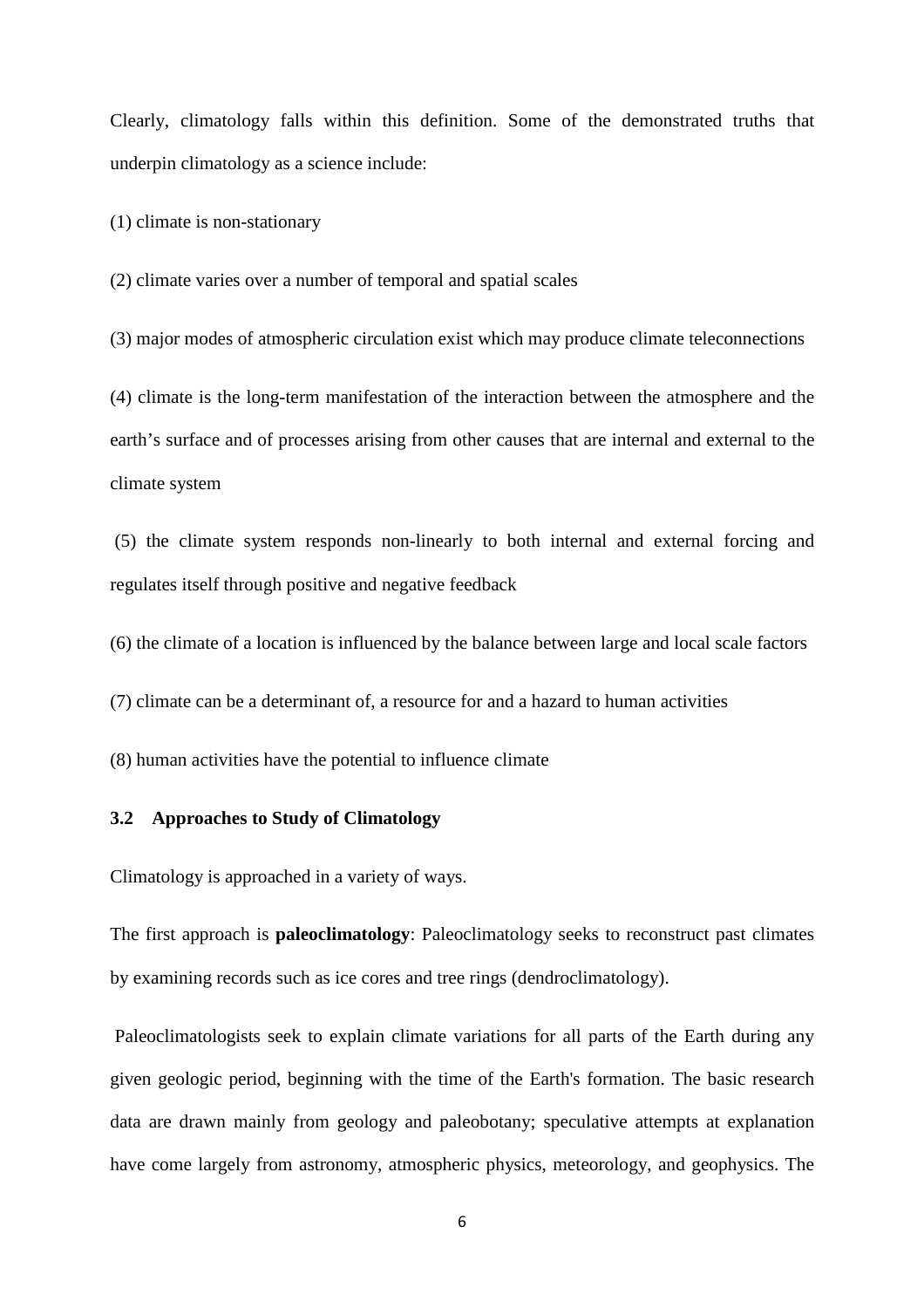study of ancient climates. Climate is the long-term expression of weather; in the modern world, climate is most noticeably expressed in vegetation and soil types and characteristics of the land surface. To study ancient climates, paleoclimatologists must be familiar with various disciplines of geology, such as sedimentology and paleonotology,( Scientific study of life of the geologic past, involving analysis of plant and animal fossils preserved in rocks) and with climate dynamics, which includes aspects of geography and atmospheric and oceanic physics.

The second approach is the **paleotempestology:** Paleotempestology uses these same records to help determine hurricane frequency over millennia. The study of contemporary climates incorporates meteorological data accumulated over many years, such as records of rainfall, temperature and atmospheric composition. Knowledge of the atmosphere and its dynamics is also embodied in models, either statistical or mathematical, which help by integrating different observations and testing how they fit together. Modelling is used for understanding past, present and potential future climates.

The third approach is historical climatology:

Historical climatology is the study of climate as related to human history and thus focuses only on the last few thousand years.

#### **4.0 CONCLUSION**

Global climate changes are threatening the balance of climatic conditions under which life evolved and is sustained. Temperatures are rising, ultraviolet radiation is increasing at the surface and pollutant levels are increasing. Many of these changes can be traced to industrialization, **deforestation** and other activities of a human population that is itself increasing at a very rapid rate. Climatology today embraces the study of all these characteristics, components, interactions and feedbacks

7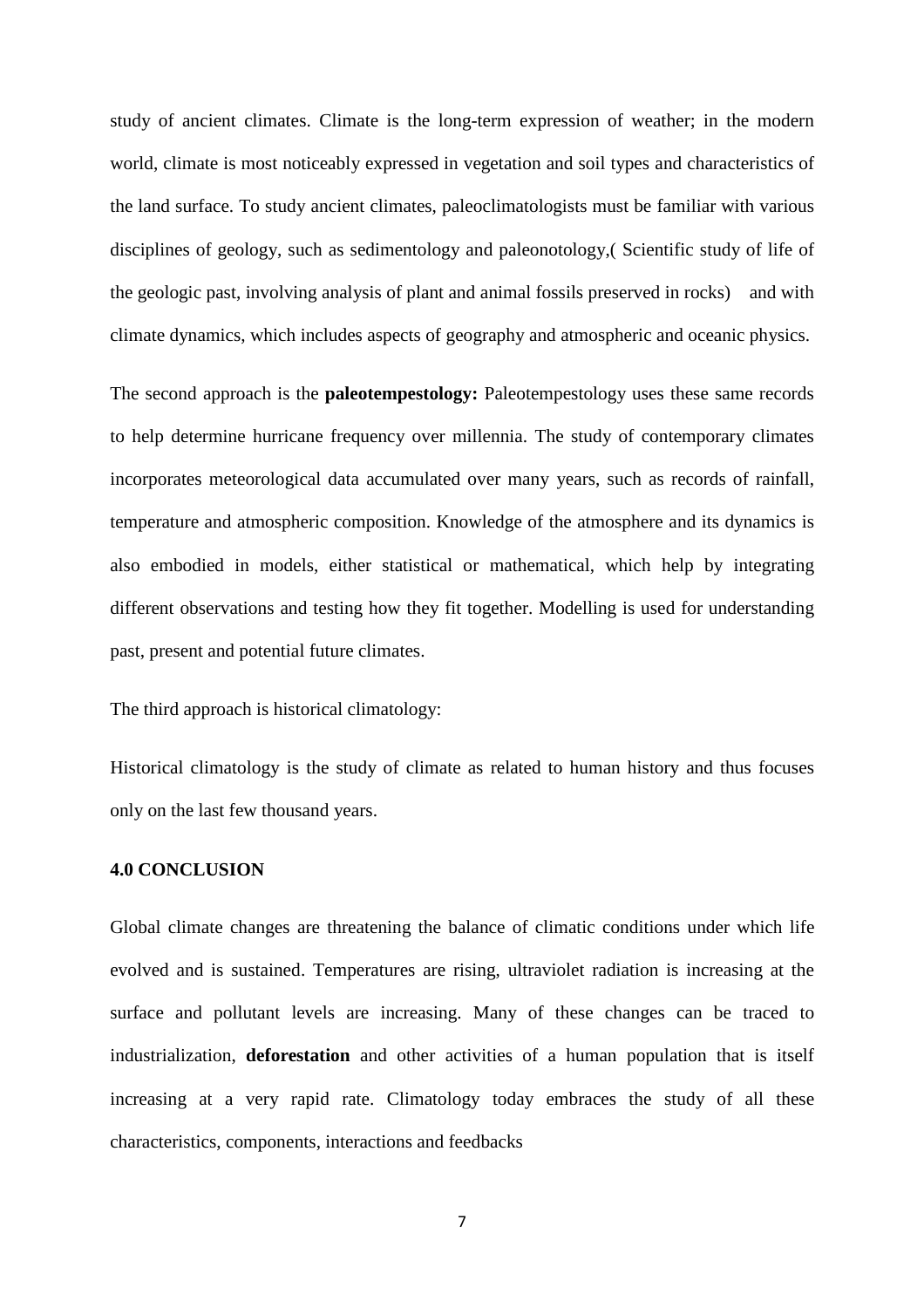## **5.0 SUMMARY**

In this unit, you learnt what climatology and different approaches to the study of climatology are all about. The three main approaches to the study of climatology are discussed. These are paleoclimatology, paleotempestology and historical climatology.

# **6.0 TUTOR- MARKED ASSIGNMENT**

1. What is climatology?

2. With relevance example, explain the different approaches to the study of climatology

## **7.0 REFERENCES/FURTHER READINGS**

Ayoade, J.O. (2004).Introduction to Climatology for the Tropics. Ibadan: Spectrum Books Limited.

Donald Ahren C. (1994). Meteorology Today. An Introduction to Weather, Climate and the Environment (5th ed). U.S.A: West Publishing Company.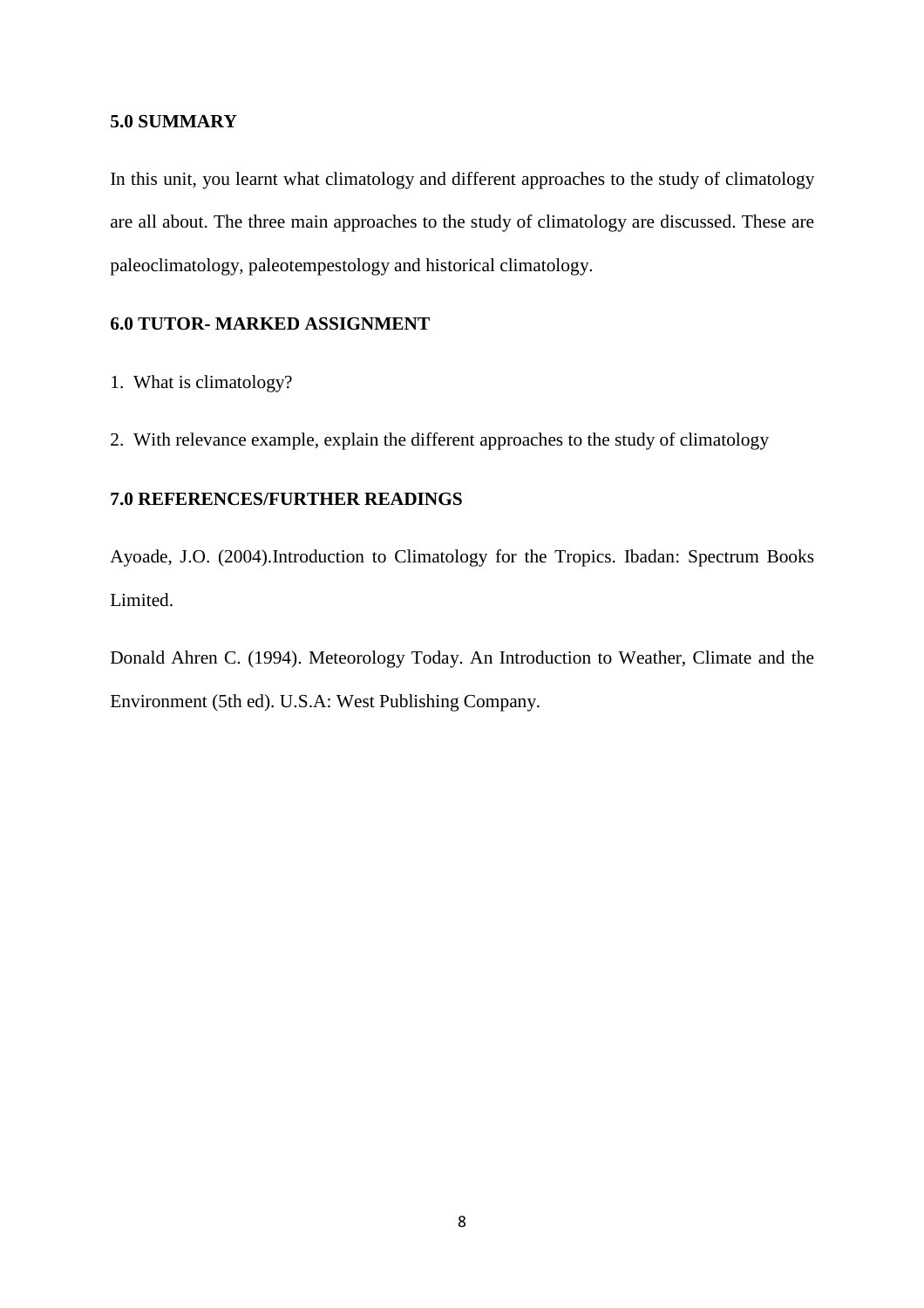## **UNIT 2: NATURE AND SCOPE OF CLIMATOLOGY**

1.0 INTRODUCTION

2.0 AIMS AND OBJECTIVES

3.0 MAIN CONTENT

3.1 TYPES OF CLIMATOLOGY

3.2 CLIMATOLOGY AS RELATED TO OTHER SCIENCES

3. CLIMATOLOGY AND CONTRIBUTION OF HUMAN IN SPACE

4.0 CONCLUSION

5.0 SUMMARY

6.0 TUTOR- MARKED ASSIGNMENT

7.0 REFERENCES/FURTHER READINGS

## **UNIT 2: SCOPE OF CLIMATOLOGY**

## **1.0 INTRODUCTION**

Climatology has made enormous contributions towards ensuring that we have a good understanding and control of these processes. The weather of a place refers to the atmospheric condition at a given point in time. Climate on the other hand is the synthesis of the weather of a place over a period of about 35 years. Climatology refers to the scientific study of climate. It is closely related to meteorology which is the science of the physical, chemical and dynamic state of the atmosphere. However, meteorology deals with the study of the weather while climatology is concerned with the climate.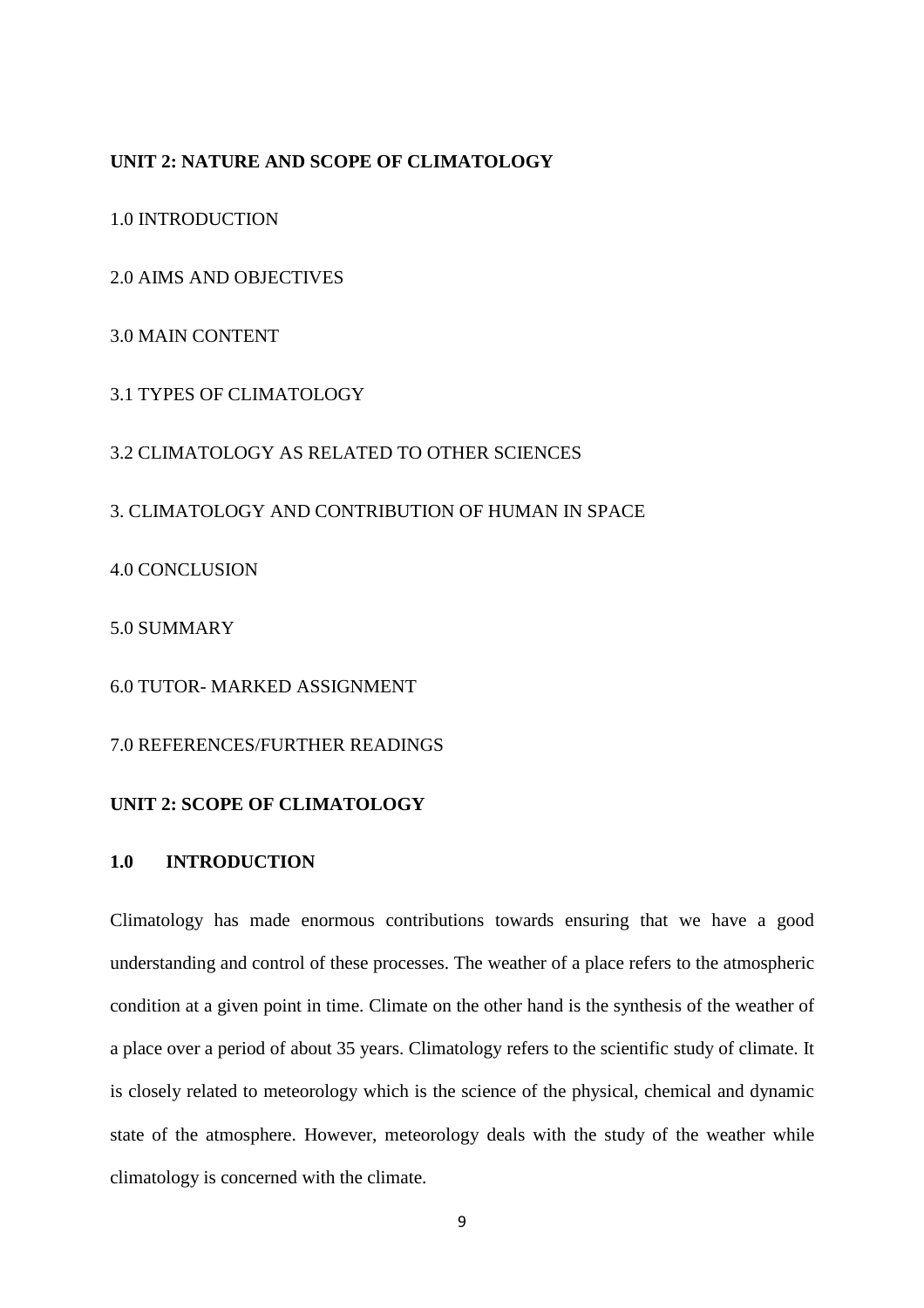Temperature is undoubtedly the most important climatic element. The temperature of an area is dependent upon latitude or the distribution of incoming and outgoing radiation; the nature of the surface (land or water); the altitude; and the prevailing winds. The air temperature normally used in climatology is that recorded at the surface. Moisture, or the lack of moisture, modifies temperature. The more moisture in a region, the smaller the temperature range, and the drier the region, the greater the temperature range. Moisture is also influenced by temperature. Warmer air can hold more moisture than can cooler air, resulting in increased evaporation and a higher probability of clouds and precipitation.

Moisture, when coupled with condensation and evaporation, is an extremely important climatic element. It ultimately determines the type of climate for a specific region.

Precipitation is the second most important climatic element. In most studies, precipitation is defined as water reaching Earth's surface by falling either in a liquid or a solid state. The most significant forms are rain and snow. Precipitation has a wide range of variability over the Earth's surface. Because of this variability, a longer series of observations is generally required to establish a mean or an average. Two stations may have the same amount of annual precipitation, but it could occur in different months or on different days during these months, or the intensity could vary.

Therefore, it often becomes necessary to include such factors as average number of days with precipitation and average amount per day. Precipitation is expressed in most studies in the United States in inches, but throughout the rest of the world, millimeters are normally used.

Since precipitation amounts are directly associated with amount and type of clouds, cloud cover must also be considered with precipitation. Cloud climatology also includes such phenomena as fog and thunderstorms.

10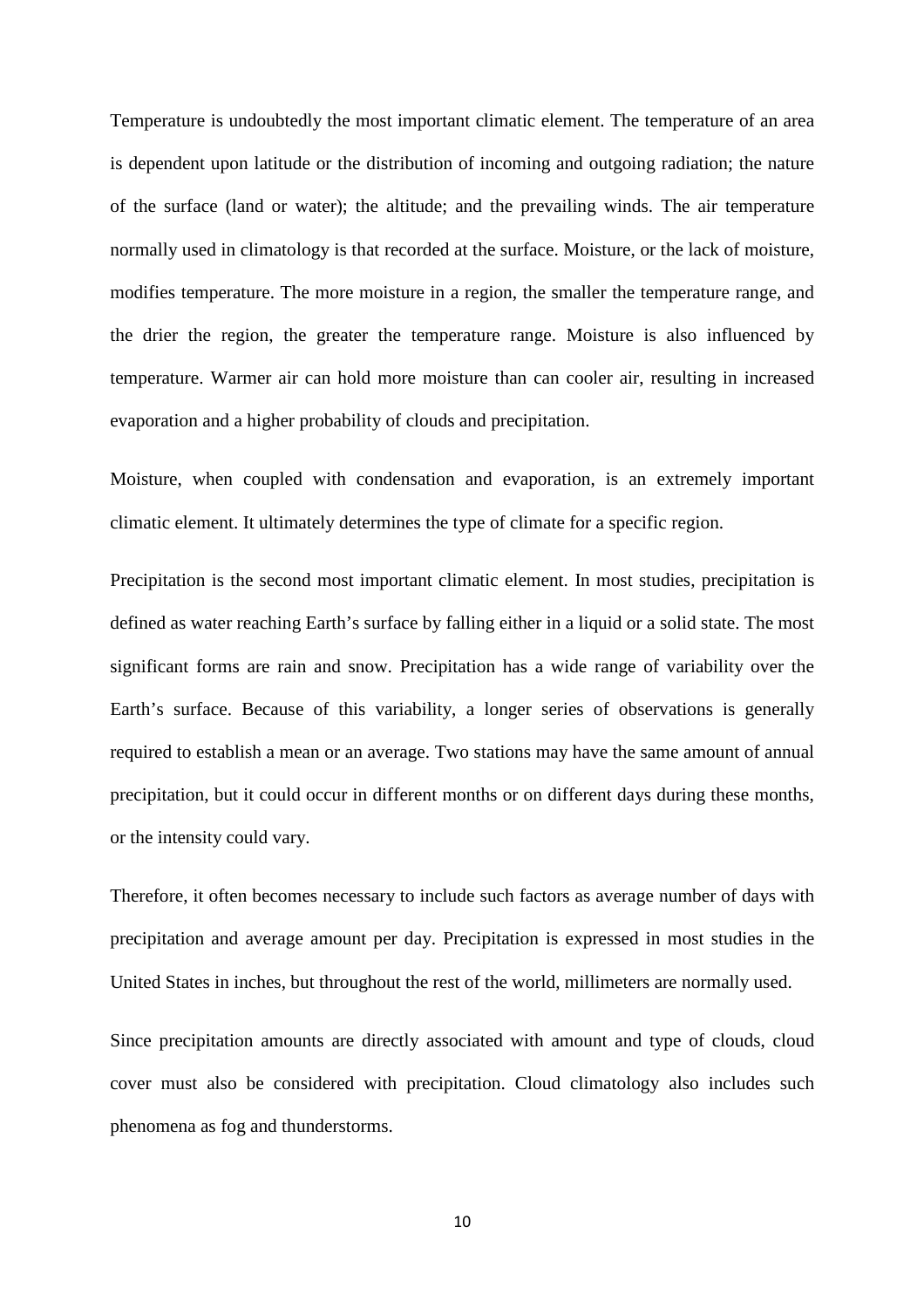Wind is the climatic element that transports heat and moisture into a region. The climate of an area is often determined by the properties of temperature and moisture that are found upstream of that region.

Climatologists are mostly interested in wind with regard to its direction, speed, and gustiness. Wind is therefore usually discussed in terms of prevailing direction, average speeds, and maximum gusts. Some climatological studies use resultant wind, which is the vectorial average of all wind directions and speeds for a given level, at a specific place, and for a given period.

## **2.0 AIMS AND OBJECTIVES**

1. Define climate and state the various aspect of climatology

2. To examine the study of climatology as it relates to other sciences such as ecology.

3. To understand climatology and changes resulting from human influence

## **3.0 MAIN CONTENT**

#### **3.1 Types of Climatology**

Climate is the average or collective state of Earth's atmosphere at any given location or area over a long period of time. While weather is the sum total of the atmosphere's variables for a relatively short period of time, the climate of an area is determined over periods of many years and represents the general weather characteristics of an area or locality. The term climate applies to specific regions and is therefore highly geographical.

Climatology is the scientific study of climate and is a major branch of meteorology. Climatology is the tool that is used to develop long-range forecasts. There are three principal areas to the study of climatology: physical, descriptive, and dynamic.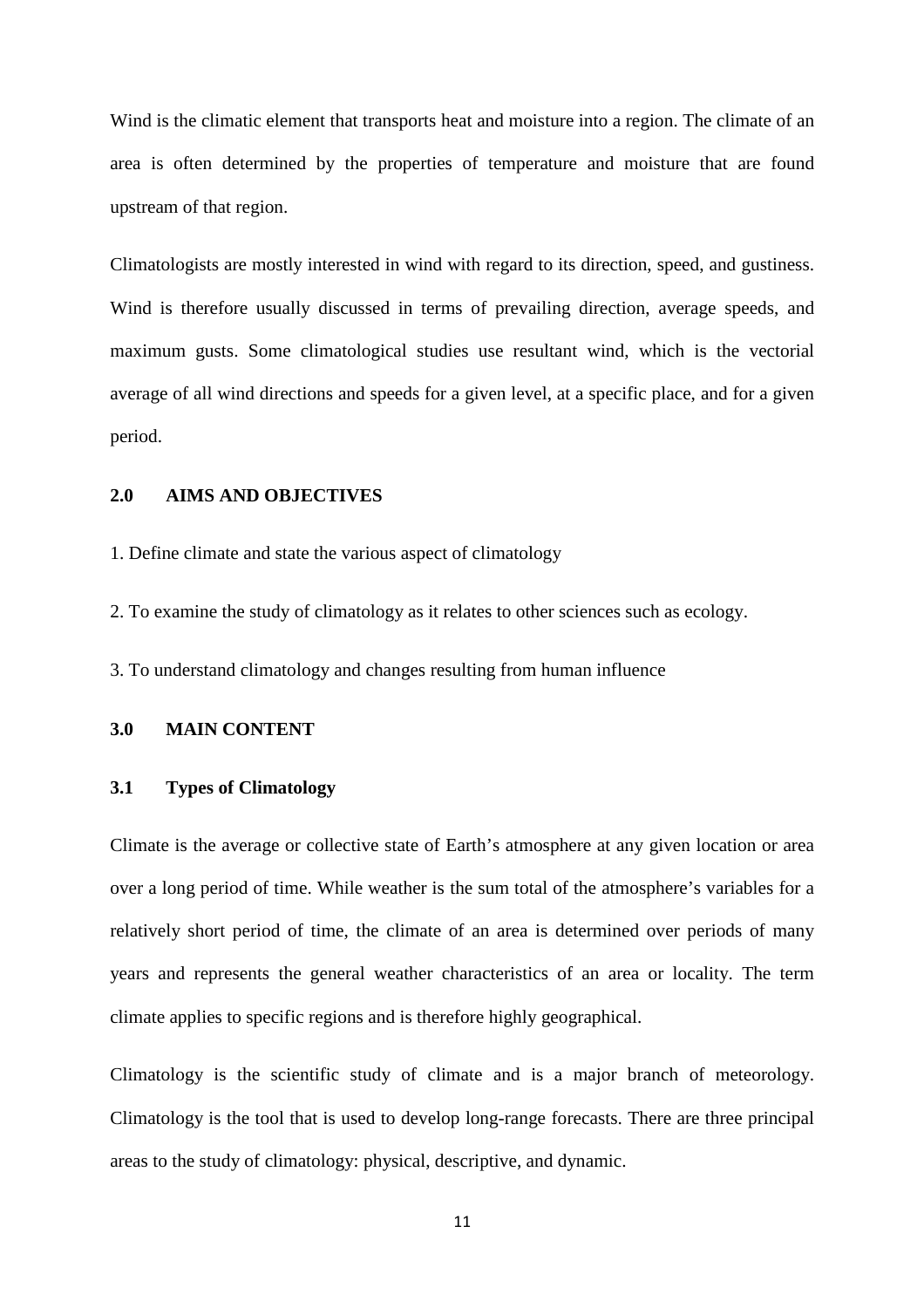#### **Physical Climatology**

The physical climatology approach seeks to explain the differences in climate in light of the physical processes influencing climate and the processes producing the various kinds of physical climates, such as marine, desert, and mountain. Physical climatology deals with explanations of climate rather than with presentations.

#### **Descriptive Climatology**

Descriptive climatology typically orients itself in terms of geographic regions; it is often referred to as regional climatology. A description of the various types of climates is made on the basis of analyzed statistics from a particular area. A further attempt is made to describe the interaction of weather and climatic elements upon the people and the areas under consideration. Descriptive climatology is presented by verbal and graphic description without going into causes and theory.

#### **Dynamic Climatology**

Dynamic climatology attempts to relate characteristics of the general circulation of the entire atmosphere to the climate. Dynamic climatology is used by the theoretical meteorologist and addresses dynamic and thermodynamic effects.

#### **3.2 Climatology as Related to Other Sciences**

Three prefixes can be added to the word climatology to denote scale or magnitude. They are micro, meso, and macro and indicate small, medium, and large scales, respectively. These terms (micro, meso, and macro) are also applied to meteorology.

#### **Microclimatology**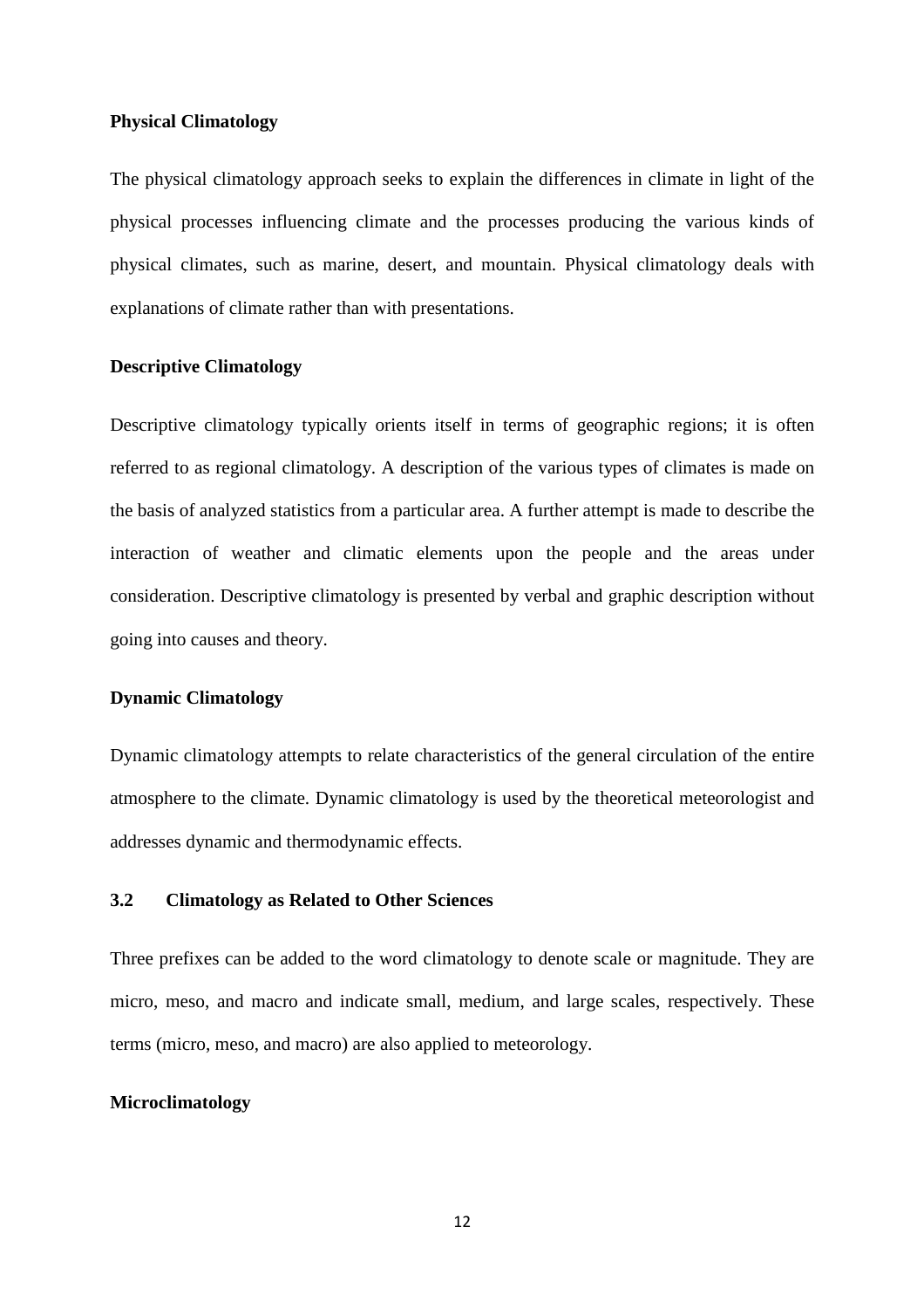Microclimatologic al studies often measure small-scale contrasts, such as between hilltop and valley or between city and surrounding country. They may be of an extremely small scale, such as one side of a hedge contrasted with the other, a ploughed furrow versus level soil, or opposite leaf surfaces. Climate in the micro scale may be effectively modified by relatively simple human efforts.

#### **Mesoclimatology**

Mesoclimatology embraces a rather indistinct middle ground between macroclimatology and microclimatology. The areas are smaller than those of macroclimatology are and larger than those of microclimatology, and they may or may not be climatically representative of a general region.

#### **Macroclimatology**

Macroclimatology is the study of the large-scale climate of a large area or country. Climate of this type is not easily modified by human efforts. However, continued pollution of the Earth, its streams, rivers, and atmosphere, can eventually make these modifications.

Climate has become increasingly important in other scientific fields. Geographers, hydrologists, and oceanographers use quantitative measures of climate to describe or analyze the influence of our atmospheric environment. Climate classification has developed primarily in the field of geography. The basic role of the atmosphere in the hydrologic cycle is an essential part of the study of hydrology. Both air and water measurements are required to understand the energy exchange between air and ocean (heat budget) as examined in the study of oceanography.

#### **Ecology**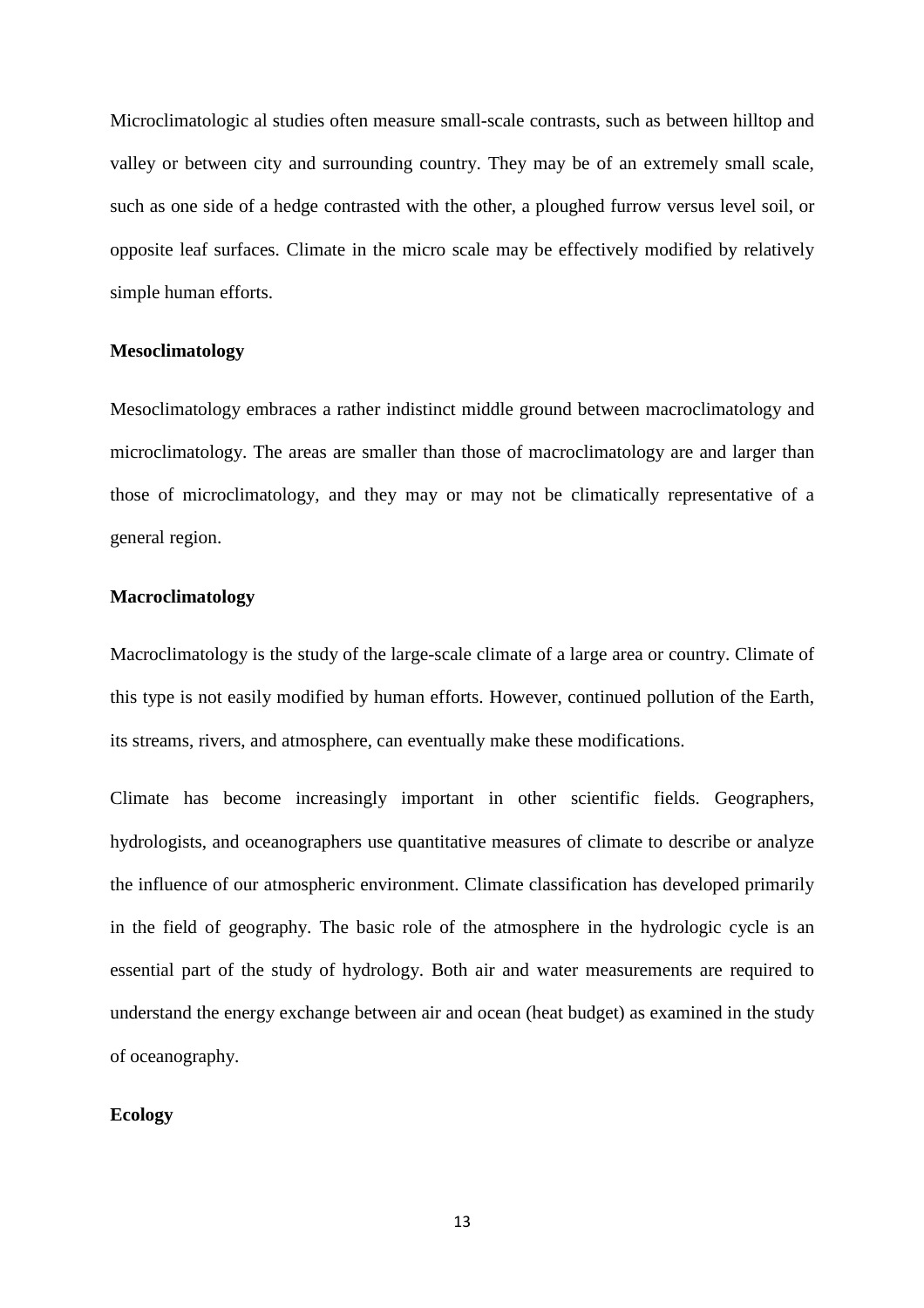Ecology is the study of the mutual relationship between organisms and their environment. Ecology is briefly mentioned here because the environment of living organisms is directly affected by weather and climate, including those changes in climate that are gradually being made by man.

During our growing years as a nation, our interference with nature by diverting and damming rivers, clearing its lands, stripping its soils, and scarring its landscape has produced changes in climate. These changes have been on the micro and meso scale and possibly even on the macro scale.

#### **3.3 Climatology and Changes Resulting from Human Influence**

Climatology, once the study of 'average weather', now encompasses the atmosphere, hydrosphere, cryosphere, land surface and biosphere. Modern climatology includes not only these components but importantly their interactions involving detailed global observing systems and complex computer-based numerical models. People's interest in climatology has been and is likely to continue to be concerned with social issues of habitability and sustainability.

Climatologists tend to evaluate climate in personal terms: Is it too hot or too cold? Is the air pleasant to breathe? Is there enough water for drinking and for growing crops? Does it feel comfortable? These characteristics are interdependent, together forming the climate system and posing a larger question: Can this planet continue to sustain life? Today, the atmosphere is undergoing global changes unprecedented in human history and, although changes as large as those that we are witnessing have occurred in the geological past, relatively few have happened with the speed which also characterizes today's climate changes. Concentrations of greenhouse gases are increasing, stratospheric ozone is being depleted and the changing chemical composition of the atmosphere is reducing its ability to cleanse itself through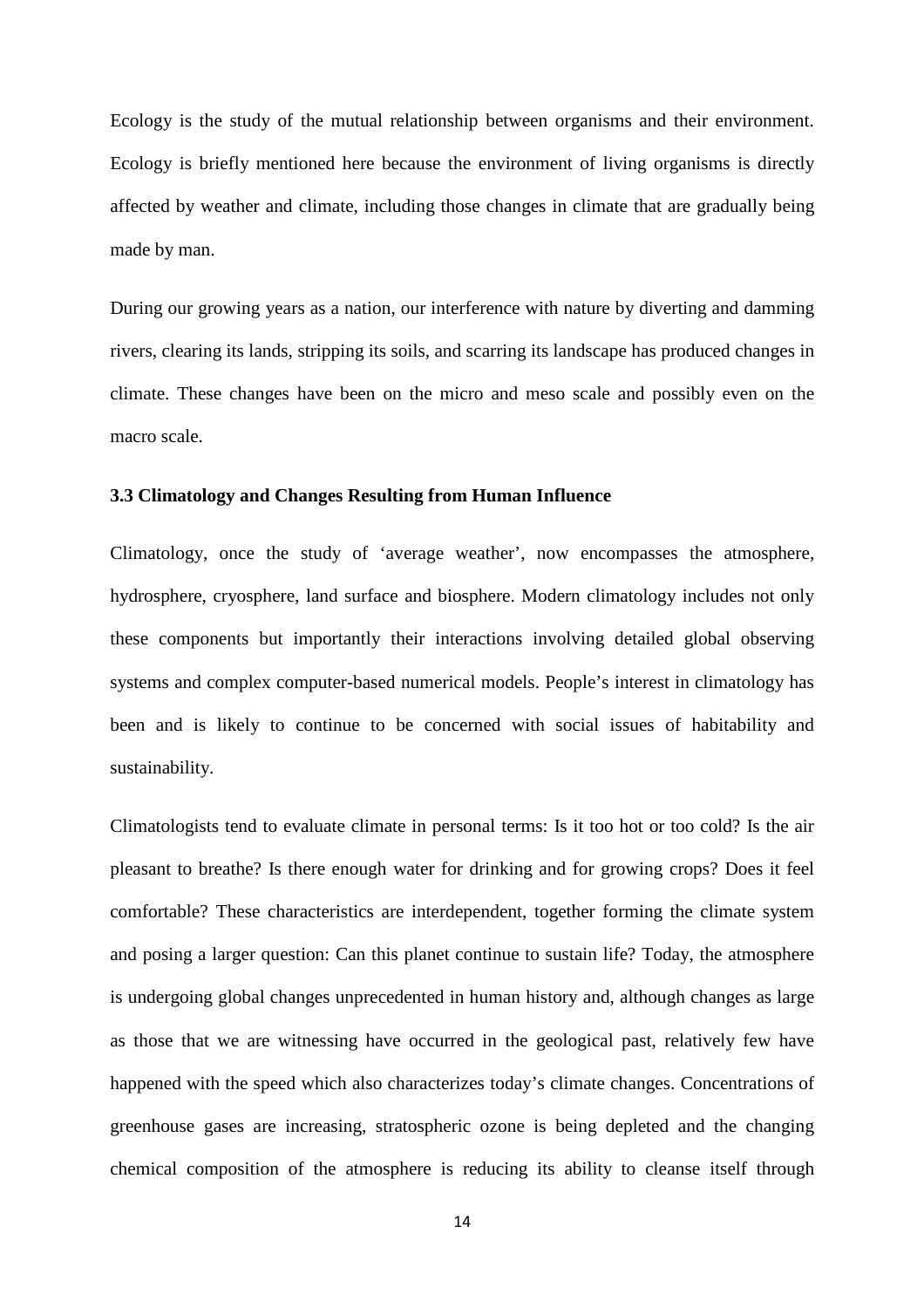oxidation. These global changes are threatening the balance of climatic conditions under which life evolved and is sustained. Temperatures are rising, ultraviolet radiation is increasing at the surface and pollutant levels are increasing. Many of these changes can be traced to industrialization, deforestation and other activities of a human population that is itself increasing at a very rapid rate. Climatology today embraces the study of all these characteristics, components, interactions and feedbacks

Global climate system changes resulting from human influence have been described as 'climatological catastrophes'. They are slow to develop and, therefore, may not become apparent until their effects have become dangerously advanced. The iconic example of a modern 'climatological catastrophe' is the 1985 British discovery of declining ozone abundance over the Antarctic station of Halley Bay. Research showed that the so-called Antarctic ozone hole had been increasing in depth since the late 1970s and today stratospheric ozone concentrations at the South Pole in spring (October) are less than half of their values only 30 years ago

Climatology is concerned with the study of chemical changes and with the radiative balance of the earth. Trace gases emanating from human activities today equal, and perhaps even exceed, emissions from natural sources

Some, the greenhouse gases which absorb infrared radiation (water vapour, carbon dioxide, ozone, methane, nitrous oxide and the chlorofluorocarbons (CFCs)), play a major role in the earth's energy budget and climate through the greenhouse effect. The earth's radiative budget is controlled by the amount of incident solar radiation that is absorbed by the planet and by the thermal absorptivity of the gases in the atmosphere which controls the balancing emitted infrared radiation.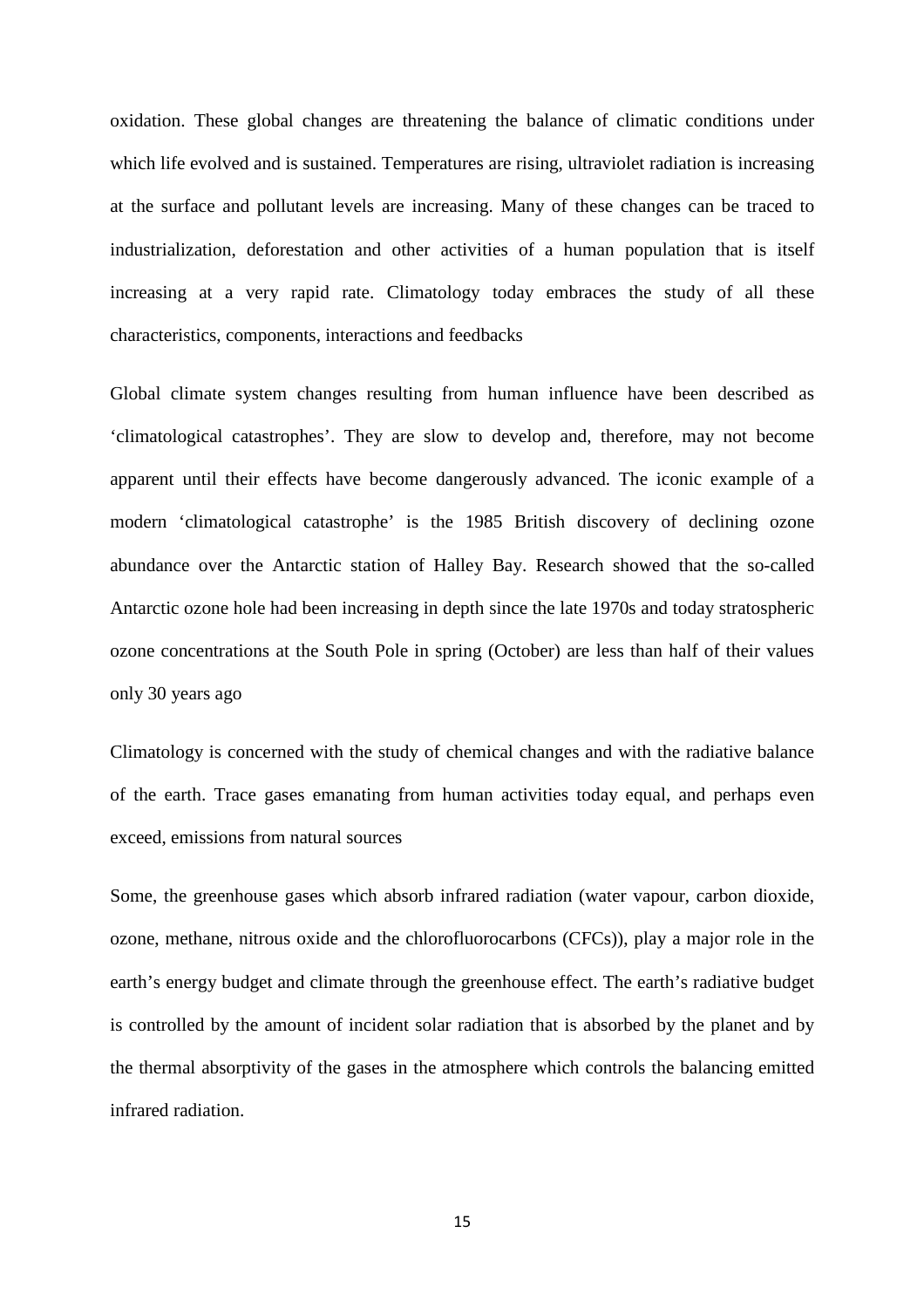Radiation from the sun drives the climate of the earth and, indeed, of the other planets. Solar radiation is absorbed and, over the mean annual cycle, this absorption is balanced by radiation emitted from the earth. This global radiative balance, which is a function of the surface and atmospheric characteristics, of the earth's orbital geometry and of solar radiation

itself, controls the habitability of the earth, mean temperatures, the existence of water in its three phase states. These characteristics, together with the effects of the rotation of the earth on its axis, determine the dynamics of the atmosphere and ocean, and the development and persistence of snow and ice masses. Over very long time-scales, those commensurate with the lifetime of the earth, astronomical, geological and biological processes control persistence of ice caps and glaciers; the biota; rock structures and global geochemical cycling.

There are two different and complementary time frames of importance in climatology. The first is the evolutionary time-scale which controls the very long-term aspects of the climate components and those factors which force it such as the physics and chemistry of the planet itself and the luminosity of the sun. Viewed in this time frame, the earth's climate is prey to the forces of astro and geophysics. Within this very long time-scale it is possible to take a 'snapshot' view of the climate system and, in this 'quasi-instantaneous' view, the shortest timescale processes are most evident. Of these, the most important are the latitudinal distribution of absorbed solar radiation (large at low latitudes and much less near the poles) as compared to the emitted thermal infrared radiation which is roughly the same at all latitudes. This latitudinal imbalance of net radiation for the surface-plus-atmosphere system as a whole (positive in low latitudes and negative in higher latitudes) combined with the effect of the earth's rotation on its axis produces the dynamical circulation system of the atmosphere. The latitudinal radiative imbalance tends to warm air which rises in equatorial regions and would sink in Polar Regions were it not for the rotation of the earth. The westerly waves in the upper troposphere in mid-latitudes and the associated high and low pressure systems are the product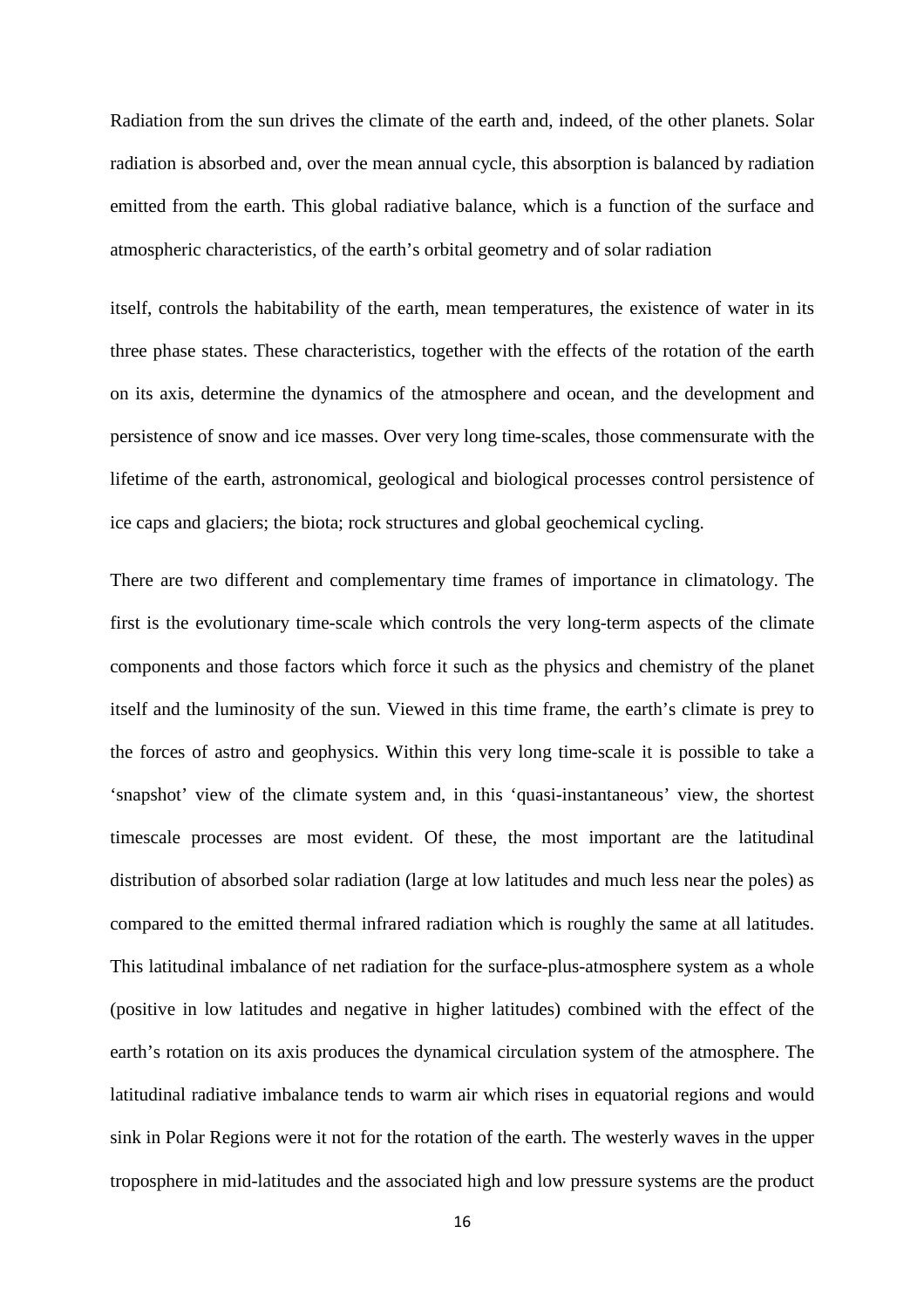of planetary rotation affecting the thermally-driven atmospheric circulation. The overall atmospheric circulation pattern comprises thermally direct cells in low latitudes, strong waves in the mid-latitudes and weak direct cells in Polar Regions. This circulation, combined with the vertical distribution of temperature, represent the major aspects of the atmospheric climate system. The state of the climate system at any time is determined by the forcings acting upon it and the complex and interlocking internal feedbacks that these forcings prompt. In the broadest sense, a feedback occurs when a portion of the output from an action is added to the input so that the output is further modified. The result of such a loop system can either be amplification (a positive feedback) of the process or a dampening (a negative feedback): positive feedbacks enhance a perturbation whereas negative feedbacks oppose the original disturbance. If some external perturbation, say an increase in solar luminosity, acts to increase the global surface temperature then snow and ice will melt and their overall areas reduce in extent. These cryospheric elements are right and white (i.e. their albedo, the ratio of reflected to incident radiation, is high), reflecting almost all the solar radiation incident upon them. The surface albedo, and probably the planetary albedo (the reflectivity of the whole atmosphere plus surface system as seen from 'outside' the planet), will decrease as the snow and ice areas reduce. As a consequence, a smaller amount of solar radiation will be reflected away from the planet and more absorbed so that temperatures will increase further. A further decrease in snow and ice results from this increased temperature and the process continues. This positive climate feedback mechanism is known as the ice–albedo feedback mechanism. Paleoreconstructions of the earth's climate system, particularly from the most recent record over the past 100 000 years, indicate that climate does not respond to forcing in a smooth and gradual way.

Instead, responses can be rapid, and sometimes discontinuous, especially in the case of warm forcing.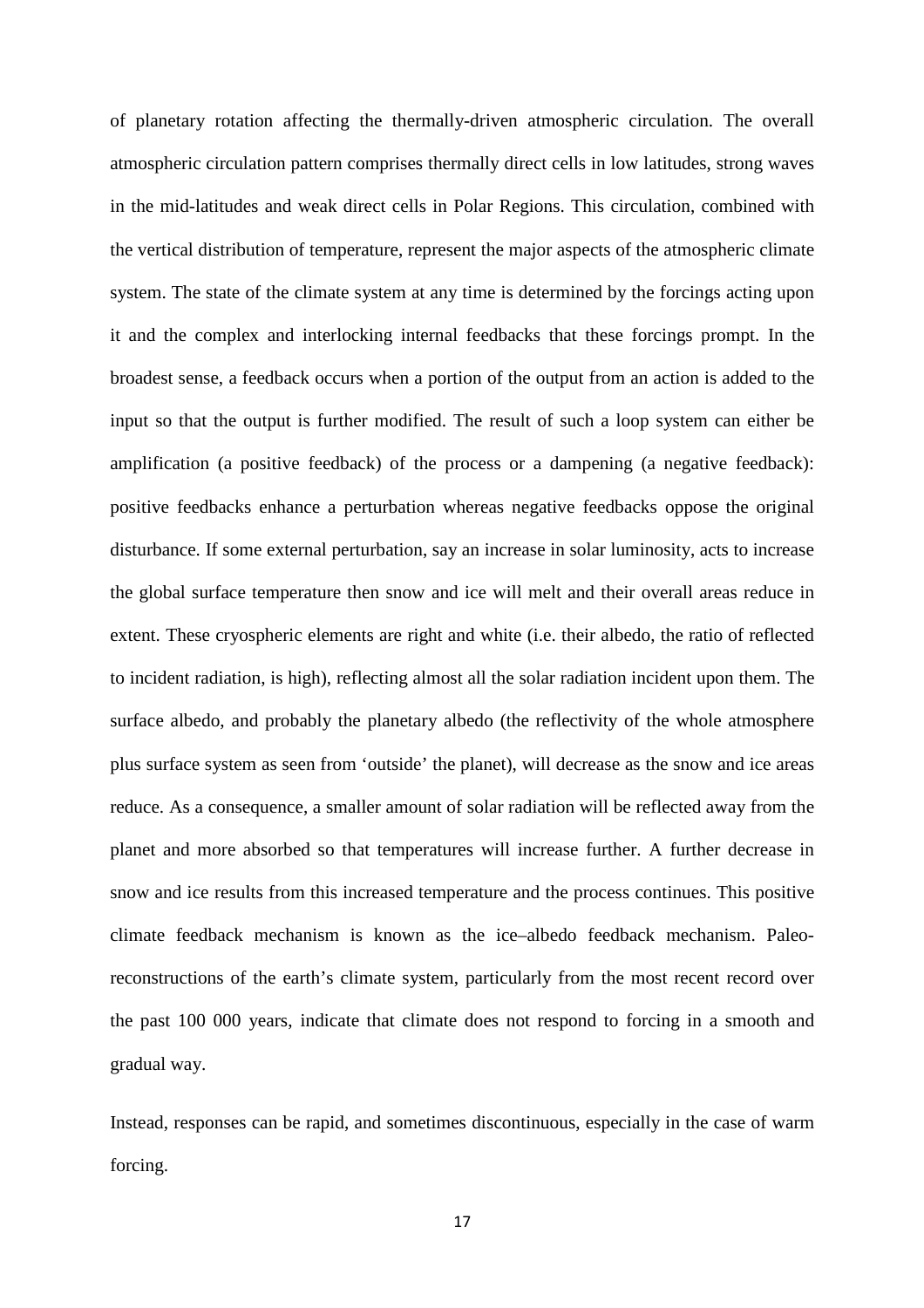If this is correct, a lesson we might learn from the past is that a possible response of the climate system to human-induced greenhouse gas build-up could come in 'jumps' whose timing and magnitude are very hard, perhaps impossible, to predict. Another message is that climate models, with which we hope to predict future climates, must be able to capture such paleoclimate records, particularly apparent discontinuities

Although we cannot as yet predict future climatological states, we often behave as if we can. Policy development, business, financial and even personal decisions are made every day around the world as if we knew what climates people will face in the future. While local-scale climatic dependencies may seem rather weak, technology and engineering, international trade and aid, food and water resources are likely to become increasingly dependent on, and even an integral part of, the climate system. This is the reason for the development of international conventions and treaties designed to try to protect the climate, in particular, the Montreal Protocol which aims to reduce the substances that deplete stratospheric ozone and the Kyoto Protocol which is intended to reduce human contributions to the global greenhouse gas

#### **4.0 CONCLUSION**

The study of climatology is fundamentally concerned with the weather and climate of any given area. Essentially, environmental scientists are interested in the processes which take place in the atmosphere because the processes affect the various components of the environment.

#### **5.0 SUMMARY**

The state of the climate system at any time is determined by the forcings acting upon it and the complex and interlocking internal feedbacks that these forcings prompt. In the broadest sense, a feedback occurs when a portion of the output from an action is added to the input so that the output is further modified. Although we cannot as yet predict future climatological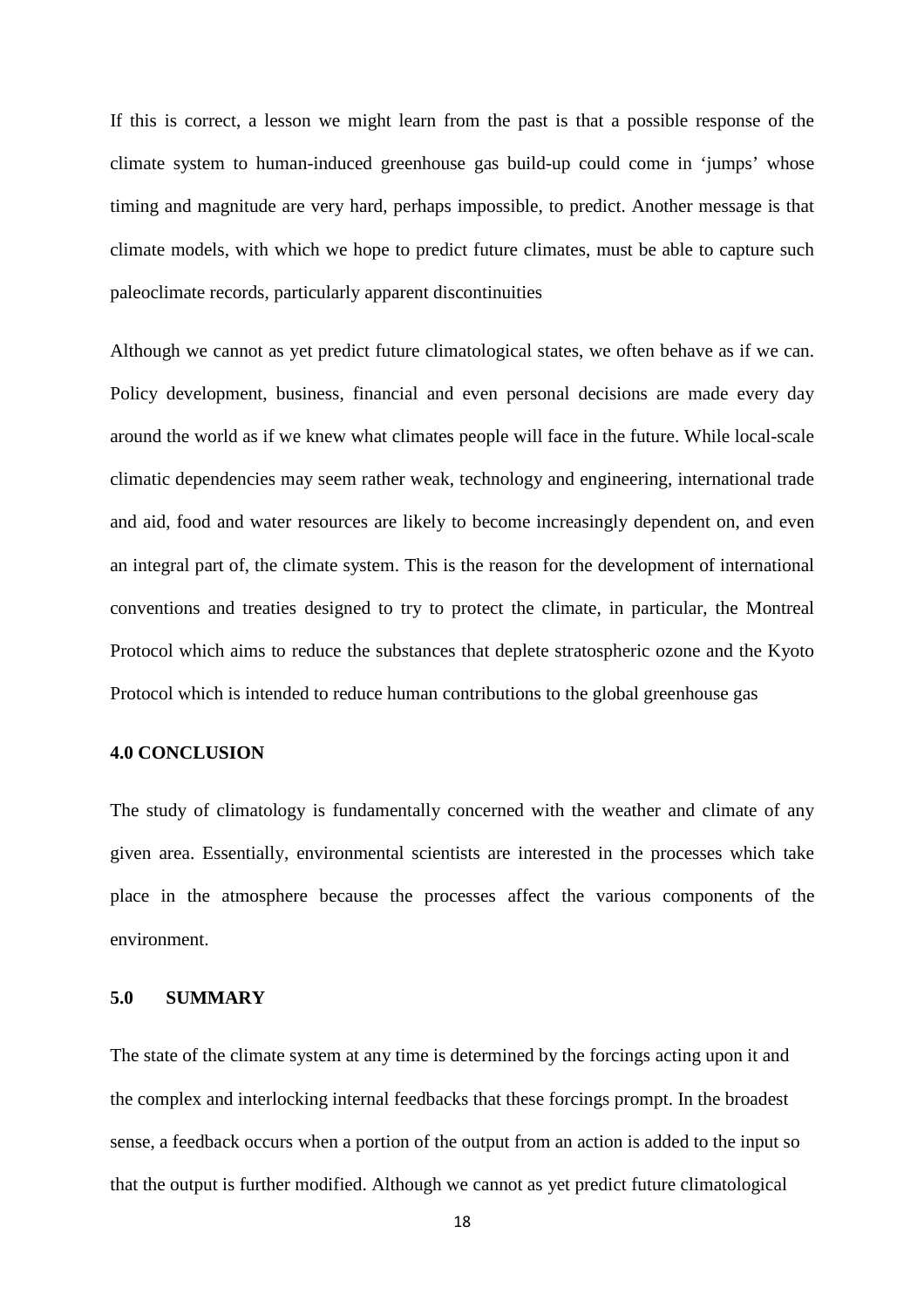states, we often behave as if we can. Policy development, business, financial and even personal decisions are made every day around the world as if we knew what climates people will face in the future. While local-scale climatic dependencies may seem rather weak, technology and engineering, international trade and aid, food and water resources are likely to become increasingly dependent on, and even an integral part of, the climate system.

## **6.0 TUTOR- MARKED ASSIGNMENT**

1. What type of climatology is typically oriented to a geographic region?

2. What type of climatology applies to a small area such as a ploughed field?

## **7.0 REFERENCES/FURTHER READINGS**

Henderson-Sellers, A, ed. (1995). Future Climates of the World: A Modelling Perspective, World Survey of Climatology, Vol. 16, Elsevier, Amsterdam.

Trenberth, K.E. (1992). Coupled Climate System Modelling, Cambridge University Press, Cambridge.

Wang, W.-C., Dudek, M.P. & Liang, X.-Z. (1995). The greenhouse effect of trace gases, in Future Climates of the World: A Modelling Perspective, World Survey of Climatology, Vol. 16, A. Henderson-Sellers, ed., Elsevier, Amsterdam, Chapter 9, pp. 317–346.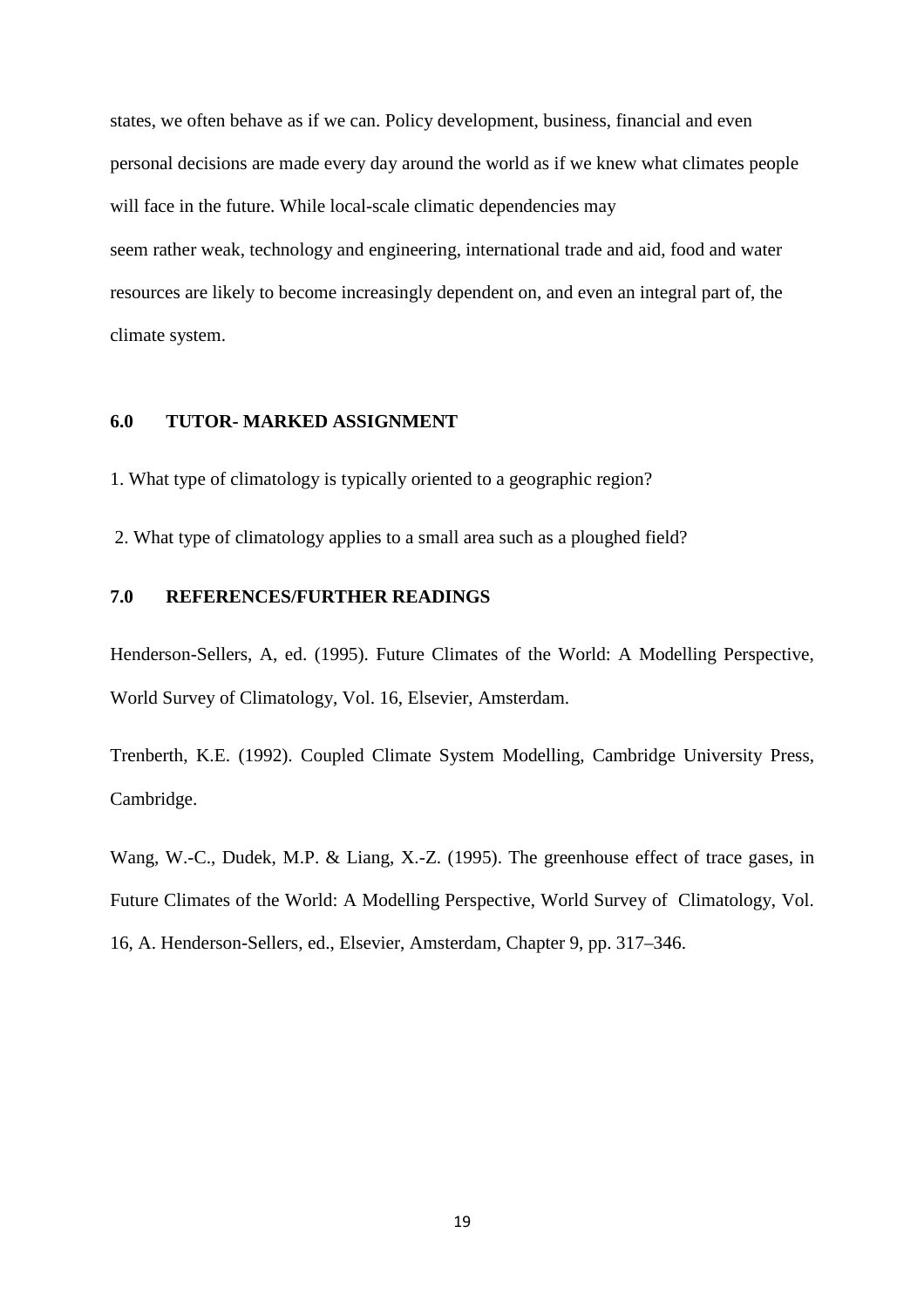## **UNIT 3: INTRODUCTION TO TROPICAL CLIMATOLOGY**

1.0 INTRODUCTION

2.0 AIMS AND OBJECTIVES

3.0 MAIN CONTENT

3.1 INDICES OF CLIMATE IN TROPIC

3.2 CLIMATE MODEL

4.0 CONCLUSION

5.0 SUMMARY

6.0 TUTOR- MARKED ASSIGNMENT

7.0 REFERENCES/FURTHER READINGS

# **UNIT 3: INTRODUCTION TO TROPICAL CLIMATOLOGY**

## **1.0 INTRODUCTION**

A tropical climate is a kind of climate typical in the tropics. Köppen's widely-recognized scheme of climate classification defines it as a non-arid climate in which all twelve months have mean temperatures above 64.4 °F (18.0 °C). It is referred to that climate which is very hot and humid with heavy rains sometimes. Tropical Climatology aims to provide a geographical viewpoint on the physical processes in the tropical atmosphere: to offer explanations of how a location's climate is a product of these processes and to highlight the implications of tropical atmospheric behaviour and climate change for those living in the tropics. The scientific study of climate, is not only concerned with explaining why a location's or region's climate is like it is but also with describing the nature and availability of the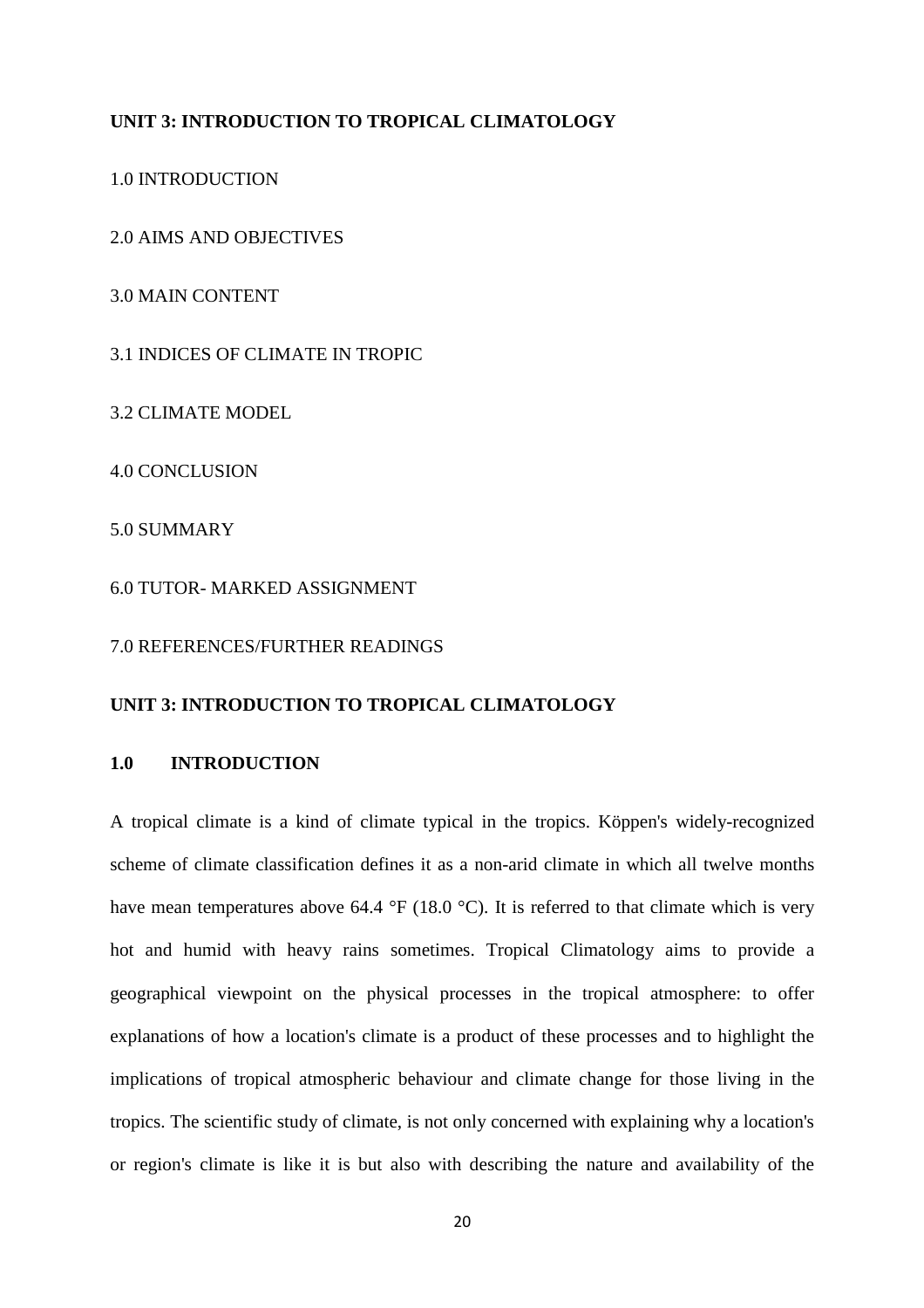climate resource for a wide range of human activities. This subject is of great relevance to the tropics as climate in many ways controls the lives and economic activities of the approximately 2400 million people living in tropical regions. Tropical climates also have effects that reach far beyond the limits of the regions where they actually prevail: the global general circulation is largely driven by the export of considerable amounts of heat energy from tropical to extratropical latitudes: a large part of all atmospheric water content originates from the tropics, and intermittent tropical phenomena, like El Nino Southern Oscillation (ENSO), not only influence the climates over extensive tropical areas but many parts of the extratropics. The climate sensitivity of populations and economic production in the tropics also makes these regions especially vulnerable to any negative impacts arising from humaninduced climate change. Tropical Climatology aims to provide a geographical viewpoint on the physical processes in the tropical atmosphere: to offer explanations of how a location's climate is a product of these processes and to highlight the implications of tropical atmospheric behaviour and climate change for those living in the tropics.

#### **2.0 AIMS AND OBJECTIVES**

1. State the various indices of climate in Tropic

2. To explain the climatic model

## **3.0 MAIN CONTENT**

#### **3.1 INDICES OF CLIMATE IN TROPIC**

 Scientists use climate indices based on several climate patterns (known as modes of variability) in their attempt to characterize and understand the various climate mechanisms that culminate in our daily weather. Climate indices are used to represent the essential elements of climate. Climate indices are generally devised with the twin objectives of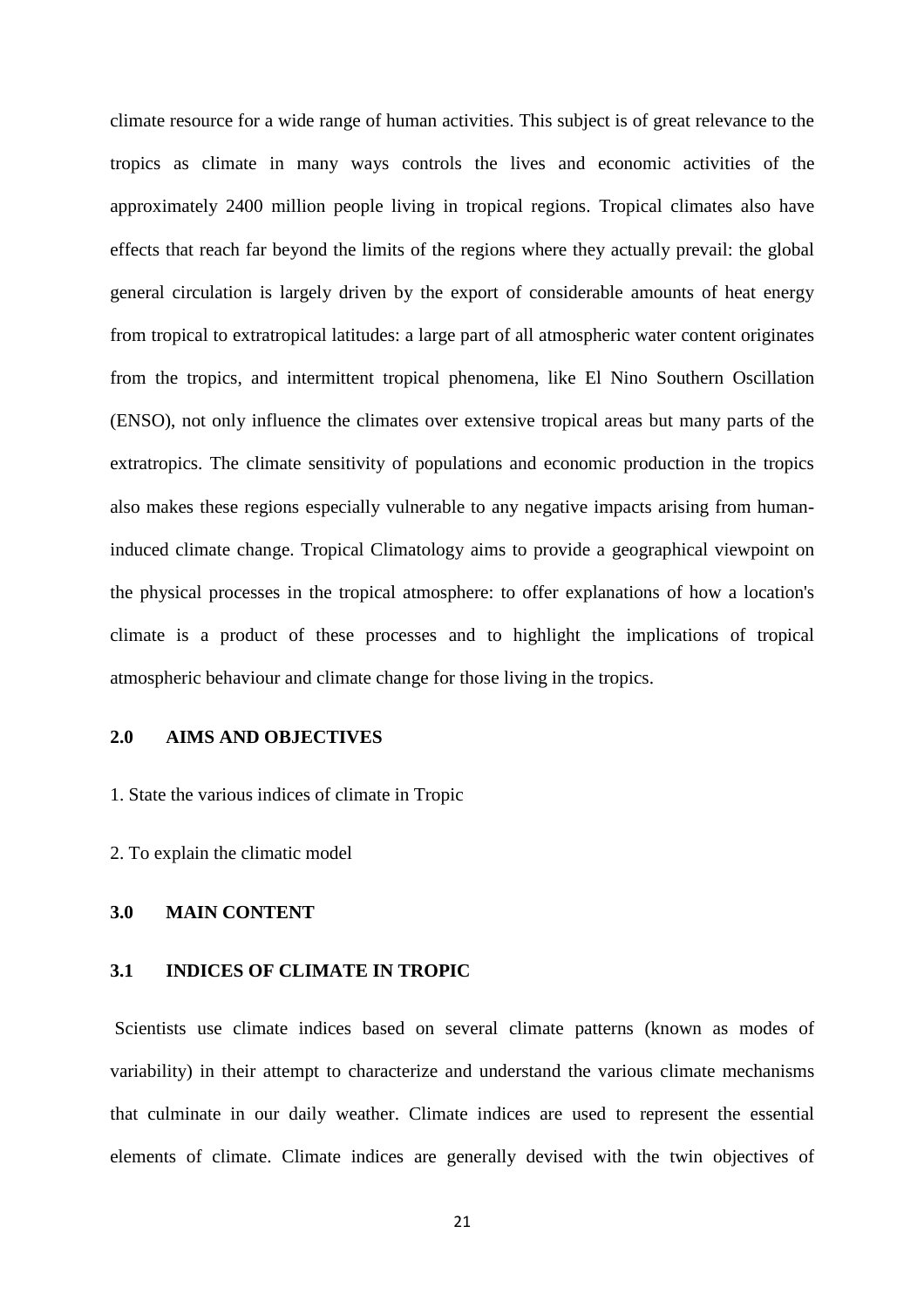simplicity and completeness, and each index typically represents the status and timing of the climate factor it represents. By their very nature, indices are simple, and combine many details into a generalized, overall description of the atmosphere or ocean which can be used to characterize the factors which impact the global climate system.

The first index is

## **El Niño - Southern Oscillation**

El Niño-Southern Oscillation (ENSO) is a global coupled ocean-atmosphere phenomenon. The Pacific Ocean signatures, El Niño and La Niña are important temperature fluctuations in surface waters of the tropical Eastern Pacific Ocean. The name El Niño, from the Spanish for "the little boy", refers to the Christ Child because the phenomenon is usually noticed around Christmas time in the Pacific Ocean off the west coast of South America. La Niña means "the little girl". Their effect on climate in the subtropics and the tropics are profound. The atmospheric signature, the Southern Oscillation (SO) reflects the monthly or seasonal fluctuations in the air pressure difference between Tahiti and Darwin. The most recent occurrence of El Niño started in September 2006 and lasted until early 2007.

ENSO is a set of interacting parts of a single global system of coupled ocean-atmosphere climate fluctuations that come about as a consequence of oceanic and atmospheric circulation. ENSO is the most prominent known source of inter-annual variability in weather and climate around the world. The cycle occurs every two to seven years, with El Niño lasting nine months to two years within the longer term cycle, though not all areas globally are affected. ENSO has signatures in the Pacific, Atlantic and Indian Oceans. El Niño causes weather patterns which cause it to rain in specific places but not in others, this is one of many causes for the drought.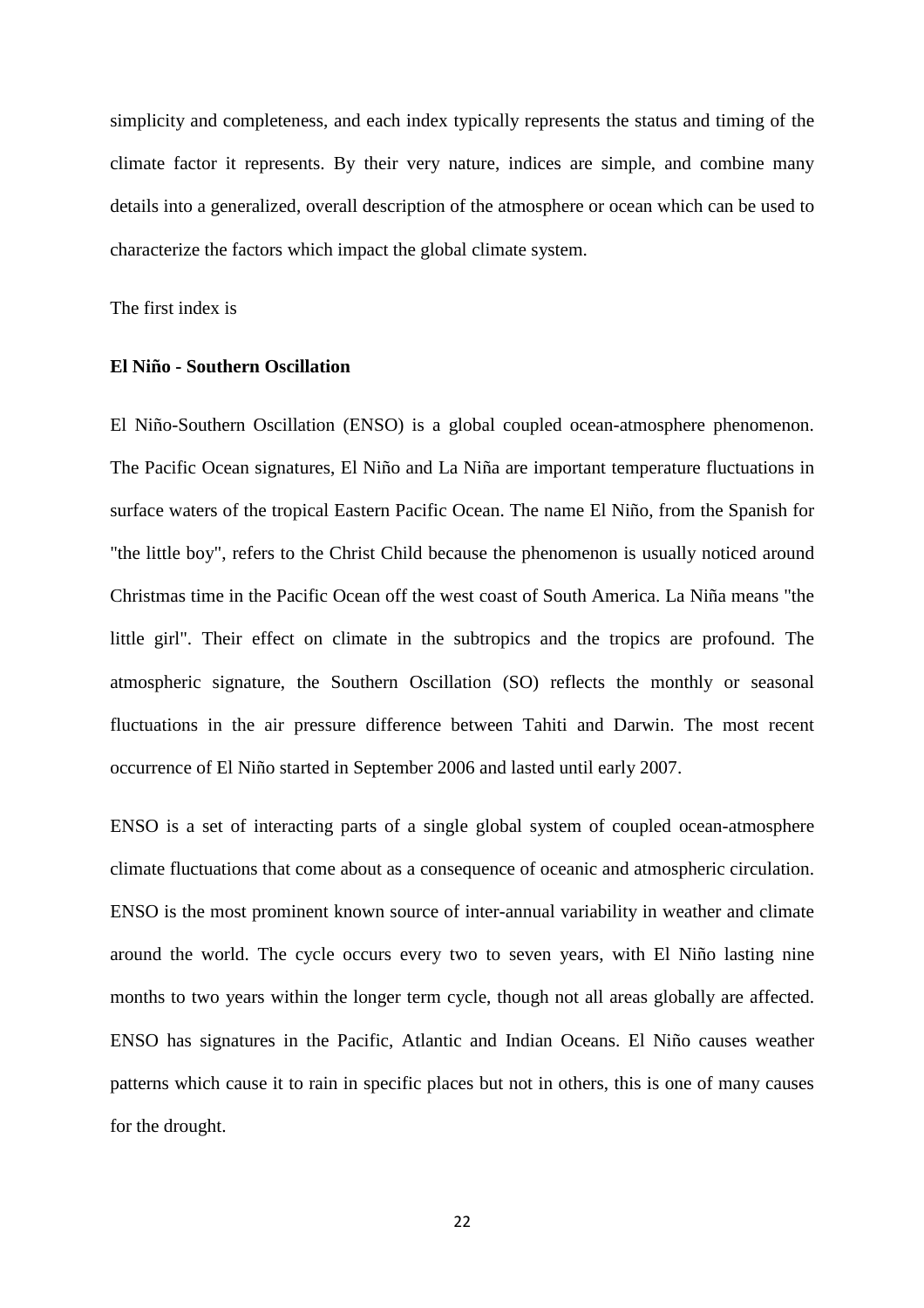In the Pacific, during major warm events, El Niño warming extends over much of the tropical Pacific and becomes clearly linked to the SO intensity. While ENSO events are basically in phase between the Pacific and Indian Oceans, ENSO events in the Atlantic Ocean lag behind those in the Pacific by 12 to 18 months. Many of the countries affected by ENSO events are developing countries within tropical sections of continents with economies that are largely dependent upon their agricultural and fishery sectors as a major source of food supply, employment, and foreign exchange. New capabilities to predict the onset of ENSO events in the three oceans can have global socio-economic impacts. While ENSO is a global and natural part of the Earth's climate, whether its intensity or frequency may change as a result of global warming is an important concern. Low-frequency variability has been evidenced: the quasi-decadal oscillation (QDO). Inter-decadal (ID) modulation of ENSO (from PDO or IPO) might exist. This could explain the so-called protracted ENSO of the early 1990s.

#### **Madden-Julian Oscillation**

The Madden-Julian Oscillation (MJO) is an equatorial travelling pattern of anomalous rainfall that is planetary in scale. It is characterized by an eastward progression of large regions of both enhanced and suppressed tropical rainfall, observed mainly over the Indian Ocean and Pacific Ocean . The anomalous rainfall is usually first evident over the western Indian Ocean, and remains evident as it propagates over the very warm ocean waters of the western and central tropical Pacific. This pattern of tropical rainfall then generally becomes very nondescript as it moves over the cooler ocean waters of the eastern Pacific but reappears over the tropical Atlantic and Indian Ocean. The wet phase of enhanced convection and precipitation is followed by a dry phase where convection is suppressed. Each cycle lasts approximately 30–60 days. The MJO is also known as the 30-60 day oscillation, 30-60 day wave, or intraseasonal oscillation.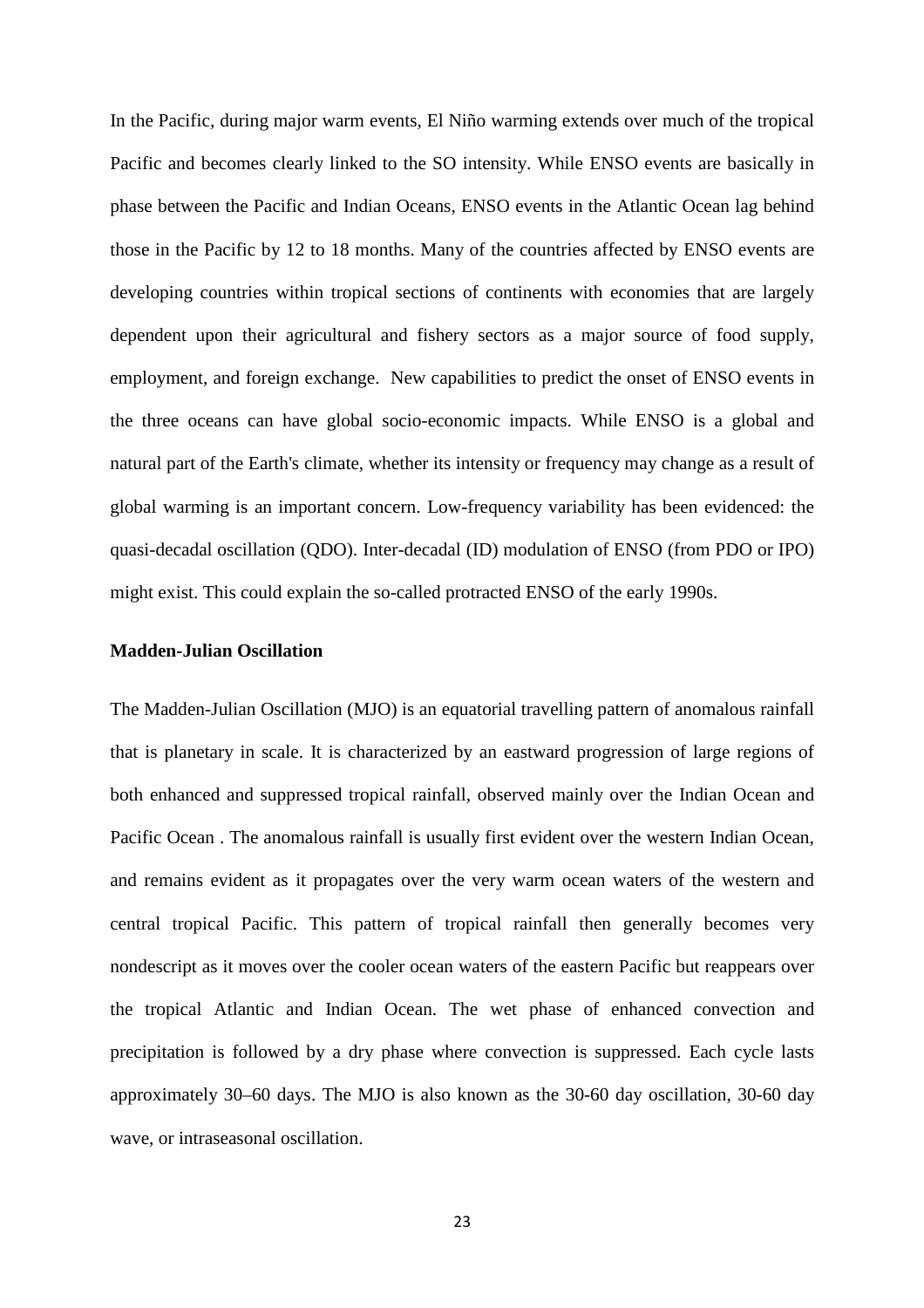#### **North Atlantic Oscillation (NAO)**

Indices of the NAO are based on the difference of normalized sea level pressure (SLP) between Ponta Delgada, Azores and Stykkisholmur/Reykjavik, Iceland. The SLP anomalies at each station were normalized by division of each seasonal mean pressure by the long-term mean (1865-1984) standard deviation. Normalization is done to avoid the series of being dominated by the greater variability of the northern of the two stations. Positive values of the index indicate stronger-than-average westerlies over the middle latitudes.

Northern Annular Mode (NAM) or Arctic Oscillation (AO)

The NAM, or AO, is defined as the first EOF of northern hemisphere winter SLP data from the tropics and subtropics. It explains 23% of the average winter (December-March) variance, and it is dominated by the NAO structure in the Atlantic. Although there are some subtle differences from the regional pattern over the Atlantic and Arctic, the main difference is larger amplitude anomalies over the North Pacific of the same sign as those over the Atlantic. This feature gives the NAM a more annular (or zonally symmetric) structure

#### **Northern Pacific (NP) Index**

The NP Index is the area-weighted sea level pressure over the region 30N-65N, 160E-140W

#### **Pacific Decadal Oscillation (PDO)**

The PDO is a pattern of Pacific Climate variabilitythat shifts phases on at least inter-decadal time scale, usually about 20 to 30 years. The PDO is detected as warm or cool surface waters in the Pacific Ocean, north of 20° N. During a "warm", or "positive", phase, the west Pacific becomes cool and part of the eastern ocean warms; during a "cool" or "negative" phase, the opposite pattern occurs. The mechanism by which the pattern lasts over several years has not been identified; one suggestion is that a thin layer of warm water during summer may shield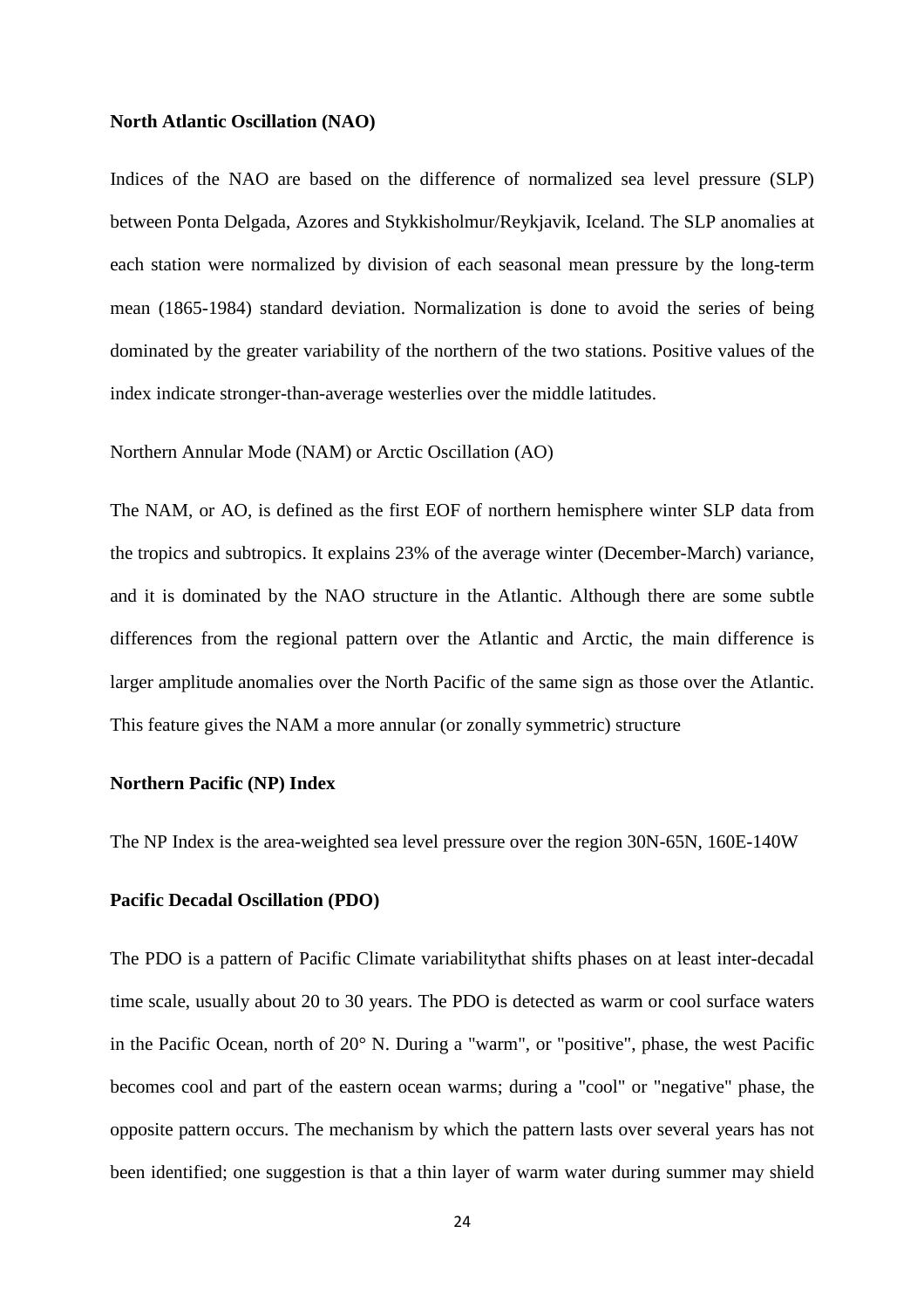deeper cold waters. A PDO signal has been reconstructed to 1661 through tree-ring chronologies in the Baja California area.

#### **Interdecadal Pacific Oscillation (IPO)**

The Interdecadal Pacific Oscillation (IPO or ID) display similar Sea Surface Temperature (SST) and sea level pressure patterns to the PDO, with a cycle of 15–30 years, but affects both the north and south Pacific. In the tropical Pacific, maximum SST anomalies are found away from the equator. This is quite different from the quasi-decadal oscillation (QDO) with a period of 8-to-12 years and maximum SST anomalies straddling the equator, thus resembling ENSO.

#### **3.2 CLIMATE MODELS**

Climate models use quantitative methods to simulate the interactions of the atmosphere, oceans, land surface, and ice. They are used for a variety of purposes from study of the dynamics of the weather and climate system to projections of future climate. All climate models balance, or very nearly balance, incoming energy as short wave (including visible) electromagnetic radiation to the earth with outgoing energy as long wave (infrared) electromagnetic radiation from the earth. Any unbalance results in a change in the average temperature of the earth.

The most talked-about models of recent years have been those relating temperature to emissions of carbon dioxide (see greenhouse gas). These models predict an upward trend in the surface temperature record, as well as a more rapid increase in temperature at higher altitudes.

Models can range from relatively simple to quite complex: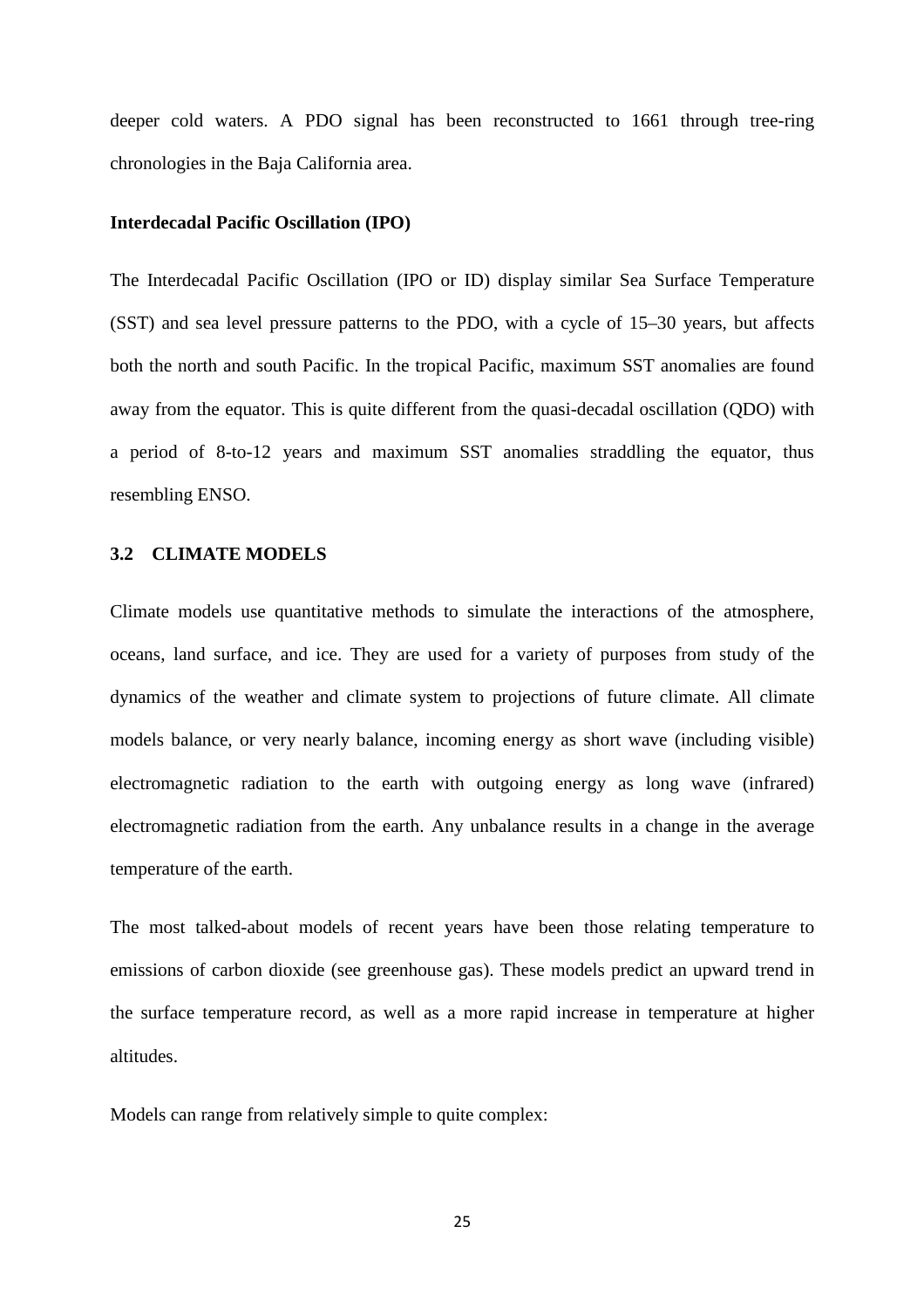A simple radiant heat transfer model that treats the earth as a single point and averages outgoing energy

This can be expanded vertically (radiative-convective models), or horizontally

Finally, (coupled) atmosphere–ocean–sea ice global climate models discretise and solve the full equations for mass and energy transfer and radiant exchange.

# **4.0 CONCLUSION**

# **5.0 SUMMARY**

# **6.0 TUTOR- MARKED ASSIGNMENT**

1. List and explain the indices of climate in tropical part of the world

2. What do you understand by climate modelling?

# **7.0 REFERENCES/FURTHER READINGS**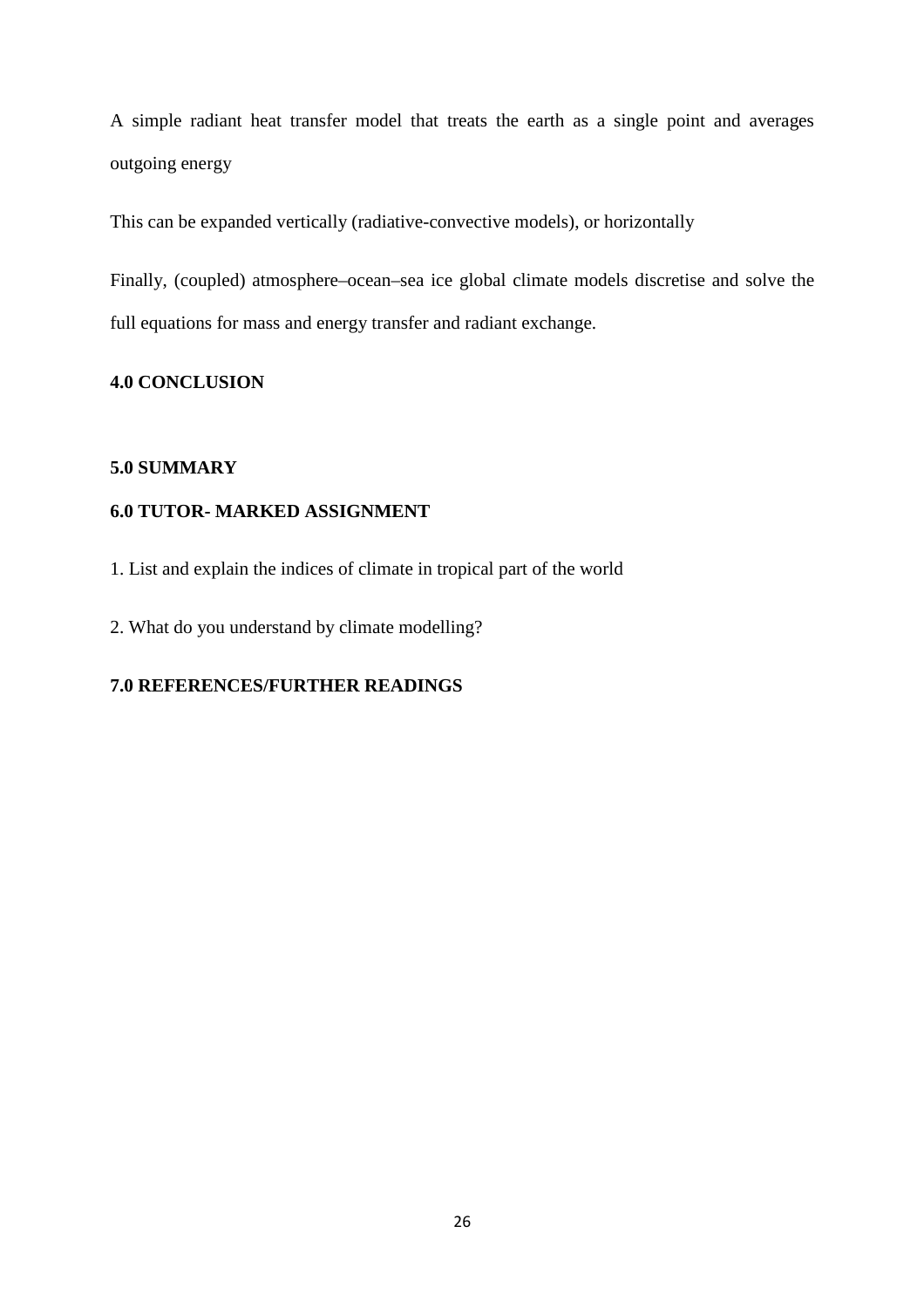## **UNIT 4: TROPICAL CYCLONES**

1.0 INTRODUCTION

## 2.0 AIMS AND OBJECTIVES

3.0 MAIN CONTENT

3.1 THE DIFFERENCE BETWEEN "HURRICANE", "CYCLONE" AND "TYPHOON

3.2 DIFFERENT BETWEEN TROPICAL CYCLONES AND WIND SPEED

3.3 REQUIREMENTS FOR TROPICAL CYCLONE FORMATION

4.0 CONCLUSION

## 5.0 SUMMARY

6.0 TUTOR- MARKED ASSIGNMENT

7.0 REFERENCES/FURTHER READINGS

# **UNIT 4: TROPICAL CYCLONES**

## **1.0 Introduction**

A tropical cyclone is composed of a system of thunderstorms that shows a cyclonic rotation around a central core or eye. A *tropical cyclone* is a generic term for a storm with an organized system of thunderstorms that are not based on a frontal system.

Each individual tropical cyclone differs, but several characteristics are common to most all tropical cyclones including a central low-pressure zone and high wind speeds of at least 34 knots. At this point, the storms are given a pre-determined storm name. Most storms are accompanied by a lot of rain and storm surges near the shore. Often, once the storms make landfall, the tropical cyclone can cause tornadoes.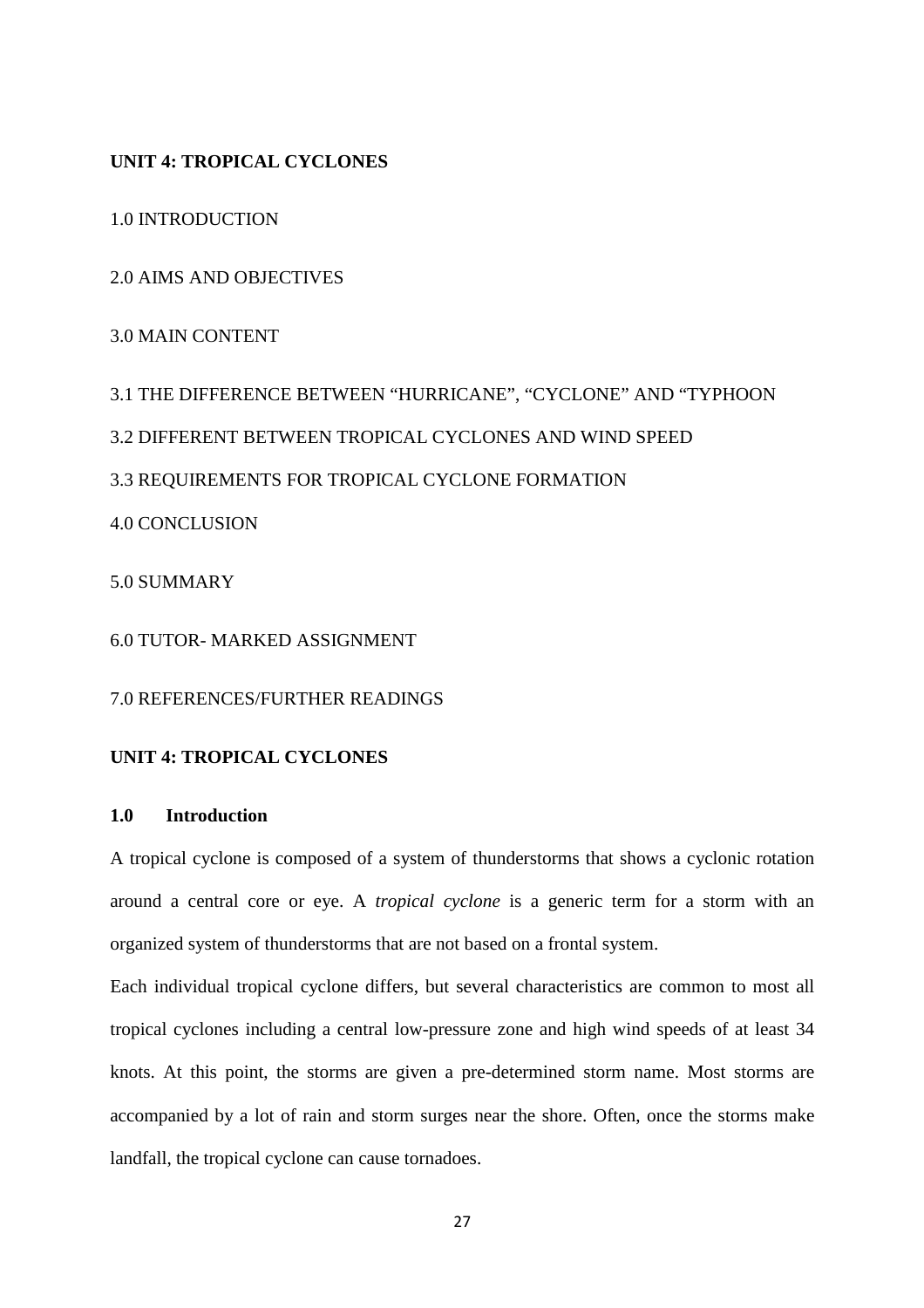A tropical cyclone needs warm ocean temperatures in order to form. Temperatures in the ocean need to be at least 82 degrees Fahrenheit in order to form. Heat is drawn up from the oceans creating what is popularly called a 'heat engine'. Tall convective towers of clouds are formed within the storm as warm ocean water evaporates. As the air rises higher it cools and condenses releasing latent heat which causes even more clouds to form and feed the storm.

## **2.0 AIMS AND OBJECTIVES**

- 1. To examine the difference between "hurricane", "cyclone" and "typhoon
- 2. State the different between tropical cyclones and wind speed
- 3. Requirements for Tropical Cyclone Formation

#### **Rotation and Forward Speed**

The rotation of tropical cyclones in the Northern Hemisphere is counter-clockwise due to the Coriolis Effect. The opposite is true in the Southern Hemisphere.

The forward speed of a tropical cyclone can be a factor in determining the amount of damage the storm will cause. If a storm remains over one area for a long period of time, torrential rains, high winds, and flooding can severely impact an area. The average forward speed of a tropical cyclone is dependent on the latitude where the storm is currently. Generally, at less than 30 degrees of latitude, the storms will move at about 20 mph on average. The closer the storm is located the equator, the slower the movement. Some storms will even stall out over an area for an extended period of time. After about 35 degrees North latitude, the storms start to pick up speed.

A good example of the fast formation of tropical cyclones comes when several storms stack up in the ocean back-to-back. Such an example occurred in 2009 with the formation of Ana, Bill, and Claudette as seen in this satellite image. The storms were very close to one another. Storms can also become entangle with one another in a process known as the Fujiwhara Effect where tropical cyclones can interact with each other.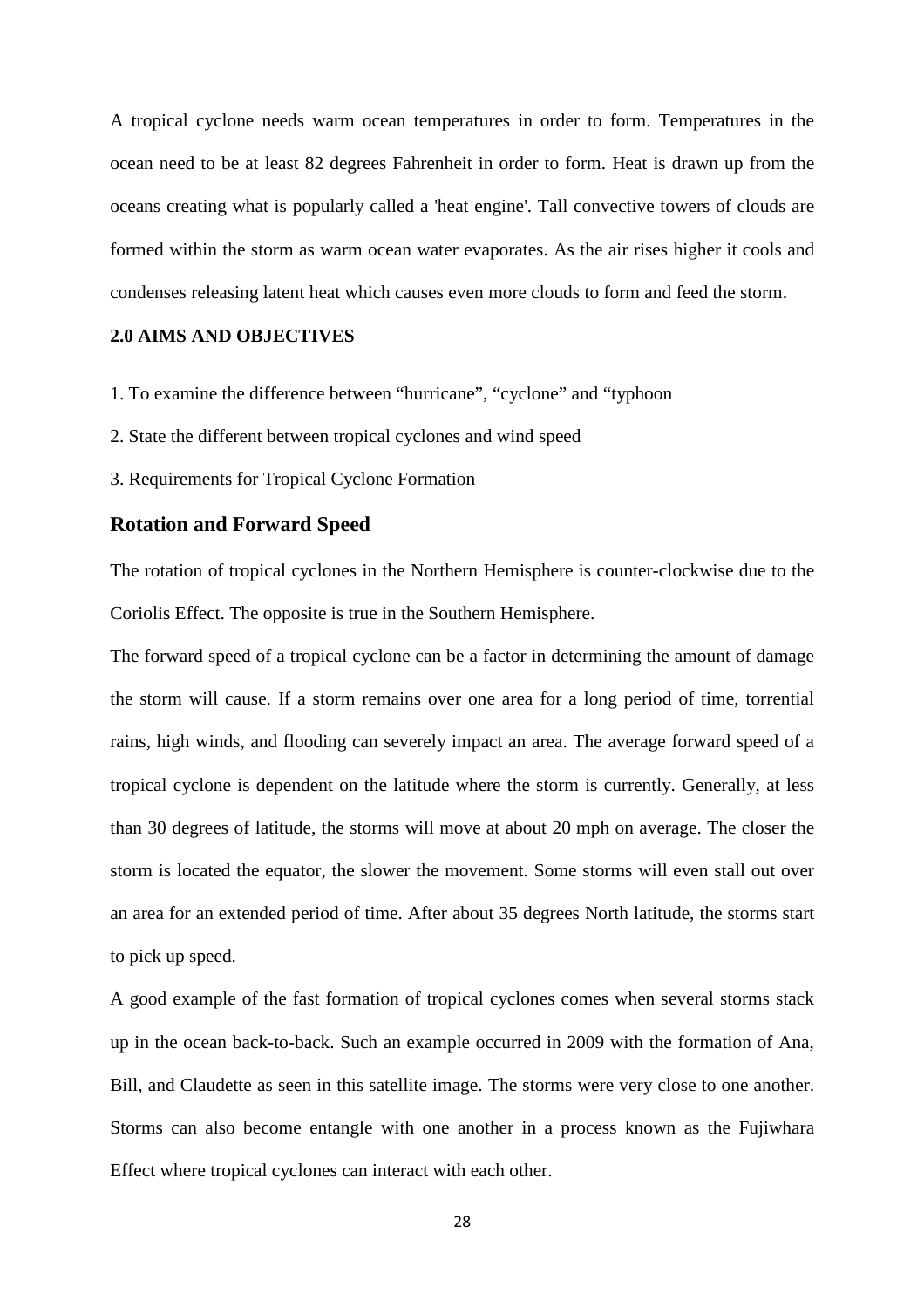Hurricanes, cyclones and typhoons are tropical cyclones with maximum sustained wind speed exceeding 119 km/h near their centres, and every year responsible of thousands of victims. Although loss of lives from tropical cyclones has significantly decreased over the last decades, economic losses have increased substantially. The decrease in fatalities is, at a large extent, attributed to the improvement in the tropical cyclones forecasting and early warning systems. The World Meteorological Organization (WMO) Tropical Cyclone Programme is aimed to establish national and regionally coordinated systems to ensure that the loss of lives and damage caused by tropical cyclones are reduced to a minimum.

## **3.1 The Difference between "Hurricane", "Cyclone" and "Typhoon"?**

"Hurricane", "cyclone" and "typhoon" are different terms for the same weather phenomenon which is accompanied by torrential rain and maximum sustained wind speeds (near centre) exceeding 119 kilometers per hour:

- In the western North Atlantic, central and eastern North Pacific, Caribbean Sea and Gulf of Mexico, such a weather phenomenon is called "hurricanes".
- In the western North Pacific, it is called "typhoons".
- In the Bay of Bengal and Arabian Sea, it is called "cyclones".
- In western South Pacific and southeast India Ocean, it is called "severe tropical cyclones."
	- In the southwest India Ocean, it is called "tropical cyclones."

#### **Times of formation**

.Worldwide, tropical cyclone activity peaks in late summer when water temperatures are warmest. Each basin, however, has its own seasonal patterns. On a worldwide scale, May is the least active month, while September is the most active. This can be explained by the greater tropical cyclone activity across the Northern hemisphere than south of the equator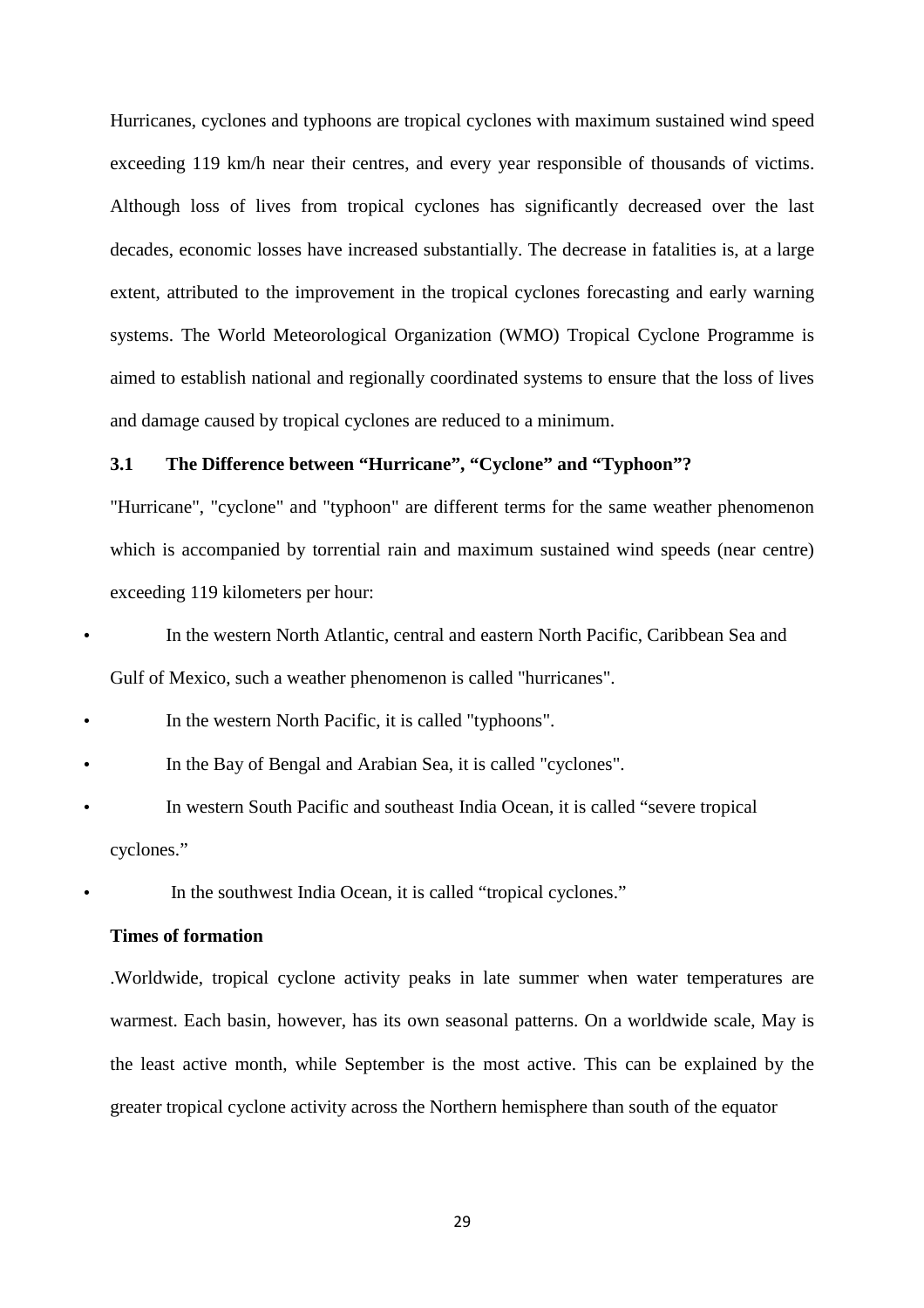In the North Atlantic, a distinct hurricane season occurs from June 1 through November 30, sharply peaking from late August through October. The statistical peak of the North Atlantic hurricane season is September 10. The Northeast Pacific has a broader period of activity, but in a similar time frame to the Atlantic. The Northwest Pacific sees tropical cyclones yearround, with a minimum in February and a peak in early September. In the North Indian basin, storms are most common from April to December, with peaks in May and November.

In the Southern Hemisphere, tropical cyclone activity begins in early November and depending on the country ends on either April 30 or May 15. Southern Hemisphere activity peaks in mid-February to early March virtually all the Southern Hemisphere activity is seen from the southern African coast eastward towards South America. Tropical cyclones are rare events across the South Atlantic Ocean and the south-eastern Pacific Ocean

#### **3.2 Different between Tropical Cyclones and Wind Speed**

Depending on the maximum sustained wind speed, tropical cyclones will be designated as follows:

It is a tropical depression when the maximum sustained wind speed is less than 63 km/h.

It is a tropical storm when the maximum sustained wind speed is more than 63 km/h. It is then also given a name.

• Depending on the ocean basins, it is designated a hurricane, typhoon, severe tropical cyclone, severe cyclonic storm or tropical cyclone when the maximum sustained wind speed is more than 119 km/h.

Tropical cyclones can be hundreds of kilometers wide and can bring destructive high winds, torrential rain, storm surge and occasionally tornadoes. According to the Saffir-Simpson Hurricane Wind Scale, the hurricane strength varies from Category 1 to 5:

30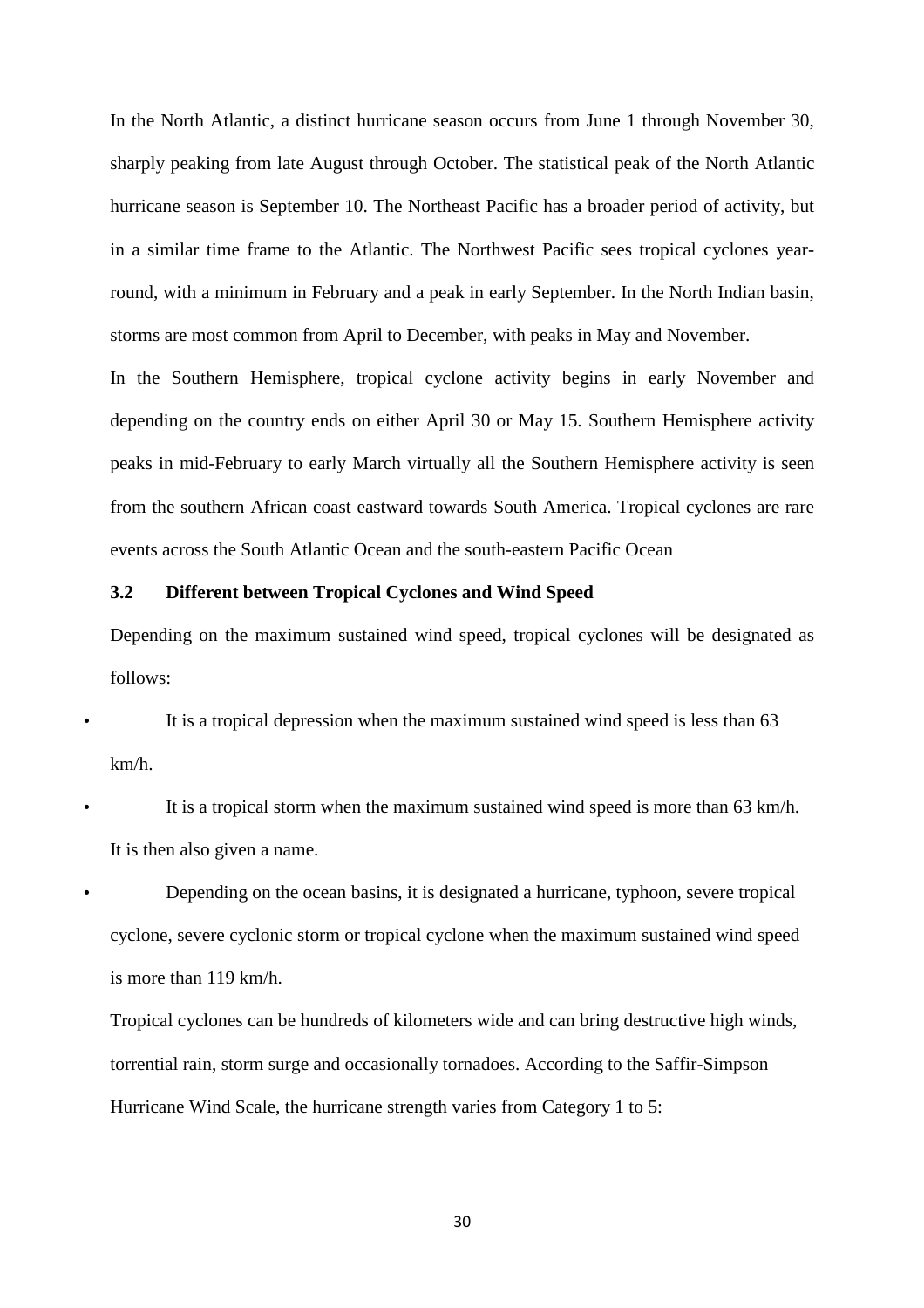- Category 1 hurricane is referring to the hurricane with maximum sustained wind speeds of 119-153 km/h.
- Category 2 hurricane is referring to the hurricane with maximum sustained wind speeds of 154-177 km/h.
- Category 3 hurricane is referring to the hurricane with maximum sustained wind speeds of 178-209 km/h.
- Category 4 hurricane is referring to the hurricane with maximum sustained wind speeds of 210-249 km/h.
- Category 5 hurricane is referring to the hurricane with maximum sustained wind speeds exceeding 249 km/h.

The impact of a tropical cyclone and the expected damage depend not just on wind speed, but also on factors such as the moving speed, duration of strong wind and accumulated rainfall during and after landfall, sudden change of moving direction and intensity, the structure (e.g. size and intensity) of the tropical cyclone, as well as human response to tropical cyclone disasters.

#### **How to Tropical Predict Cyclones**

Since 1984, Colorado State University has been issuing seasonal tropical cyclone forecasts for the north Atlantic basin, with results that are better than climatology. The university has found several statistical relationships for this basin that appear to allow long range prediction of the number of tropical cyclones. Since then, numerous others have followed in the university's steps, with some organizations issuing seasonal forecasts for the northwest Pacific and the Australian region. The predictors are related to regional oscillations in the global climate system: the Walker circulation which is related to the El Niño-Southern Oscillation; the North Atlantic oscillation or NAO; the Arctic oscillation or AO; and the Pacific North American pattern or PNA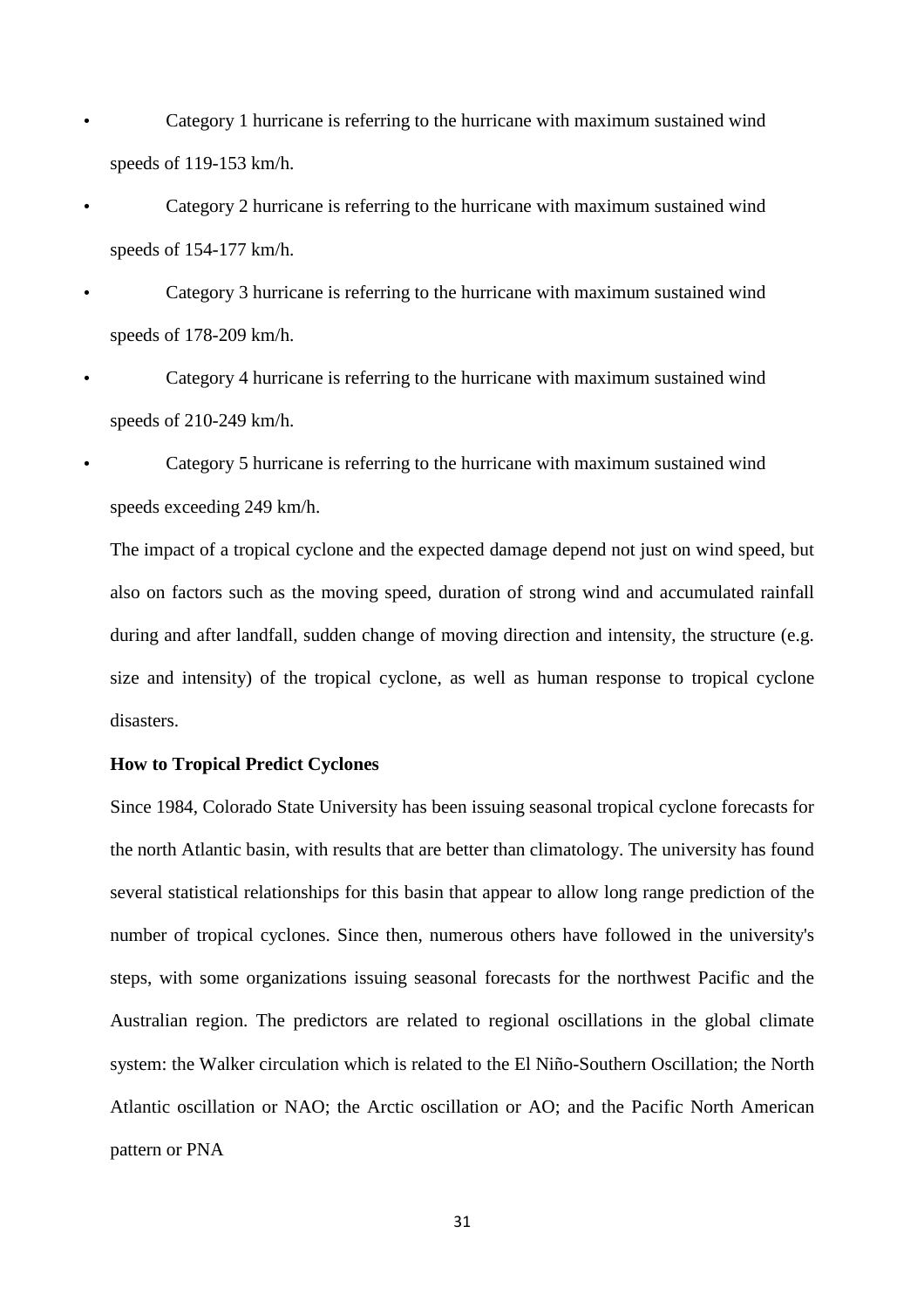Meteorologists around the world use modern technology such as satellites, weather radars and computers etc. to track tropical cyclones as they develop. Tropical cyclones are often difficult to predict, as they can suddenly weaken or change their course. However, meteorologists use state-of-art technologies and develop modern techniques such as numerical weather prediction models to predict how a tropical cyclone evolves, including its movement and change of intensity; when and where one will hit land and at what speed. Official warnings are then issued by the National Meteorological Services of the countries concerned.

The WMO framework allows the timely and widespread dissemination of information about tropical cyclones. As a result of international cooperation and coordination, tropical cyclones are increasingly being monitored from their early stages of formation. The activities are coordinated at the global and regional levels by WMO through its World Weather Watch and Tropical Cyclone Programmes. The Regional Specialized Meteorological Centers with the activity specialization in tropical cyclones, and Tropical Cyclone Warning Centres, all designated by WMO, are functioning within the Organization's Tropical Cyclone Programme. Their role is to detect, monitor, track and forecast all tropical cyclones in their respective regions. The Centres provide, in real-time, advisory information and guidance to the National Meteorological Services.

#### **Where did tropical cyclones occur recently?**

Between 1886 and 1998, out of the 566 Atlantic hurricanes in the Atlantic, twenty two have grown as strong as to become Category 5 hurricanes with maximum sustained wind speeds exceeding 249 km/h. The worst recent tropical cyclones include Hurricane Mitch (Honduras) in 1998, Hurricane Katrina (USA) in 2005 and most recently hurricane Gustav (Haiti) in 2008, and severe cyclone Nargis (Myanmar) in 2008.

In 2008, a total of sixteen named tropical cyclones formed in the Atlantic including eight hurricanes, five of which were major hurricanes at Category 3 or higher on the Saffir-

32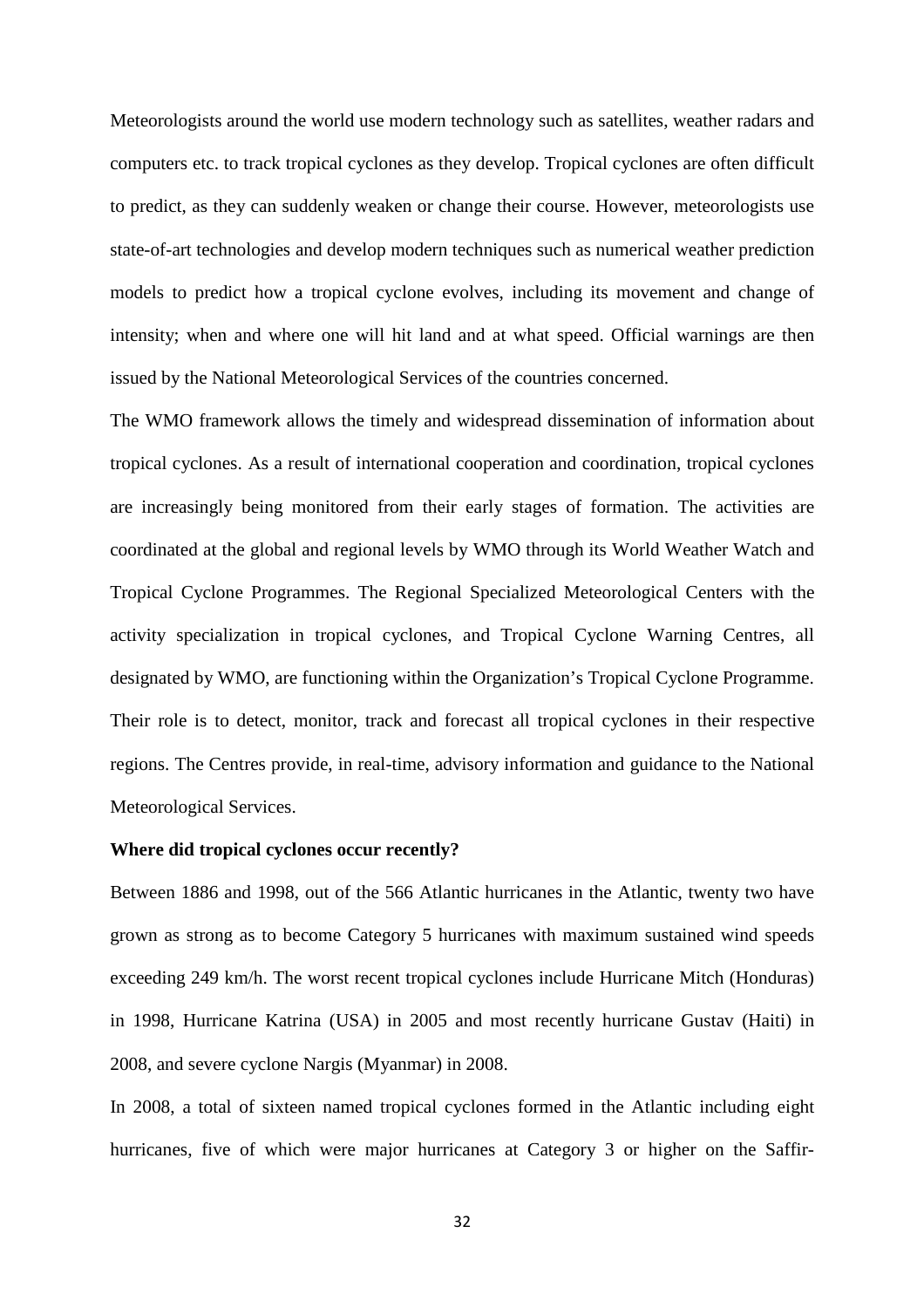Simpson Hurricane Scale. These numbers are well above the long-term averages of 11, 6, and 2 respectively. The 2008 Atlantic hurricane season was devastating, with casualties and widespread destruction in the Caribbean, Central America and the United States of America. For the first time on record, six consecutive tropical cyclones (Dolly, Edouard, Fay, Gustav, Hanna and Ike) made landfall on the United States of America, and two major hurricanes (Gustav and Ike) hit Cuba.

In the East Pacific, sixteen named tropical cyclones were recorded in 2008, of which seven evolved into hurricanes and two of them into major hurricanes at Category 3 or higher. In the Western North Pacific, twenty two named tropical cyclones were recorded in 2008, ten of which were classified as typhoons compared to the long-term average of twenty seven and fourteen, respectively.

As of early November 2009, the hurricane season in the Atlantic counts nine named tropical cyclones, of which three became hurricanes. These numbers are well below the long term average of tropical cyclones in the region.

The Western North Pacific has been hit several times in September - October 2009 by numerous typhoons such as Ketsana, Parma, Lupit and Mirinae, causing many casualties.

## **3.3 Requirements for Tropical Cyclone Formation**

There are six main requirements for tropical cyclogenesis: sufficiently warm sea surface temperatures, atmospheric instability, high humidity in the lower to middle levels of the troposphere, enough Coriolis force to sustain a low pressure center, a preexisting low level focus or disturbance, and low vertical wind shear. While these conditions are necessary for tropical cyclone formation, they do not guarantee that a tropical cyclone will form.

#### **Warm waters, instability, and mid-level moisture**

Waves in the trade winds in the Atlantic Ocean—areas of converging winds that move slowly along the same track as the prevailing wind—create instabilities in the atmosphere that may

33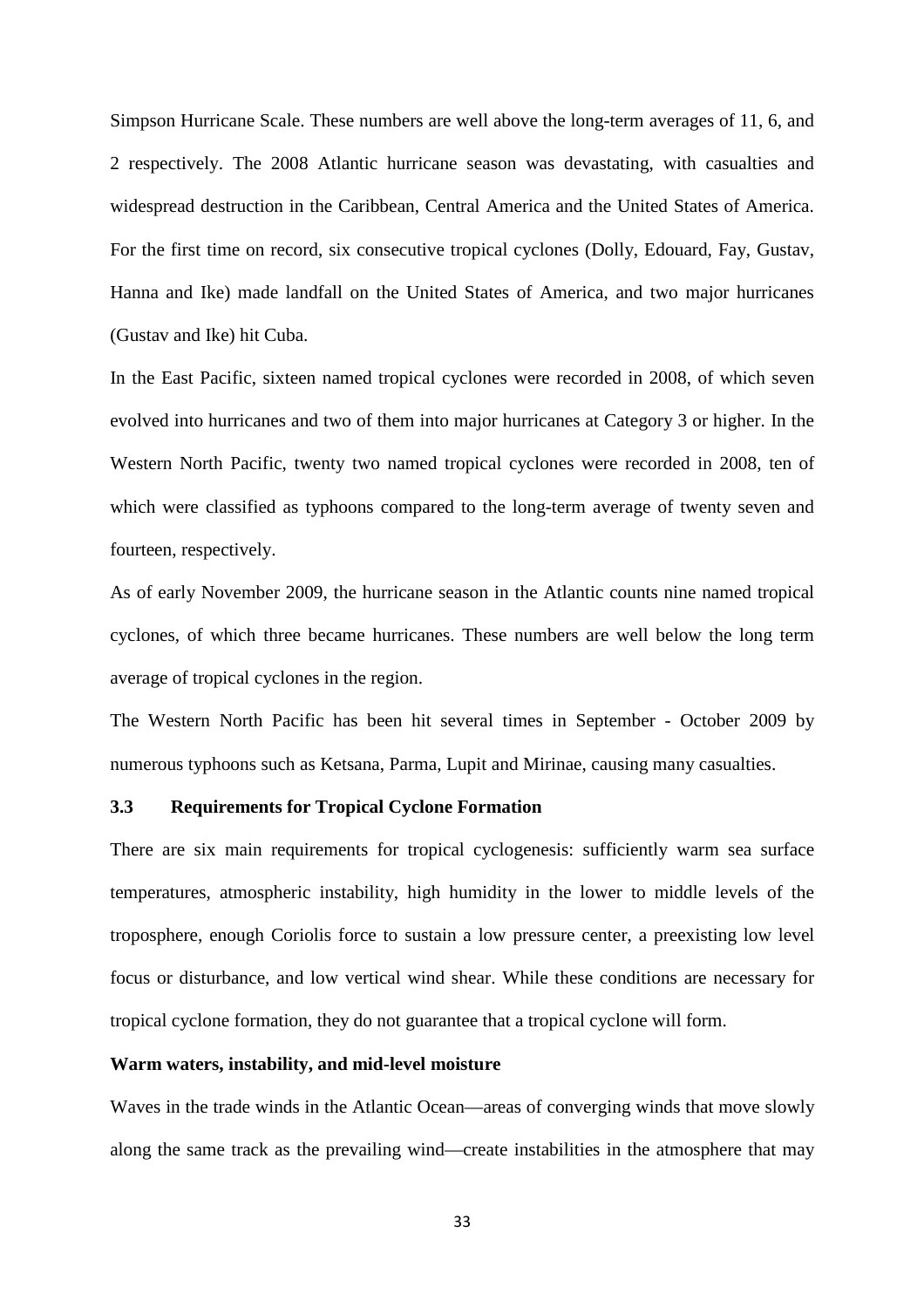lead to the formation of hurricanes. Normally, an ocean temperature of 26.5°C (79.7°F) spanning through at least a 50-metre depth is considered the minimum to maintain the special mesocyclone that is the tropical cyclone. These warm waters are needed to maintain the warm core that fuels tropical systems. This value is well above 16.1  $\degree$ C (60.9  $\degree$ F), the global average surface temperature of the oceans.<sup>[8]</sup> However, this requirement can be considered only a general baseline because it assumes that the ambient atmospheric environment surrounding an area of disturbed weather presents average conditions.

Tropical cyclones are known to form even when normal conditions are not met. For example, cooler air temperatures at a higher altitude (e.g., at the 500 hPa level, or 5.9 km) can lead to tropical cyclogenesis at lower water temperatures, as a certain lapse rate is required to force the atmosphere to be unstable enough for convection. In a moist atmosphere, this lapse rate is 6.5 °C/km, while in an atmosphere with less than 100% relative humidity, the required lapse rate is 9.8 °C/km.

At the 500 hPa level, the air temperature averages -7  $\rm{^{\circ}C}$  (18  $\rm{^{\circ}F}$ ) within the tropics, but air in the tropics is normally dry at this level, giving the air room to wet-bulb, or cool as it moistens, to a more favorable temperature that can then support convection. A wetbulb temperature at 500 hPa in a tropical atmosphere of  $-13.2 \text{ °C}$  is required to initiate convection if the water temperature is 26.5 °C, and this temperature requirement increases or decreases proportionally by 1 °C in the sea surface temperature for each 1 °C change at 500 hpa. Under a cold cyclone, 500 hPa temperatures can fall as low as -30 °C, which can initiate convection even in the driest atmospheres. This also explains why moisture in the mid-levels of the troposphere, roughly at the 500 hPa level, is normally a requirement for development. However, when dry air is found at the same height, temperatures at 500 hPa need to be even colder as dry atmospheres require a greater lapse rate for instability than moist atmospheres. At heights near the tropopause, the 30-year average temperature (as measured in the period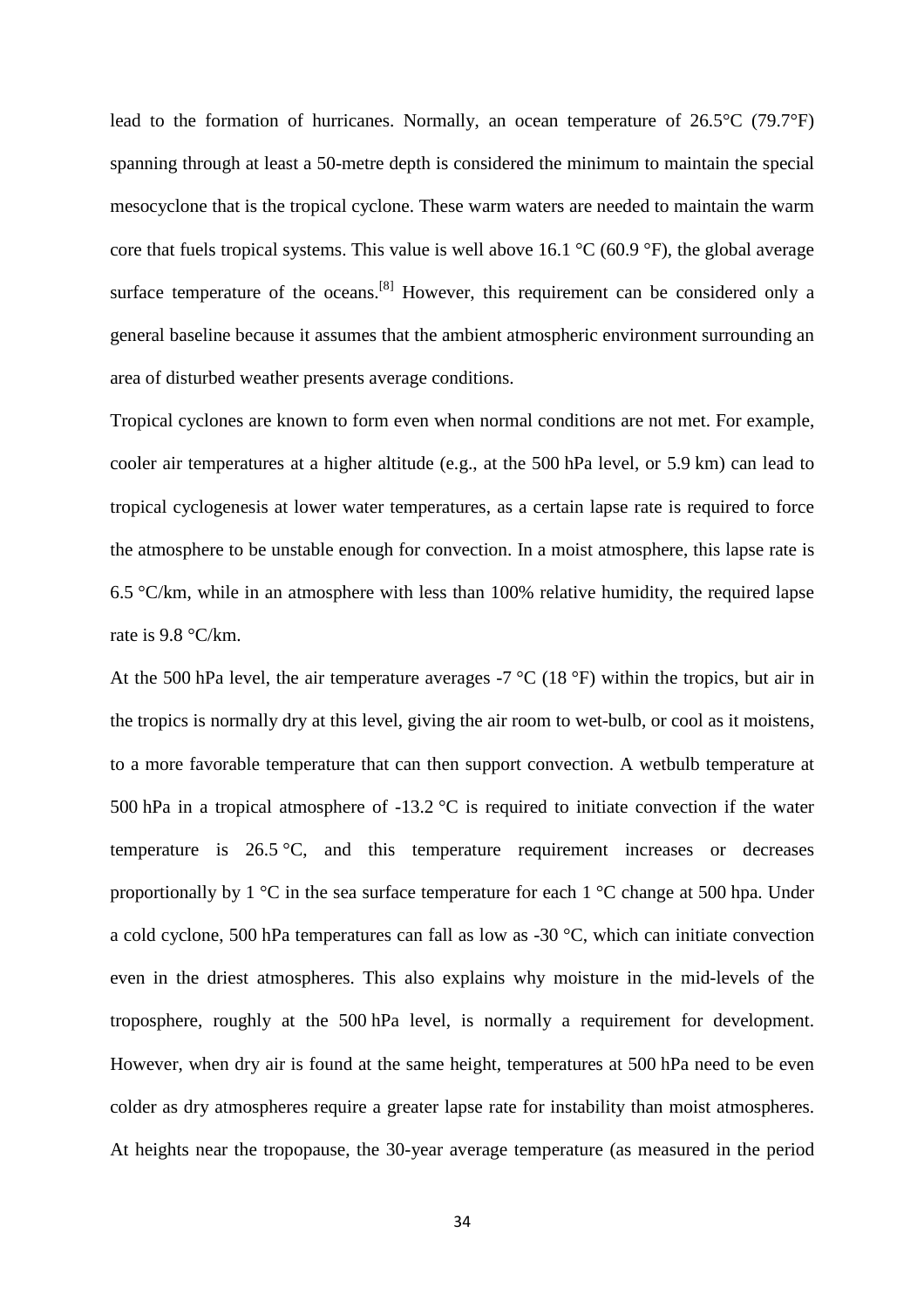encompassing 1961 through 1990) was -77 °C (-132 °F). A recent example of a tropical cyclone that maintained itself over cooler waters was Epsilon of the 2005 Atlantic hurricane season

#### **4.0 CONCLUSION**

Tropical cyclones can last for a week or more; therefore there can be more than one cyclone at a time. Weather forecasters give each tropical cyclone a name to avoid confusion. Each year, tropical cyclones receive names in alphabetical order. Women and men's names are alternated. The name list is proposed by the National Meteorological and Hydrological Services (NMHSs) of WMO Members of a specific region, and approved by the respective tropical cyclone regional bodies at their annual/bi-annual sessions. Nations in the western North Pacific began using a new system for naming tropical cyclones in 2000. Each of the fourteen nations affected by typhoons submitted a list of names totalling 141. The names include animals, flowers, astrological signs, a few personal names are used in pre-set order. In 2010, the first hurricane in the Caribbean Sea, Gulf of Mexico and the North Atlantic region will be called Alex, and in Eastern North Pacific, it will be Agatha.

#### **5.0 SUMMARY**

The typhoon season in the western North Pacific region typically runs from May to November. The Americas/Caribbean hurricane season runs from June 1 to November 30, peaking in August and September. The cyclone season in South Pacific and Australia normally runs from November to April. In the Bay of Bengal and Arabian Sea, tropical cyclones usually occur from April to June, and September to November. The East Coast of Africa normally experiences tropical cyclones from November to April

## **6.0 TUTOR- MARKED ASSIGNMENT**

1. What is Different between Tropical Cyclones and Wind Speed?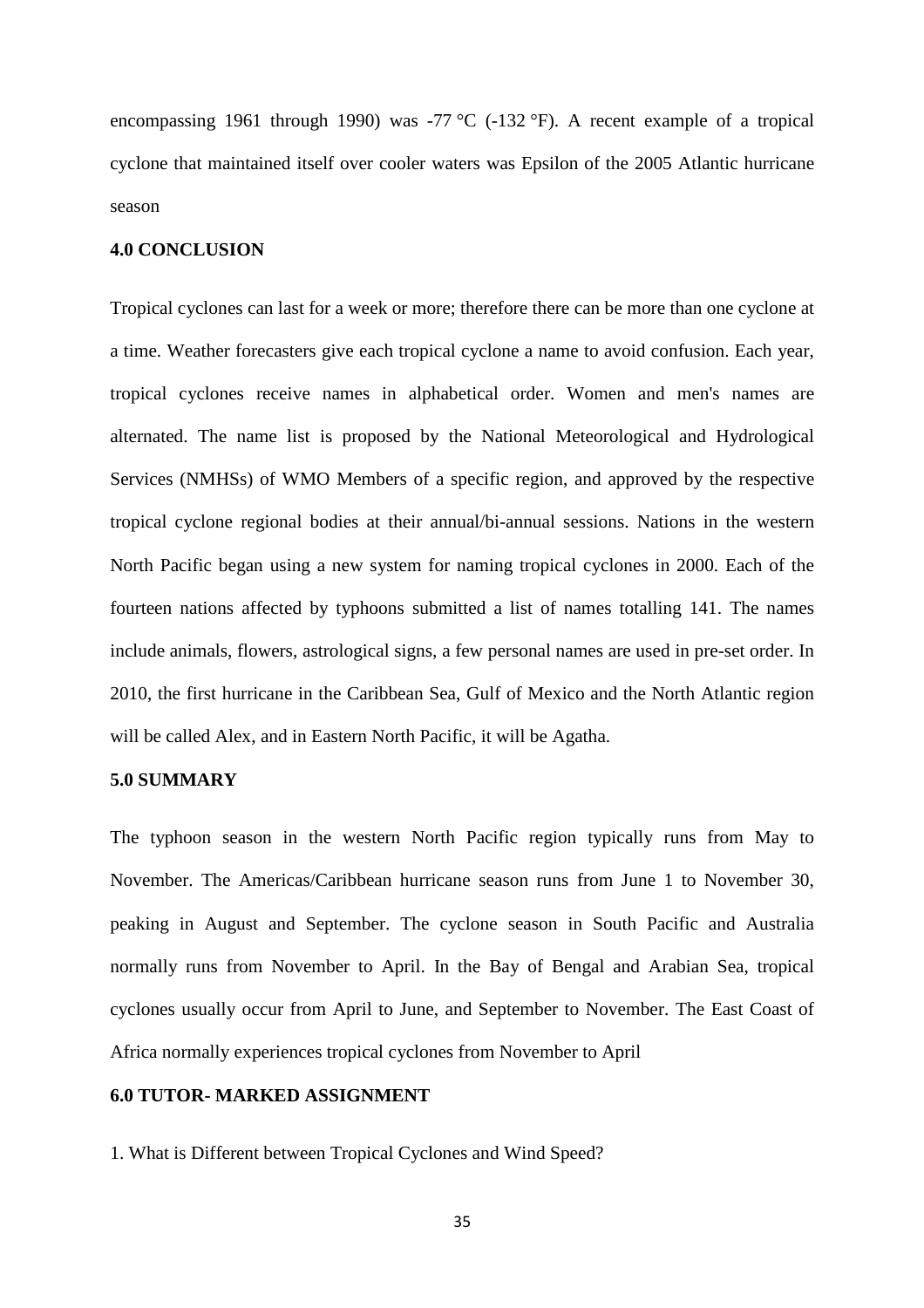2. What are the major require for cyclones formation

## **7.0 REFERENCES/FURTHER READINGS**

- 1. Arctic Climatology and Meteorology. "Definition for Cyclogenesis". National Snow and Ice Data Center. http://nsidc.org/arcticmet/glossary/cyclogenesis.html. Retrieved 2006-10-20.
- 2. Goldenberg, Stan (August 13, 2004). "What is an extra-tropical cyclone?". *Frequently Asked Questions*. Atlantic Oceanographic and Meteorological Laboratory, Hurricane Research Division. http://www.aoml.noaa.gov/hrd/tcfaq/A7.html. Retrieved 2008-08- 30.
- 3. Chris Landsea. Subject: A15) How do tropical cyclones form? Retrieved on 2008-06- 08.
- 4. Landsea, Christopher. "AOML Climate Variability of Tropical Cyclones paper". Atlantic Oceanographic and Meteorological Laboratory. http://www.aoml.noaa.gov/hrd/Landsea/climvari/index.html. Retrieved 23 September 2010.
- 5. "Madden-Julian Oscillation". UAE. http://envam1.env.uea.ac.uk/mjo.html. Retrieved 23 September 2010.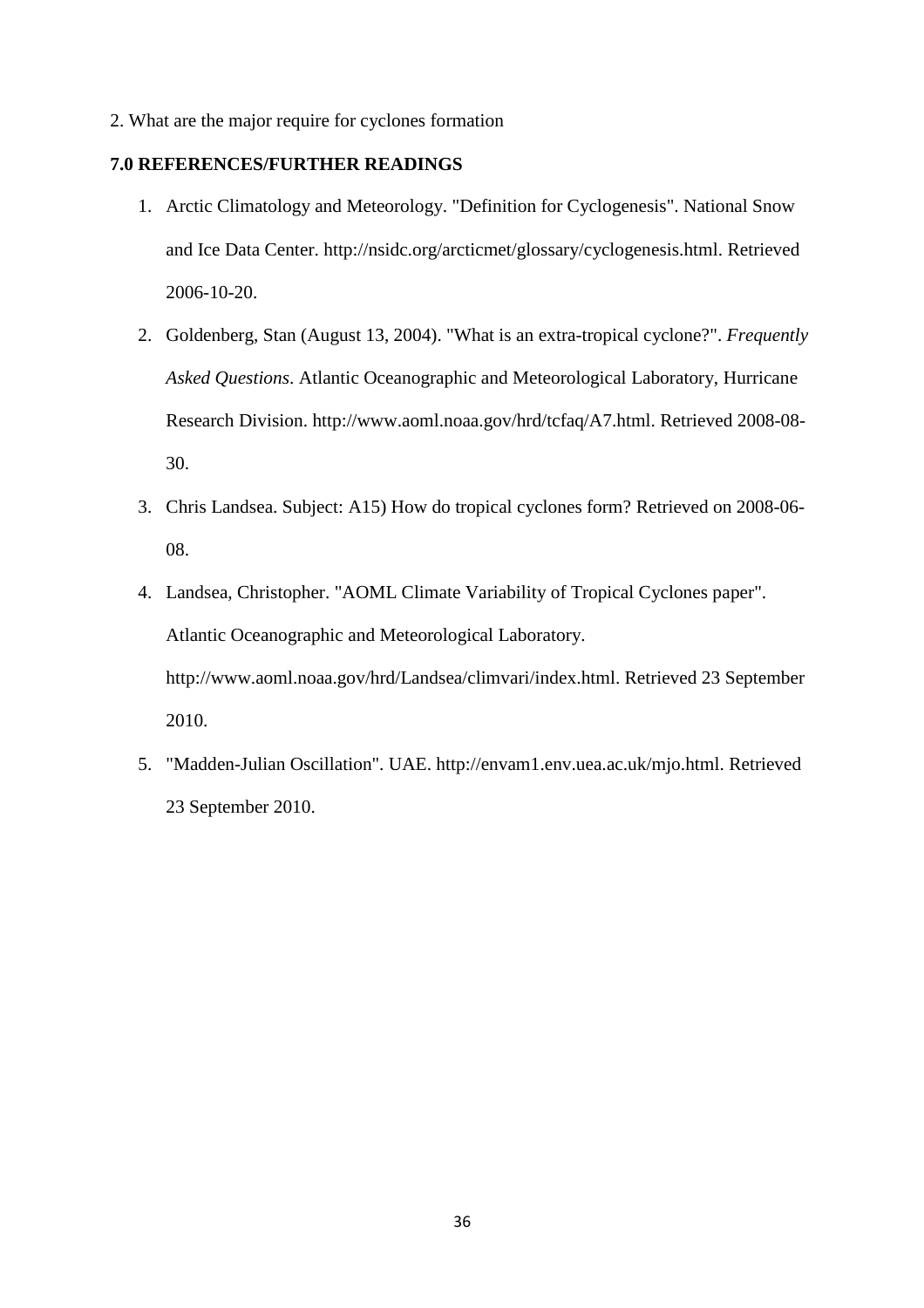# **UNIT 5: IMPACT OF TROPICAL CLIMATOLOGY**

1.0 INTRODUCTION

2.0 AIMS AND OBJECTIVES

3.0 MAIN CONTENT

3.1 THE CHARACTERISTICS OF TROPICAL MONTANE CLIMATE

3.2 EFFECT OF AGRICULTURAL PRACTICE AND CLIMATE CHANGE IN **TROPIC** 

- 3. 3 THE LAYER OF TROPICAL RAINFOREST AND PLANTS AND ANIMALS LIFE
- 3.4 CLIMATE CHANGE
- 4.0 CONCLUSION
- 5.0 SUMMARY
- 6.0 TUTOR- MARKED ASSIGNMENT
- 7.0 REFERENCES/FURTHER READINGS

**Unit 5: The Implication of Tropical Climate Characteristics and Behaviour on Plant and Animals** 

# **1.0 INTRODUCTION**

Climatology, the scientific study of climate, is not only concerned with explaining why a location's or region's climate is like it is but also with describing the nature and availability of the climate resource for a wide range of human activities. This subject is of great relevance to the tropics as climate in many ways controls the lives and economic activities of the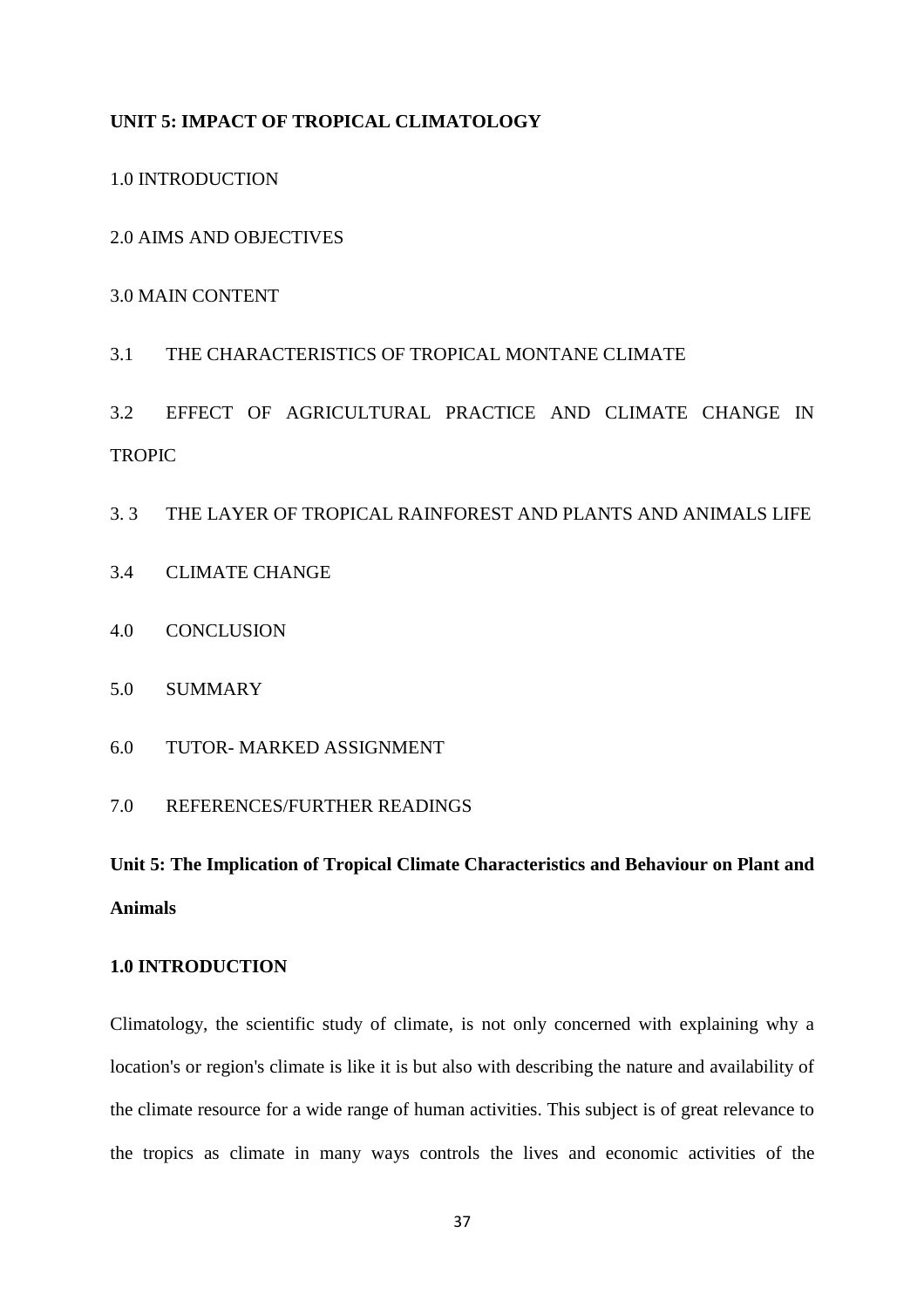approximately 2400 million people living in tropical regions. Tropical climates also have effects that reach far beyond the limits of the regions where they actually prevail: the global general circulation is largely driven by the export of considerable amounts of heat energy from tropical to extra-tropical latitudes: a large part of all atmospheric water content originates from the tropics, and intermittent tropical phenomena, like El Nino Southern Oscillation (ENSO), not only influence the climates over extensive tropical areas but many parts of the extra-tropics. The climate sensitivity of populations and economic production in the tropics also makes these regions especially vulnerable to any negative impacts arising from human-induced climate change.

This is the first global compilation of projected ecosystem impacts for humid tropical forests affected by these combined forces," remarked Asner. "For those areas of the globe projected to suffer most from climate change, land managers could focus their efforts on reducing the pressure from deforestation, thereby helping species adjust to climate change, or enhancing their ability to move in time to keep pace with it. On the flip side, regions of the world where deforestation is projected to have fewer effects from climate change could be targeted for restoration.

Tropical forests hold more than half of all the plants and animal species on Earth. But the combined effect of climate change, forest clear cutting, and logging may force them to adapt, move, or die. The scientists looked at land use and climate change by integrating global deforestation and logging maps from satellite imagery and high-resolution data with projected future vegetation changes from 16 different global climate models. They then ran scenarios on how different types of species could be geographically reshuffled by 2100.They used the reorganization of plant classes, such as tropical broadleaf evergreen trees, tropical drought deciduous trees, plus different kinds of grasses as surrogates for biodiversity changes.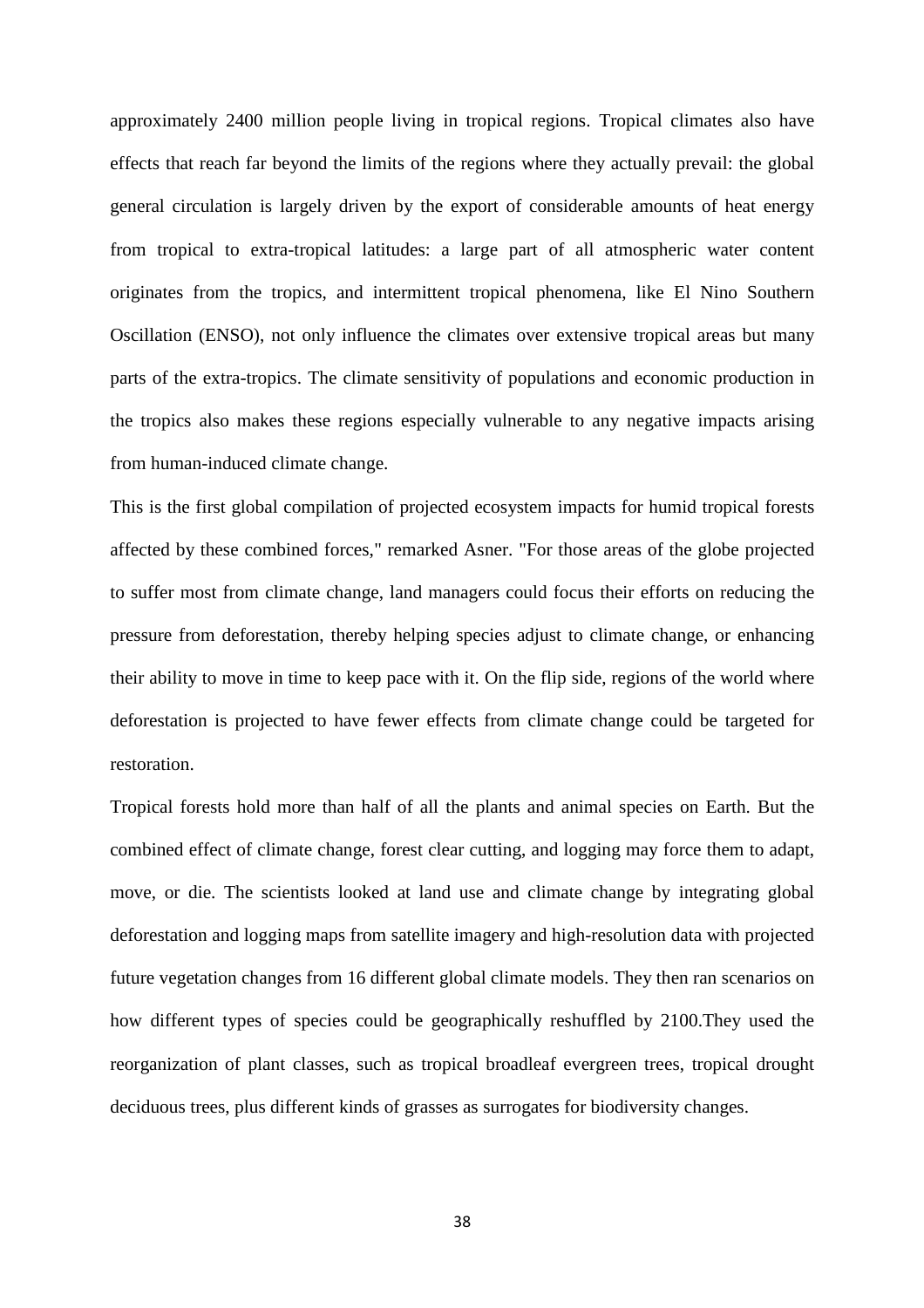For Central and South America, climate change could alter about two-thirds of the humid tropical forests biodiversity -- the variety and abundance of plants and animals in an ecosystem. Combining that scenario with current patterns of land-use change, and the Amazon Basin alone could see changes in biodiversity over 80% of the region.

Most of the changes in the Congo area likely to come from selective logging and climate change, which could negatively affect between 35% and 74% of that region. At the continental scale, about 70% of Africa's tropical forest biodiversity would likely be affected if current practices are not curtailed.

In Asia and the central and southern Pacific islands, deforestation and logging are the primary drivers of ecosystem changes. Model projections suggest that climate change might play a lesser role there than in Latin America or Africa including Nigeria. That said, the research showed that between 60% and 77% of the area is susceptible to biodiversity losses via massive ongoing land-use changes in the region.

The student also suppose to know that the world's natural ecosystems will undergo profound changes -- including severe alterations in their species composition -- through the combined influence of climate change and land use," remarked Daniel Nepstad, senior scientist at the Woods Hole Research Centre. "Conservation of the world's biota, as we know it, will depend upon rapid, steep declines in greenhouse gas emissions.

# **2.0 AIMS AND OBJECTIVES**

1. to examine the characteristics of tropical montane ecosystem

2. to understand the relationship between agricultural and climate change within the tropic

3. to examine the layer of tropical rainforest, as well as plants and animals life in the tropic environment.

4. to have an understanding of climatology and climate change in Nigeria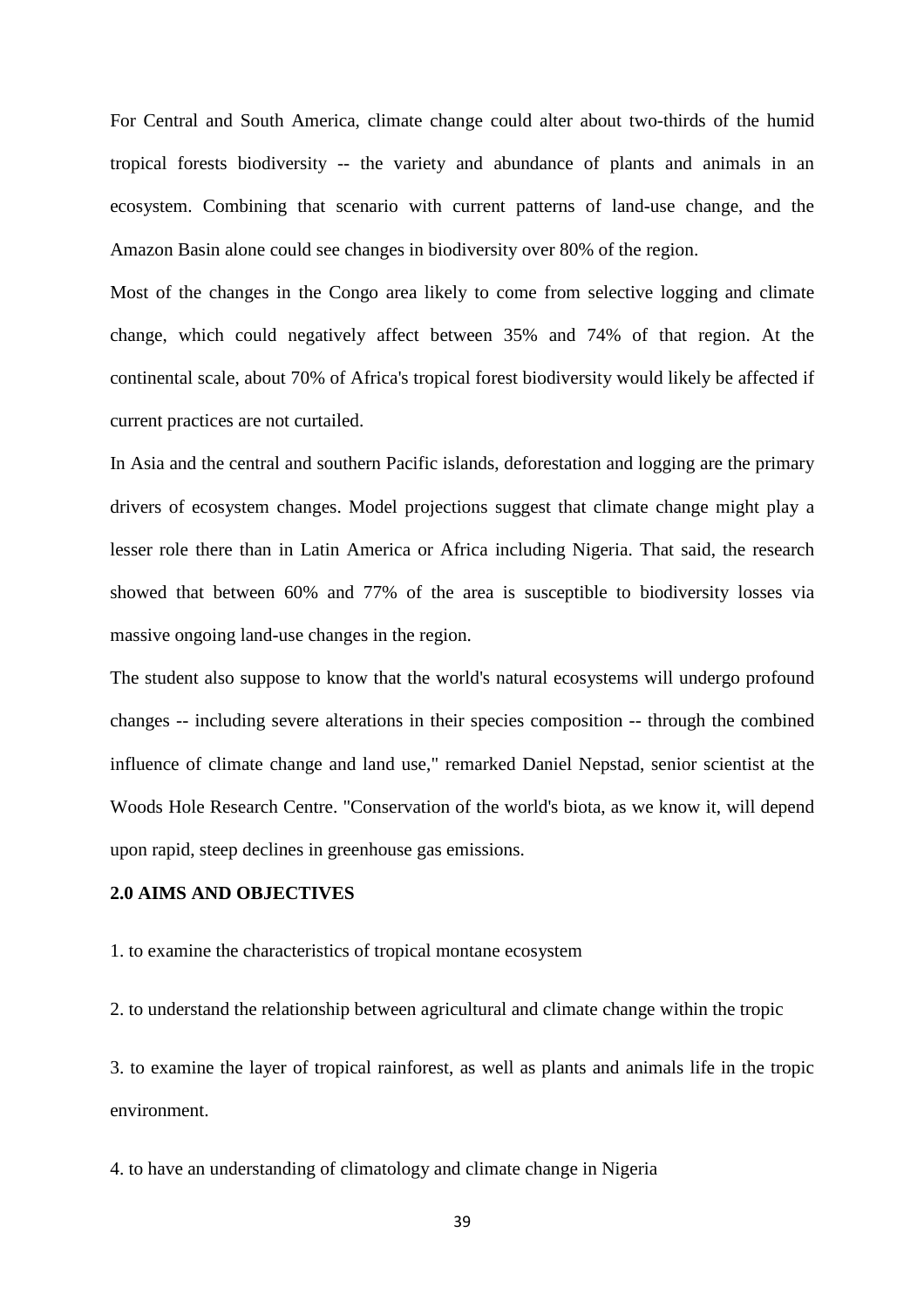#### **3.0 MAIN CONTENT**

#### **3.1 Tropical Montane**

Tropical montane cloud forests are unique among terrestrial ecosystems in that they are strongly linked to regular cycles of cloud formation. We have explored changes in atmospheric parameters from global climate model simulations of the Last Glacial Maximum and for doubled atmospheric carbon dioxide concentration conditions which are associated with the height of this cloud formation, and hence the occurrence of intact cloud forests. These parameters include vertical profiles of absolute and relative humidity surfaces, as well as the warmth index, an empirical proxy of forest type. For the glacial simulations, the warmth index and absolute humidity suggest a down slope shift of cloud forests that agrees with the available palaeodata.

Forests typically rely most on the moisture from cloud contact. At the same time, an increase in the warmth index implies increased evapo-transpiration. This combination of reduced cloud contact and increased evapo-transpiration could have serious conservation implications, given that these ecosystems typically harbour a high proportion of endemic species and are often situated on mountain tops or ridge lines.

Tropical montane cloud forests (TMCFs) occur where mountains are frequently enveloped by trade wind-derived orographic clouds and mist in combination with convective rainfall. Many features of these forests are directly or indirectly related to cloud formation, from vegetation morphology to nutrient budgets to solar insolation. One of the most direct impacts of frequent cloud cover is the deposition of cloud droplets through contact with soil and vegetation surfaces (horizontal precipitation). Total horizontal precipitation is greater than that from vertical rainfall events in some systems during the dry season, when these forests can experience water stress. Because the combination of horizontal precipitation and lowered evapo-transpiration due to frequent cloud contact significantly increases precipitation minus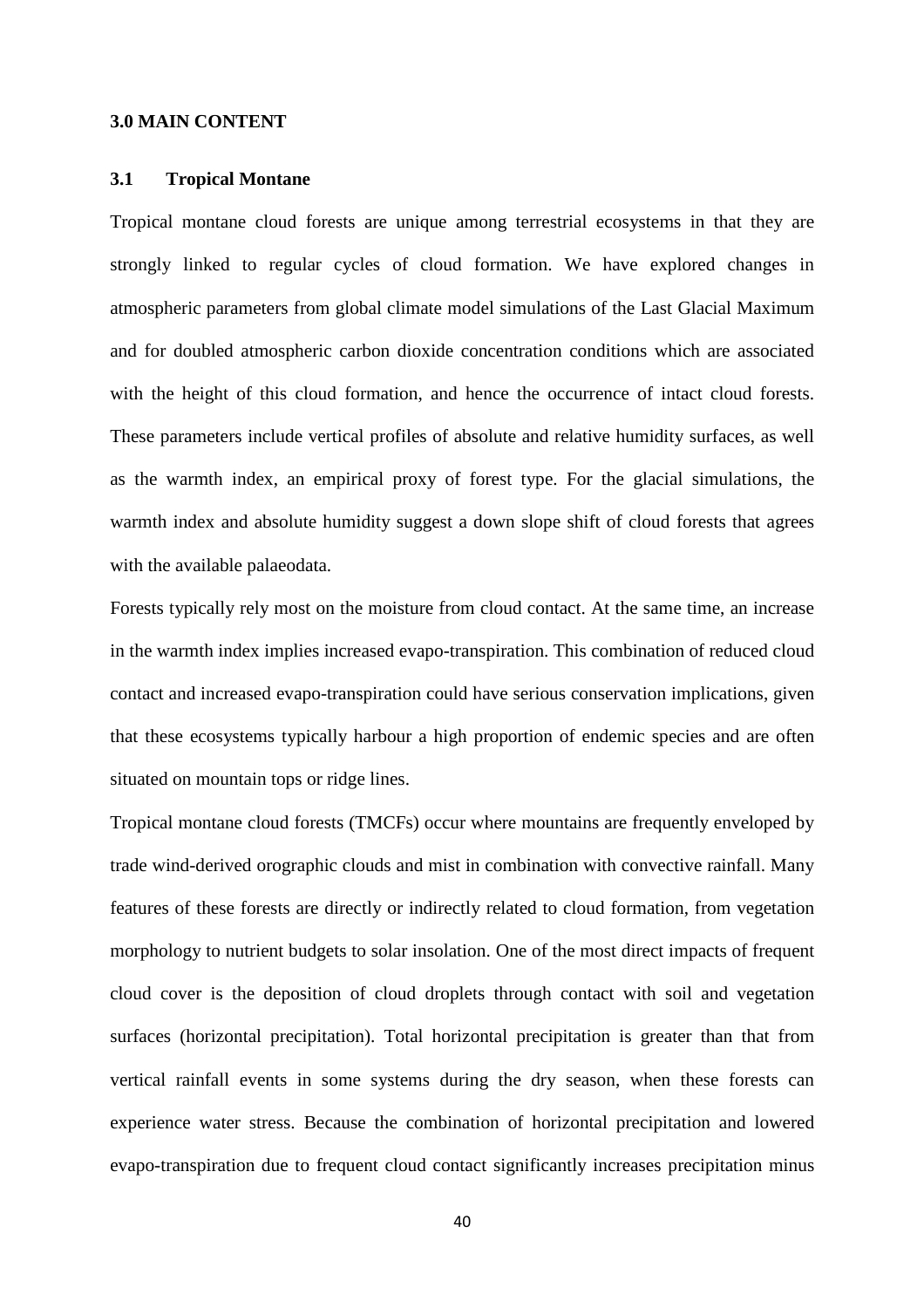evaporation in these forests, they function as important local and regional watersheds. Also, owing to the sponge-like effect of epiphytes (for example, mosses, bromeliads and ferns), these forests act as capacitors in regulating the seasonal release of precipitation, thereby providing flood and erosion control in the rainy season and water storage in the dry season. In addition to their hydrological importance, these ecosystems typically harbour an impressive array of plants and animals.

Although the biodiversity of TMCFs is not as high as that of lowland moist tropical forests, the level of endemism found in resident animal species is exceptional. For example, 32% of Peruvian endemic vertebrates are localized in cloud forests. The conservation status of these unique ecosystems is precarious as they are among the most endangered of all tropical forest types. A high annual deforestation rate in tropical mountain forests caused by harvesting

Fuel wood, resource logging and agricultural conversion is increasingly threatening cloud forests worldwide. Palaeoclimatic pollen evidence strongly suggests a down slope shift of the range of some current cloud forest species during the last glacial period. There is abundant evidence for down slope migrations of South and Central American montane taxa (Quercus, Alnus, Weinmannia and Podocarpus, for example) during glacial times. Weinmannia is now a characteristic genus of cloud forest trees in the high Andes, and Podocarpus is found in cloud forests throughout the tropics. Other evidence, ranging from noble gas concentrations in groundwater to Barbados corals, to snowline depression, indicates that certain regions of the tropics were cooler by some 2±5 8C, with considerable variation in both temperature and moisture conditions. Such changes surely affected both the altitudinal and latitudinal distributions of cloud forests in the glacial past. Cloud formation associated with trade winds often occurs as a result of orographic effects.

#### **3.2 Tropical Agriculture**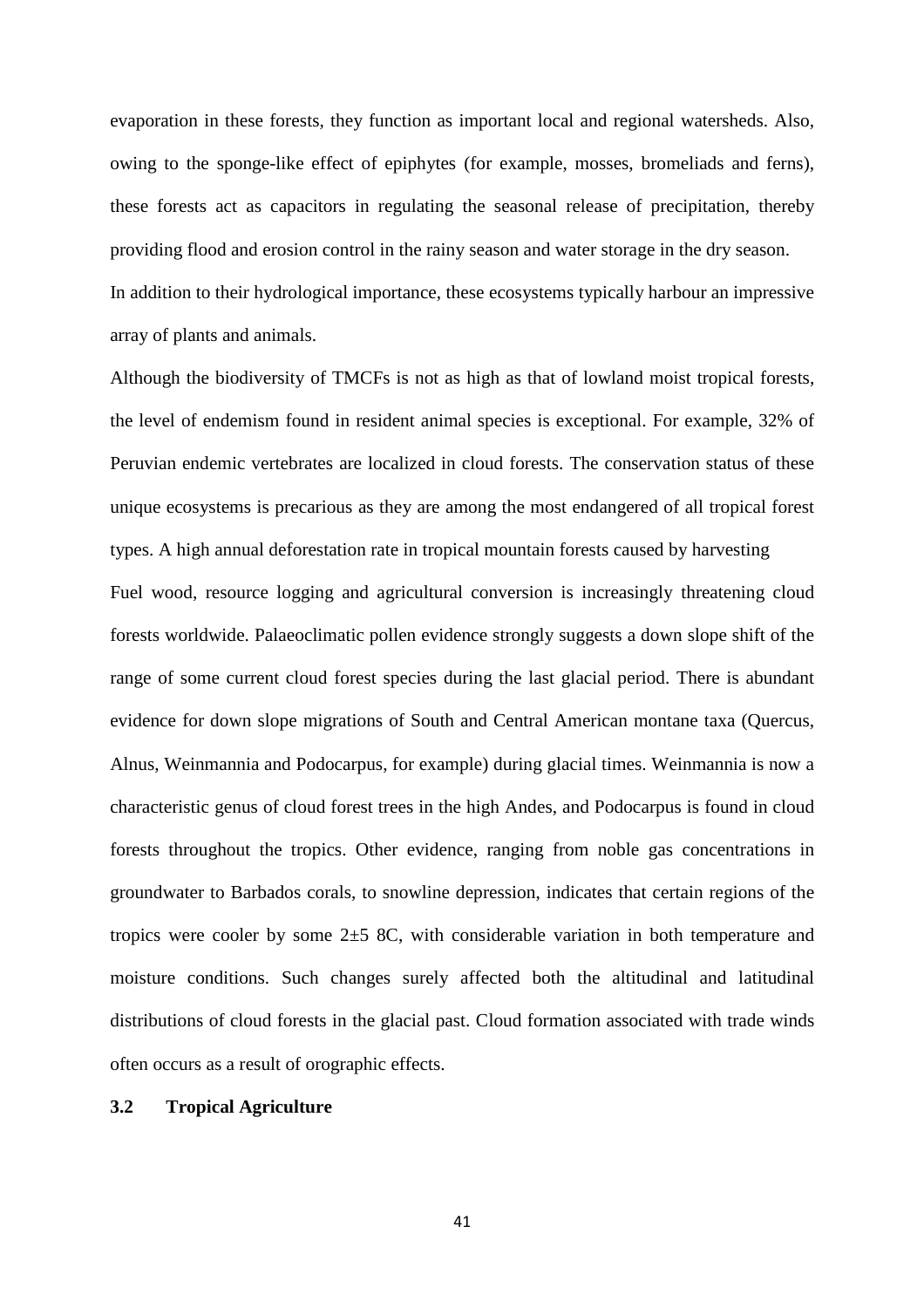This final part of the series contains a brief overview of agriculture in the tropics, as well as its effects, noting the increasing human population in all tropical climate zones. In many places, humans have altered the distribution of plant and animal species, in almost all areas using plants and animals for food or labour. These changes, in turn, change the climate as the appearance and, therefore, the characteristics of the environment alter significantly. The sensitivity and effects of the tropics on global climate are important. Small changes in rainfall patterns, when experienced over a long period of years, have a great effect on the vegetation; this, in turn, affects populations dependent upon it. Small changes in temperature have changed rainfall patterns in the tropics within the past two million years, making some areas drier and others wetter (Burroughs, 2005). The global climate is regulated by conditions in the tropics: the source of energy for agriculture in the middle latitudes is partly supplied from the tropics, tropical forests absorb a large proportion of global carbon dioxide production, and protective ozone is created in the tropical stratosphere. It is thus increasingly important for us to study not only the weather and climate of the tropics, but also the interrelationship between tropical climates, agriculture and humankind.

#### **Agriculture in the Humid Tropics and the Effects of Forest Clearance**

Agriculture has resulted in the clearance of forest in many parts of the humid tropics, although it is the semi-deciduous forest that has been subject to most clearance historically.

In part, this is due to the relatively rich, but leached, red-brown (iron-rich) or grey (kaolinrich) soils of the humid zone, but also due to patterns of settlement and the slightly favourable monsoon climate. Forests are ideally suited to the humid tropics with roots able to tap dissolved minerals below the surface soil layer (Ellis and Mellor, 1995). As the forest is cleared to open areas for agriculture and as a source of wood for construction and paper making, or to grow crops, there is a profound effect on the climate. Clearly, growing populations require more arable land, but the planting of cash crops remains a contentious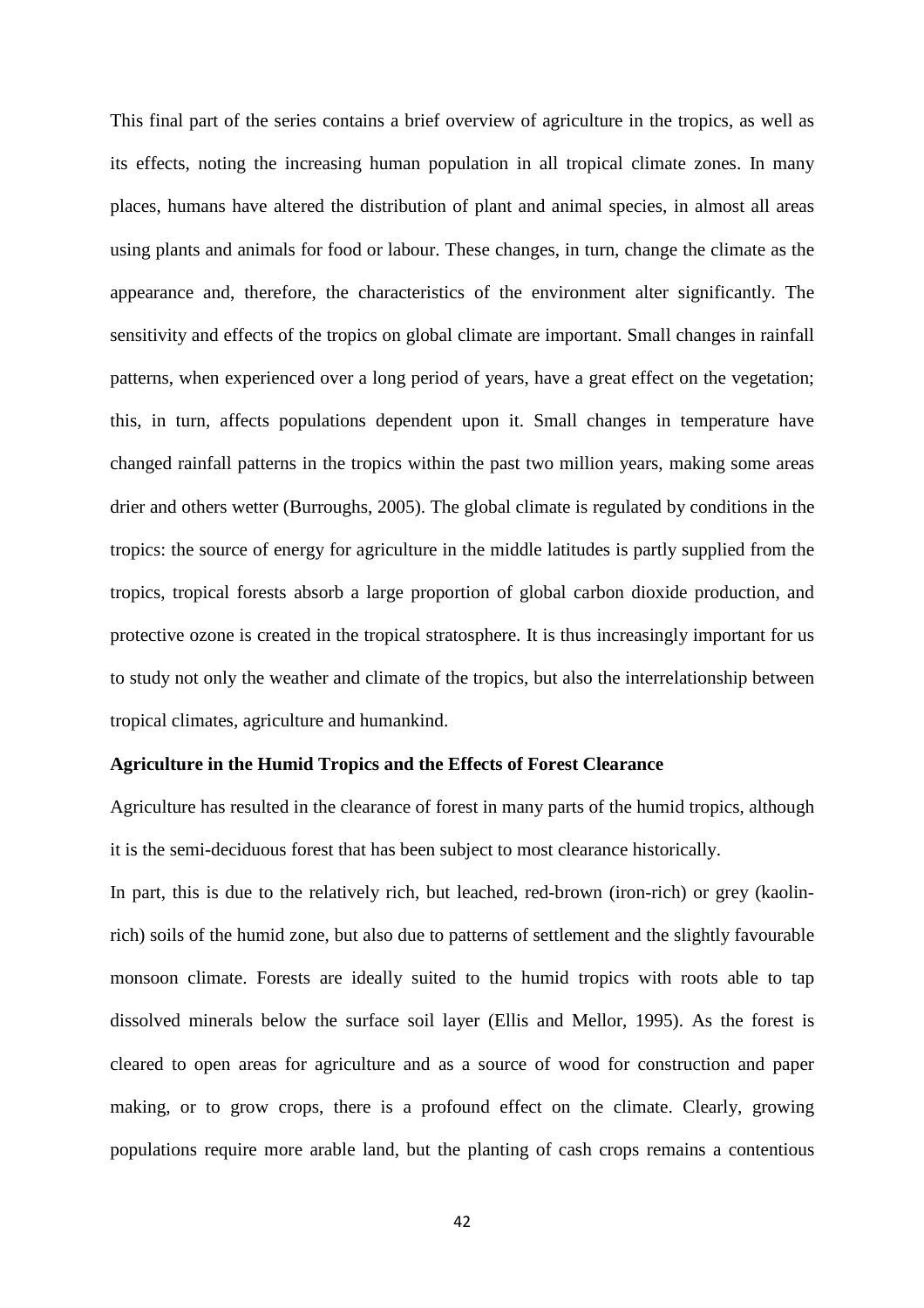issue. In the tropical rain forests of Southeast Asia, many areas have been either cleared, or the forest changed to a secondary form, often of palm and fruit trees initially, the clearance was to provide wood for housing, but latterly it has been to grow subsistence crops. In semideciduous ('monsoon') forest, crops such as tea, coffee, and chocolate, grown largely for export, have often replaced the woodland. Elsewhere, oil crops, tropical fruit or groundnuts are the principal crops where forest has been cleared. (It seems likely that oil crops will become increasingly important in future, at the expense of the natural forest.)

Forest clearance has an unfortunate and significant effect on climate and the effects of weather. As crops or grassland replace woodland, the daily temperature range rises, transpiration decreases and lower surface humidity reduces cloud formation – most of which is a result of convection in the tropics. Thus crops may require additional watering in the drier areas. The main feedback, however, is a reduced quantity of water carried through the hydrological cycle. Another feedback is an increase in cloud-base height of cumuliform clouds, which reduces the amount of rainfall that may reach the ground before evaporating.

As trees are cleared, there is a serious effect on the tropical latosols. Without trees, leaf-fall and fallen trees cannot contribute to the recycling of minerals, so the soils are more easily leached of essential nutrients. The lack of a leaf canopy increases the intensity of rainfall at ground level, so that the thin humus layer can be washed away more easily. Where crops are grown commercially, it is often necessary for large amounts of fertilizer to be added, even where relatively nutrient-rich river waters from mountains such as the Himalayas are used to water them. Although the potential Latosols, as described briefly in part 9 (Galvin, 2009b), are the characteristic soil of the humid tropics. They are formed by leaching of nutrients from the upper layers in heavy rainfall, so are generally deficient in many nutrients. However, rapid decomposition in the warm moist conditions of this zone, as well as nitrogen from rainfall does provide a good source of minerals in the humus layer, especially where trees provide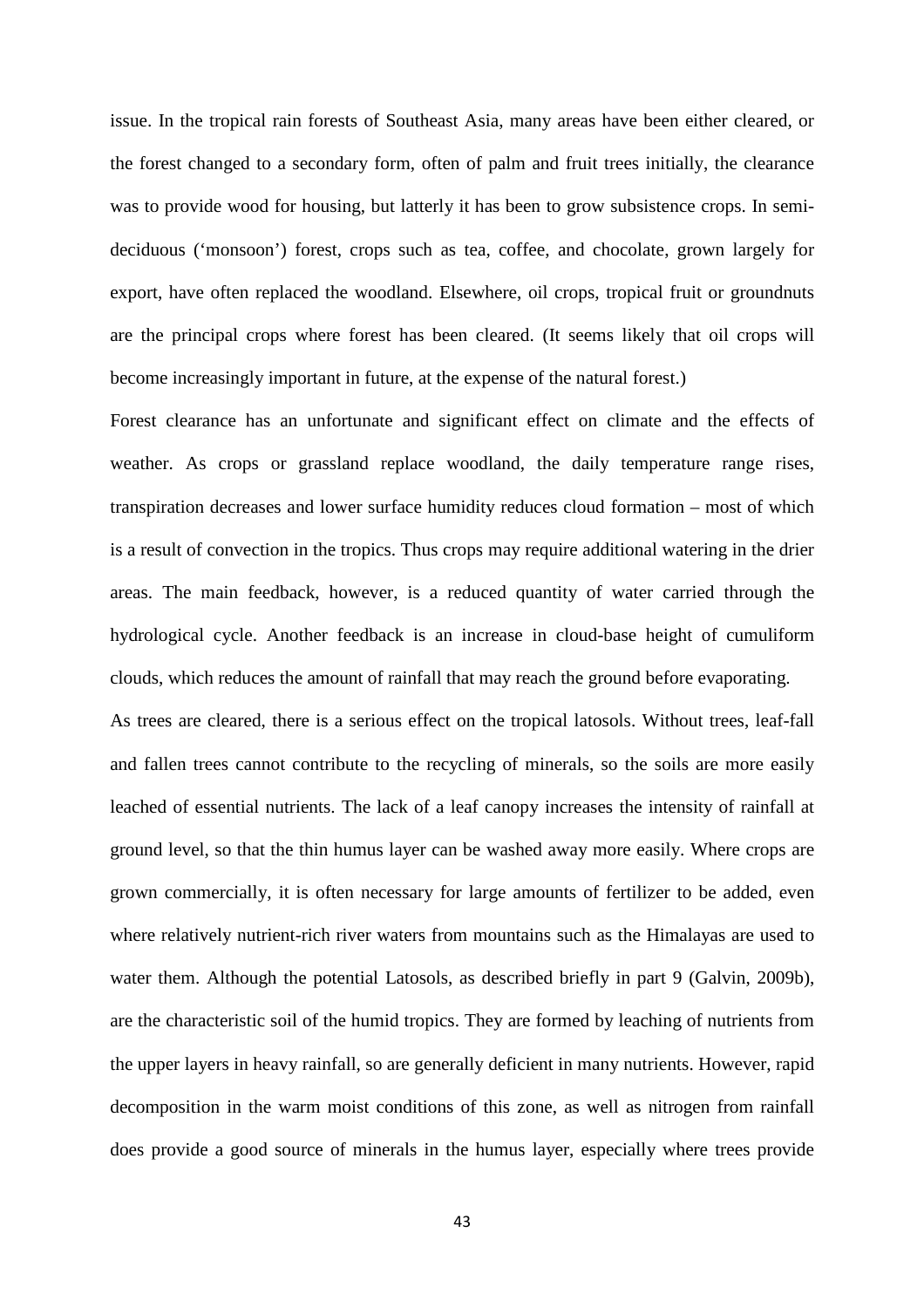some shelter for productivity is very good, especially where there is a continuous growing season and the costs can be high.

Clearance and degradation of forests also emit carbon to the atmosphere, further affecting global climate. Net deforestation has contributed around a quarter of the historical rise of CO2, mainly from deforestation in the tropics (de Forster *et al.*, 2007).

Tropical forest cover declined by 250 million hectares between 1980 and 1990. The forestry sector is currently the third-largest contributor of global greenhouse gas emissions and is a larger emitter than transport.

Tropical forests are also vulnerable to climate change with some models predicting widespread loss of the Amazon rainforest due to climate change (Betts *et al.*, 2004; Cox *et al*., 2004), although any such impacts are highly uncertain. Severe impacts of climate change on tropical forests may be more likely if the forest is already affected by forestry activities (Betts *et al.*, 2007). Forest degradation may therefore increase the likelihood of climate–carbon cycle feedbacks, accelerating the rise of CO2. Protecting tropical forests and the carbon they store is now being discussed as one possible measure to combat climate change through a mechanism called 'REDD' (Reducing Emissions from Deforestation and Degradation) (Gullison *et al.*, 2007).

### **Agriculture in the savannahs**

The savannahs are very important for humankind and many crops have replaced the climax vegetation of this climatic zone, in particular in India, the Americas and Africa. Perhaps most important of the crops grown in many savannah lands are the grains: rice, wheat, barley, oats, maize and millet. These plants, developed from grasses, feed a large proportion of the population of the tropics, although the cultivated area remains relatively small, compared with the natural grasslands used principally for pastoral farming. Many of these grains are ground to form flour for baking or bread-making. In general, tropical grains (apart from rice) contain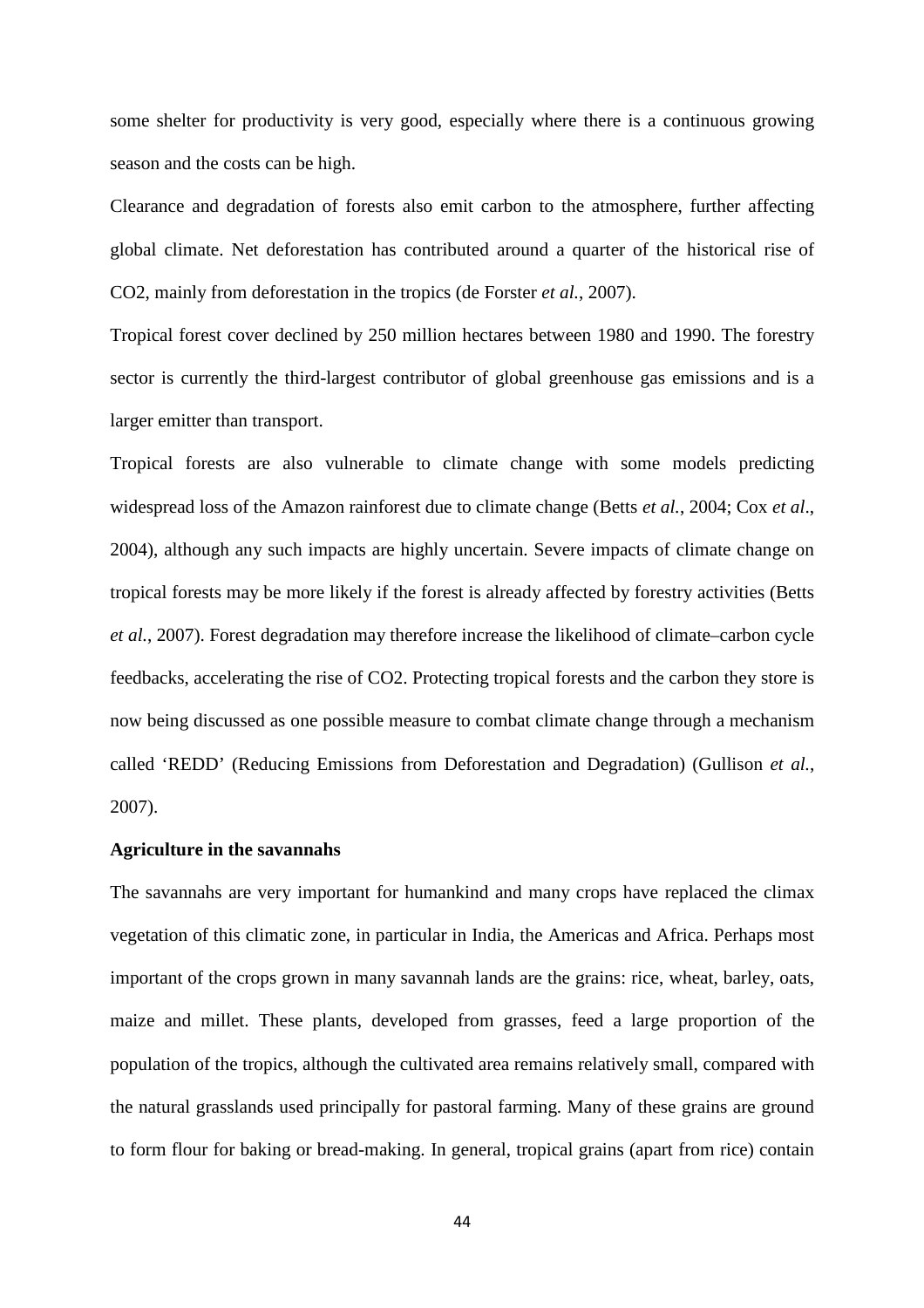little gluten, so bread does not rise well. Many grains are also used as animal-fodder supplements. In countries where alcohol may be produced, malted barley is used to make beer. The crop type depends partly on climate, but also on its familiarity to the population. Among the cereals, oats and barley are resistant to periodic cold, including frosts, whereas maize requires warmer, wetter conditions and millet is adapted to drier environments. Barley is salt-tolerant and oats can grow in very wet climates.

#### **Weather and locust swarms**

Locust infestation, which has a serious effect on agriculture in marginal desert areas, is related to the climate of these areas. Although different areas are affected in different years, locusts hopping and then flying in their millions destroy crops and thus livelihoods in the areas they land. Their pestilence is dependent on both weather and wind. Rain, usually associated with incursions of westerly winds, provides suitable conditions, promoting the growth of plants and the successful hatching of locusts (Dubey and Chandra, 1991). Plagues may develop following insect maturation once the wind returns into the east. This change of wind direction is typically seen in the transition from summer to winter. However, many factors determine the occurrence of locusts, on all meteorological scales. A text in the Bible (*Exodus* 10:13–15) readily suggests the serious effect of such plagues.

Over the Middle East and North Africa, locusts are carried from the northeast to reach the southern periphery of the Sahara – the Sahel. Eventually, provided sufficient surface vegetation is available, southwesterly monsoon winds may carry locusts northeast, into northwest African countries.

Southwest Asia, Pakistan and northwest India are also affected by locust plagues.

# **The Effects of Agriculture in the Tropics**

Humans have altered this environment, mainly by agriculture (Turner and McCandless, 2004). The appearance of tropical lands, as modified by humankind. At first sight, the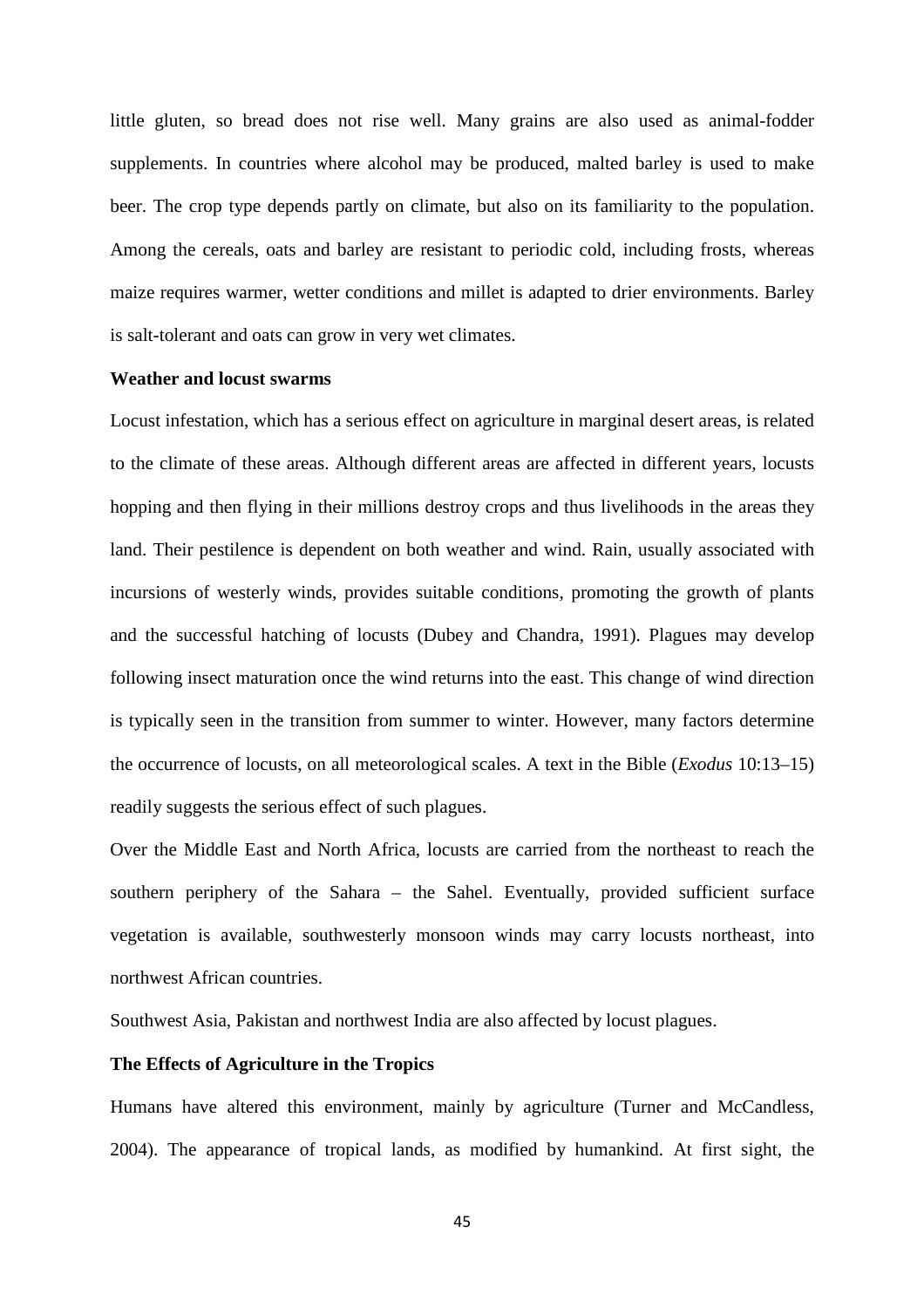modification appears minimal, as the area under agricultural production is small (less than 10%). A closer look reveals that the areas of natural vegetation vary significantly in particular the area covered by tropical woodland. This is likely to have been a direct result of agriculture over the centuries. It is now generally accepted that areas formerly forested, but at the margins of arid areas, have become drier since the last ice age, some 10 000 years ago (Burroughs, 2005). This drying is probably caused, in part, by the spread of agriculture, although importantly the drying in itself reduces the tree cover. As discussed above, this, in turn, reduces rainfall, since evapotranspiration is reduced and so on. Clearly, humans must have the ability to grow sufficient food in the areas where it is needed: types that will grow well and that are familiar (IRRI, 2004). There is also a need to grow crops that will bring an income (e.g. tea, coffee, cocoa, copra, fruit) to provide cash and supplement the staple diet, thus generating sufficient wealth to allow education and health care. Although this has an effect on the environment (as seen very clearly in Europe or North America), this is generally small in the tropics (notwithstanding the changes discussed above). The lowland humid tropical zone has potential to produce vast crops from a small area, given its plentiful rainfall and sunshine, although a supplement in the form where there is sufficient water, agricultural productivity can be high, since the lack of rainfall restricts leaching of the soils. The soils may be thin and poorly formed, so that their mineral content has not been broken down to be readily used by plants but is still held within immature clays or bedrock. Nutrients may be rapidly consumed or leached when water is added, however, as soils are usually loose and friable. Irrigation water is readily transpired in the low humidity and daytime warmth of this zone.

Irrigation was traditionally seasonal, provided by great rivers, such as the Nile. Alluvial soils, largely of fine porous but impermeable clays, store water and help make agriculture productive (Ellis and Mellor, 1995). More recently, the building of dams and irrigation has allowed the greening of drier areas. The fertility of desert soils is also dependent on the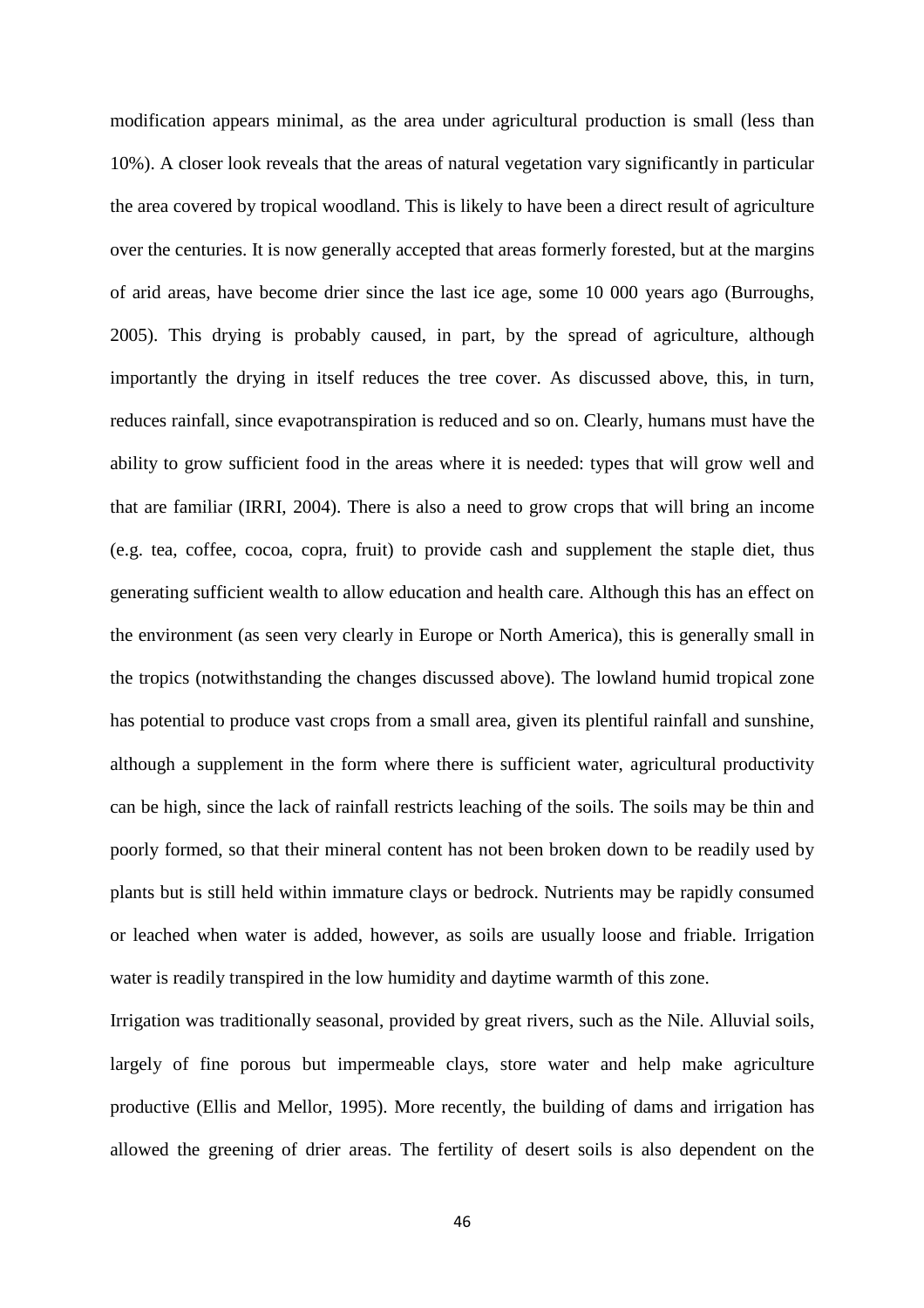geology of the surroundings. Where this is limestone, poorer soils are likely to form than from, say, claystones (Open University, 1986). Other areas may be largely bare rock, unsuitable for anything other than hardy animals that can live on the scrubby vegetation growing in cracks in the rocks. Almost everywhere in the dry environment, soils are thin and poorly developed.

The effects of desert irrigation over a long period can have a serious effect in dry lands.

Soils naturally contain minerals, including salts. Addition of water gradually denudes the soil of essential phosphate and nitrate by leaching and as plants grow, whilst increasing many salts, in particular sodium chloride and calcium carbonate present in the water, due to evaporation. Sodium chloride is poisonous to many plants, so tolerant species may need to be grown.

In many parts of southern Asia, scrublands have long been irrigated. Groundnut is an important crop grown usually for its oil in central India, between the Eastern and Western Ghats, as well as in Indo-China. The Sahel of Africa has come to prominence, mainly due to the effects of a growing population and the ephemeral nature of fertilizers (natural or manufactured) will be needed to sustain this growth and the growing population.

# **Agriculture and climate change**

The fact of increased greenhouse gas concentrations in the atmosphere and resultant warming is now well established (Le Treut *et al.*, 2007). The Intergovernmental Panel on Climate Change's Fourth Assessment Report (IPCC, 2007) gives warming between about 2 and 4 degree C in the tropics by the end of the twenty-first century compared with 1980–1999, the greatest warming over land, mainly in areas of dry climate. Over the sea, the likelihood is that the greatest warming will be close to the Equator.

Any change of climate can take one of two forms as temperatures rise. Either the new climatic state has a similar variability as the current climate, or the variability changes. In the first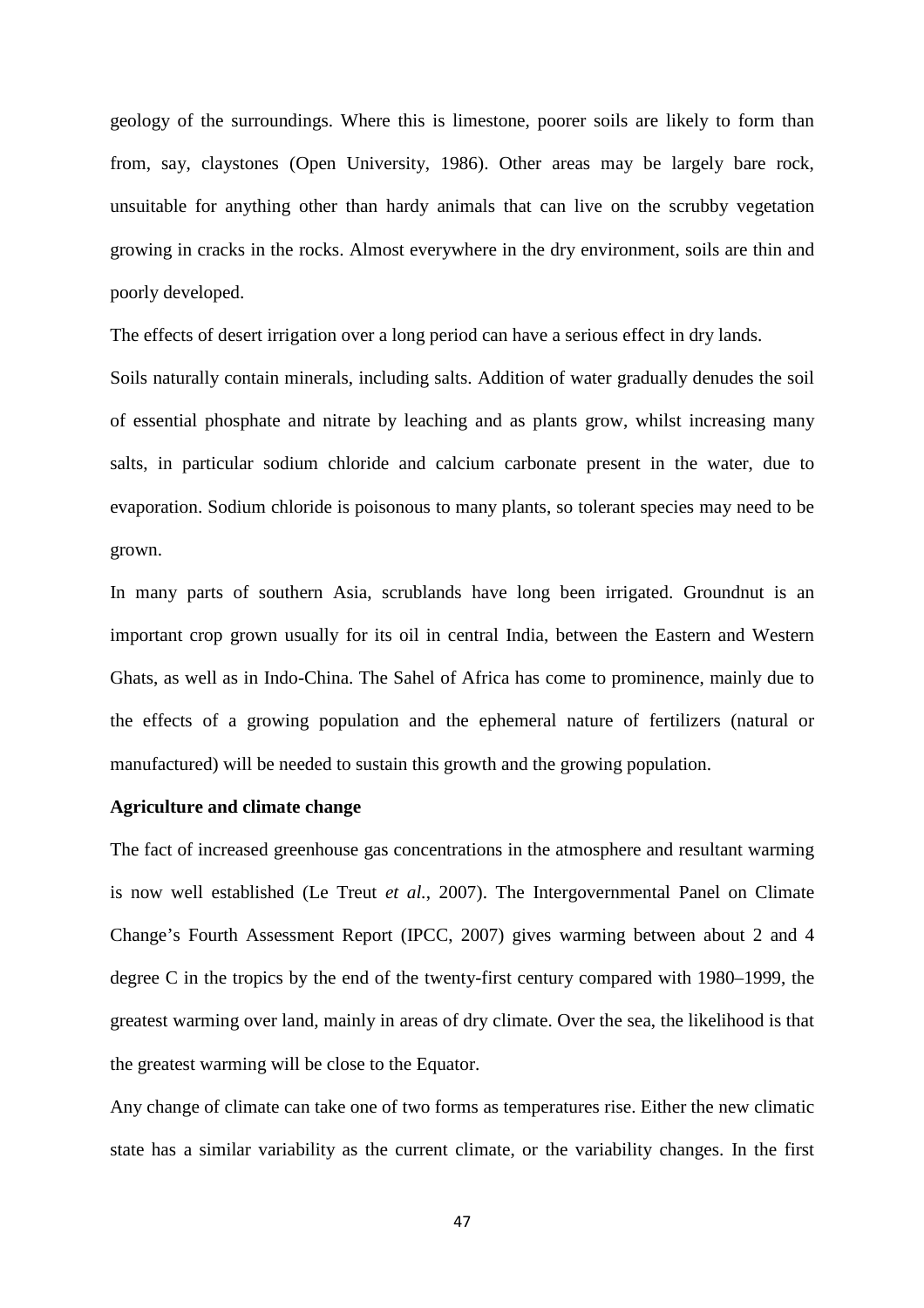case, the number of extreme weather events will change little, but in the latter case, it is likely that variability will increase.

More extreme events would be likely, posing a risk of greater danger: more torrential rain, more droughts, more (or more extreme) tropical revolving storms, more forest fires, even above the increase to be expected as temperatures rise (IPCC, 2007). Clearly, these scenarios could have very different outcomes and much research now goes into discovering which is more likely.

Increasing variability is likely and the climate is likely to be less stable with greenhouse gas concentrations increasing (Cox *et al*., 2000). If the climate and the oceans, in particular, are warmer, more rainfall may result. Some parts of the tropics, however, are likely to become drier and others wetter. In general, the humid tropics are likely to become wetter, whilst drier parts of the tropics are likely to suffer more water shortages than occur at present (IPCC, 2007). In Asia, it seems likely that the southwest monsoon will become wetter and that monsoon rain will be heavier (Lowe *et al.*, 2005). On a regional scale, however, patterns of rainfall are likely to become more complicated. The Hadley Centre mesoscale climate model, running with a 25km grid length, suggests that there will be more rain on the highest ground, but areas in rain shadow in southern India, as well as the relatively cool ocean areas, are likely to become much drier (Met Office, 2004). Changes, although subtle, are likely to favour some crops over others.

Increasing rainfall is likely to increase river flow, although in many drier areas, any increase is likely to be minimal, the extra rainfall being used by plants, in particular in areas of marginal agriculture (Lowe *et al*., 2005). Although generally of benefit to the population of these zones, there is a risk that the additional rainfall will be mainly in the form of heavy rain and hail, posing a threat of damage to crops, either directly or from floods and landslides. Some other, unexpected, changes may also occur, as is already apparent in the western Pacific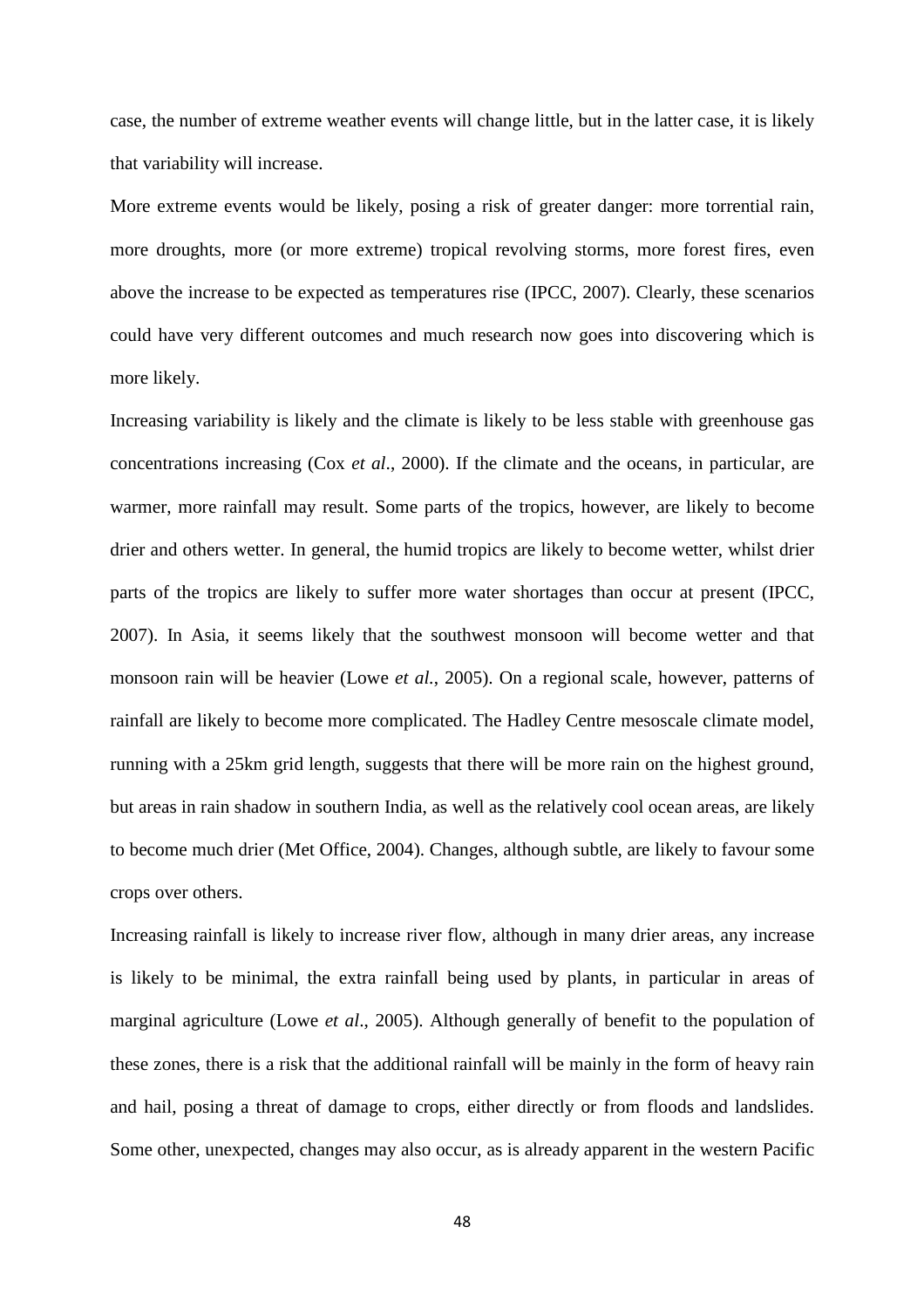during the La Nina phase of the Southern Oscillation. In Southeast Asia, when increased rainfall runs off high ground, rice terraces are often inundated, the rice seed washed away, or young rice plants drowned in deep water. Plants such as maize may not be able to germinate, or may suffer fungal infections when fields become waterlogged.

In areas of increased run-off and river flow, nutrients are likely to be more easily washed away, reducing natural fertility, as well as poisoning the sea, reducing oceanic productivity and fish stocks.

A warming world is also likely to bring changes to the El Nino-Southern Oscillation the main control of climate variability in the tropics. Whilst some researchers suggest that El Nino will become more common, however, ice-core studies for 10 000–5000 years ago, when the global climate was warmer than at present, suggest that El Nino will be less common, decreasing tropical climate variability (Burroughs, 2005). Overall, the eastern equatorial If tropical climate variability is reduced, some of the hazards of tropical agriculture will either lessen, or can be allowed for Warmer oceans might reasonably be expected to produce a greater likelihood of tropical storms and there is some evidence of an increase in storm activity over warming waters (Saunders and Lea, 2008). However, many studies suggest an overall reduction in storm number, some areas seeing fewer storms, while others experience more. Where they occur, they are likely to become more intense (Burroughs, 2005; Emanuel, 2005).

Coastal and island populations are likely to bear the brunt of a warmed world as sea level rises, due to melting ice caps and ocean expansion (IPCC, 2007).

The tropical rain forest is a forest of tall trees in a region of year-round warmth. An average of 50 to 260 inches (125 to 660 cm.) of rain falls yearly.

Rain forests belong to the tropical wet climate group. The temperature in a rain forest rarely gets higher than 93 °F (34 °C) or drops below 68 °F (20 °C); average humidity is between 77 and 88%; rainfall is often more than 100 inches a year. There is usually a brief season of less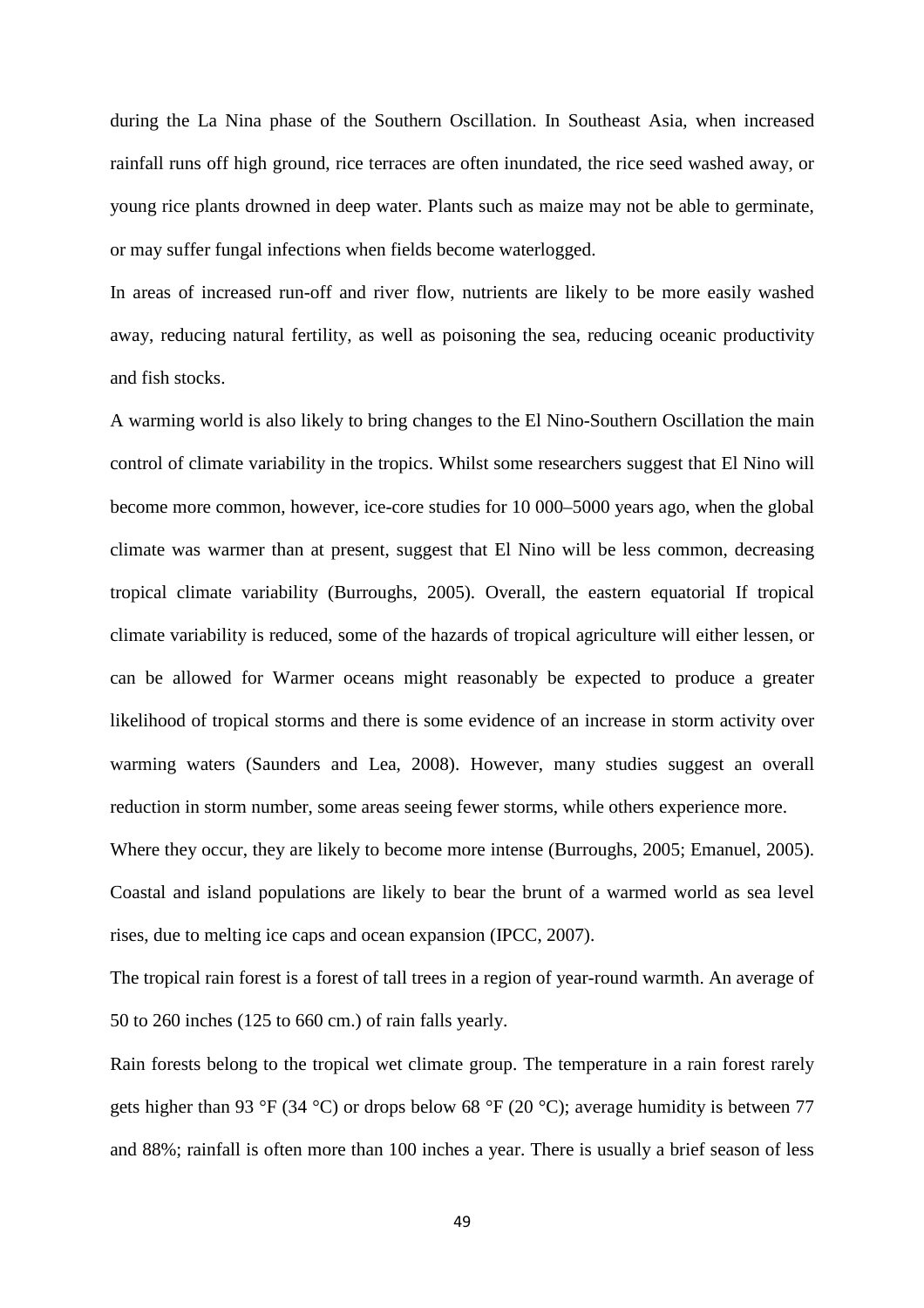rain. In monsoonal areas, there is a real dry season. Almost all rain forests lie near the equator.

Rainforests now cover less than 6% of Earth's land surface. Scientists estimate that more than half of all the world's plant and animal species live in tropical rain forests. Tropical rainforests produce 40% of Earth's oxygen.

A tropical rain forest has more kinds of trees than any other area in the world. Scientists have counted about 100 to 300 species in one 2 1/2-acre (1-hectare) area in South America. Seventy percent of the plants in the rainforest are trees.

About 1/4 of all the medicines we use come from rainforest plants. Curare comes from a tropical vine, and is used as an anesthetic and to relax muscles during surgery. Quinine, from the cinchona tree, is used to treat malaria. A person with lymphocytic leukemia has a 99% chance that the disease will go into remission because of the rosy periwinkle. More than 1,400 varieties of tropical plants are thought to be potential cures for cancer.

All tropical rain forests resemble one another in some ways. Many of the trees have straight trunks that don't branch out for 100 feet or more. There is no sense in growing branches below the canopy where there is little light. The majority of the trees have smooth, thin bark because there is no need to protect the them from water loss and freezing temperatures. It also makes it difficult for epiphytes and plant parasites to get a hold on the trunks. The bark of different species is so similar that it is difficult to identify a tree by its bark. Many trees can only be identified by their flowers.

Despite these differences, each of the three largest rainforests--the American, the African, and the Asian--has a different group of animal and plant species. Each rain forest has many species of monkeys, all of which differ from the species of the other two rain forests. In addition, different areas of the same rain forest may have different species. Many kinds of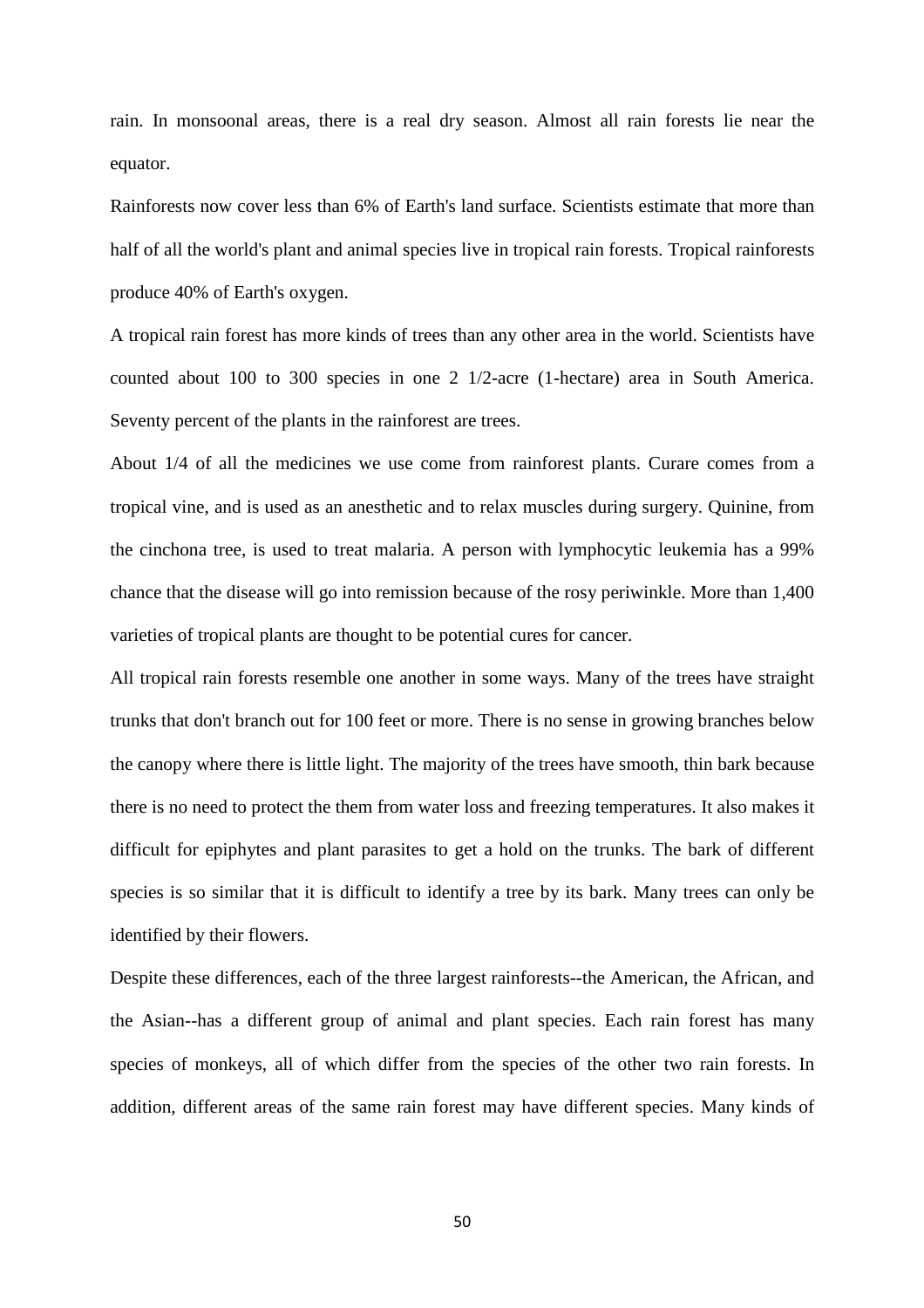trees that grow in the mountains of the Amazon rain forest do not grow in the lowlands of that same forest.

### **3.3 The layer of Tropical Rainforest as well as Plant Life within the Tropic**

### **3.3.1 Layers of the Rainforest**

There are four very distinct layers of trees in a tropical rain forest. These layers have been identified as the emergent, upper canopy, understory, and forest floor.

- $\triangleright$  Emergent trees are spaced wide apart, and are 100 to 240 feet tall with umbrellashaped canopies that grow above the forest. Because emergent trees are exposed to drying winds, they tend to have small, pointed leaves. Some species lose their leaves during the brief dry season in monsoon rainforests. These giant trees have straight, smooth trunks with few branches. Their root system is very shallow, and to support their size they grow buttresses that can spread out to a distance of 30 feet.
- $\triangleright$  The upper canopy of 60 to 130 foot trees allows light to be easily available at the top of this layer, but greatly reduced any light below it. Most of the rainforest's animals live in the upper canopy. There is so much food available at this level that some animals never go down to the forest floor. The leaves have "drip spouts" that allows rain to run off. This keeps them dry and prevents mold and mildew from forming in the humid environment.
- $\triangleright$  The understory, or lower canopy, consists of 60 foot trees. This layer is made up of the trunks of canopy trees, shrubs, plants and small trees. There is little air movement. As a result the humidity is constantly high. This level is in constant shade.
- $\triangleright$  The forest floor is usually completely shaded, except where a canopy tree has fallen and created an opening. Most areas of the forest floor receive so little light that few bushes or herbs can grow there. As a result, a person can easily walk through most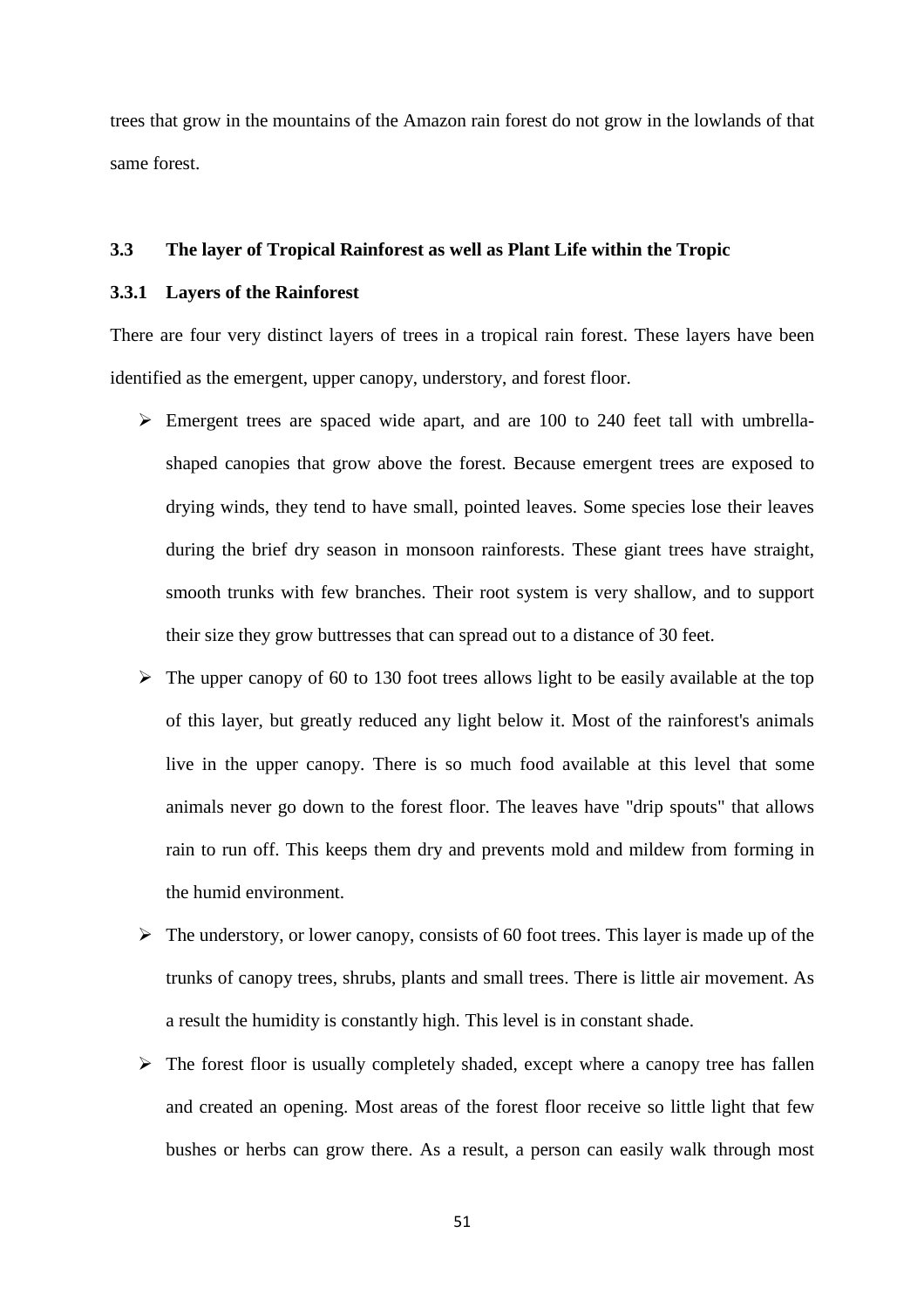parts of a tropical rain forest. Less than 1 % of the light that strikes the top of the forest penetrates to the forest floor. The top soil is very thin and of poor quality. A lot of litter falls to the ground where it is quickly broken down by decomposers like termites, earthworms and fungi. The heat and humidity further help to break down the litter. This organic matter is then just as quickly absorbed by the trees' shallow roots.

### **3.3.2 Plant Life**

Besides these four layers, a shrub/sapling layer receives about 3 % of the light that filters in through the canopies. These stunted trees are capable of a sudden growth surge when a gap in the canopy opens above them.

The air beneath the lower canopy is almost always humid. The trees themselves give off water through the pores (stomata) of their leaves. This process, called transpiration, can account for as much as half of the precipitation in the rain forest.

Rainforest plants have made many adaptations to their environment. With over 80 inches of rain per year, plants have made adaptations that help them shed water off their leaves quickly so the branches don't get weighed down and break. Many plants have drip tips and grooved leaves, and some leaves have oily coatings to shed water. To absorb as much sunlight as possible on the dark understory, leaves are very large. Some trees have leaf stalks that turn with the movement of the sun so they always absorb the maximum amount of light. Leaves in the upper canopy are dark green, small and leathery to reduce water loss in the strong sunlight. Some trees will grow large leaves at the lower canopy level and small leaves in the upper canopy. Other plants grow in the upper canopy on larger trees to get sunlight. These are the epiphytes such as orchids and bromeliads. Many trees have buttress and stilt roots for extra support in the shallow, wet soil of the rainforests.

Over 2,500 species of vines grow in the rainforest. Lianas start off as small shrubs that grow on the forest floor. To reach the sunlight in the upper canopy it sends out tendrils to grab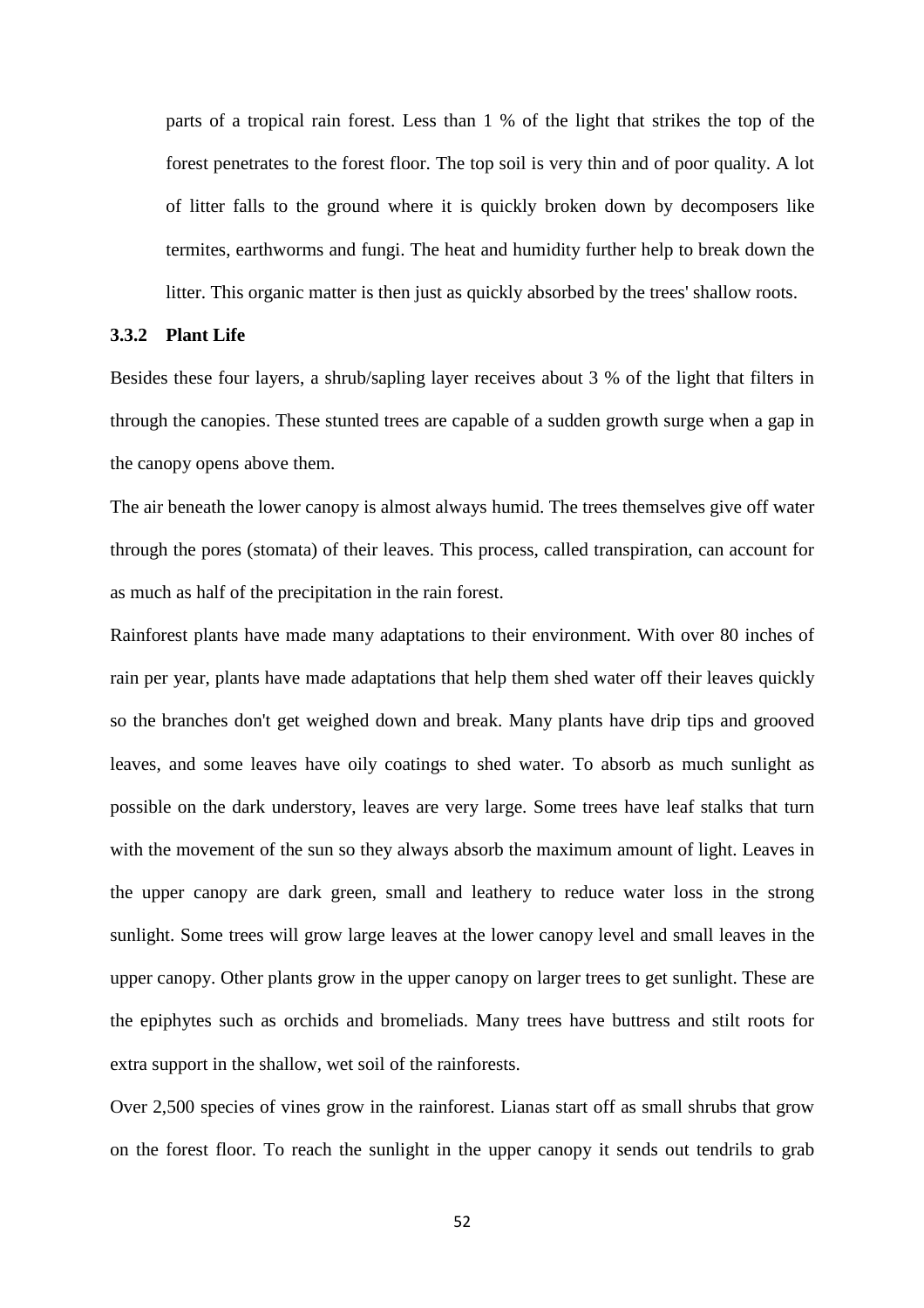sapling trees. The liana and the tree grow towards the canopy together. The vines grow from one tree to another and make up 40% of the canopy leaves. The rattan vine has spikes on the underside of its leaves that point backwards to grab onto sapling trees. Other "strangler" vines will use trees as support and grow thicker and thicker as they reach the canopy, strangling its host tree. They look like trees whose centers have been hollowed out.

Dominant species do not exist in tropical rainforests. Lowland dipterocarp forest can consist of many different species of Dipterocarpaceae, but not all of the same species. Trees of the same species are very seldom found growing close together. This bio diversity and separation of the species prevents mass contamination and die-off from disease or insect infestation. Bio diversity also insures that there will be enough pollinators to take care of each species' needs. Animals depend on the staggered blooming and fruiting of rainforest plants to supply them with a year-round source of food.

#### **3.3.3 Animal Life**

Many species of animal life can be found in the rain forest. Common characteristics found among mammals and birds (and reptiles and amphibians, too) include adaptations to a life in the trees, such as the prehensile tails of New World monkeys. Other characteristics are bright colours and sharp patterns, loud vocalizations, and diets heavy on fruits.

Insects make up the largest single group of animals that live in tropical forests. They include brightly colored butterflies, mosquitoes, camouflaged stick insects, and huge colonies of ants.

The Amazon river basin rainforest contains a wider variety of plant and animal life than any other biome in the world. The second largest population of plant and animal life can be found in scattered locations and islands of Southeast Asia. The lowest variety can be found in Africa. There may be 40 to 100 different species in 2.5 acres (1 hectare) of a tropical rain forest.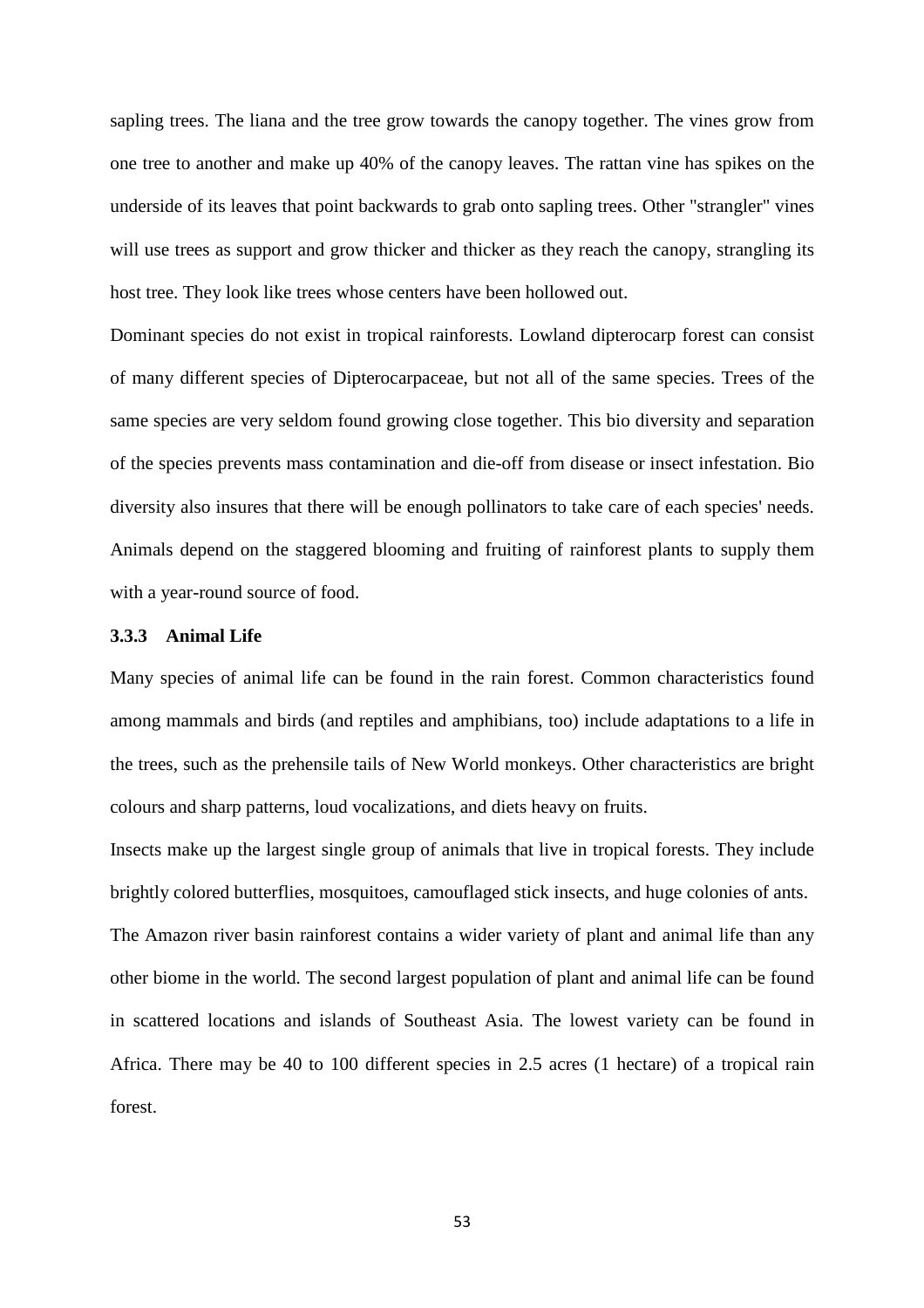When early explorers first discovered the rainforests of Africa, Southeast Asia and South America, they were amazed by the dense growth, trees with giant buttresses, vines and epiphytes. The tropical vegetation grew so dense that it was difficult to cut one's way through it. It was thought at the time that the soil of a rainforest must be very fertile, filled with nutrients, enabling it to support the immense trees and other vegetation they found.

Today we know that the soil of the tropical rainforests is shallow, very poor in nutrients and almost without soluble minerals. Thousands of years of heavy rains have washed away the nutrients in the soil obtained from weathered rocks. The rainforest has a very short nutrient cycle. Nutrients generally stay in an ecosystem by being recycled and in a rainforest is mainly found in the living plants and the layers of decomposing leaf litter. Various species of decomposers like insects, bacteria, and fungi make quick work of turning dead plant and animal matter into nutrients. Plants take up these nutrients the moment they are released.

A study in the Amazon rainforest found that 99% of nutrients are held in root mats. When a rainforest is burned or cut down the nutrients are removed from the ecosystem. The soil can only be used for a very short time before it becomes completely depleted of all nutrients.

Where the Rainforests Are Found

The tropical rain forest can be found in three major geographical areas around the world.

• Central America in the Amazon river basin.

• Africa - Zaire basin, with a small area in West Africa; also eastern Madagascar.

• Indo-Malaysia - west coast of India, Assam, Southeast Asia, New Guinea and Queensland, Australia.

### **3.4 Climate Change in Nigeria**

According to the United Nations Framework Convention on Climate Change (UNFCCC), "climate change refers to a change of climate that is attributed directly or indirectly to human activity that alters the composition of the atmosphere, and that is in addition to natural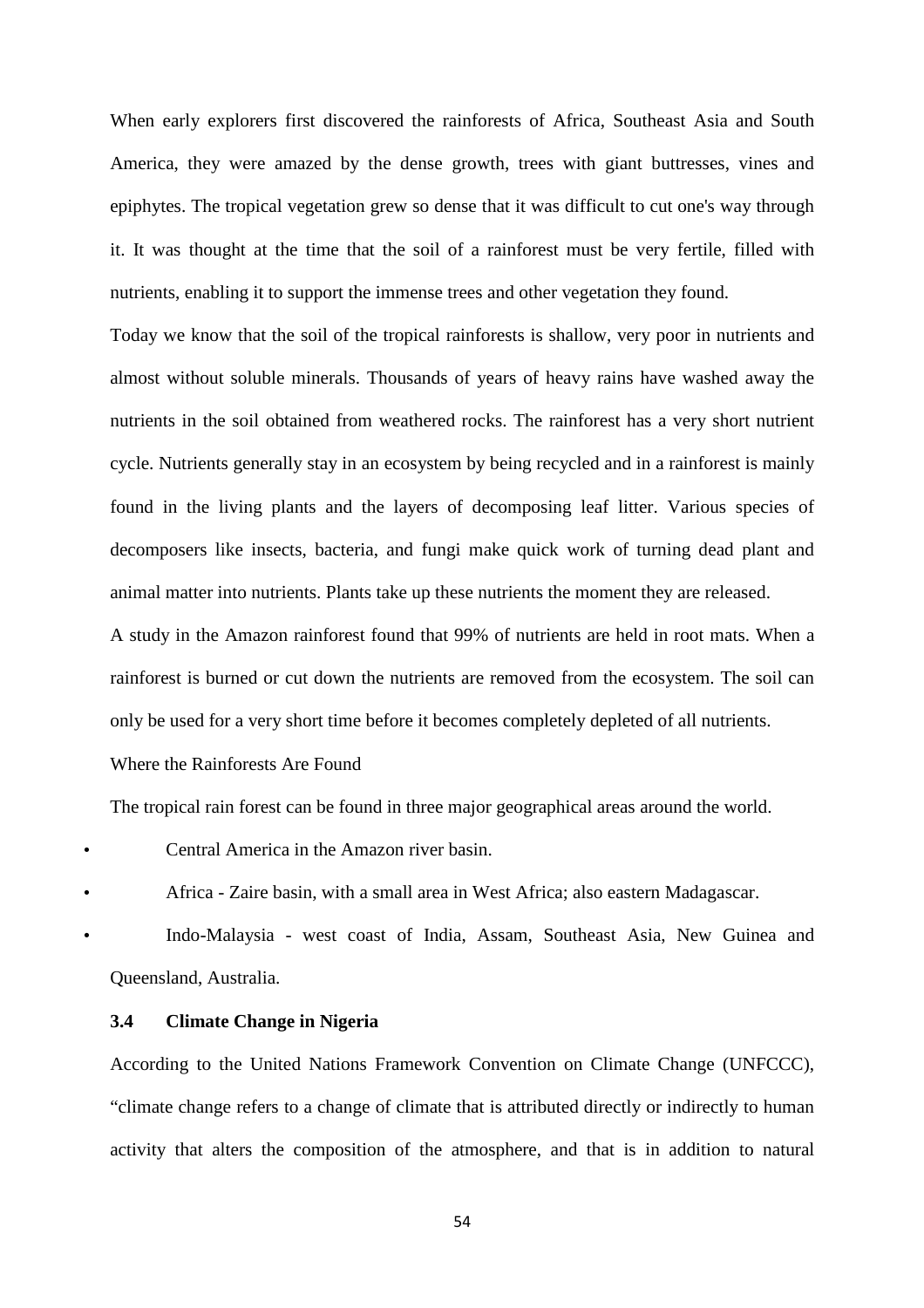climatic variability observed in the comparatively recent time periods. The IPCC (Intergovernmental Panel on Climate Change has evolved its own usage of the term "climate change" as any change in climate over time, whether due to natural variability or as a result of human activity.

Following recent observations, it has been acknowledged that for the first time, humanity has the ability to alter the global environment within the life time of an individual. (Henderson Sellers, 1991). What is dramatic in the present evolution is the unprecedented potential rapidity of the changes in the earth's atmospheric environment.

#### **Adaptation strategies for Climate Change**

In order to minimize the negative impacts of climate change, a number of adaptation measures are open to Nigeria. Such adaptation measures would vary from one region to another and from one socio-economic sector to another.

#### **Coastal areas Adaptation Strategies**

Among the adaptation strategies that could be applied are technical, engineering and structural, biophysical and ecological and non-structural.

#### (a) **Technical, Engineering and Structural Adaptation Strategies**

Technical, Engineering and Structural Responses include the use of protection devices or responses and emphasizes the defence of vulnerable areas, population centers, economic activities and natural resources. They include dikes, levees, flood walls, sea walls, revetments, and bulkheads, groins, detached breakwaters, floodgates and tidal barriers. Other technical, engineering and structural responses include salt-water intrusion barriers, soft options, beach nourishment (beach fill), dune restoration and creation, wetland restoration and creation and afforestation

#### **Biophysical and Ecological Adaptation Strategies**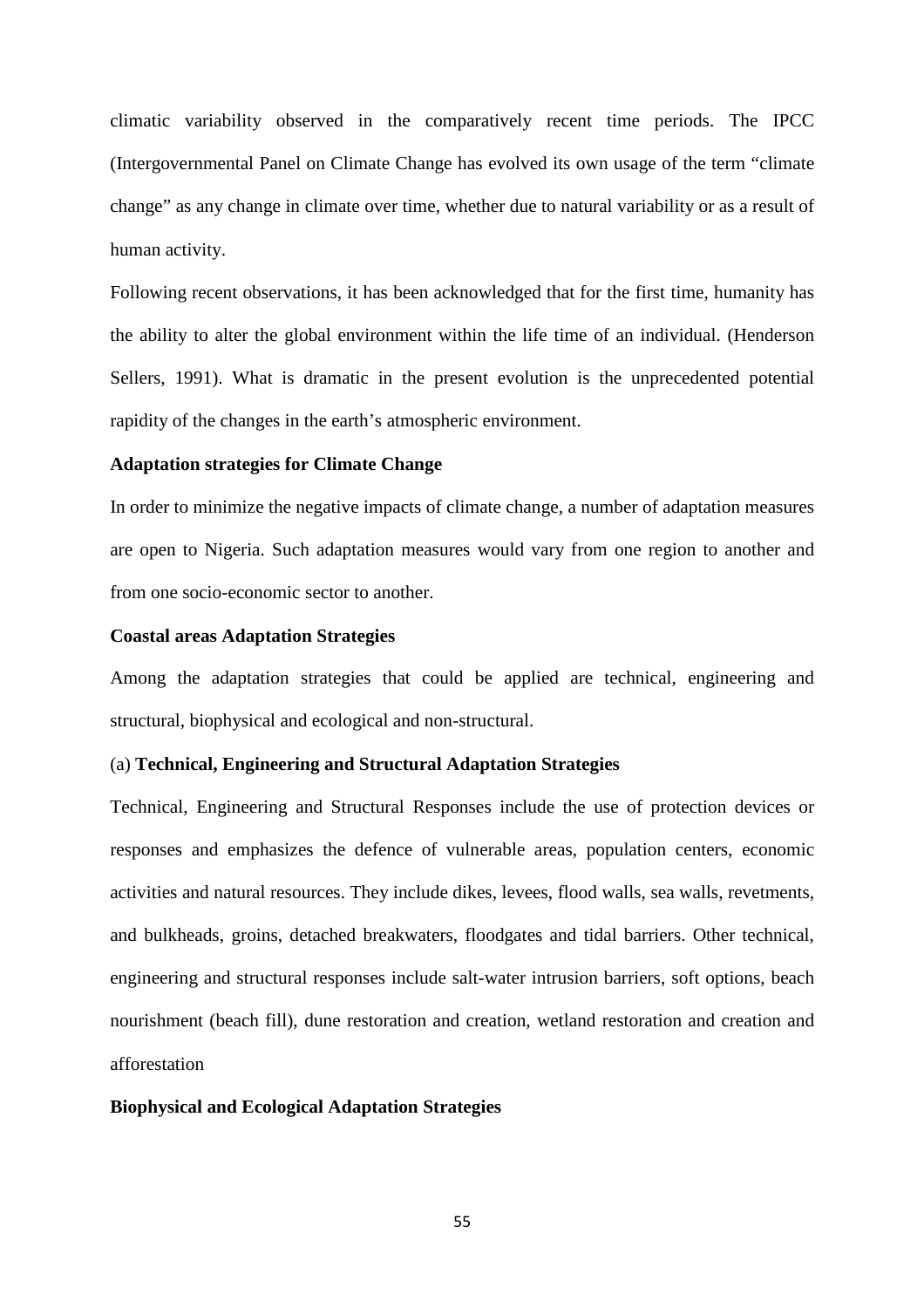Biophysical and Ecological Options emphasize conservation of ecosystem and some form of protection using biological and ecological strategies. The options also include responses, which involve modification of land use, changes in planting date, changes in cultivars, application of irrigation, and changes in crop. Replacing lost resources, developing of alternative habitat areas, (e.g. creating wetlands and sand dunes), protecting threatened ecosystems, afforestation, stabilizing sand dunes (e.g. by planting vegetation) and adaptation to salt water intrusion (e.g. by preventing salinity increases) are also significant biophysical and ecological measures which can be used along the coast of Nigeria.

#### **Non-Structural Options**

These options involve no response measures. They include measures, which involve retreat, accommodation, and limiting development. Three ways used to foster a retreat in the Nigeria include (i) limiting development in areas likely to be flooded (ii) allowing for development subject to the requirement that it will eventually be removed (presumed mobility) and (iii) doing nothing about the problems and eventually requiring the developed areas to be abandoned.

#### **Are there Evidences of Climate Change in Nigeria?**

The prevalence and significance of climate change in Nigeria has been confirmed by a number of climatic characteristics. These include:

(a) The impacts of climatic variations and climate change on environmental dynamics and environment change and their implications on the socio-economic and socio-cultural activities in the country, as witnessed in recent years, especially during the past three or four decades. In particular, with floods and droughts, desertification, soil erosion, and such other consequences of climatic variations and climate change, the issues of climatic variability and climate change and their environmental and socio-economic impacts have been topical at discussions particularly since about the late 1960s.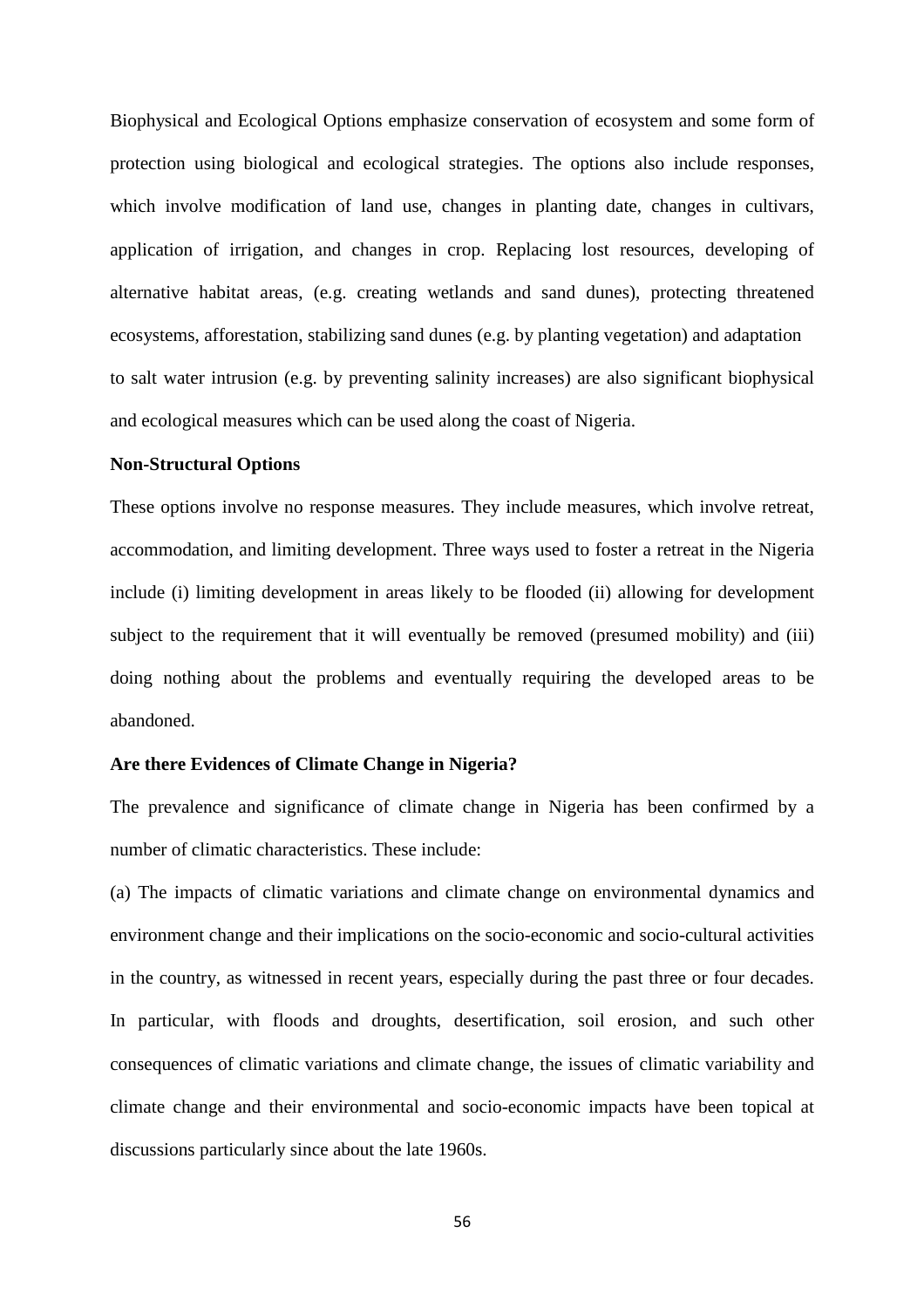(b) the general increase in surface temperatures in the country, with most stations having temperature increases of about 0.2-0.3oC per decade as discussed by Ojo (1998); Ojo (2002) are also enunciated in the section on Temperature Trends. In addition, sea level changes along the coast of Nigeria have shown that the characteristics of coastal area changes in the country have probably been exacerbated by sea level rise. These have been manifested as coastal erosion, flooding, saltwater intrusion, mangrove degradation and related socio economic problems as noted by Awosika et al., 1992, 1994, Ojo et al., 2002 and NEST, 2003. All these experiences and results of research activities indicate the need to document information on the characteristics of climate, climate variability and climate change. In particular, the main questions that should be of concern in Nigeria, particularly as related to the climatic environment should be those related to

 (a) the characteristics of present weather, climatic variability and significant characteristics of the present climatic conditions especially as related to rainfall and temperature and

(b) the characteristics of the changes expected in the climate of Nigeria over the next 100 years. In considering these two areas of concern, emphasis should be placed mostly on rainfall and temperature, even though issues related to other climatic parameters should be mentioned as at when necessary.

#### **4.0 CONCLUSION**

The extremity of most tropical climates, the discomfort of humidity, large desert temperature ranges, the cold of high mountains, copious rainfall – are well represented by the climate data (Galvin, 2009b). The land area of the tropics is about 40% of the world total, although the habitable area is much less than half this. Clearly, there is a large and growing need for increased knowledge of the effects of the weather in all tropical countries. In recent years, there has been increasing research into the weather of the tropics, both to aid our understanding and improve forecast models. As this research proceeds, our understanding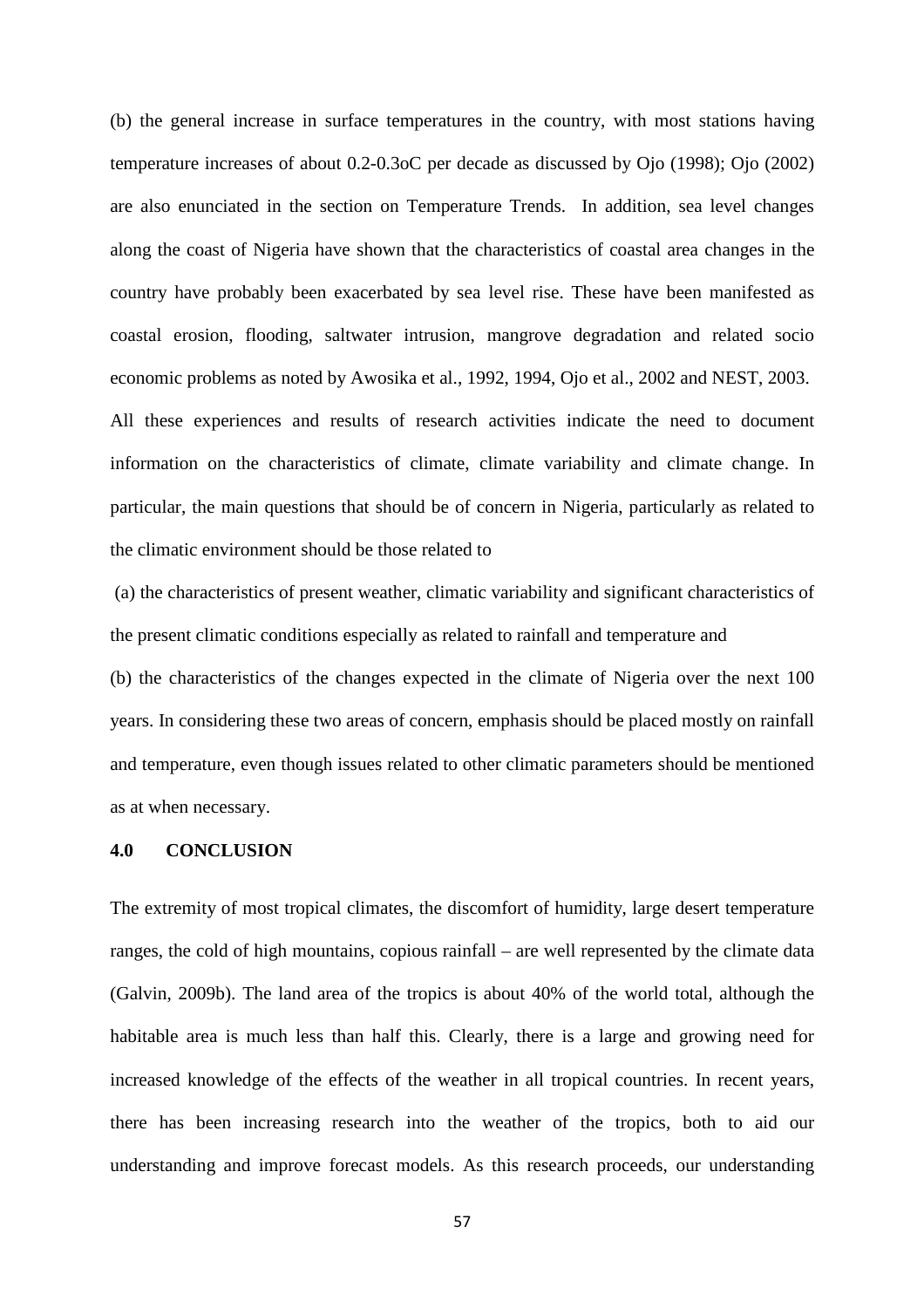grows and numerical models improve – in particular as model resolution is increased (Galvin, 2005; Glenn Greed, personal communication) – yielding benefit to all. The Met Office provides many new services to assist tropical countries in dealing with the weather, adapting to the climate and assisting national development.

#### **5.0 SUMMARY**

# **6.0 TUTOR- MARKED ASSIGNMENT**

1. Write a comprehensive note on plants and animals life in tropics

2. What are the impacts of agricultural practice and climate change on plants and animal in the tropic

# **7.0 REFERENCES/FURTHER READINGS**

features/rice/ [Accessed 13 June 2008].

**ABC Radio National**. 2008. Rice bowl tales. http://www.abc.net.au/rn/streetstories/

**Andreae MO, Talaue-McManus L, Matson PA**. 2004. Anthropogenic mo fication of land,

coastal and atmospheric systems as threats to the functioning Earth system, in *Earth system analysis for sustainability.* 

Galvin JFP. 2008a. The weather and climate of the tropics: Part  $3 -$ Synoptic-scale weather systems. *Weather* **63**: 16–21.

Galvin JFP. 2008b. The weather and climate of the tropics: Part 4 – Forecasting significant cloud and associated weather. *Weather* **63**: 31–36.

**Galvin JFP.** 2008c. The weather and climate of the tropics: Part 6 – Monsoons. *Weather* **63**: 129–137

Galvin JFP. 2008d. The weather and climate of the tropics: Part 7 – Tropical revolving storms. *Weather* **63**: 327–333.

Galvin JFP. 2009a. The weather and climate of the tropics: Part 8 – Mesoscale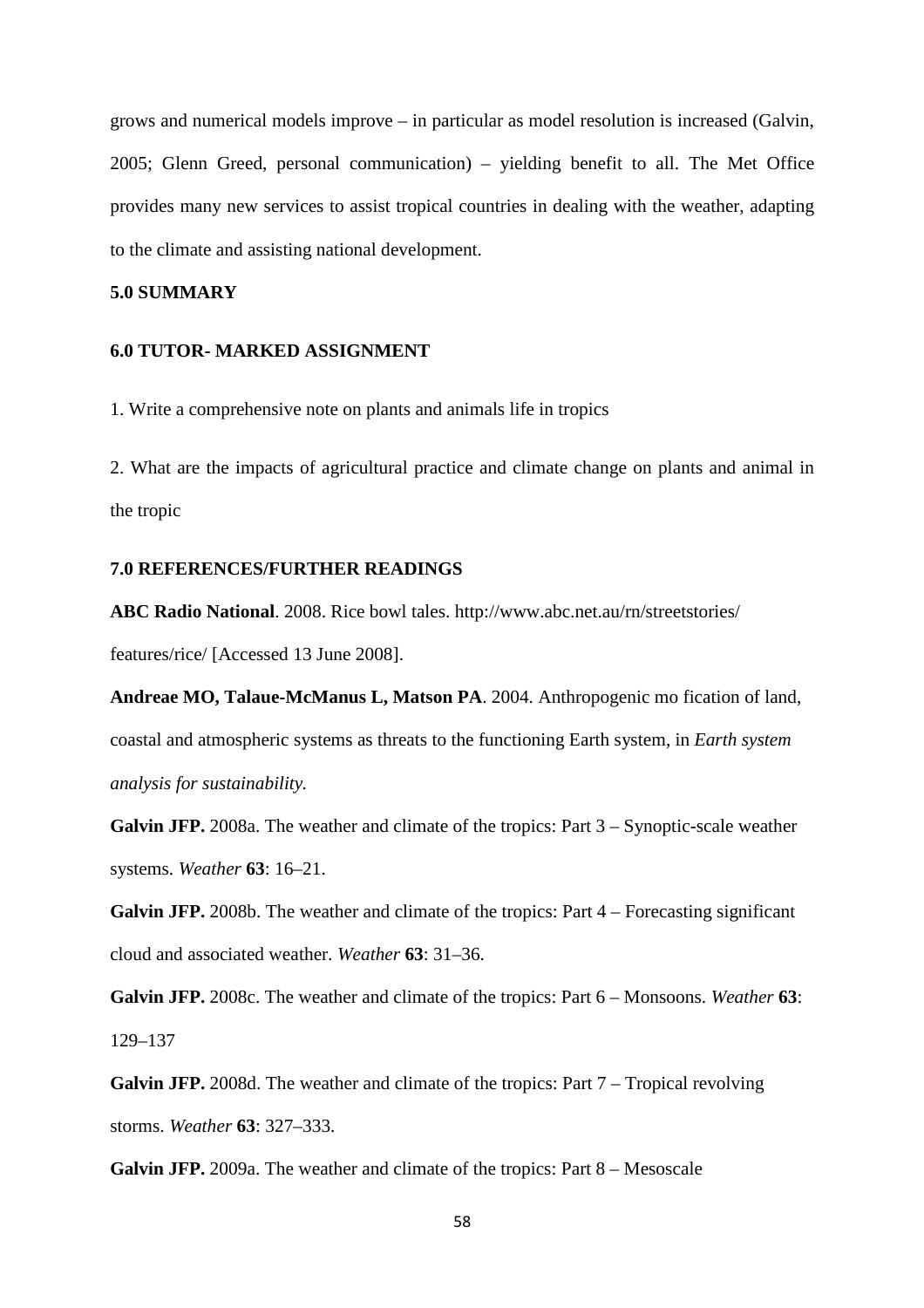Galvin JFP. 2009b. The weather and climate of the tropics: Part 9 – Climate, flora and fauna. *Weather* **64**: 100–107.

Galvin JFP, Membery DA. 2008. The weather and climate of the tropics: Part 5 – Dry environments. *Weather* **63**: 100–106.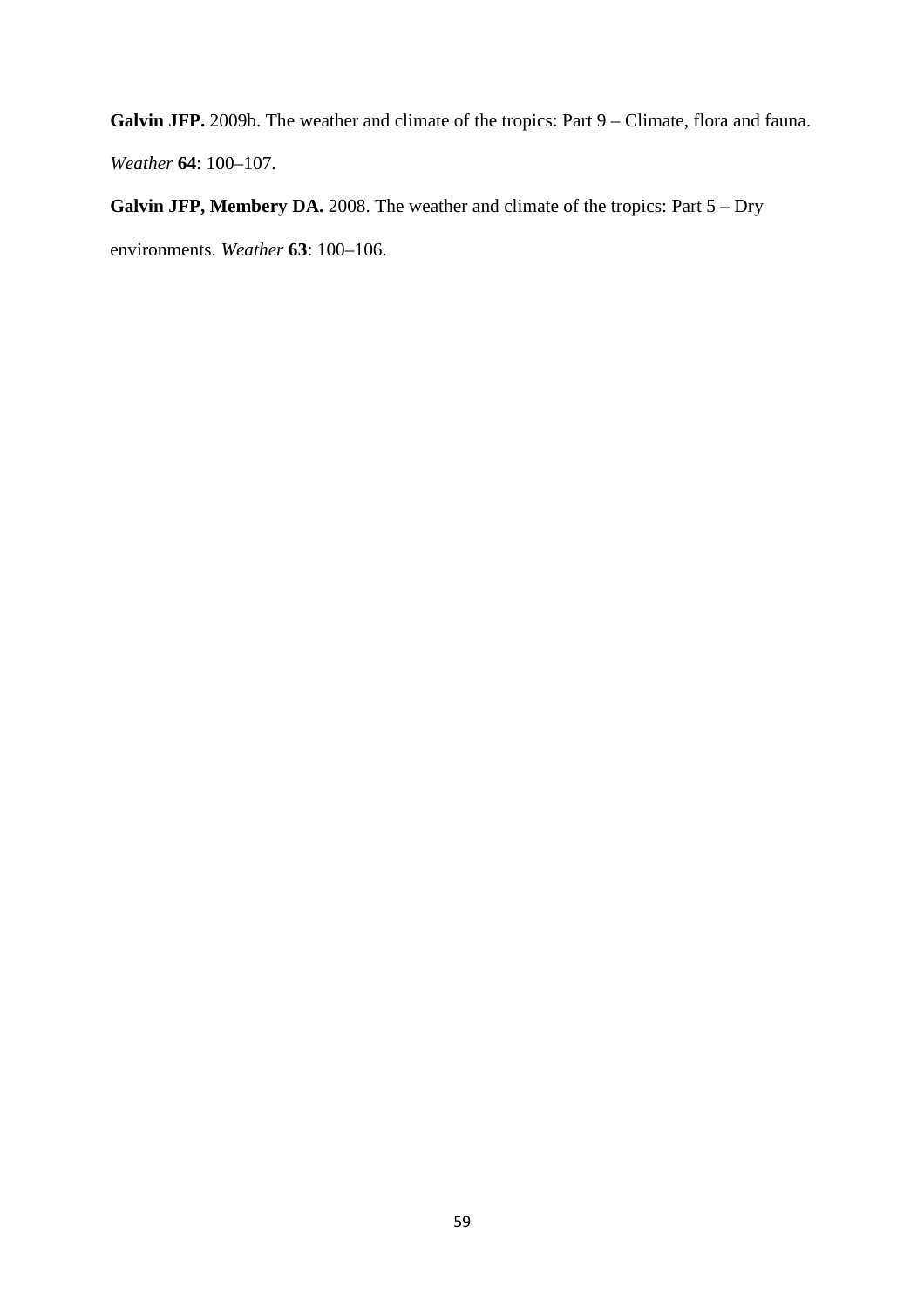# **MODULE 2**

UNIT 1: NATURE AND COMPONENT OF ATMOSPHERE

1.0 INTRODUCTION

2.0 AIMS AND OBJECTIVES

3.0 MAIN CONTENT

3.1 STRUCTURE OF THE ATMOSPHERE

3.2 COMPOSITION OF THE ATMOSPHERE

3. 3 HOW DOES SOLAR ENERGY INFLUENCE THE ATMOSPHERE?

3.4 IMPORTANCE OF THE ATMOSPHERE

4.0 CONCLUSION

5.0 SUMMARY

6.0 TUTOR- MARKED ASSIGNMENT

7.0 REFERENCES/FURTHER READINGS

# **UNIT 1: NATURE AND COMPONENT OF ATMOSPHERE**

# **INTRODUCTION**

The atmosphere is a deep blanket of gaseous envelope that surrounds the solid and liquid surface of the earth. It extends upward for hundreds of kilometres, and eventually meets the rarefied inter-planetary medium of the solar system. The gas which constitutes the atmosphere is called air. It is a mixture of several gases. The most abundant of the elements in the air are nitrogen, oxygen and argon.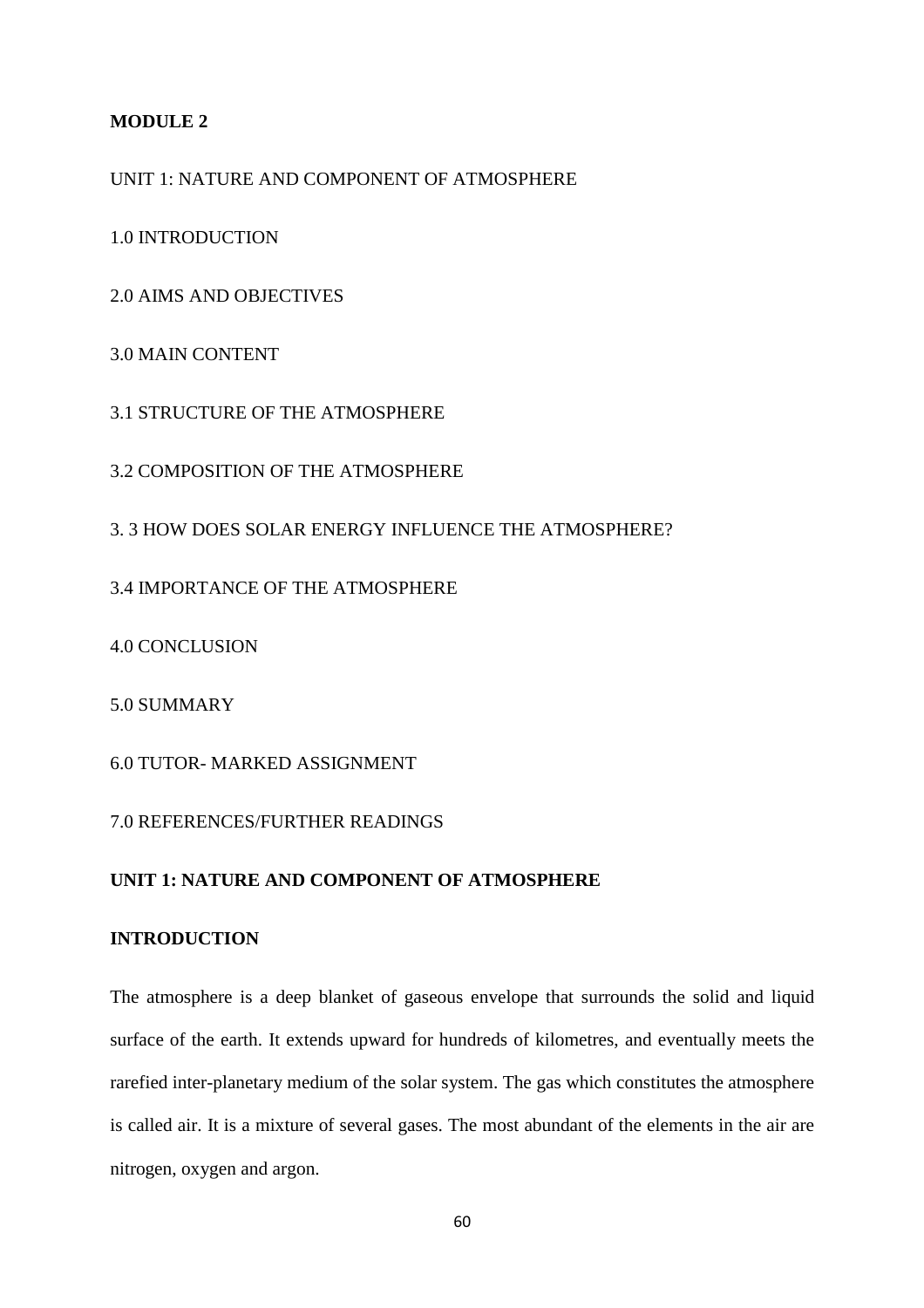The atmosphere is essential for life, and without it, life would not exist and there would be no clouds, winds and storms, indeed, there would be no weather. Besides being an essential for life and a medium for weather processes, the atmosphere acts as a great canopy that protects the earth from the full force of the sun by day. It also prevents loss of too much heat at night.

If there were no atmosphere, the temperatures of the earth would rise to over 93oC in the daytime, and drop to around -344oC at night.

The atmosphere is also refers to a layer of gases which surrounds the entire Earth. It consists mainly of Nitrogen, Oxygen, as well as a few other gaseous elements. The purpose of this "layer" around the Earth is to prevent excessive amounts of radiation from reaching the Earth, thereby allowing us, as animals/planets, to survive. A planet such as Mars has very little, if any, atmosphere and hence has little or no life on it (at least as we see it now). Several million years ago Mars may have supported life. Has your class ever seen pictures of the huge "ancient rivers" or Canyons on Mars? Many scientists these formations could have been made by water, rivers, etc many millions of years ago.

The entire mass of air and other gases surrounding the earth is called atmosphere. With increasing height above earth's surface, the atmosphere becomes rarer and rarer.

The earth's atmosphere is a covering of various gasses that surrounds the plant to a depth of 1000km, or about 600 miles. Without these gases to create an atmosphere, no life would exist and there would be no weather. We would just be another lifeless planet in existence. Scientist has divided the atmosphere into five separate layers – the exosphere, the thermosphere, the mesosphere, the stratosphere and the troposphere. The troposphere is the nearest layer to the surface of the earth and is the only part of the atmosphere where weather happens.

If you look at a photo of the earth taken from a satellite in space you can see the weather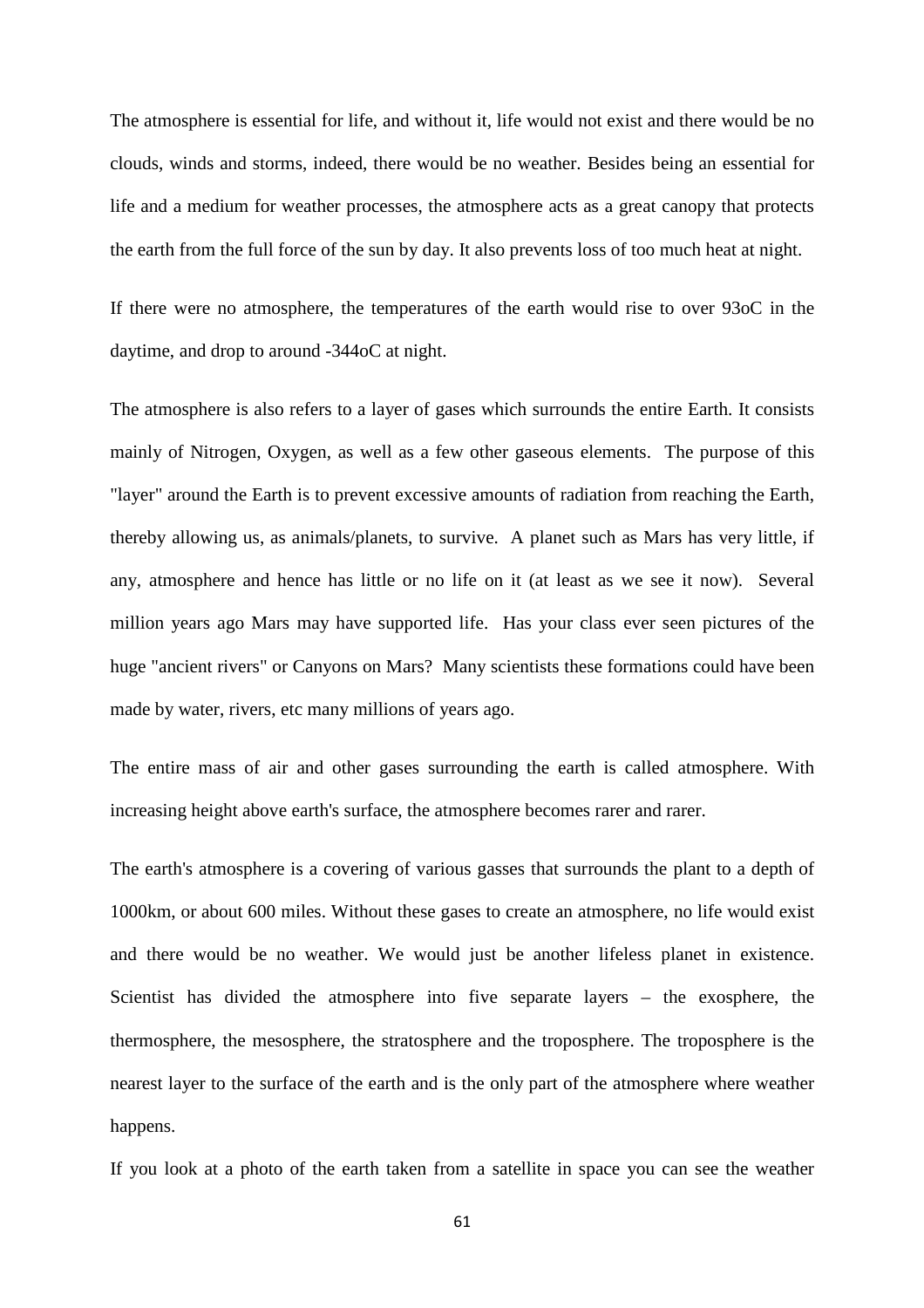systems clearly moving around the atmosphere. The height of the troposphere varies between different areas of the earth. At the equator for example, it stretches to about 20KM, or 12 miles above the surface. At the poles, the layer reaches a height of about 10KM or about six miles.

#### **AIMS AND OBJECTIVES**

The specific objectives of this study are to;

- 1. Explain the Structure of the atmosphere
- 2. State the composition of the atmosphere
- 3. Explain how solar energy influence the atmosphere
- 4. State the importance of the atmosphere

### **3.0 MAIN CONTENT**

#### **3.1 STRUCTURE OF THE ATMOSPHERE**

The atmosphere has a distinct vertical structure comprising four broad layers, each with its own characteristics. Each layer is warmed by different portions of the Sun's radiation, so the temperature of the atmosphere varies between layers. The atmosphere is divided vertically into four layers based on temperature: the troposphere, stratosphere, mesosphere, and thermosphere. Throughout the Cycles unit, we'll focus primarily on the layer in which we live the troposphere.

The lowest layer, the troposphere, is the layer in which we live. It gets its warmth from the ground, which is heated by the Sun. Temperatures in the troposphere decrease steadily with distance from the ground. The rate of cooling, known as the environmental lapse rate, is remarkably even at around 6°C (42.8F) per 1,000 metres (3,280 feet). The troposphere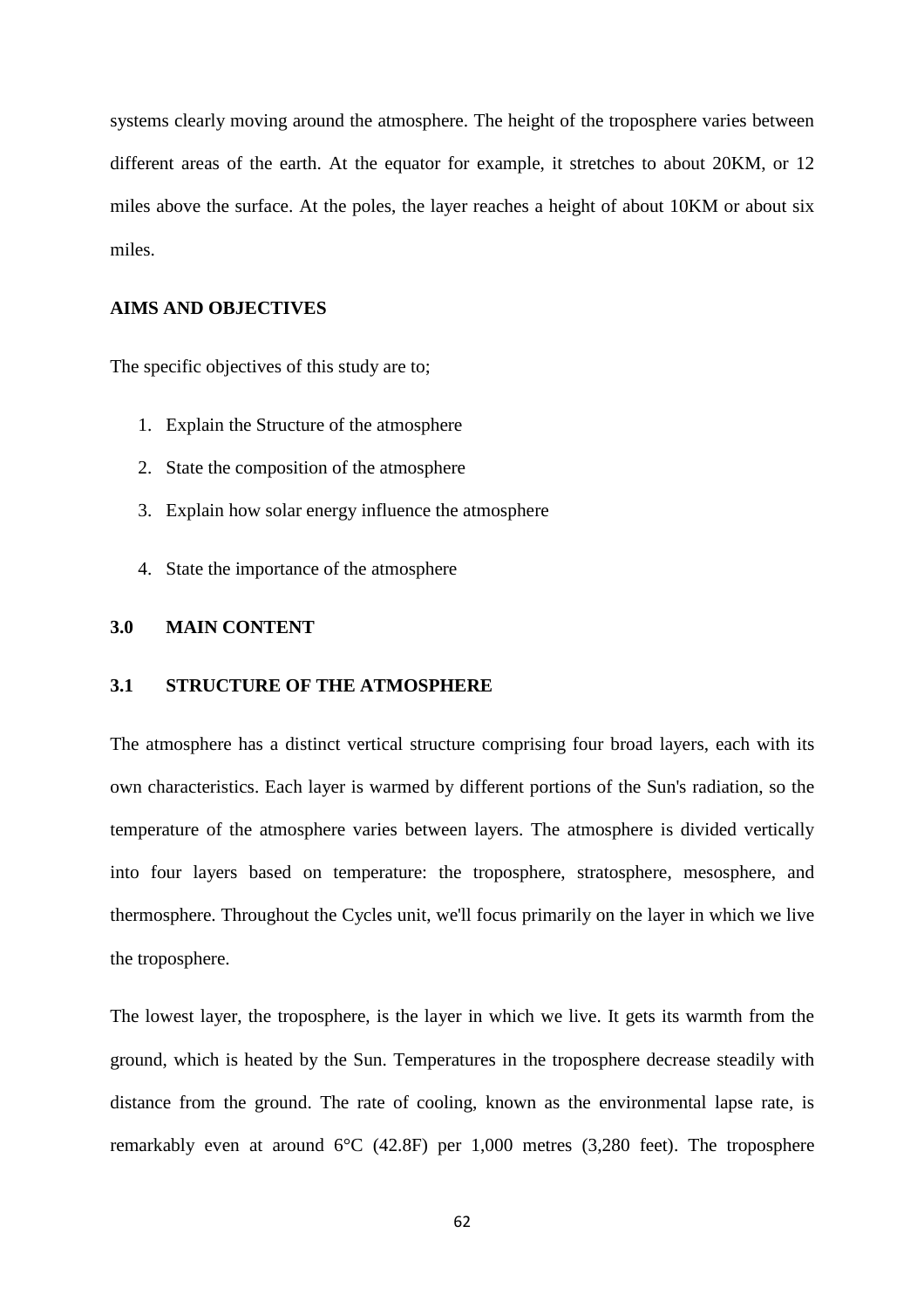contains 75 per cent of the atmosphere's gas. It also holds huge amounts of dust and water vapour, and is often dense with clouds and mist. Air pressure is greatest in the troposphere, because gravity pulls the atmosphere towards the Earth, squeezing most of its weight into this lowest layer.

The boundary that separates the troposphere from the stratosphere is called the tropopause. The height of this boundary varies between about 15 kilometres (9 miles) at the Equator and 8 kilometres (5 miles) at the North and South Poles. In the stratosphere, temperatures begin to rise. This is due to the presence of the ozone layer, which absorbs the Sun's ultraviolet (UV) light and, at the same time, protects the Earth from the dangerous effects of UV rays. The ozone actually soaks up so much UV light that the stratosphere gets quite warm towards the top. Since the air gets warmer beyond the tropopause, moisture evaporated from the sea can never rise into the stratosphere, because it is carried by colder, denser air in the troposphere. Because the air in the stratosphere contains little moisture, and is heated from above as ozone absorbs UV light, the stratosphere is still and calm, which is why jet airliners climb up to this level for long distance flights. The only clouds are faint noctilucent (nightshining) clouds and mother-of-pearl clouds. The stratosphere contains 19 per cent of the atmosphere's gas.

Higher still, the mesosphere is heated as oxygen and nitrogen are warmed by extreme ultraviolet light, but temperatures begin to drop with height as the gases get thinner and thinner. The air in the mesosphere is very thin, but thick enough to slow down meteorites, which burn up as they hurtle into it, leaving fiery trails in the night sky.

The mesopause is the boundary that separates the mesosphere from the fourth layer of the atmosphere, the thermosphere. Gases in the thermosphere are even thinner than those in the mesosphere, but because they are exposed to the full glare of the Sun, temperatures soar to 2,000°C (3,632C). However, because there is so little gas, there is very little real heat.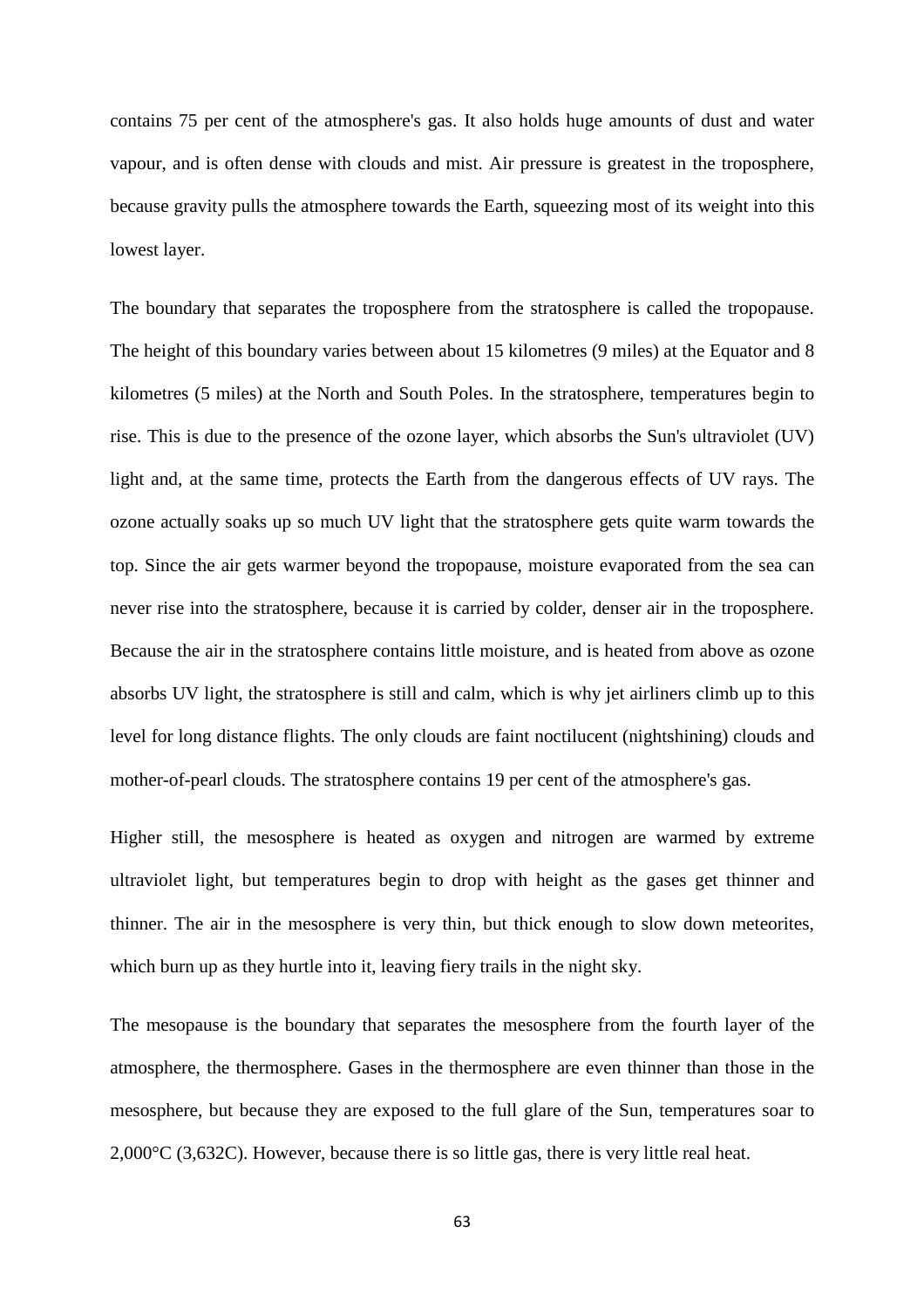The upper part of the mesosphere and the lower part of the thermosphere are together referred to as the ionosphere, since this layer contains many electrically charged particles called ions. Ions are atoms or molecules that have lost or gained one or more negatively charged electron. Ions in the atmosphere are formed when gas molecules, such as nitrogen and oxygen, are energized by ultraviolet rays from the Sun to such an extent that they lose one or more of their electrons. Because ions are electrically charged, they are capable of reflecting radio signals. During the day, the Sun's ultraviolet rays turn more and more atoms into ions, and so the ionosphere is most highly charged just after sunset. By dawn, the ionosphere is much weaker because the electrons slowly recombine with ions during the night.

The electrical nature of the Earth's atmosphere is responsible for the coloured lights known as aurorae. Aurorae are permanent features of the Earth's upper atmosphere, although they vary in vividness. There are two aurorae—the aurora borealis at the North Pole, and the aurora australis at the South Pole. Aurorae are gigantic, stretching far up through the atmosphere. The lowest fringes hang about 64 kilometres (40 miles) above the ground, while the upper rays extend more than 965 kilometres (600 miles) into space—three times as high as the space shuttle's orbit. The coloured lights we see in the sky are the atoms and molecules of the atmosphere glowing as they are bombarded by charged particles streaming from the Sun. These atoms and molecules are then deflected towards Earth's magnetic poles.

The outer layer of the atmosphere, the exosphere, lies more than 483 kilometres (300 miles) above the ground. At this height, gases become so rarefied that they drift off into space. Even further out are indistinct regions called the heliosphere and protonosphere. In the heliosphere, the atmosphere has thinned out to a near vacuum, but slight frictional drag on spacecraft indicates that gas is present - mostly helium, which is why it is called the heliosphere. The protonosphere, which stretches out more than 60,000 kilometres (37,200 miles) above the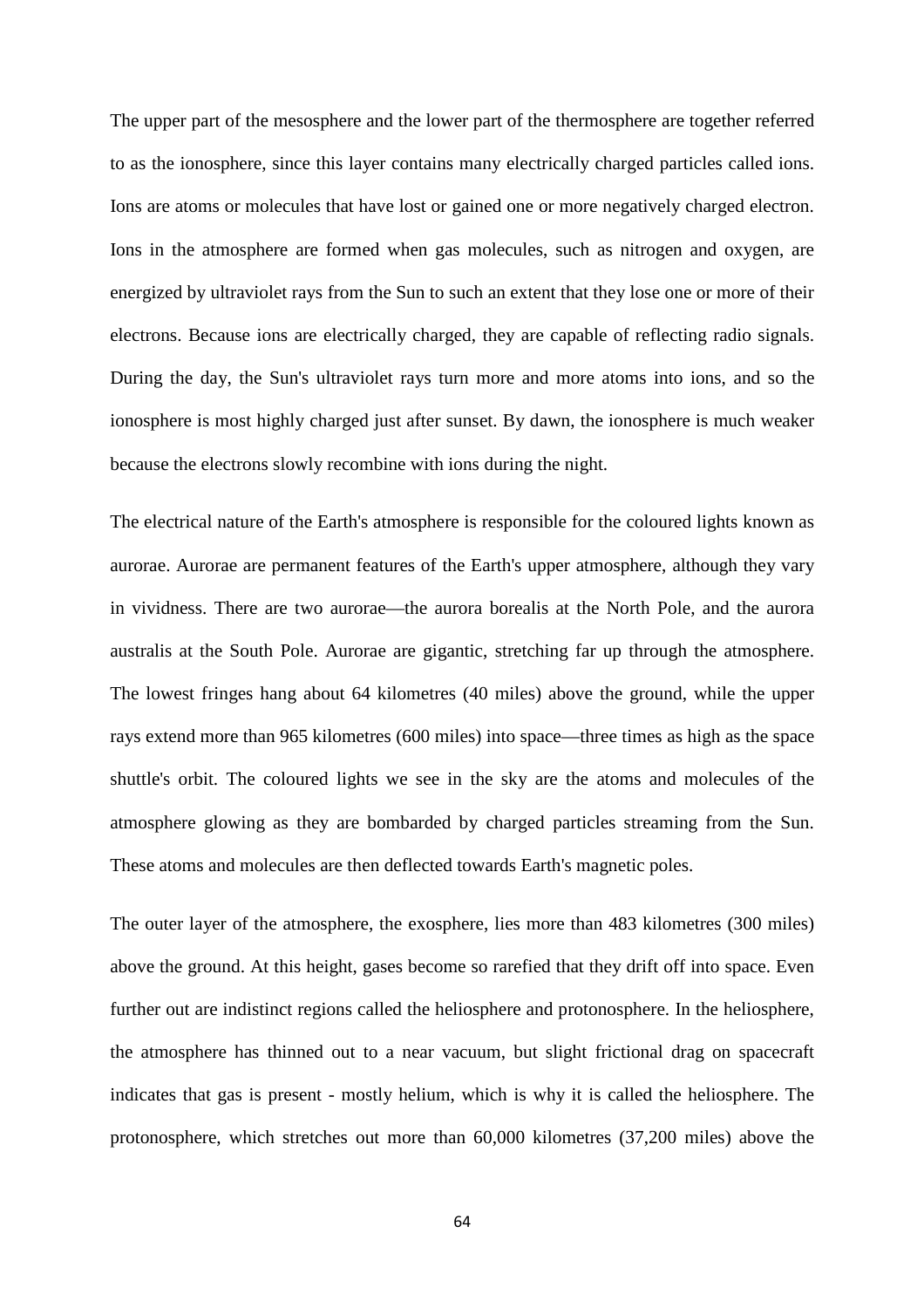Earth, is even more rarefied, and probably consists of a sparse scattering of charged hydrogen particles, known as protons, hence the name.

Layers of the Atmosphere

The atmosphere of the Earth may be divided into several distinct layers, as the following figure indicates.



# **3.2 COMPOSITION OF THE ATMOSPHERE**

The Earth's atmosphere consists mainly of the harmless inert gas nitrogen (78 per cent), and the vital oxygen we need to breathe (21 per cent). It also contains tiny traces of argon, ozone, carbon dioxide, neon, krypton, xenon, helium, methane, and hydrogen. Water vapour and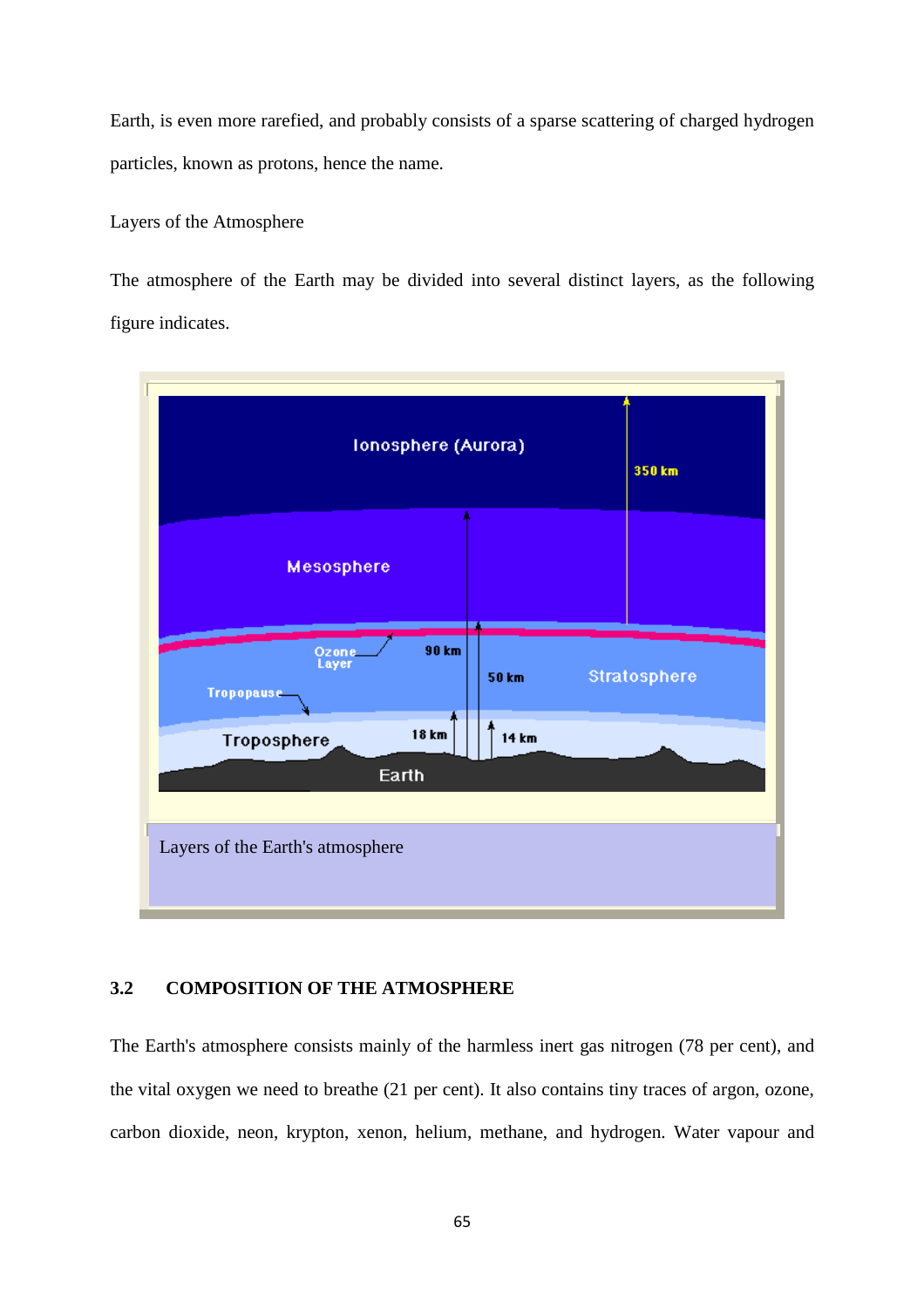solid particles, such as dust, pollen, and salt spray from the oceans are also present in the lowest level of the atmosphere, the troposphere.

No other atmosphere in the solar system is remotely like that of the Earth. The atmosphere of Venus, for instance, is 96 per cent carbon dioxide, while that of Mars is 95 per cent carbon dioxide. Earth's atmosphere contains practically no carbon dioxide, because most of this gas was absorbed by the oceans early in the planet's history, where it combined with calcium to form the mineral calcium carbonate, or limestone. Mars and Venus have no oceans, so their carbon dioxide is still present in their atmospheres.

The air is almost always moist, even when it is not raining, because it contains water vapour. This water vapour is normally invisible, but if the air is cooled enough, it condenses into drops of liquid water or solid ice and forms clouds, fog, mist, dew, rain, or snow. Water is continually being recycled between the atmosphere and the oceans in a process known as the water cycle.

The air is filled with a wide range of minute airborn particles, known as aerosols. Most of these aerosols are natural, such as volcanic ash, ash from forest fires, pollen, and fungal spores. The biggest sources of aerosols are salt from the sea and dust from soil. More than a billion tons of sea salt joins the air from sea spray every year, and almost a quarter of a billion tons of soil dust is whipped up by the wind. Without these aerosols, there would be nothing for water in the atmosphere to condense on, and there would be no mists, clouds, or rain.

The oxygen so characteristic of our atmosphere was almost all produced by plants (cyanobacteria or, more colloquially, blue-green algae). Thus, the present composition of the atmosphere is 79% nitrogen, 20% oxygen, and 1% other gases.

Composition of the Atmosphere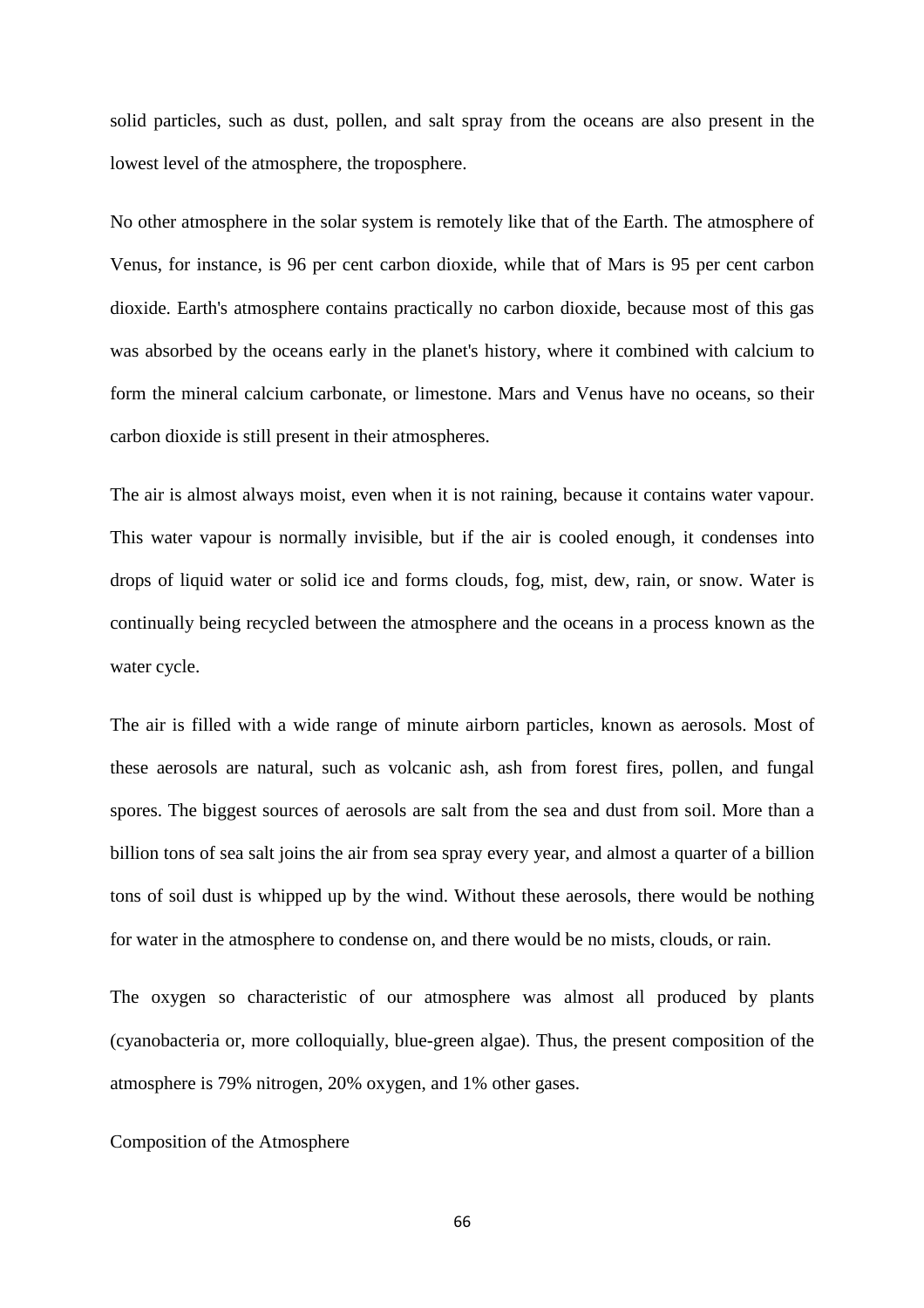

# **3.3 HOW DOES SOLAR ENERGY INFLUENCE THE ATMOSPHERE?**

The heat source for our planet is the sun. Energy from the sun is transferred through space and through the earth's atmosphere to the earth's surface. Since this energy warms the earth's surface and atmosphere, some of it is or becomes heat energy. There are three ways heat is transferred, into the atmosphere: radiation, conduction and convection

If you have stood in front of a fireplace or near a campfire, you have felt the heat transfer known as radiation. The side of your nearest the fire warms, while your other side remains unaffected by the heat. Although you are surrounded by air, the air has nothing to do with this transfer of heat. Heat lamps, that keep food warm, work in the same way. Radiation is the transfer of heat energy by electromagnetic radiation.

Most of the electromagnetic radiation that comes to the earth from the sun is in the form of visible light. Light is made of waves of different frequencies. The frequency is the number of instances that a repeated event occurs, over a set time. In electromagnetic radiation, the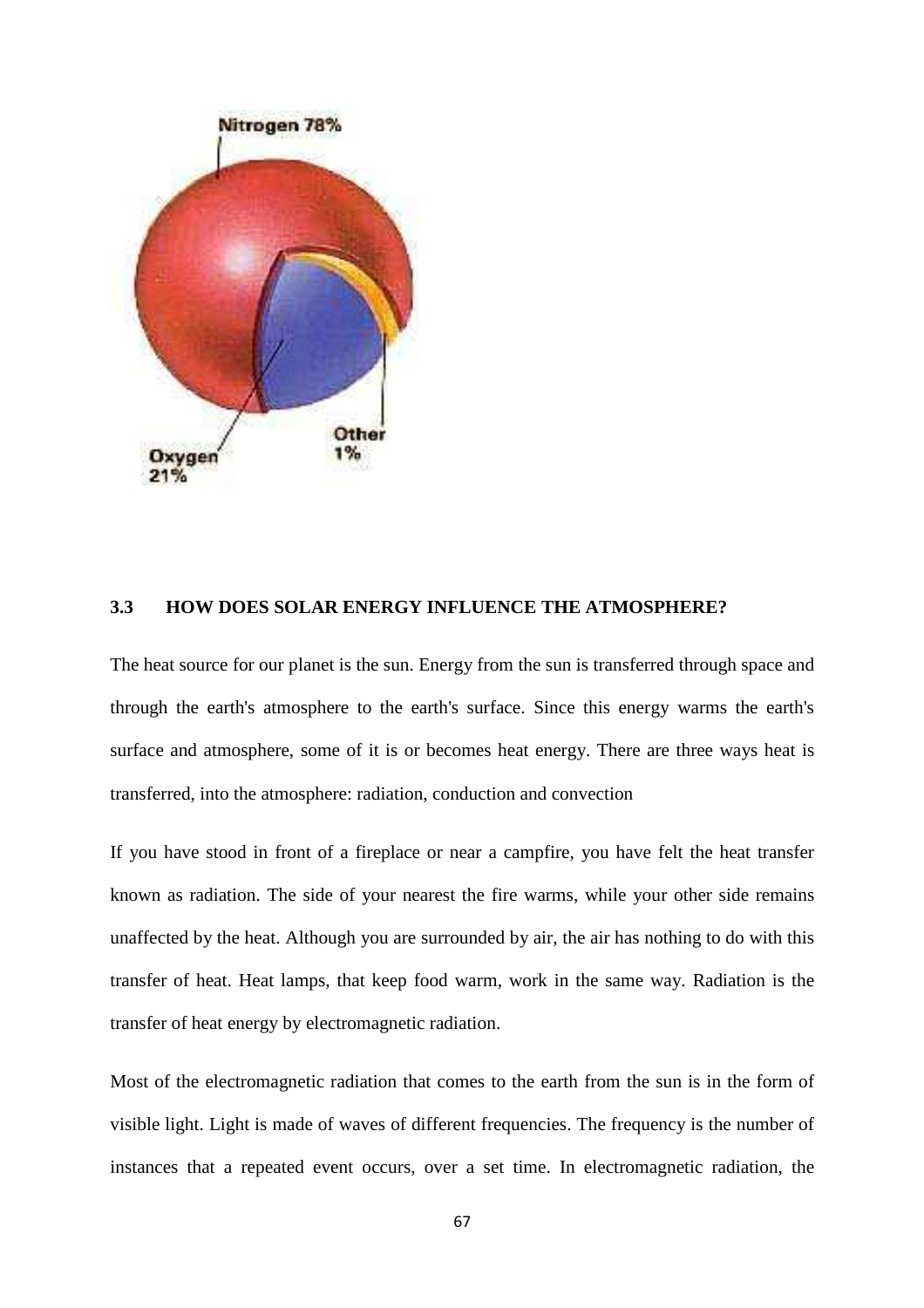frequency is the number of times an electromagnetic wave moves past a point each second. Our brains interpret these different frequencies into colors, including red, orange, yellow, green, blue, indigo, and violet. When the eye views all these different colors at the same time, it is interpreted as white. Waves from the sun which we cannot see are infrared, which have lower frequencies than red, and ultraviolet, which have higher frequencies than violet light.

Most of the solar radiation is absorbed by the atmosphere and much of what reaches the earth's surface is radiated back into the atmosphere to become heat energy. Dark colored objects such as asphalt absorb more of the radiant energy and warm faster than light colored objects. Dark objects also radiate their energy faster than lighter colored objects.

Learning Lesson: Melts in your bag, not in your hand

### Conduction

Conduction is the transfer of heat energy from one substance to another or within a substance. Have you ever left a metal spoon in a pot of soup being heated on a stove? After a short time the handle of the spoon will become hot. This is due to transfer of heat energy from molecule to molecule or from atom to atom. Also, when objects are welded together, the metal becomes hot (the orange-red glow) by the transfer of heat from an arc. This is called conduction and is a very effective method of heat transfer in metals. However, air conducts heat poorly.

### **Convection**

Convection is the transfer of heat energy in a fluid. This type of heating is most commonly seen in the kitchen when you see liquid boiling. Air in the atmosphere acts as a fluid. The sun's radiation strikes the ground, thus warming the rocks. As the rock's temperature rises due to conduction, heat energy is released into the atmosphere, forming a bubble of air which is warmer than the surrounding air. This bubble of air rises into the atmosphere. As it rises, the bubble cools with the heat contained in the bubble moving into the atmosphere.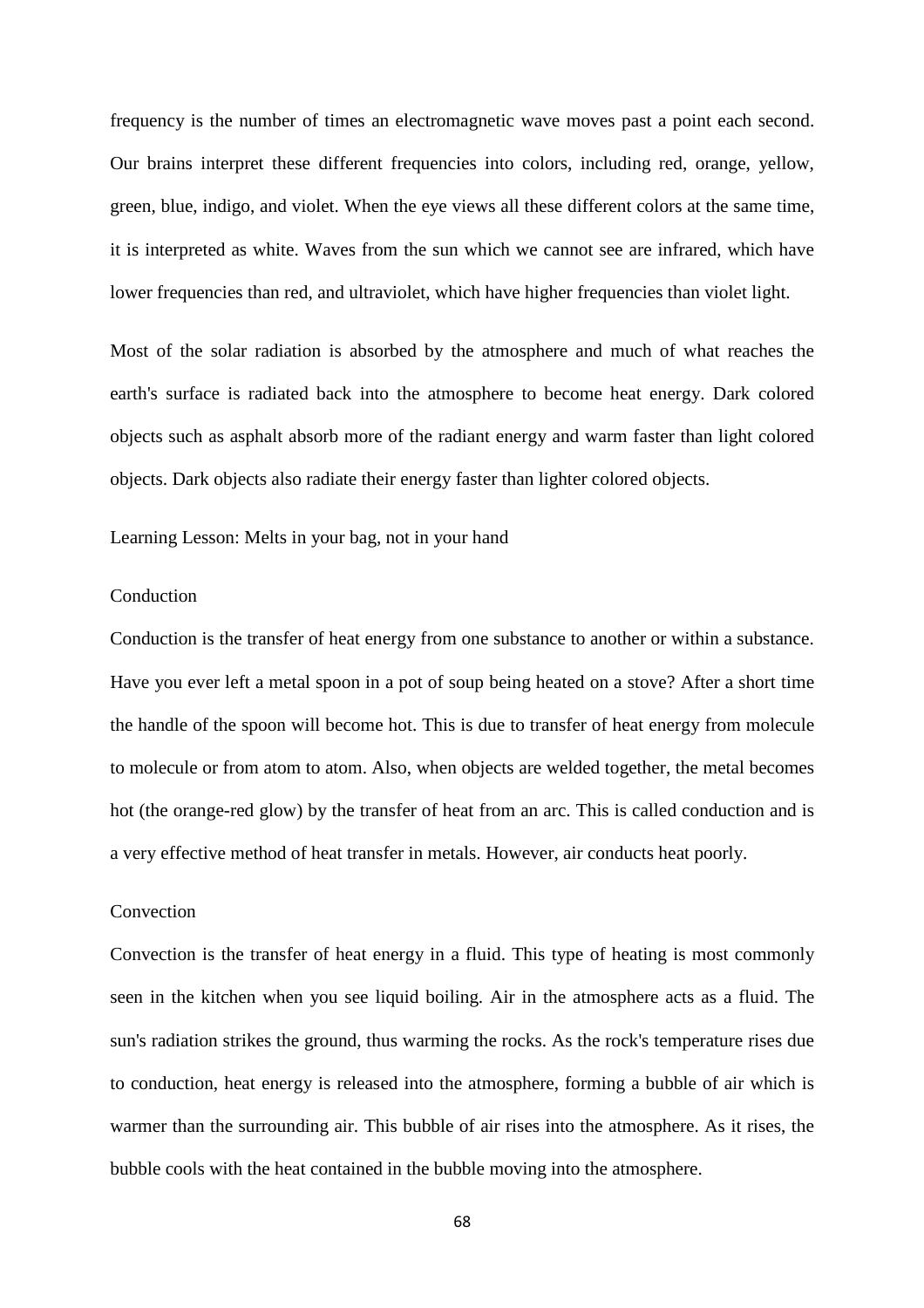As the hot air mass rises, the air is replaced by the surrounding cooler, more dense air, what we feel as wind. These movements of air masses can be small in a certain region, such as local cumulus clouds, or large cycles in the troposphere, covering large sections of the earth. Convection currents are responsible for many weather patterns in the troposphere.

# **3.4 IMPORTANCE OF THE ATMOSPHERE**

- $\triangleright$  The atmosphere is earth's protective armour. The atmosphere separates the earth from the space and thus, hot asteroids do not hit the ground all the time. Another very very important significance of the atmosphere is that it regulates temperature on earth. Although now the increasing greenhouse effect has become such a big crisis as it is causing global warming, the earth does need the greenhouse effect to some extent. This is because the atmosphere traps some of the heat that comes from sun during the day so that the nights are tolerable too. Do you know that Mercury, the planet closest to the sun and therefore the hottest has a night time temperature of - 173oC while during daytime, it is almost 350oC? That is because it has no atmosphere. Imagine how impossible it would have been to inhabit earth if its temperatures fluctuated between such extremes every day!
- $\triangleright$  The atmosphere also offers protection against the harmful rays of the sun. That is the issue of concern about the ozone holes. As the layer of atmosphere disintegrates from an area, it is in direct contact with sunlight without the atmosphere between it to remove the harmful radiation. This increases the risk of sunburns and skin cancer to a great degree.
- $\triangleright$  The atmosphere is the source of every living thing in the world, it plays a very important role in serving the world's need and it supports the earth and it's consisting elements.....it provides ventilation to the earth because the atmosphere filters the ultraviolet rays coming from the sun which causes the living things in the world to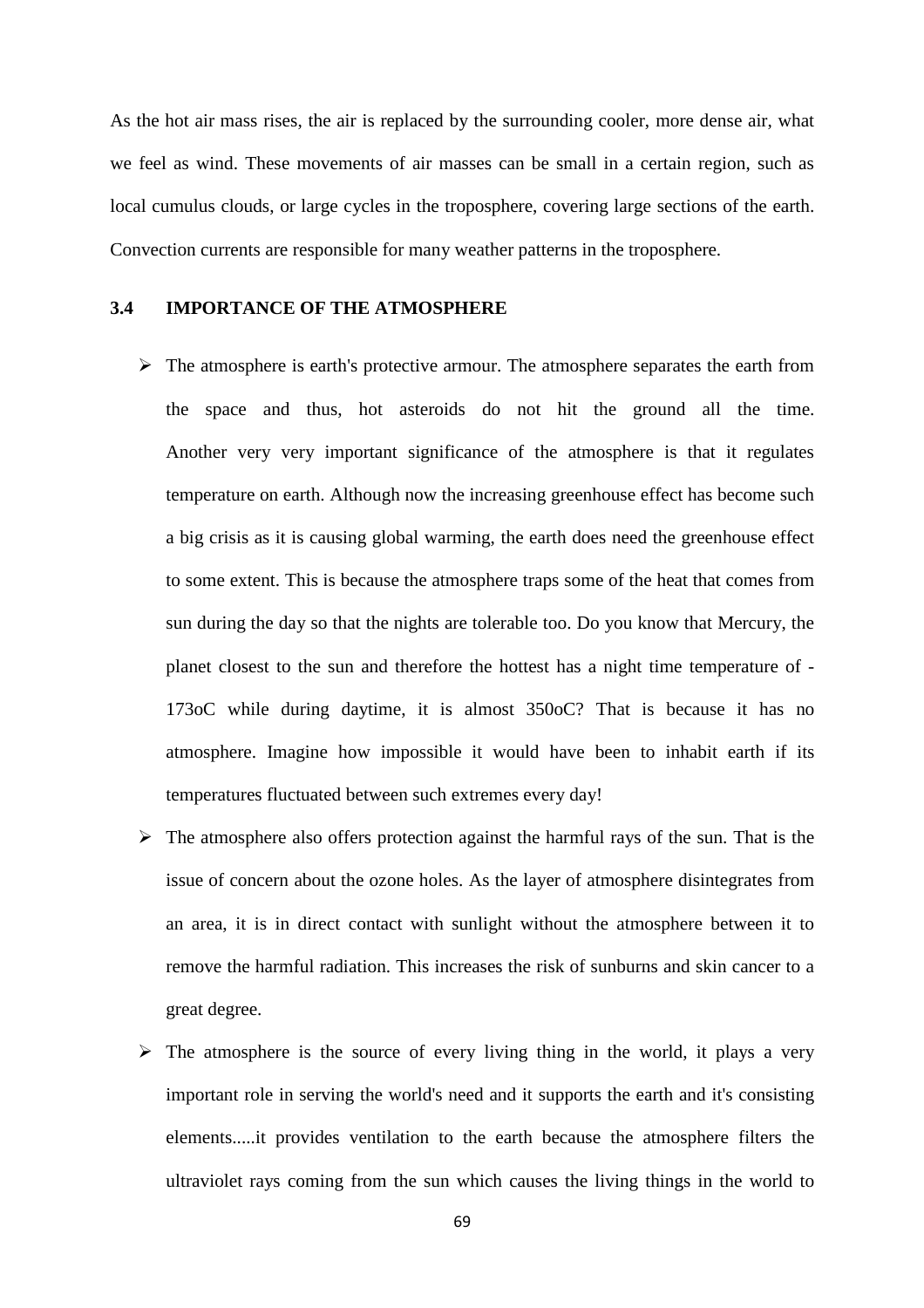die....it also gives the air we breathe,the food we eat and the water we drink and above all it supports life

- $\triangleright$  It protects us from ultra violet rays of the sun. It also protects us from the meteors. Without the atmosphere, the earth's surface will look like the surface of the moon (full of craters). Summary of other Importance of Atmosphere
- $\triangleright$  Atmosphere serve as an umbrella which protects us from harmful UV rays that results to melanoma, a skin disease. Anonymous
- $\triangleright$  The layers of atmosphere is very important for living beings because it reflects some of the heat of the sun and some is also absorbed by it
- $\triangleright$  The Atmosphere is very important part of the biosphere.
- $\triangleright$  It controls the heat
- $\triangleright$  Protects us from the Ultra contains ray of the sun
- $\triangleright$  Separates the earth from the space
- $\triangleright$  Helps us to breath as atmosphere contains air
- $\triangleright$  Regulates the temperature on the Earth
- $\triangleright$  Traps some of the heat that comes from the sun during the day, so that the nights are tolerable too.

# **4.0 CONCLUSION**

The atmosphere is the envelope of gases that surrounds the earth. Earth's atmosphere makes conditions on earth suitable for living things. The atmosphere contains oxygen and other gases that living things need to survive. It protects living things from radiation of sun. Atmosphere also prevents earth's surface from being hit by meteoroids or rocks from outer space. So imagine the world without the atmosphere, it will be better to live on any other planet rather to live on the earth! Living things would probably die from living on earth.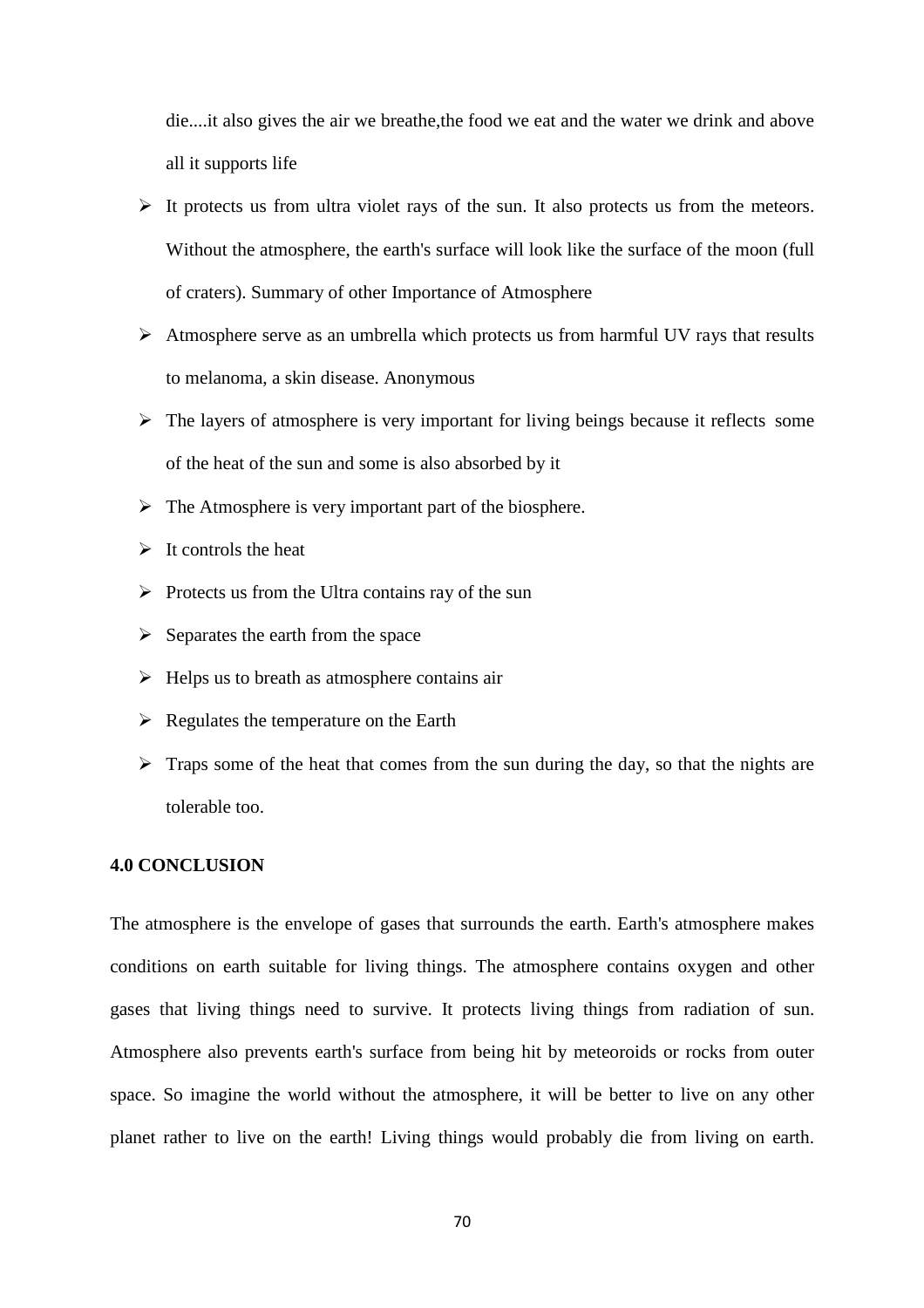Scientists divide earth's atmosphere into four main layers classified according to changes in the temperature

#### **5.0 SUMMARY**

The atmosphere consists of the following layers.

1- Troposphere: it extends to about 7 miles.

2- Stratosphere: it extends to 20 miles.

3- Mesosphere: it extends to about 80 miles. Here ozone gas is generated by the action of the sun.4- Ionosphere: it is the region of upper atmosphere with layers of electric particles formed by loss or gain of electrons.

5- Exosphere: t extends beyond 400 miles, and is the last distinct feature of atmosphere.

#### The Troposphere

The troposphere is where all weather takes place; it is the region of rising and falling packets of air. The air pressure at the top of the troposphere is only 10% of that at sea level (0.1 atmospheres). There is a thin buffer zone between the troposphere and the next layer called the tropopause.

The Stratosphere and Ozone Layer

Above the troposphere is the stratosphere, where air flow is mostly horizontal. The thin ozone layer in the upper stratosphere has a high concentration of ozone, a particularly reactive form of oxygen. This layer is primarily responsible for absorbing the ultraviolet radiation from the Sun. The formation of this layer is a delicate matter, since only when oxygen is produced in the atmosphere can an ozone layer form and prevent an intense flux of ultraviolet radiation from reaching the surface, where it is quite hazardous to the evolution of life. There is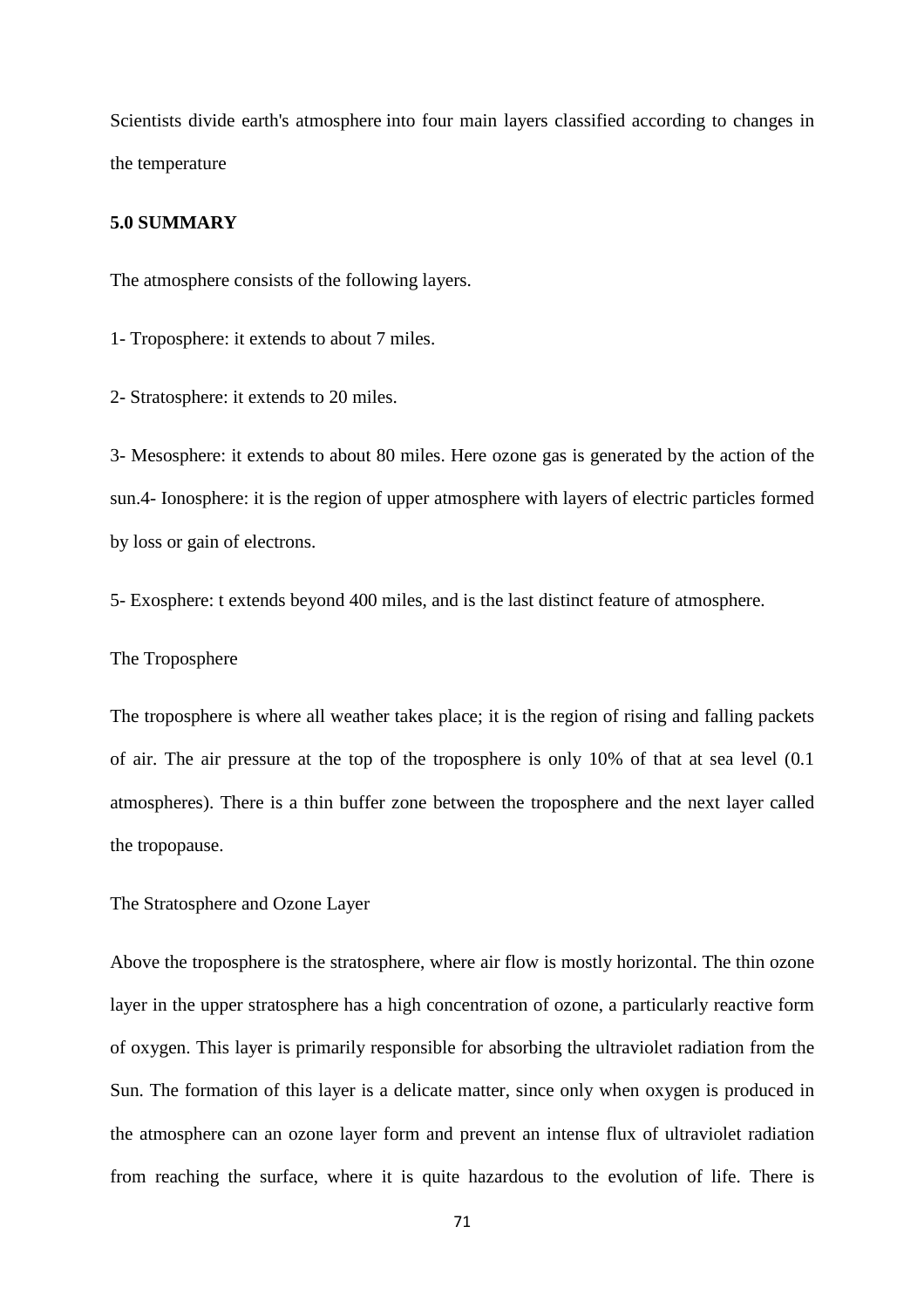considerable recent concern that manmade flourocarbon compounds may be depleting the ozone layer, with dire future consequences for life on the Earth.

#### The Mesosphere and Ionosphere

Above the stratosphere is the mesosphere and above that is the ionosphere (or thermosphere), where many atoms are ionized (have gained or lost electrons so they have a net electrical charge). The ionosphere is very thin, but it is where aurora take place, and is also responsible for absorbing the most energetic photons from the Sun, and for reflecting radio waves, thereby making long-distance radio communication possible.

The structure of the ionosphere is strongly influenced by the charged particle wind from the Sun (solar wind), which is in turn governed by the level of Solar activity. One measure of the structure of the ionosphere is the free electron density, which is an indicator of the degree of ionization. Here are electron density contour maps of the ionosphere for months in 1957 to the present. Compare these simulations of the variation by month of the ionosphere for the year 1990 (a period of high solar activity with many sunspots) and 1996 (a period of low solar activity with few sunspots)

# **6.0 TUTOR- MARKED ASSIGNMENT**

1. with the aid of diagram where necessary, write short note on the following;

a. Layers of the atmosphere

b. Composition of the atmosphere

c. Conduction

# d. Convention

2. What is the importance of the atmosphere?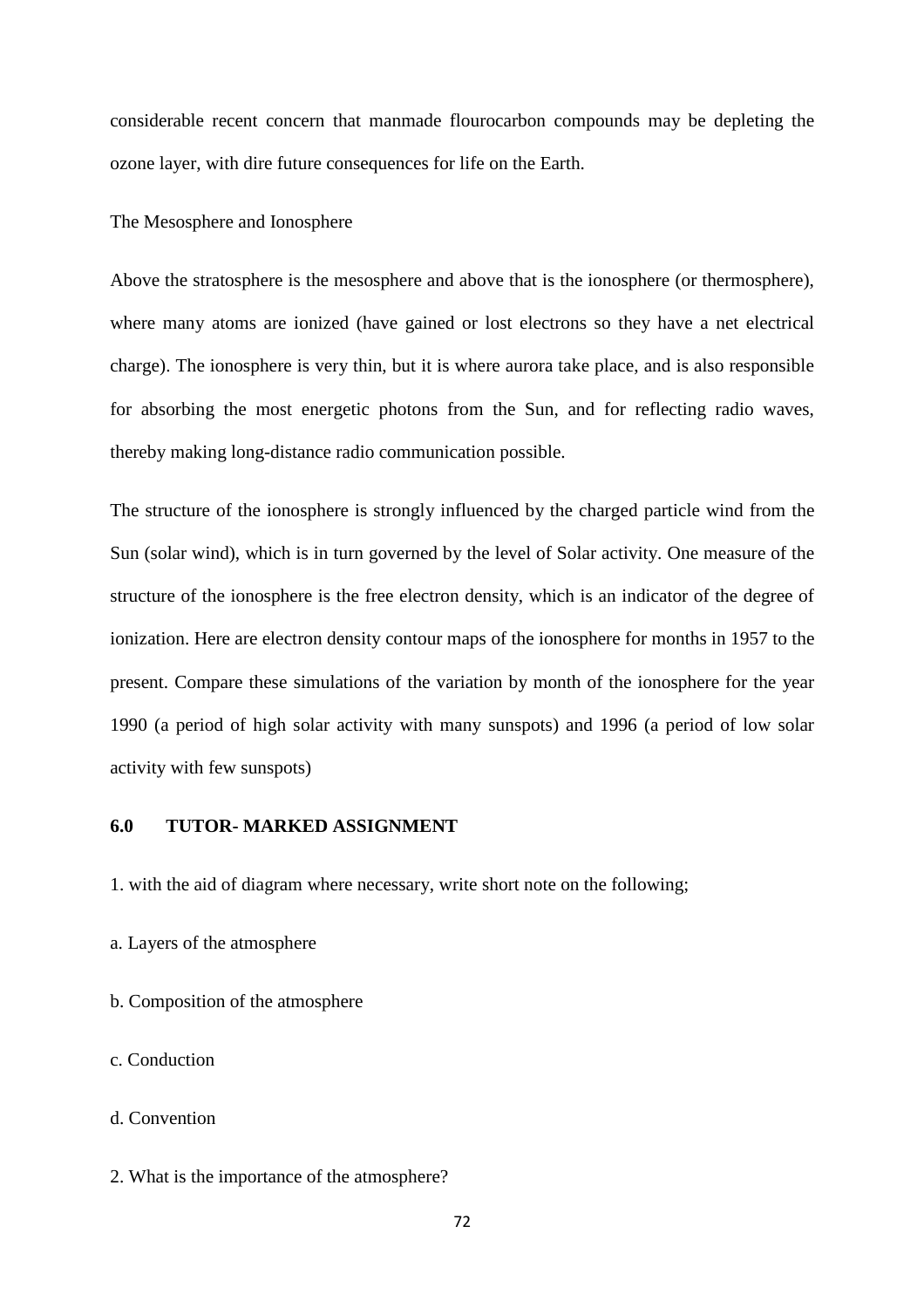# **7.0 REFERENCES/FURTHER READINGS**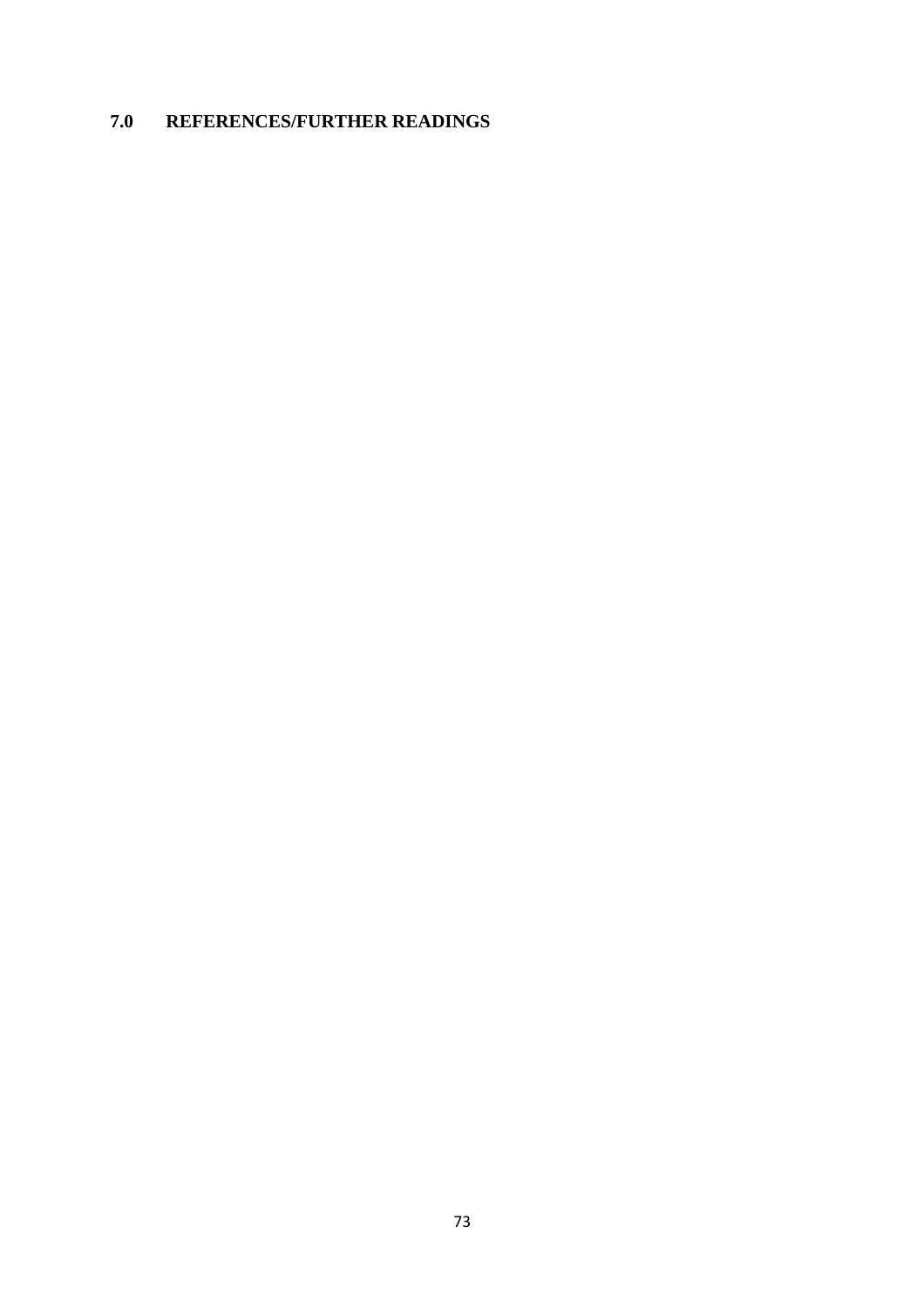# **UNIT 2: WEATHER AND CLIMATE; AND THEIR VARIOUS ELEMENTS**

1.0 INTRODUCTION

2.0 AIMS AND OBJECTIVES

3.0 MAIN CONTENT

3.1 ELEMENTS OF WEATHER & CLIMATE AND IMPORTANCE OF MEASURING

3.2 FACTORS INFLUENCING WEATHER AND CLIMATE

3. 3 EQUIPMENT OF STANDARD METROLOGICAL STATION

3.4 MEASUREMENT OF WIND SPEED AND DIRECTION

4.0 CONCLUSION

5.0 SUMMARY

6.0 TUTOR- MARKED ASSIGNMENT

7.0 REFERENCES/FURTHER READINGS

# **UNIT 2: WEATHER AND CLIMATE; AND THEIR VARIOUS ELEMENTS**

# **INTRODUCTION**

Weather is the current atmospheric conditions, including temperature, rainfall, wind, and humidity at a given place. If you stand outside, you can see that it's raining or windy, or sunny or cloudy. You can tell how hot it is by taking a temperature reading. Weather is what's happening right now or is likely to happen tomorrow or in the very near future.

Climate, on the other hand, is the general weather conditions over a long period of time. For example, on any given day in January, we expect it to be rainy in Portland, Oregon and sunny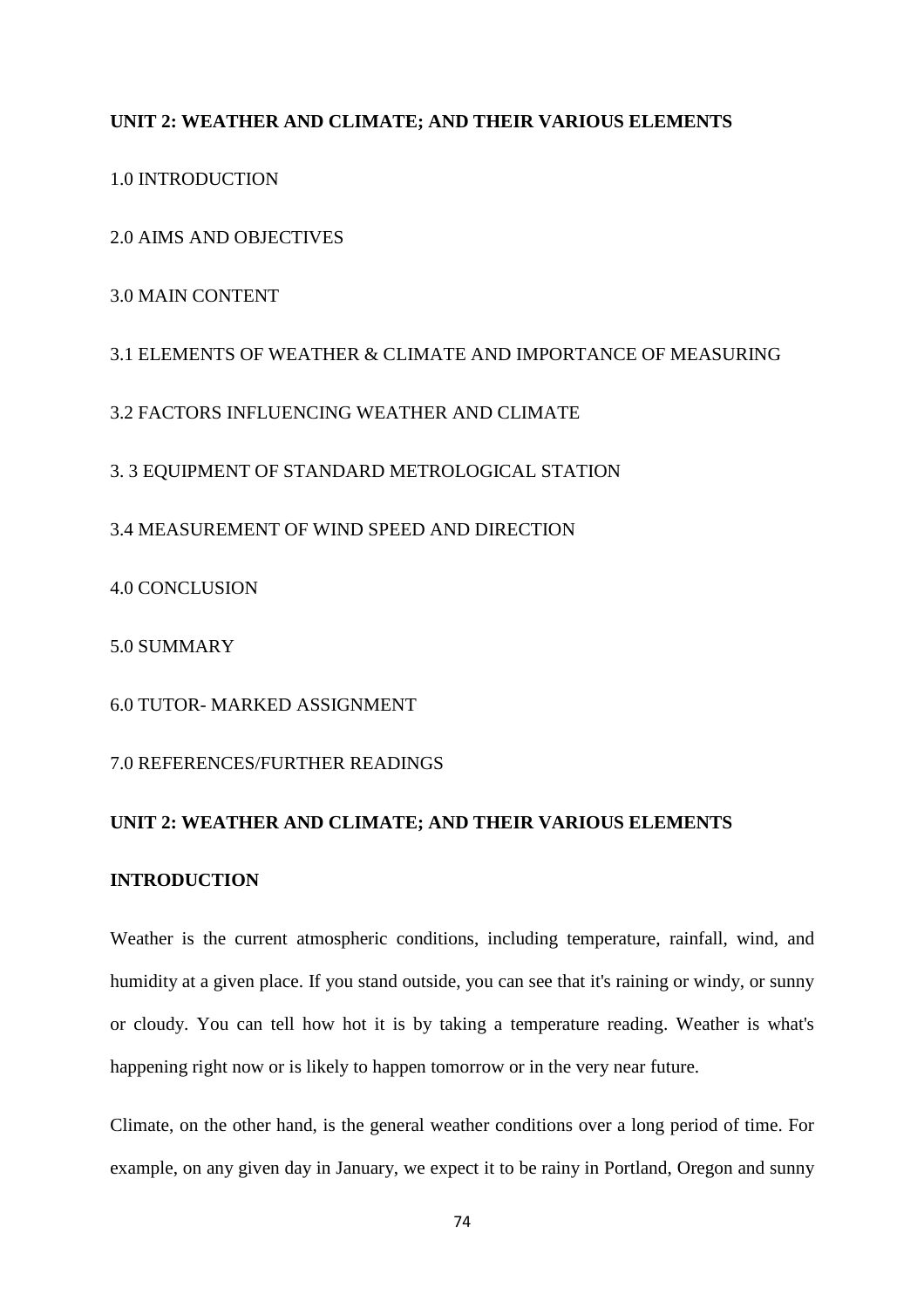and mild in Phoenix, Arizona. And in Buffalo, New York, we're not surprised to see January newscasts about sub-zero temperatures and huge snow drifts.

Some meteorologists say that "climate is what you expect and weather is what you get." According to one middle school student, "climate tells you what clothes to buy, but weather tells you what clothes to wear."

Climate is sometimes referred to as "average" weather for a given area. The National Weather Service uses data such as temperature highs and lows and precipitation rates for the past thirty years to compile an area's "average" weather.

The earth's climate is generally defined as the average weather over a long period of time. A place or region's climate is determined by both natural and anthropogenic (human-made) factors. The natural elements include the atmosphere, geosphere, hydrosphere, and biosphere, while the human factors can include land and resource uses. Changes in any of these factors can cause local, regional, or even global changes in the climate.

The weather is made up of different elements, which are measured either by special instruments or are observed by a meteorologist. These measurements are then recorded and used in the making of climate graphs and weather forecasts.

Although an area's climate is always changing, the changes do not usually occur on a time scale that's immediately obvious to us. While we know how the weather changes from day to day, subtle climate changes are not as readily detectable. Weather patterns and climate types take similar elements into account, the most important of which are:

#### **3.0 MAIN CONTENT**

# **3.1 ELEMENTS OF WEATHER AND CLIMATE AND IMPORTANCE OF MEASURING THEM**

75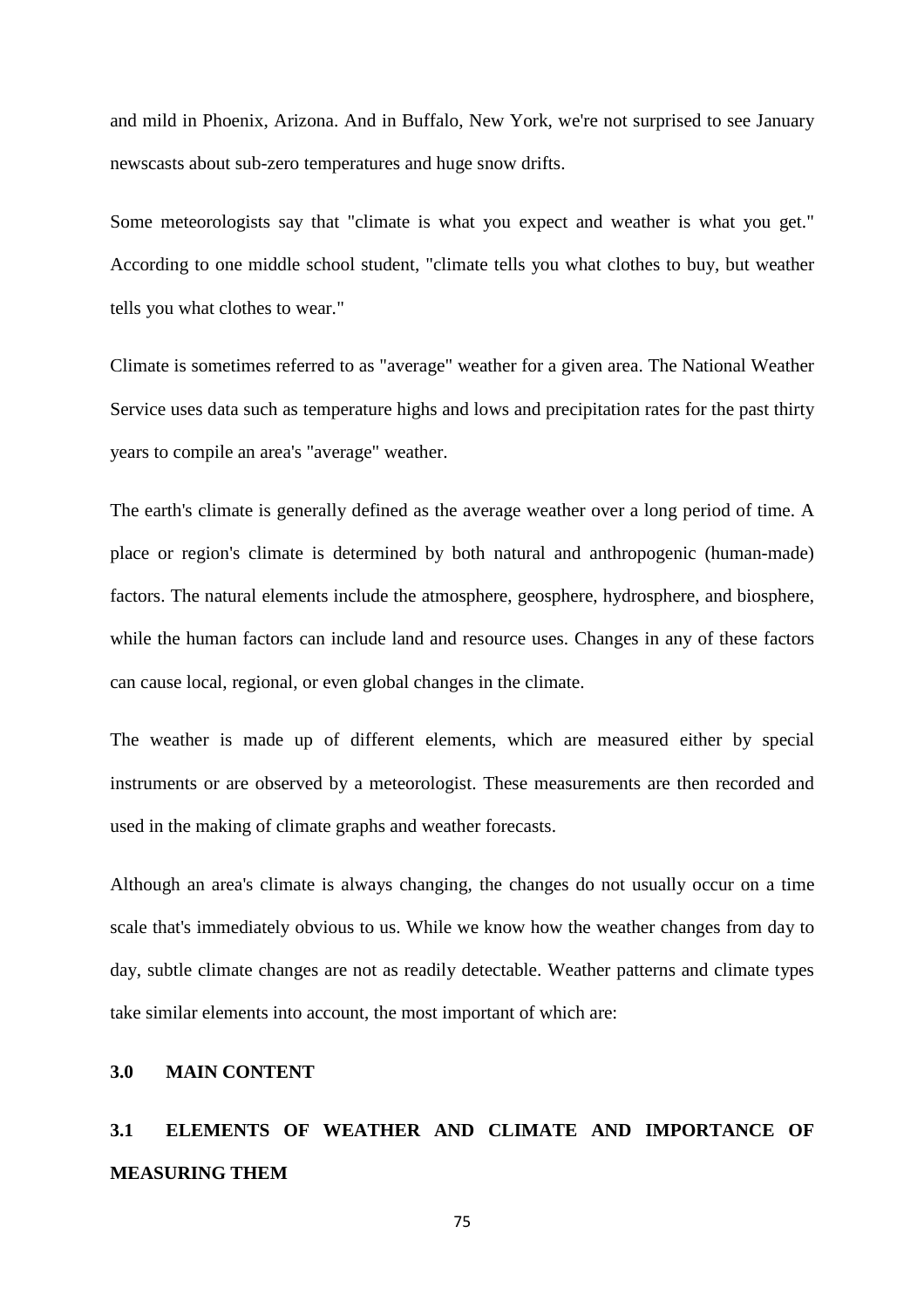When studying weather or climate, the elements of each seem to be interchangeable. Though the difference between terms like "precipitation" and "average precipitation" may seem negligible, their differences are important factors in what separates climate from weather. Weather is the combination of daily factors that result in rain or sunshine, while climate is the long-term total of those daily factors over periods of decades. To truly distinguish the differences in how these elements concern weather and climate, you first have to understand what the elements are.

#### **Precipitation**

Precipitation is simply any water form that falls to the Earth from overhead cloud formations. As an element of weather, precipitation determines whether outdoor activities are suitable or if the water levels of creeks and rivers will rise. As an element of climate, precipitation is a long-term, predictable factor of a region's makeup. For instance, a desert may experience a storm (weather) though it remains a typically dry area (climate).

# **Humidity**

Humidity is the measurable amount of moisture in the air of the lower atmosphere. The humidity element of weather makes the day feels hotter and can be used to predict coming storms. However, the humidity element of climate is the prolonged moisture level of an area that can affect entire ecosystems. For instance, tropical jungles can sustain different forms of life than dry, arid climates because of the overall humidity from rainfall and other factors. This is an aspect of climate rather than weather, in that the typically high humidity levels of these regions is predictable over periods of decades.

# **Temperature**

Temperature is simply the measurement of how hot or cold a region is on a day-to-day basis. The weather aspect of temperature can change throughout the day, however, it generally falls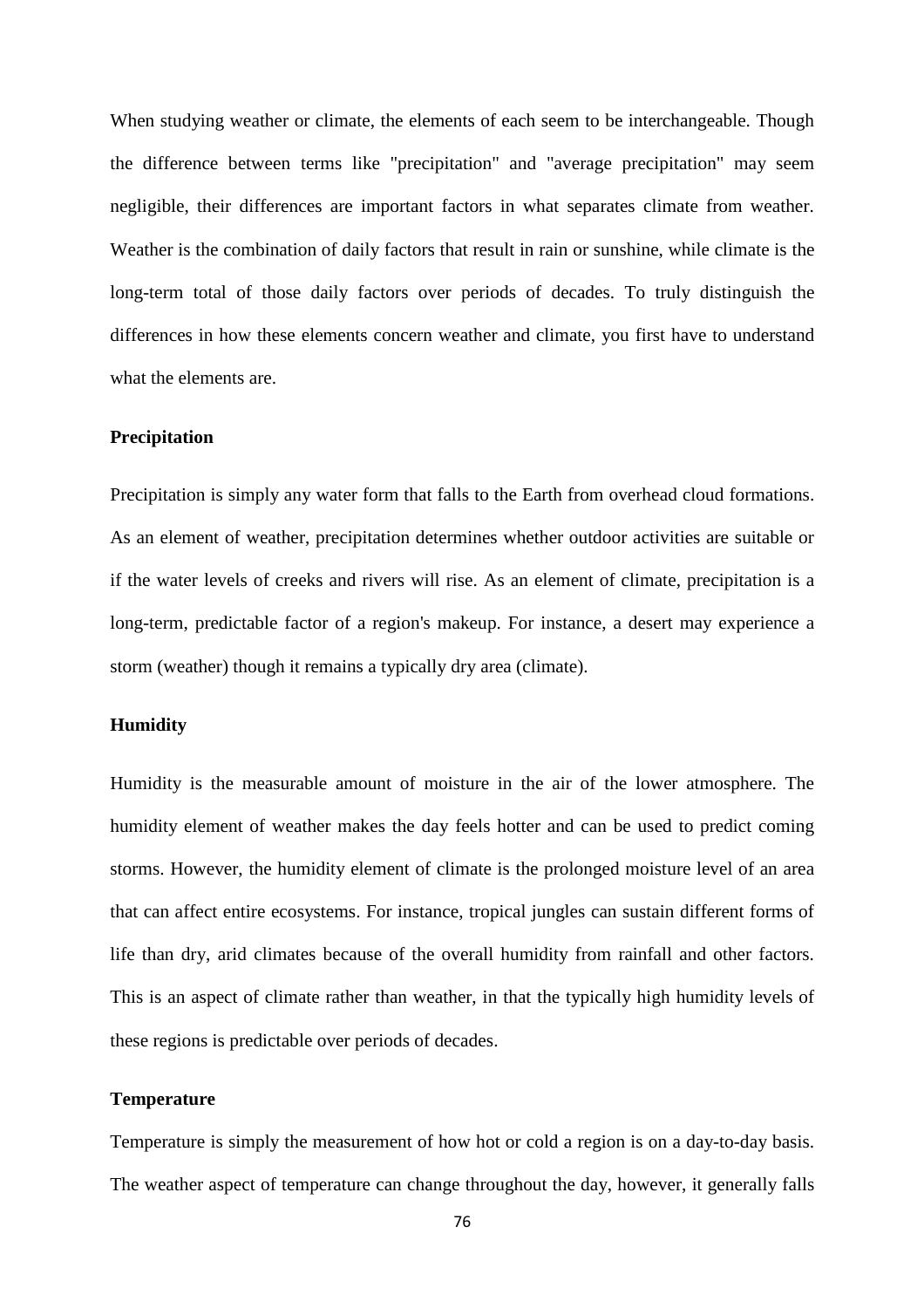within a certain range of predictable highs and lows (as climate). Cold snaps and heat waves are weather that affects the temperatures of particular climates. For example, a heat wave in northern Siberia is an aspect of weather affecting a climate that is typically considered to be cold. The weather in this case (the heat wave) is simply happening inside of a climate (the normal cold range of Siberian temperatures).

# **Atmospheric Pressure**

Atmospheric pressure is basically the "weight" of the air. It is used primarily by meteorologists to monitor developing storms that can seem to come out of nowhere. While typically considered an aspect of weather, certain regions of the world exist in zones where changing atmospheric pressures form part of the predictable climate. Because of their proximity to large bodies of water (a major factor in atmospheric pressure changes), places like coastal regions and islands experience severe storms on a regular basis.

#### **Meteorological Phenomena**

Tornadoes, hail storms and fog are all examples of meteorological phenomena that are hard to predict. As an element of weather, these occurrences can seem random and are a result of a set of unique circumstances. However, some regions of the world can factor meteorological phenomena into their climate. For instance, the American Midwest's "Tornado Alley" (tornadoes), the Great Lakes region (lake effect snow), and places like London (fog) and Bangladesh (drastic and rapid climate changes) have these occurrences so often that they are an almost predictable part of the region's climate.

#### **Importance of measuring and recording Weather and Climatic Element**

 $\triangleright$  Helps in describing the climate of a place; weather it is equatorial climate or tropical climate among other climatic types.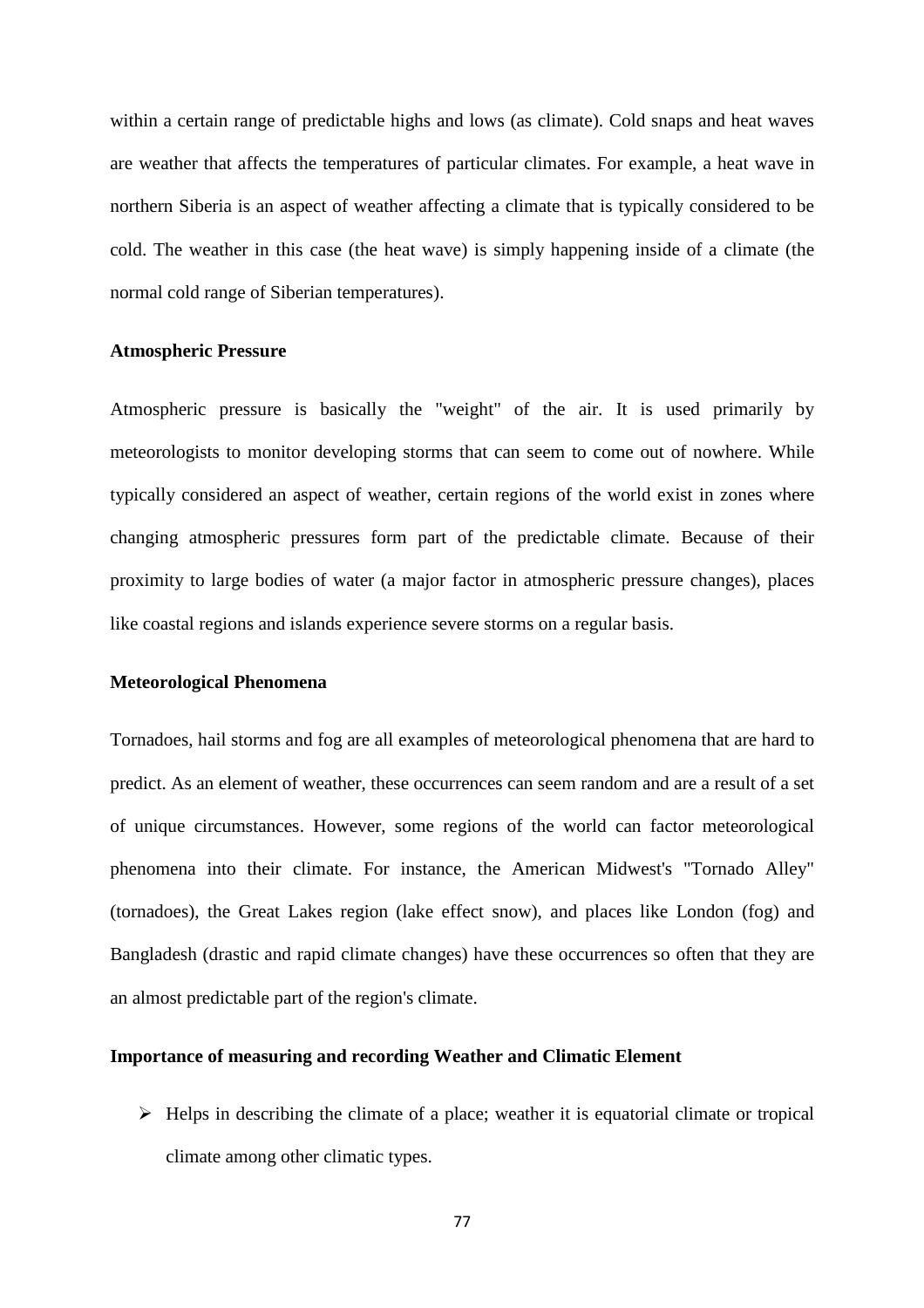- $\triangleright$  Helps farmers to plan when to plant their crops and when to harvest them.
- $\triangleright$  Important in the aviation industry, in that it helps pilots to know when to take off and when to land.
- $\triangleright$  Helps sailors at sea to timetable their journeys.
- $\triangleright$  Helps farmers to plan when to plant and when to harvest their crops.
- $\triangleright$  Helps people to plan what to put on or dress for the day for example they will know whether or not to put on a sweater or jacket and weather or no to carry an umbrella.
- $\triangleright$  Helps the government to prepare for disasters like floods, drought, and very strong winds among others.

# **3.2 FACTORS INFLUENCING WEATHER AND CLIMATE**

**Relief: -** Highlands or mountains lead to the formation of relief rainfall on the windward side and dry conditions on the lee ward side.

**Altitude:** - Highlands experience lower temperatures than low lands. The higher one goes the cooler it becomes.

**Latitude:** - The tropical areas i.e. areas of low latitude experience higher temperatures and rainfall. Areas of higher latitude e.g. the temperate and Polar Regions experience lower temperatures.

**Water Bodies**: - Nearness to a large water body influences the climate of the area. Water bodies are sources of atmospheric moisture through evaporation and areas near them experience higher rainfall.

**Natural Vegetation**:- Forested and wetland areas contribute to the atmospheric vapour though transpiration leading to the formation of rainfall. Areas without vegetation or limited vegetation experience less rainfall.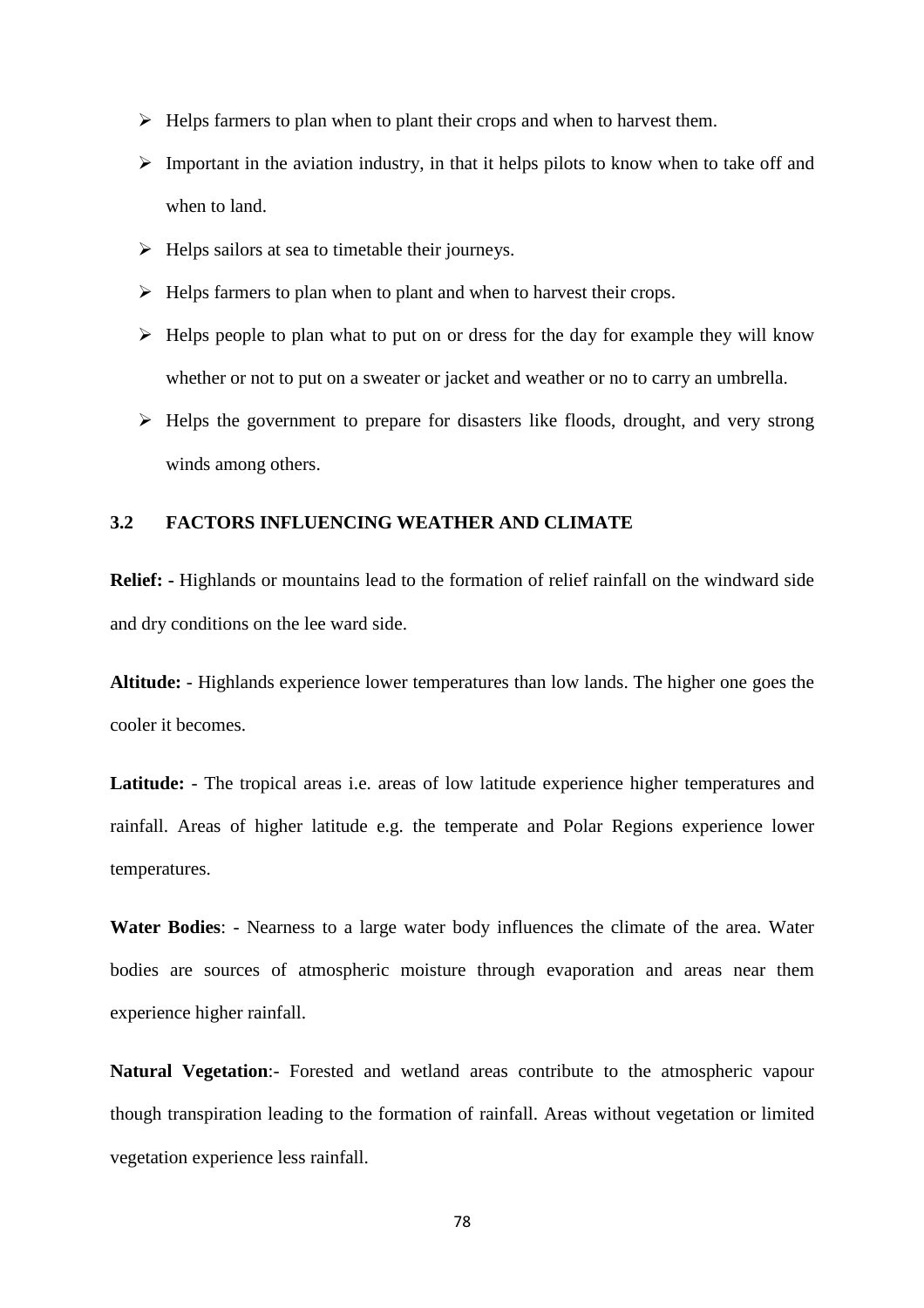**Prevailing Winds:** - Moist prevailing winds bring in rainfall unlike dry winds. Winds also help in the distribution of temperatures i.e. warm winds bring in warm conditions while cold winds bring in cool conditions.

**Ocean Currents:** - These are moving ocean waters. They may be cold or warm *i.e.* cold and warm ocean currents. Warm ocean currents lead to the formation of high rainfall on the adjacent coastal areas. Cold ocean currents lead to low rainfall and formation of marine deserts in the adjacent coastal areas e.g. the Namib Desert.

**Man's Activities:** - Activities like deforestation, swamp reclamation; industrialisation, etc. lead to semi arid and arid conditions through the process of desertification. In addition environmentally unfriendly human activities lead to global warming.

Also, weather and climate are different, they are very much interrelated. A change in one weather element often produces changes in the others element and in the region's climate. For example, if the average temperature over a region increases significantly, it can affect the amount of cloudiness as well as the type and amount of precipitation that occur. If these changes occur over long periods of time, the average climate values for these elements will also be affected.

#### **3.3 EQUIPMENT OF STANDARD METROLOGICAL STATION**

A Metrological station is a place where weather instruments are kept and used for measuring and recording the elements of weather. A similar facility which is bigger and more advanced is known referred to as a Meteorological station. A weather station is normally established in an open area free from any form of obstruction, to ensure accurate and reliable data collection. A major structure in a weather station is a Stevenson screen. The other instruments in a weather station include a rain gauge, wind vane, anemometer, evaporimeter, windsock,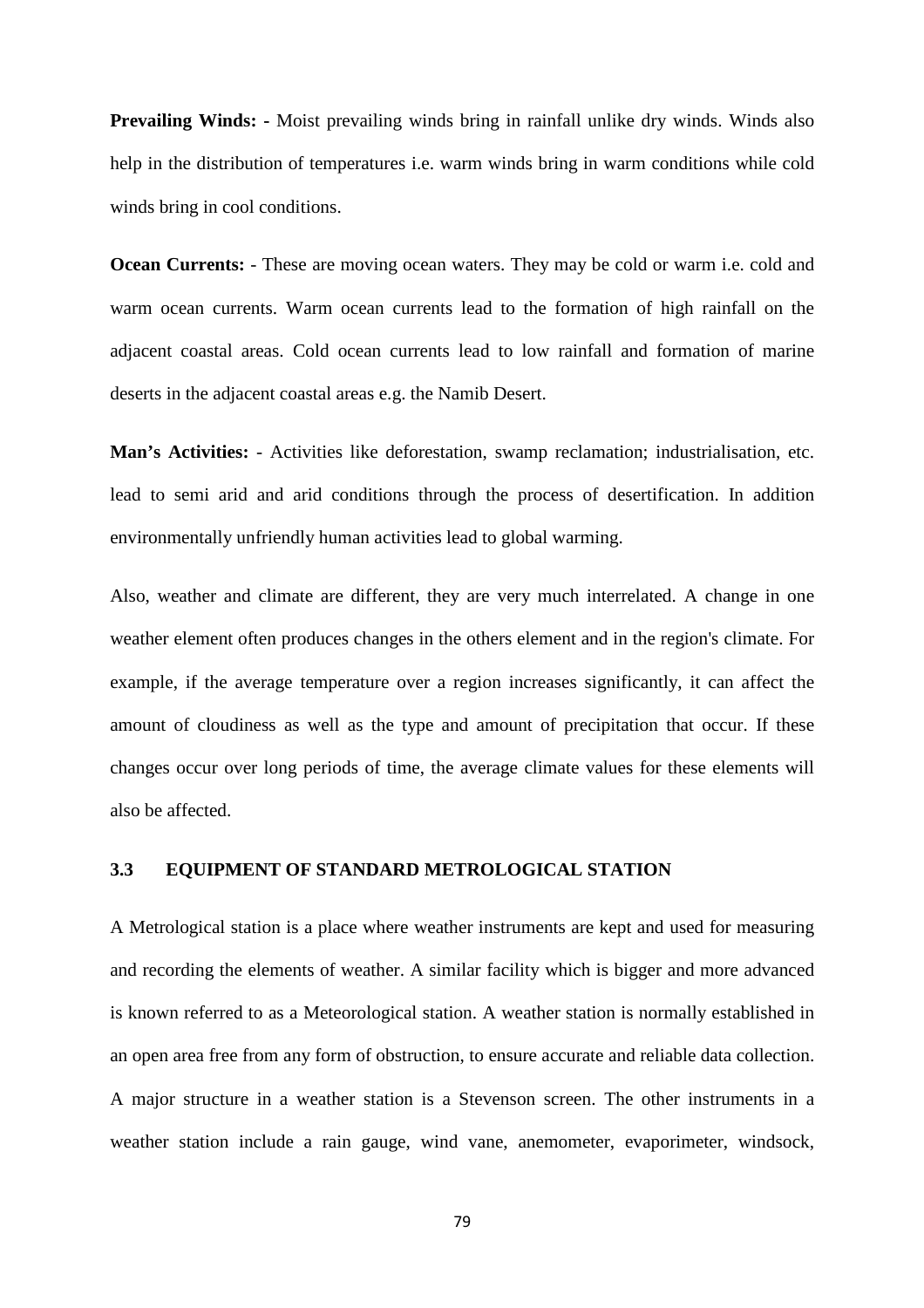sunshine recorder etc. They are fenced off so that animals cannot get in and damage the equipment.

#### **Rain gauges**

Rain gauges are used to determine the precipitation at a certain point which is representative for a certain area. It is essential that the day-figures have an accuracy of 0.2 mm.

Important characteristics of rain gauges are:

An adequate measuring area.

A collecting bucket with a sharp edge, a smooth inside and such a shape that splashing out of precipitation is avoided.

#### **Rain gauge, type Rain-O-Matic**

Combined electronic rain- and temperature meter with 10 m cable and digital read-out unit with memory and an accuracy of 1.0 mm which is especially used at home. The digital LCD is placed indoors. The meter has a memory function for precipitation, and highest and lowest registered temperatures during the measuring period.

#### **Rain Gauge with Large (External) Collecting Jar**

Rain gauge consisting of a collecting funnel with collecting jar and measuring vessel placed in an open area. The rain gauge is connected to an external collecting jar (contents 20 liter) by a syphon tube. The rain gauge is specially designed for intensive precipitation (tropics). The collecting area measures 200 cm2.

#### **Standard Rain Gauge**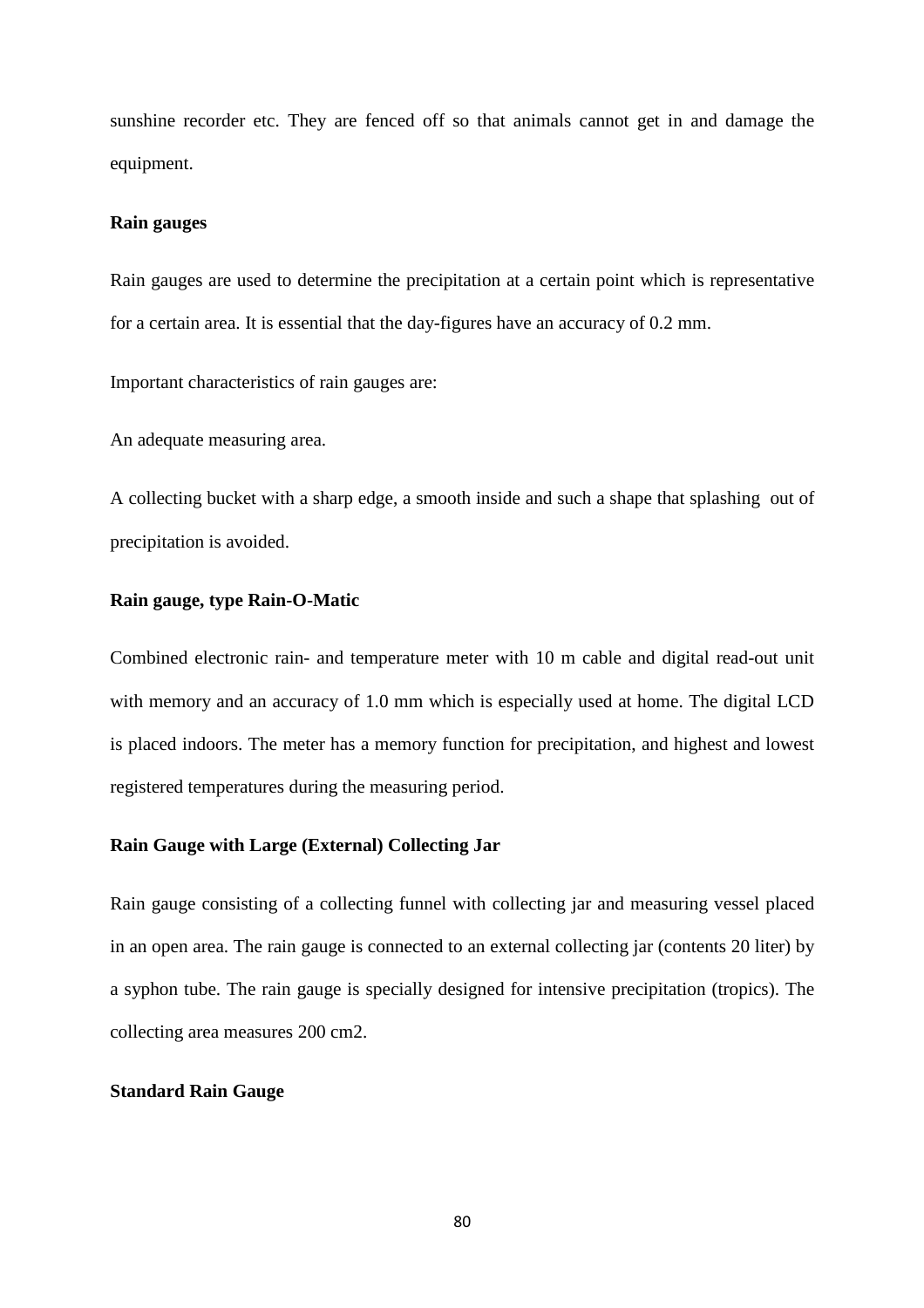Rain gauge (in accordance with DIN 58666C) consisting of a collecting funnel with a 1 liter collecting jar and measuring vessel of 0-10 mm with a 0.1 mm division with collecting area 200 cm2.

# **Mechanical Precipitation Recorder**

Mechanical self-recording rain gauge with sheet metal funnels with limit ring and siphon with automatic drain after 10 mm height of precipitation. The precipitation recorder has a

collecting area of 200 cm2. Registration over a 7 day period. Scale division 0.1 mm. Complete with recording sheets and accessories. The mechanical self-recording rain gauge is suitable for measuring the precipitation intensity (determination of precipitation peaks).

# **Thermometer**

#### **Temperature and humidity**

Temperature and humidity are two important meteorological parameters. They have a great influence on numerous processes in nature, such as the evaporation rate of water, germination of seeds and the spread of (plant) diseases. Specially the daily temperature cycle is important here. Measuring the air temperature usually takes place at a standard height. The thermometer must be protected against direct sunlight. This can be done by using a temperature screen.

#### **Digital thermometer**

The K-thermocouple thermometer has a standard probe with a length of 12 cm packed in a case. There are also three specially designed compost temperature probes available with a length of 50, 100 and 150 cm.

The thermometer is waterproof (IP67), has a large display and membrane key-pad.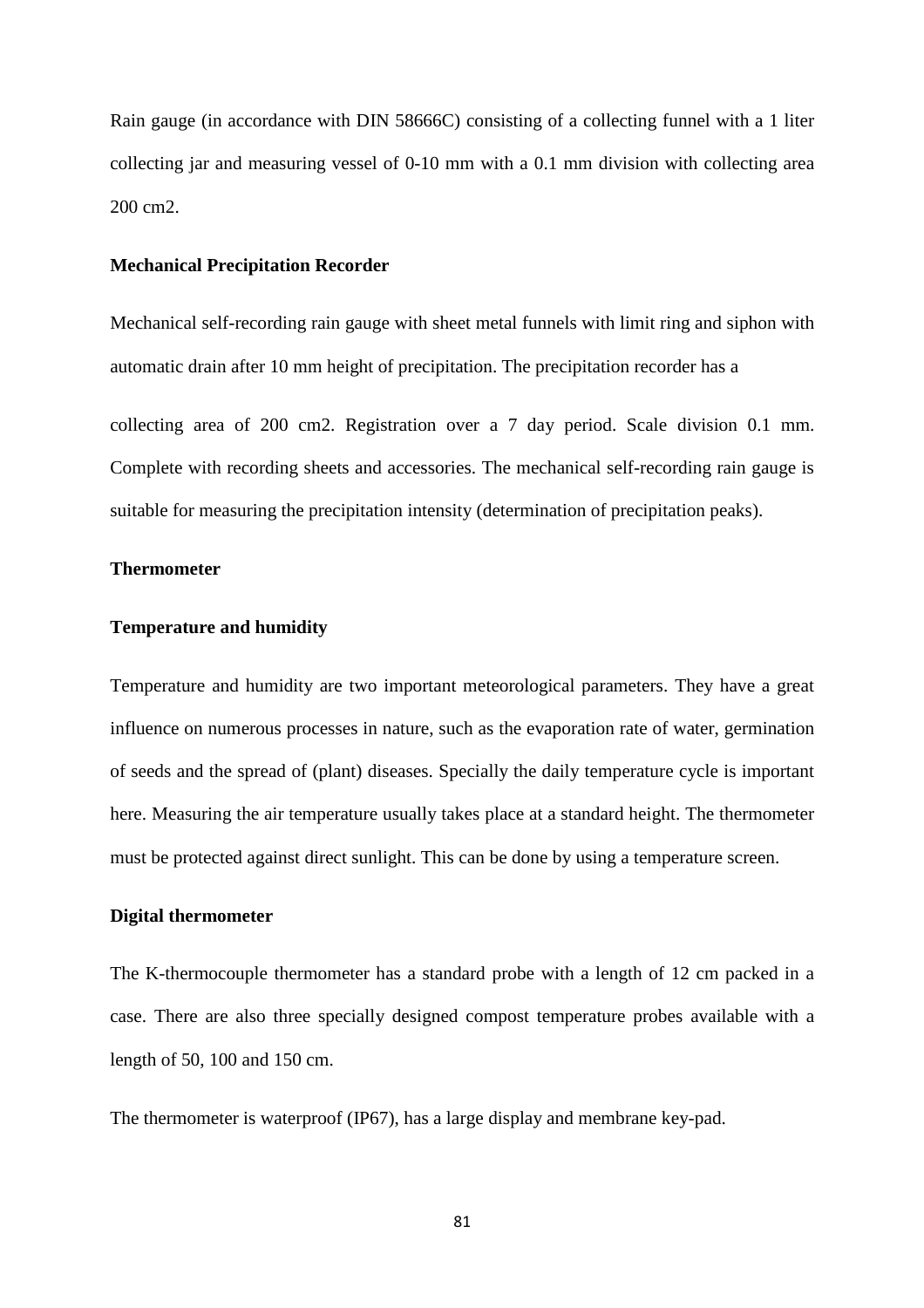The thermometer can be used to measure temperature in degrees Celsius and Fahrenheit and has a measuring range of -50 tot +150°C. Accuracy is 0.5°C. The display can be read to 0.1°C. The thermometer has options to display the measurement and to reset the maximumand minimum temperature and hold facility. Power supply four 1.5 V AAA batteries. The stainless steel compost temperature probes have a handle and a rod with a diameter of 10 mm. The point of the rod contains a temperature sensor, thermical insulated from the rod by an insulation collar. Influence of heat exchange between rod and material to be measured is minimal. The instrument can also be used to measure temperature in ensilage, hay, peat or other soft materials or liquids.

### **Assmann psychrometer**

Model in chromed design. The model is equipped with two thermometers and a psychrometer with a measuring range of  $-10$  to  $+60^{\circ}$ C. The psychrometer is fitted with a mechanical ventilator. Accuracy of both thermometers  $+/- 0.2$ °C. Division 0.2°C. The psychrometer is supplied inclusive accessories and psychrometer

Portable relative humidity and temperature meter

The portable digital relative humidity and temperature meter displays directly relative humidity or temperature. The meter is equipped with a separate probe with 1.5 m cable and has a high contrast LCD display.

- $\triangleright$  Measuring range relative humidity 0 to 100%
- $\triangleright$  Resolution 0.1% Accuracy +/- 2%
- $\triangleright$  Measuring range temperature -20 to +60 $^{\circ}$ C
- $\triangleright$  Resolution 0.1°C Accuracy +/- 0.2°C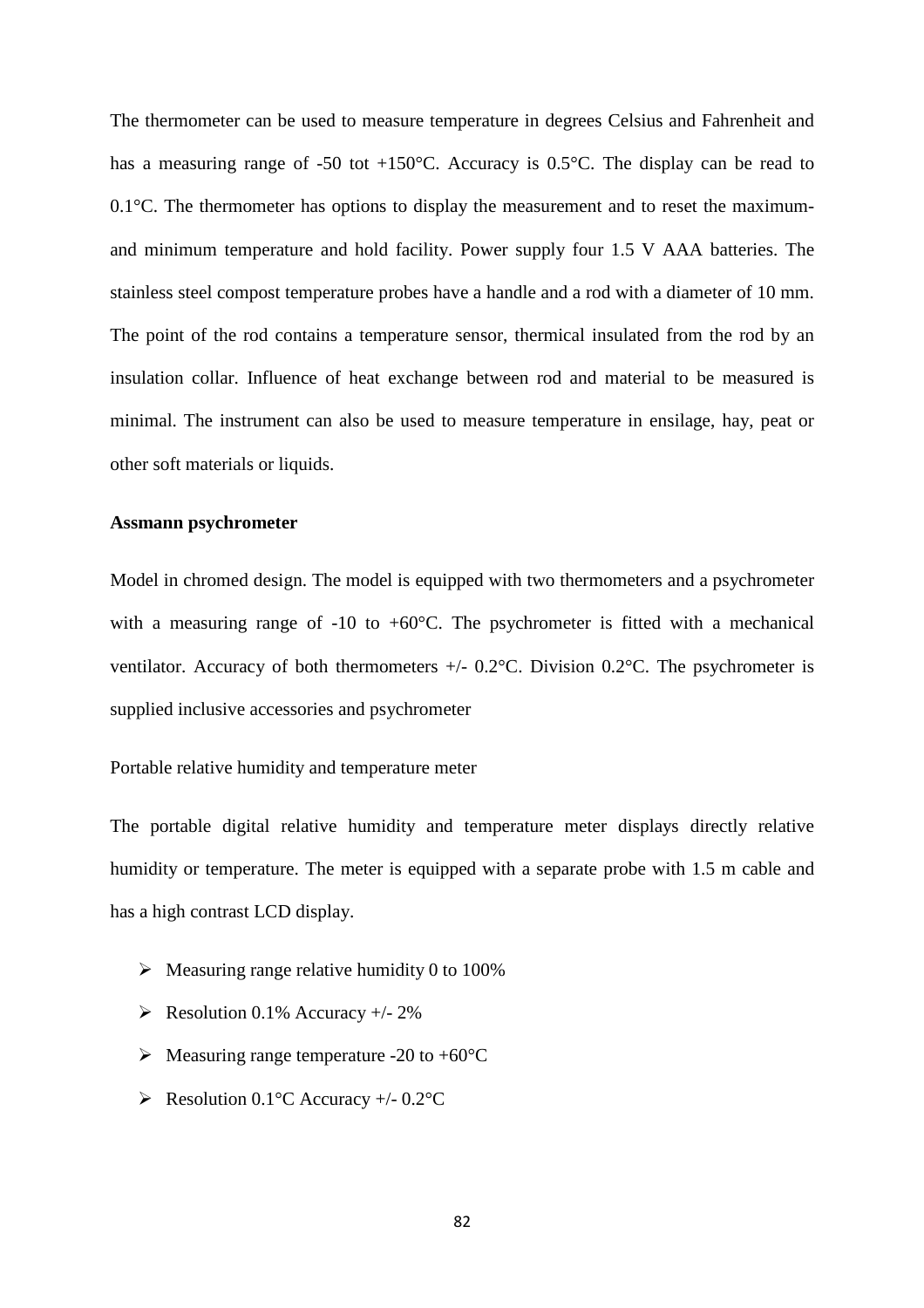#### **Thermo-hygrograph**

The hygro-thermograph independently measures and records the relative humidity and the temperature of the surroundings. This self-recording thermohygrograph has a bimetal as temperature element and a hair-wire measuring element for humidity. The instrument is supplied with a quartz clockwork (switchable 1, 7 or 31 days). Measuring range 0-100% relative humidity. Accuracy +/- 2.5% of the measuring range. Temperature range -10 to  $+50^{\circ}$ C. Accuracy  $+/-1\%$ . Inclusive registration charts with recording period of 7 days and

### **Piche Evaporation Meter**

Simple and cheap instrument for measuring the evaporation. A humid filter paper disk is used here under a glass measuring tube closed at one end and filled with water. The paper surface is constantly wetted. Division 0 - 30 mm. Inclusive evaporation discs and disc holder. The instrument only indicates the evaporation rate. Suitable for educational purposes.

# **Stevenson Screen**

This is a specially designed box  $-$  like structure on stands in which some instruments for recording weather is kept. A Stevenson screen has a number of characteristics or features.

- Important Features of a Stevenson Screen:
- $\triangleright$  It is made up of wood: i.e. to prevent absorption and conduction of heat.
- $\triangleright$  Panted white or silver grey;- In order to reflect sunshine.
- $\triangleright$  Stands are 1 metre high:- to avoid the influence of ground conditions.
- $\triangleright$  The sides and floor are made of louvers or slats to allow free circulation of air and to keep off direct sun rays.
- $\triangleright$  It has an insulated roof to create a bad conductor of heat. This is done by creating an air space between the layers of the roof.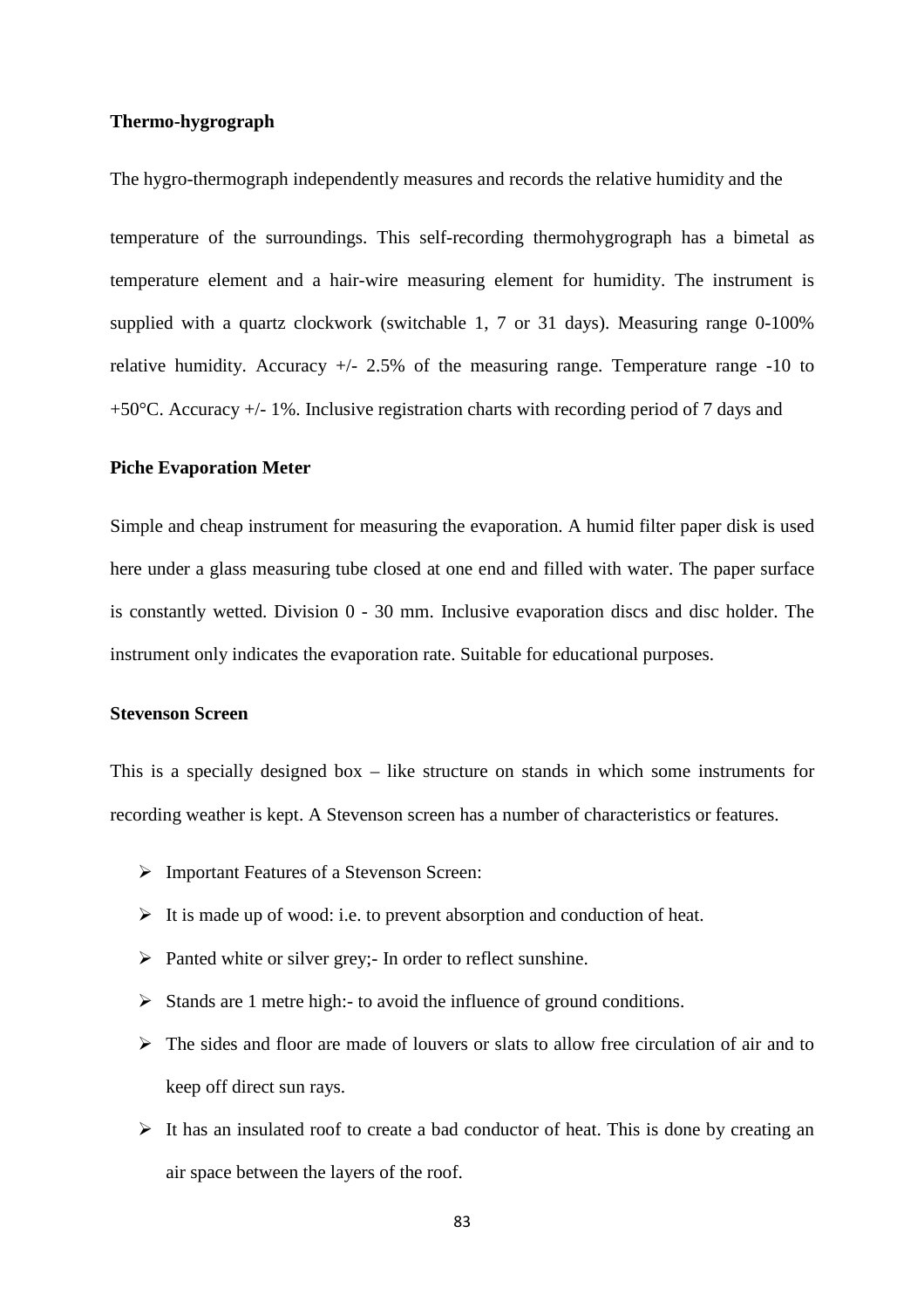- $\triangleright$  The roof is slanting to avoid the accumulation and stagnation of rain water.
- $\triangleright$  It stands on grass covered ground.
- $\triangleright$  It is fixed or placed far from buildings or obstacles to avoid any interference.

#### **Campbell-Stokes Sunshine Recorders**

#### **Principles and Structure**

A Campbell-Stokes sunshine recorder concentrates sunlight through a glass sphere onto a recording card placed at its focal point. The length of the burn trace left on the card represents the sunshine duration.

The focus shifts as the sun moves, and a burn trace is left on the recording card at the focal point. A burn trace at a particular point indicates the presence of sunshine at that time, and the recording card is scaled with hour marks so that the exact time of sunshine occurrence can be ascertained. Measuring the overall length of burn traces reveals the sunshine duration for that day. For exact measurement, the sunshine recorder must be accurately adjusted for planar levelling, meridional direction and latitude. Campbell-Stokes and Jordan sunshine recorders mark the occurrence of sunshine on recording paper at a position corresponding to the azimuth of the sun at the site, and the time of sunshine occurrence is expressed in local apparent time.

# **Reading of Recording Paper**

To obtain uniform results for observation of sunshine duration with a Campbell-Stokes sunshine recorder, the following points should be noted when reading records:

(a) If the burn trace is distinct and rounded at the ends, subtract half of the curvature radius of the trace's ends from the trace length at both ends. Usually, this is equivalent to subtracting 0.1 hours from the length of each burn trace.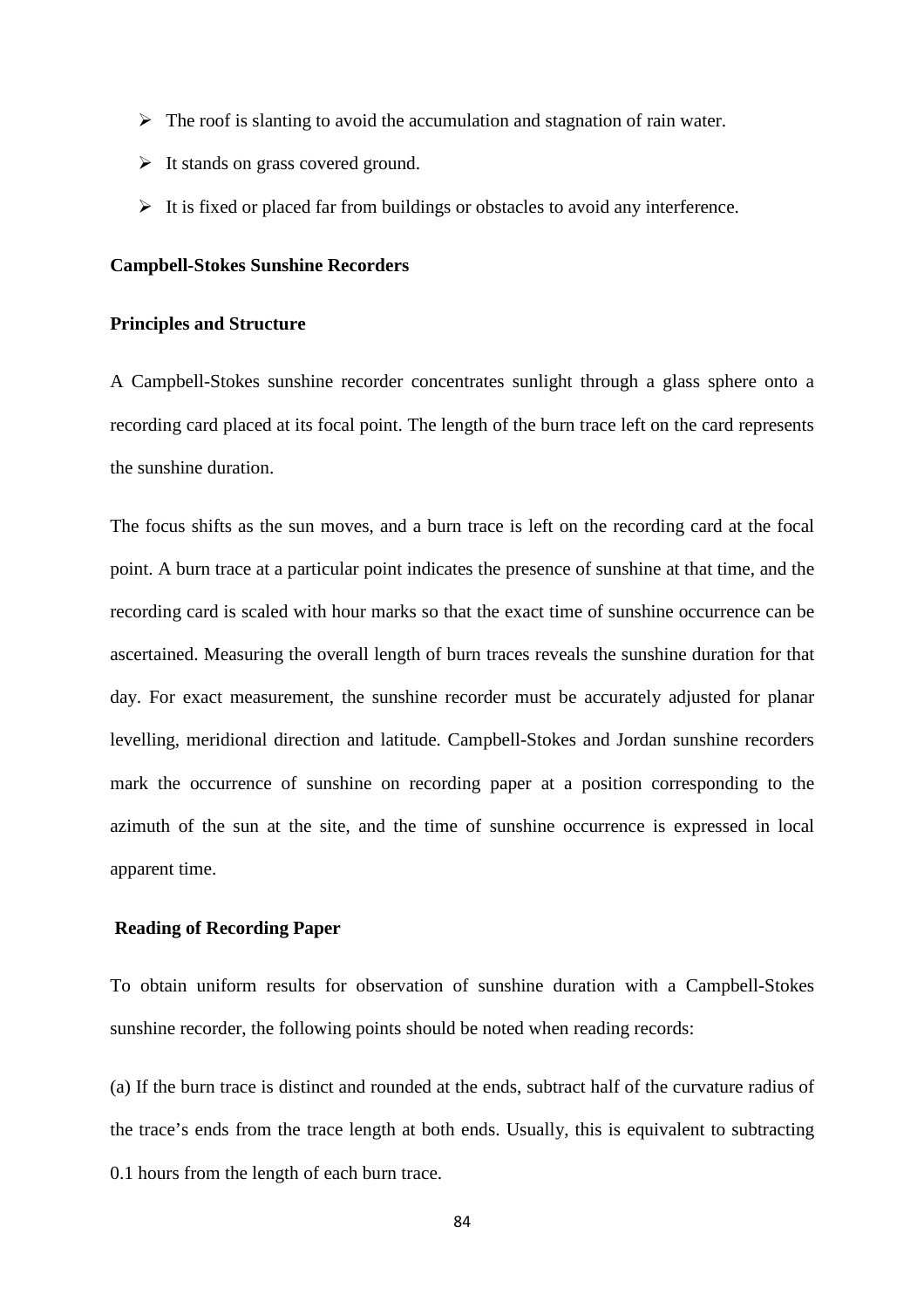(b) If the burn trace has a circular form, take the radius as its length. If there are multiple circular burns, count two or three as a sunshine duration of 0.1 hours, and four, five or six as 0.2 hours. Count sunshine duration this way in increments of 0.1 hours.

(c) If the burn trace is narrow, or if the recording card is only slightly discoloured, measure its entire length.

(d) If a distinct burn trace diminishes in width by a third or more, subtract 0.1 hours from the entire length for each place of diminishing width. However, the subtraction should not exceed half the total length of the burn trace.

#### **Jordan Sunshine Recorders**

A Jordan sunshine recorder lets in sunlight through a small hole in a cylinder or a semicylinder onto photosensitized paper set inside the cylinder on which traces are recorded. One common type has two hollow semicylinders arranged back to back with their flat surfaces facing east and west

(a). Each flat surface has a small hole in it. The Jordan sunshine recorder used by JMA is the same in principle, but consists of a hollow cylinder with two holes.

(b). The instrument has its cylinders inclined to the relevant latitude and their axes set in the meridional direction. Photosensitized paper with a time scale printed on it is set in the cylinders in close contact with the inner surface. When direct solar radiation enters through the hole, the paper records the movement of the sun as a line. Sunshine duration is ascertained by measuring the length of time the paper was exposed to sunlight

#### **Radiometers (Solar Radiation Measuring Instruments)**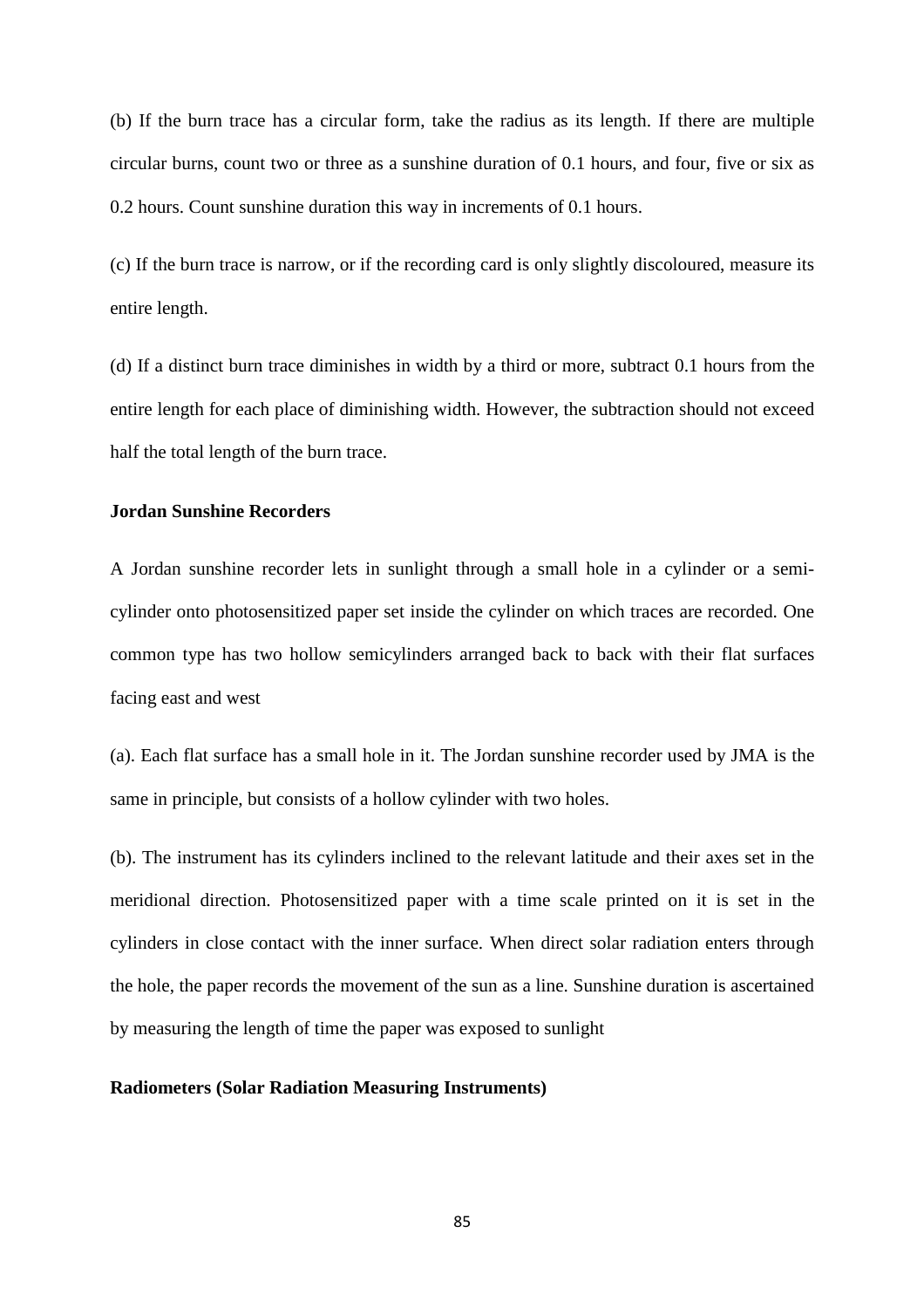A radiometer absorbs solar radiation at its sensor, transforms it into heat and measures the resulting amount of heat to ascertain the level of solar radiation. Methods of measuring heat include taking out heat flux as a temperature change (using a water flow pyrheliometer, a silver-disk pyrheliometer or a bimetallic pyranograph) or as a thermoelectromotive force (using a thermoelectric pyrheliometer or a thermoelectric pyranometer). In current operation, types using a thermopile are generally used.

The radiometers used for ordinary observation are pyrheliometers and pyranometers that measure direct solar radiation and global solar radiation, respectively, and these instruments are described in this section.

For details of other radiometers such as measuring instruments for diffuse sky radiation and net radiation, refer to "Guide to Meteorological Instruments and Observation Methods" and "Compendium of Lecture Notes on Meteorological Instruments for Training Class III and Class IV Meteorological Personnel" published by WMO.

# **Evaporation pan**

The class-A evaporation pan is used to determine the evaporation rate of open water. The pan has a 1206 mm diameter and an inside height of 254 mm, an evaporation area of 1.15 m and is made of high grade stainless steel. The evaporation pan is supplied complete with highly qualified evaporation micrometer and stilling well (wave dampening cylinder), water level and wooden support for evaporation pan. Measuring range of the evaporation micrometer

100 mm with accuracy 0.02 mm. For a more exact use of the evaporation pan it is recommended to use an additional wind path meter.

For automatic measurement of the evaporation use can be made of a level sensor. The level sensor consists of a sensitive pressure transducer built in stainless steel housing. The sensor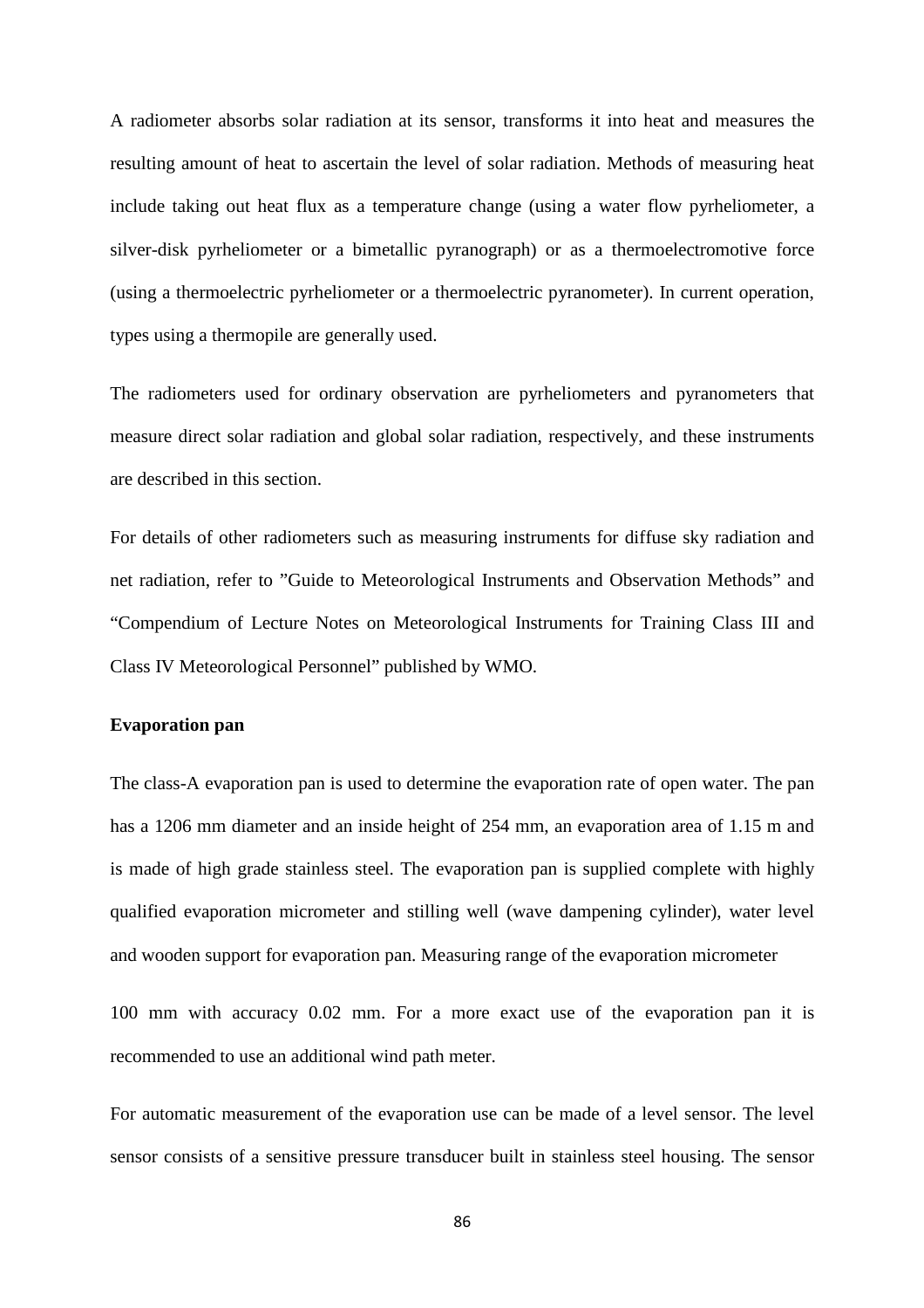has a pressure range of 0-20 mbar, accuracy 0,25%. With output signal 0-20 mA, power supply voltage 8-28 V. The sensor is supplied with 5 m cable. The sensor is read-out with a datalogger. To configure and read-out the datalogger and to process the measuring data, use is made of the evaporation pan software.

#### **Wind or Weather vanes**

Weather vanes are one of the oldest of all weather instruments, working by swinging around in the wind to show which direction it is blowing from. Traditionally, weather vanes had a religious importance and appeared in the form of weathercocks on church roofs as early as the 9th Century AD. The head of the cockerel would point into the wind, indicating the direction the wind was blowing from. Weather vanes now appear in a wide variety of forms and it is even possible to make your own. Keep an eye out for weather vanes and see how many different types you see

### **Wind Stocks**

Another device used to measure the wind is a wind sock. This instrument is found mainly at airports, seaports and other open areas such as mountain roads where a very visual indication of the wind is needed. Wind socks actually show both the direction and speed of the wind. The direction is shown when the wind blows into the open end and the sock points the way the wind is blowing. An indication of wind strength is given by the shape and movement of the wind sock. If it is flapping about gently the wind is only light, whereas if it sticks out in a straight line the wind is much stronger. This information is very useful to people on both ships and planes, and sometimes to car drivers too. If you want to discover more about wind socks, why not make one for yourself

#### **Anemometer**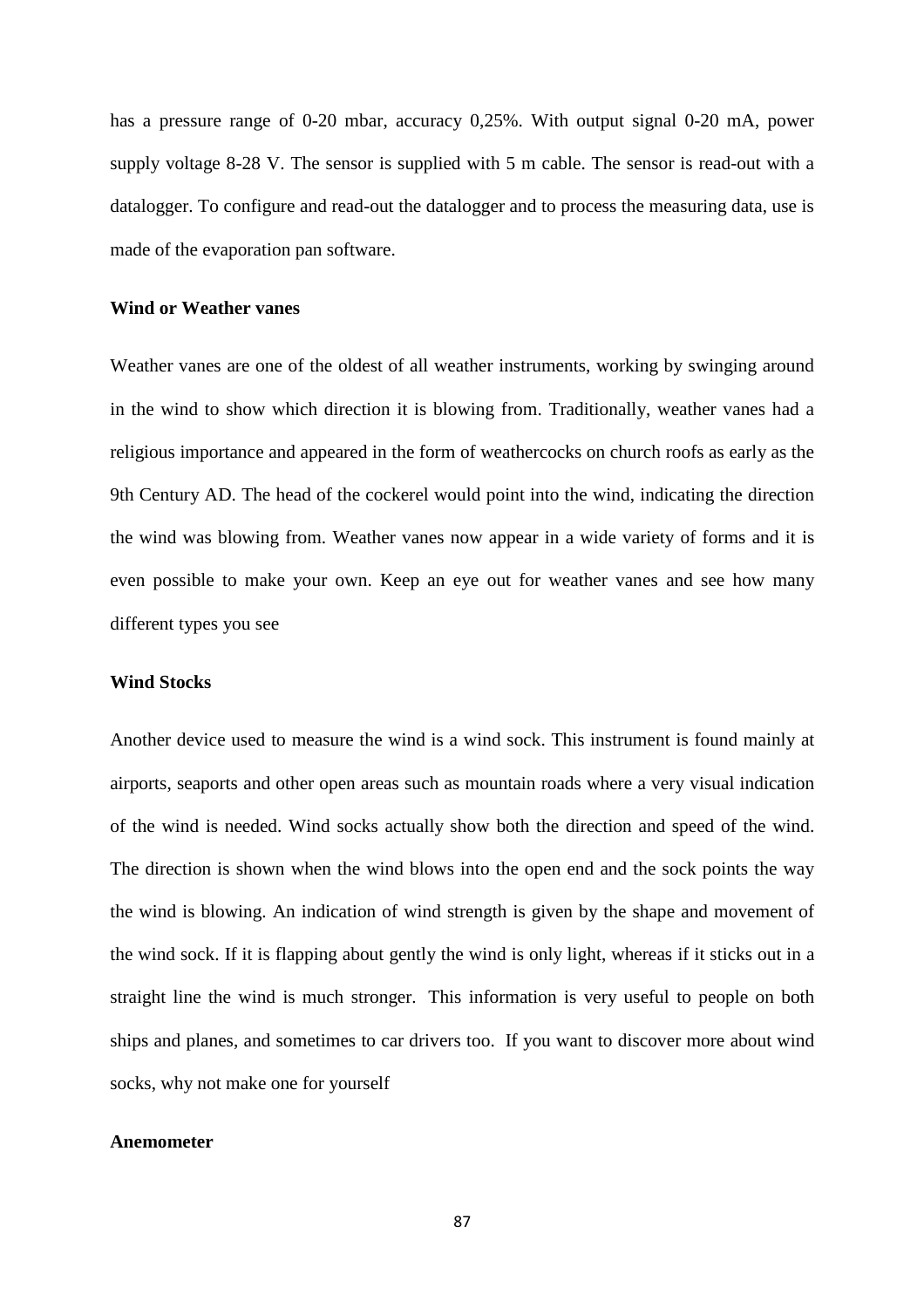The cup anemometer is at present the standard instrument used for mean wind speed measurement in wind energy. It is being applied in high numbers around the world for wind energy assessments. It is also applied exclusively for accredited power performance measurements for certification and verification purposes, and for purposes of optimisation in research and development. The little cups on this device catch the wind and spin round at different speeds according to the strength of the wind. A recording device is used to count how many times they spin round in a given time. If you have ever seen an anemometer, you will have noticed that the cups spin round very fast in a strong breeze.

#### **3.4 MEASUREMENT OF WIND SPEED AND DIRECTION**

Wind speed is the average velocity at which the air travels over a one-minute period and is measured in nautical miles per hour (NM/H or knots). The display is in miles per hour (mph), with the knots in parentheses.

Wind speed has always meant the movement of air in an outside environment, but the speed of air movement inside is important in many areas, including weather forecasting, aircraft and maritime operations, building and civil engineering. High wind speeds can cause unpleasant side effects, and strong winds often have special names, including gales, hurricanes, and typhoons

Wind speed is typically judged as the velocity of wind. Most measurements of air movement are taken of outside air, and there are several factors that can affect it. Average wind speed is often determined by an anemometer and is usually categorized in a standardized measurement scale, called the Beaufort Scale.

# **Factors Affecting Wind Speed**

88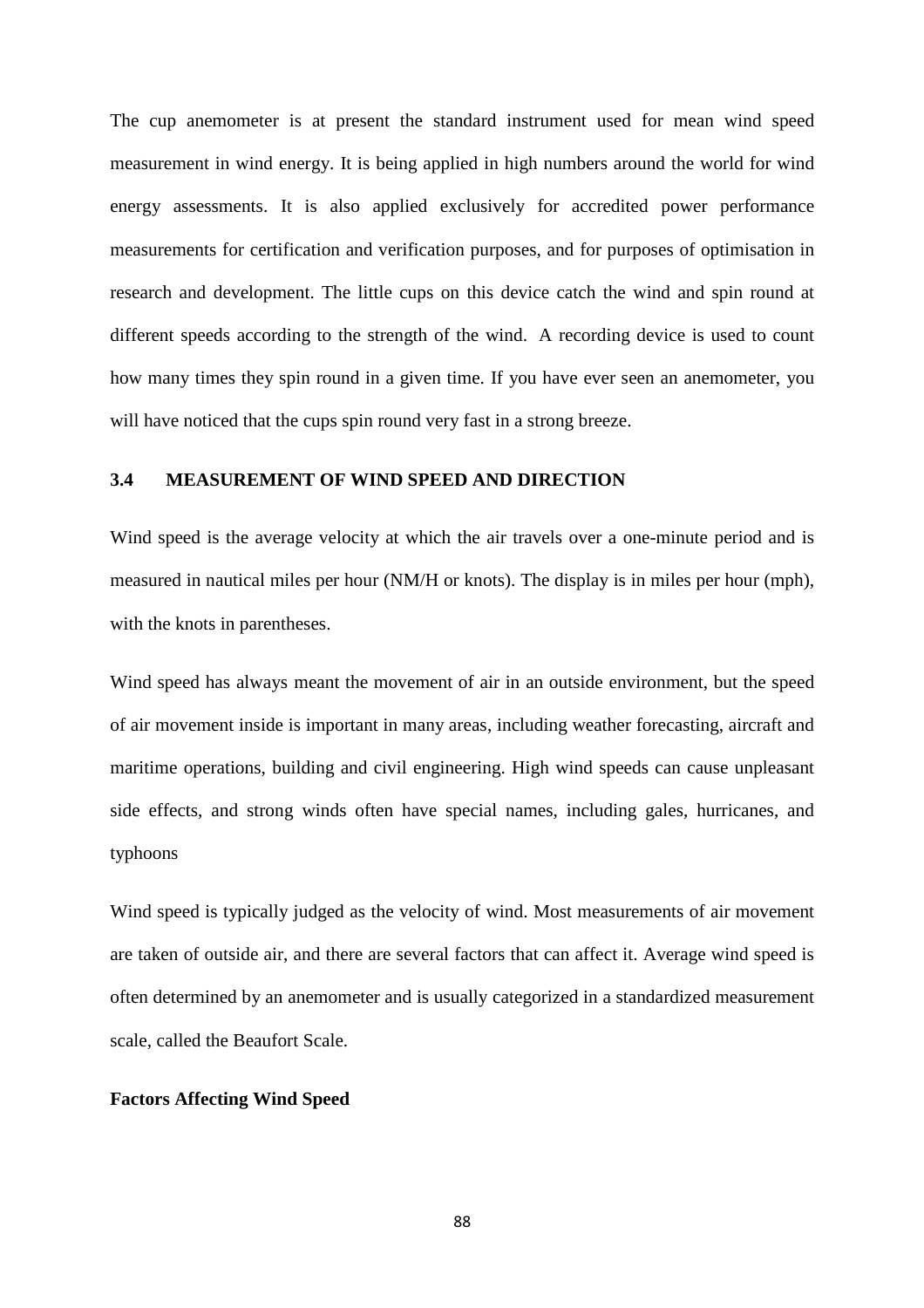Wind speed is affected by a number of factors and situations, operating on varying scales (from micro to macro scales). These include the pressure gradient, Rossby waves and jet streams, and local weather conditions. There are also links to be found between wind speed and wind direction, notably with the pressure gradient and surfaces over which the air is found.

Pressure gradient is a term to describe the difference in air pressure between two points in the atmosphere or on the surface of the Earth. It is vital to wind speed, because the greater the difference in pressure, the faster the wind flows (from the high to low pressure) to balance out the variation. The pressure gradient, when combined with the Coriolis Effect and friction, also influences wind direction.

Rossby waves are strong winds in the upper troposphere. These operate on a global scale and move from West to East (hence being known as Westerlies). The Rossby waves are themselves a different wind speed from what we experience in the lower troposphere.

Local weather conditions play a key role in influencing wind speed, as the formation of hurricanes, monsoons and cyclones as freak weather conditions can drastically affect the velocity of the wind.

The major factors that influence wind speed, the most important is called the pressure gradient, created by a graduated disparity in atmospheric pressure that occurs in different places. Some areas have low pressure, while others have higher pressure. For example, a valley may have a higher atmospheric pressure than the peak of a mountain that is only a few miles away. Usually, the pressure increases gradually between both points

An anemometer measures the force or speed of the wind. A common anemometer uses cups mounted on four horizontal arms at equal distance from each other on a vertical shaft. The air flow past the cups turns the cups in proportion to the speed of the wind.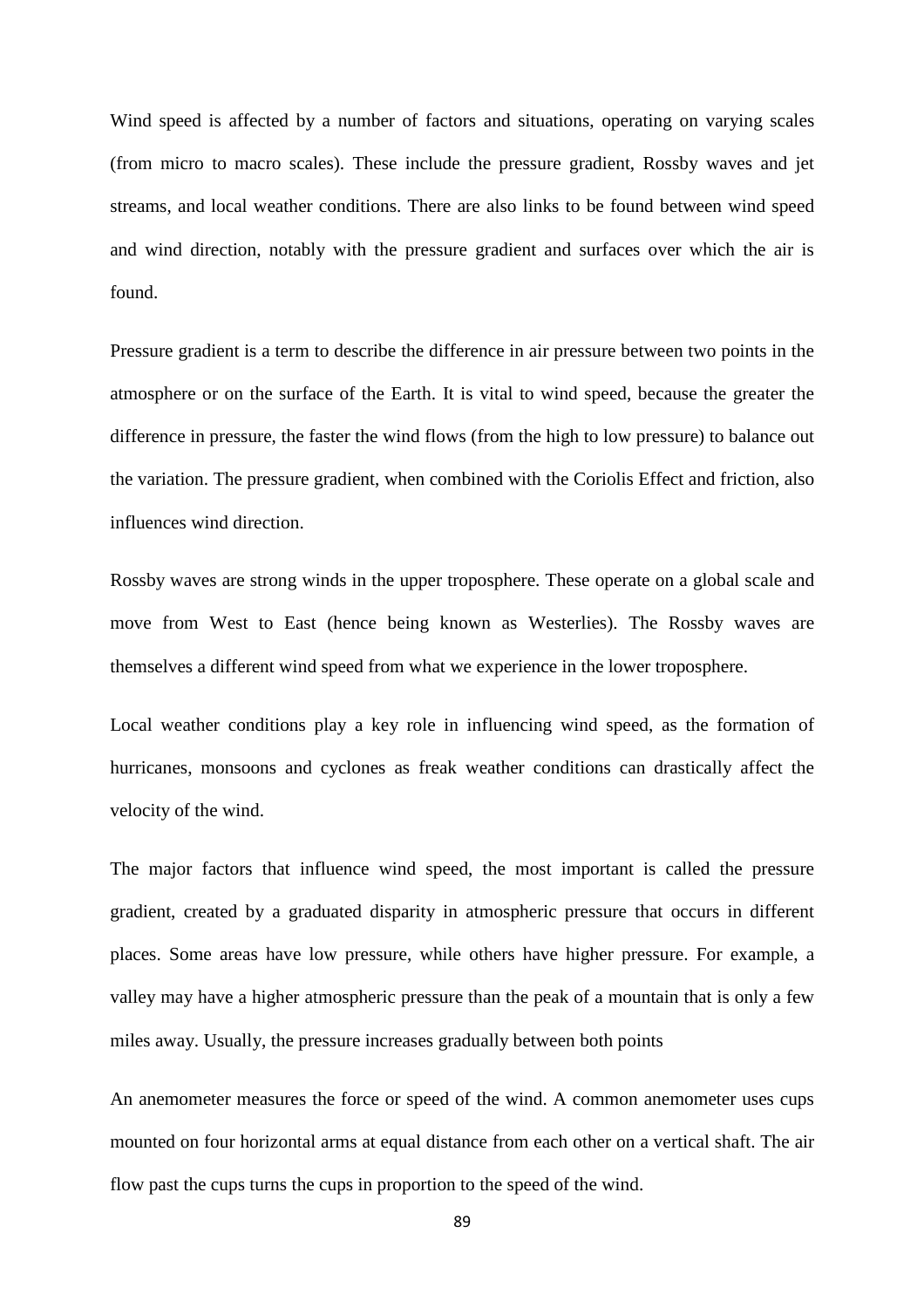Many anemometers convert the revolutions per minute into wind speed measured in several different ways:

**MPH** (miles per hour) – unit of speed measuring the number of miles covered in a period of one hour.

**Knots –** unit of speed measuring one nautical mile per hour.

**M/S** (meters per second) – unit of speed measuring the number of meters covered in one second.

**F/S** (feet per second) – unit of speed that tells the number of feet covered in one second.

**KM/H (kilometres per hour)** – unit of speed that tells the number of kilometres covered in one hour.

Information about wind speed, collected from anemometers world-wide, is used by weather forecasters, pilots, sailors, scientists and builders for planning and management purpose

A crane operator, for example, needs to know wind speed and direction when there are plans to operate a tall crane. A landfill must know the behaviour of the wind in order to maintain odour control. The speed at which the wind is moving the clouds is especially important in forecasting (predicting) the weather.

# **Wind Direction**

Wind direction is reported by the direction from which it originates. For example, a northerly wind blows from the north to the south. Wind direction is usually reported in cardinal directions or in azimuth degrees. So, for example, a wind coming from the south is given as 180 degrees; one from the east is 90 degrees.

90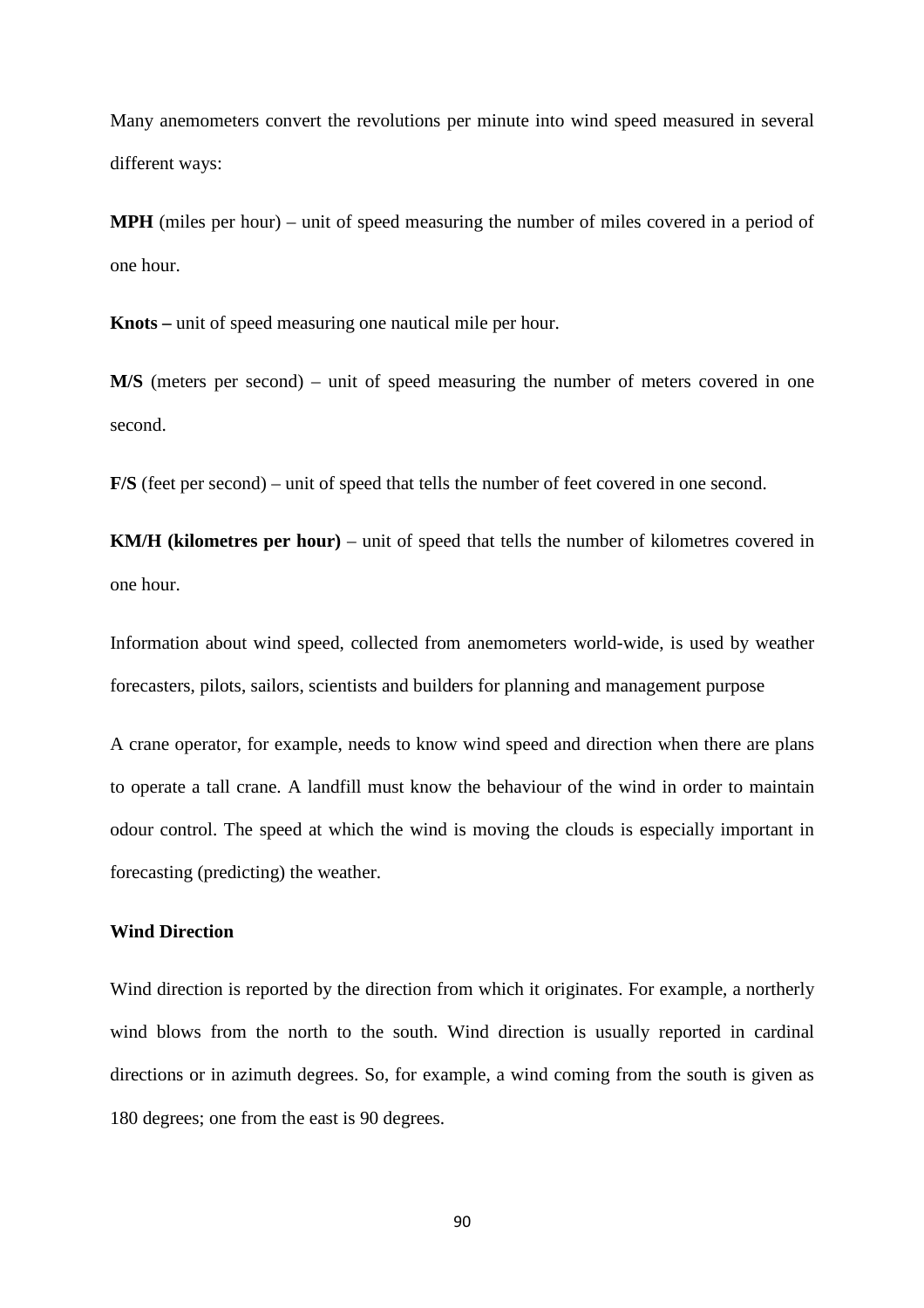Winds are caused by many different climactic conditions. The ocean currents, temperature and air pressure have a large impact of wind direction. When two areas have different levels of air pressure, air tends to flow from the high-pressure area into the low-pressure area to balance the system, creating winds. Often, pressure differences are accompanied by rainstorms, or even tornadoes or hurricanes

Wind direction is the direction from which a wind originates. It is usually reported in cardinal directions or in azimuth degrees.

There are a variety of instruments used to measure wind direction, such as the wind stocks and wind vane. Both of these instruments work by moving to minimize air resistance. The way a weather vane is pointed by prevailing winds indicates the direction from which the wind is blowing. The larger opening of a windsock faces the direction that the wind is blowing from; its tail with the smaller opening points in the direction the wind is blowing.

### **True Wind Direction Indicators**

1. Flags and Windsocks: Flags and windsocks are an excellent way to determine where the true wind is coming from. This does not include a flags or windsock on the boat or other boats that may be moving. It has to be a stationary object to give an accurate true direction, otherwise you'll get the apparent direction instead.

2. Smoke Stacks: Smoke coming from a smoke stack will help to give an indication of the true direction. Smoke will fly away from the true direction. Steam can also give an indication of the direction, but tends to dissipate quickly making it hard to follow.

3. Water Surface: The surface of the water can indicate the true direction of the wind. Water will create wavelets that are horizontal to the true direction.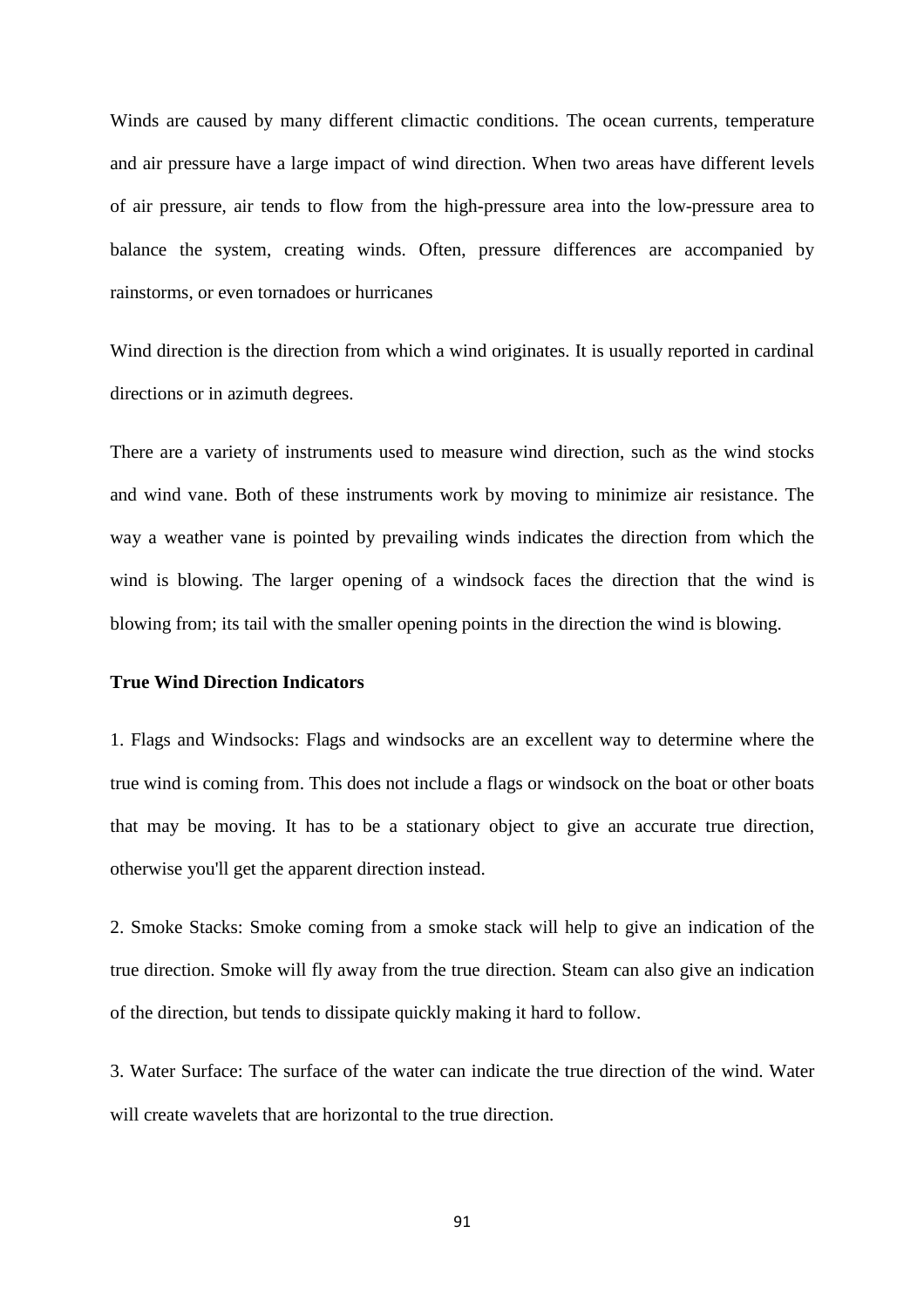4. Boats Anchored or Moored: When a boat is anchored or moored, it will sway away from the wind and its bow will eventually face into it. It's important to keep in mind that the current may affect how the boat is positioned in the water, so this method may only provide an approximation of the true direction.

5. Trees and Plants: If the wind is strong enough to move a tree then it can be used to determine the direction of the true wind. In the fall, leaves falling to the ground or pollen moving through the air can also be used to understand the changing patterns in the area.

#### **Apparent Wind Direction Indicators**

1. Masthead Wind Indicator: One of the best ways to determine the apparent wind direction on your boat is to use a masthead indicator. The masthead indicator is impacted by the direction of the boat as it moves through the water as well as the true wind. It will give you an accurate account of how the wind is acting on your boat at any point in time. You can also check out the masthead indicators of other boats to determine how the wind is affecting them and what may be coming your way.

2. Club Burgee: Another method to determine the apparent wind is to look at club burgees. Like the masthead indicator, it will provide an accurate assessment of the current apparent direction.

3. Face: The feeling of the wind on your face while you're on the boat will provide a rough estimate of the apparent direction. Trust your instincts and they will help you guide the boat.

4. Testing the Wind: If a masthead indicator isn't available, you can always test the wind by turning the boat into the wind until the sails begin to luff. This will give you a rough indication of the apparent direction based on the edge of the 'no go' zone.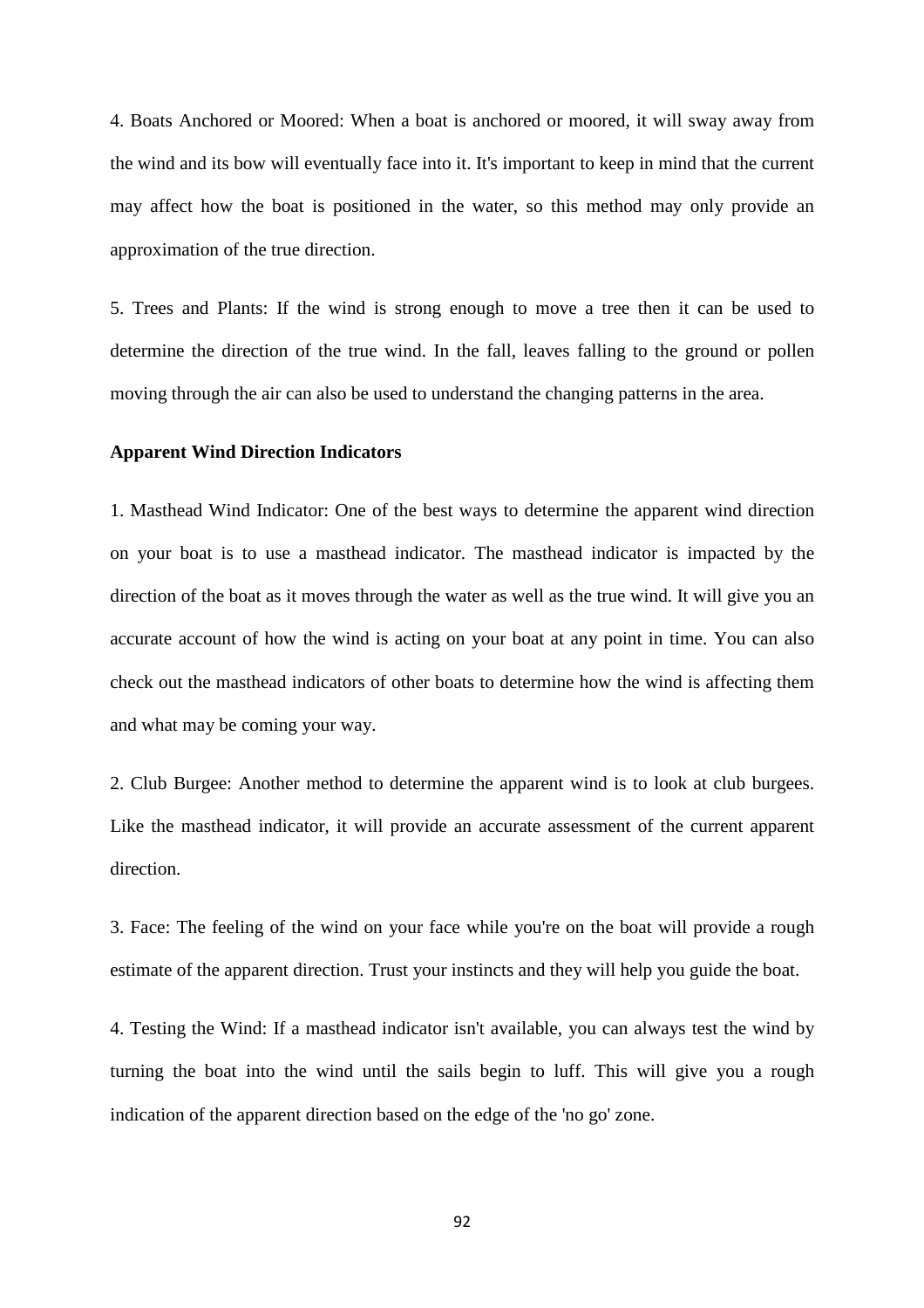5. String: Another method of determining the apparent direction is attaching a string to a shroud. The string will fly away from the apparent wind and can be used as a continual visual indicator while you are sailing. This method is a favourite among many sailors since you don't have to strain to look up at the masthead indicator. In addition, many strings can be tied to several places on the shrouds to see how the wind is impacting different parts of the boat.

# **Method of Determine Wind Speed and Direction**

#### **Wind-sock Method**

• Suspend a wind-sock on a tall pole that is unobstructed from the wind by buildings, trees, etc. Note the direction of wind using a compass. Note that direction is measured in degrees so a wind from the east (easterly) is recorded as 90º, and from the south-east as 135º.Take readings in the morning and afternoon.

#### **Wind vane Method**

• A more accurate way is to use a wind vane, on a 6–10 ft (1.8–3.0 m) pole, connected to a meter or data logger. Recordings can be averaged daily and plotted as a radial diagram

#### **Anemometer Method**

• Measure wind speed in an unobstructed area. Hold the anemometer or pitot gauge tube at arm's length and read off the wind speed in kilometres per hour.

• Some gauges will give a number against the pith ball path that is converted on a table to kilometres per hour.

• Daily statistics can be more easily obtained from an electronic anemometer wired to a meter/data logger.

• Repeat at the same time each day.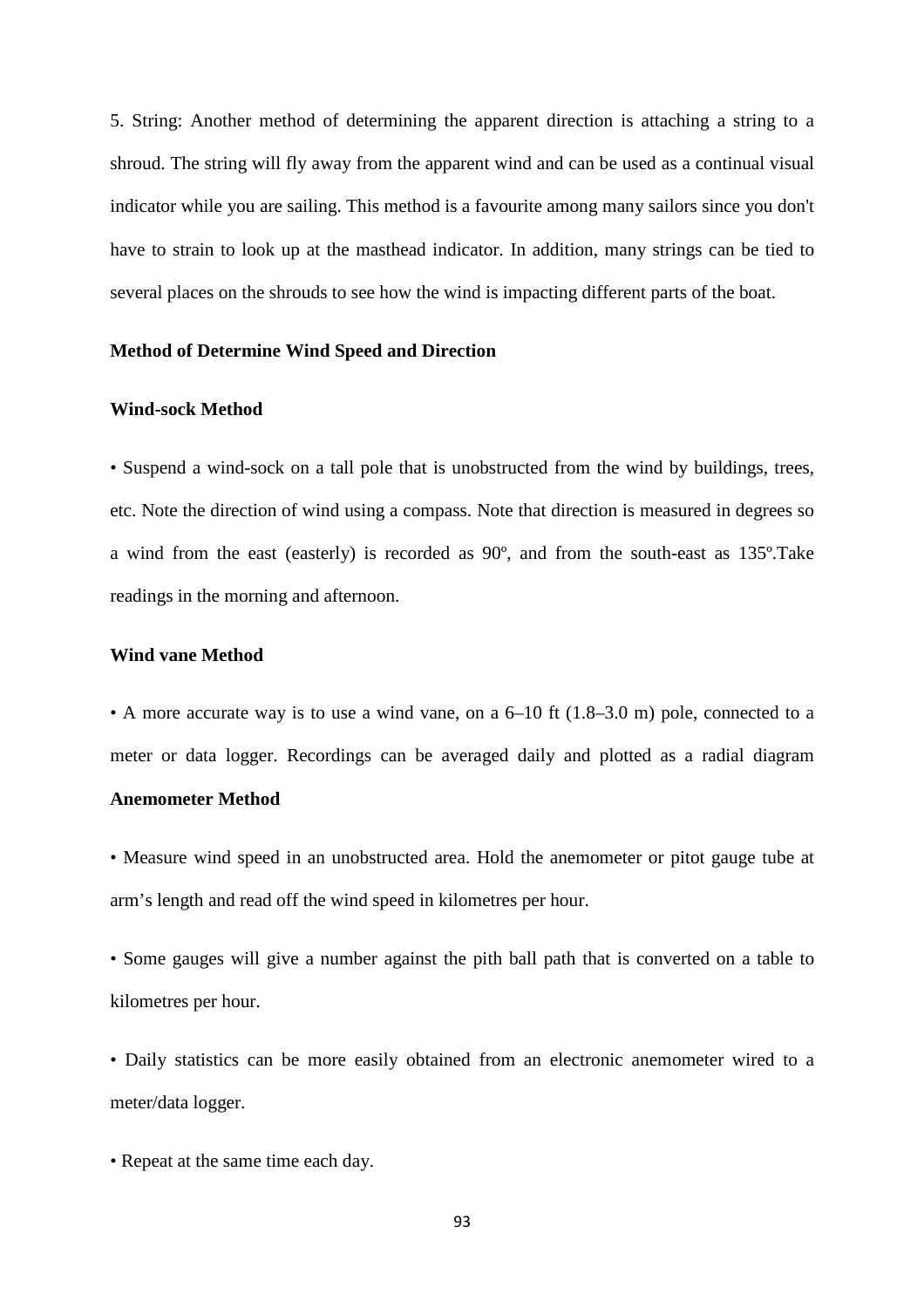# **4.0 CONCLUSION**

# **5.0 SUMMARY**

# **6.0 TUTOR- MARKED ASSIGNMENT**

1. What are the factors influencing weather and climate

- 2. Write short note on all element of weather and climate
- 3. Write short note on any five of a standard meteorological equipment
- 4. List and explain the true and apparent wind direction indicators

# **7.0 REFERENCES/FURTHER READINGS**

Dahlberg J.-Å., Gustavsson J., Ronsten G., Pedersen T.F., Paulsen U.S., Westermann .,"Development of a Standardised Cup Anemometer suited to Wind Energy Applications", Contract JOR3- CT98-0263, Publishable Final Report; June 2001

Dahlberg J.-Å., Pedersen T.F., Westermann D., "Development of a Standardised Cup Anemometer suited to Wind Energy Applications, CLASSCUP", EWEC 2000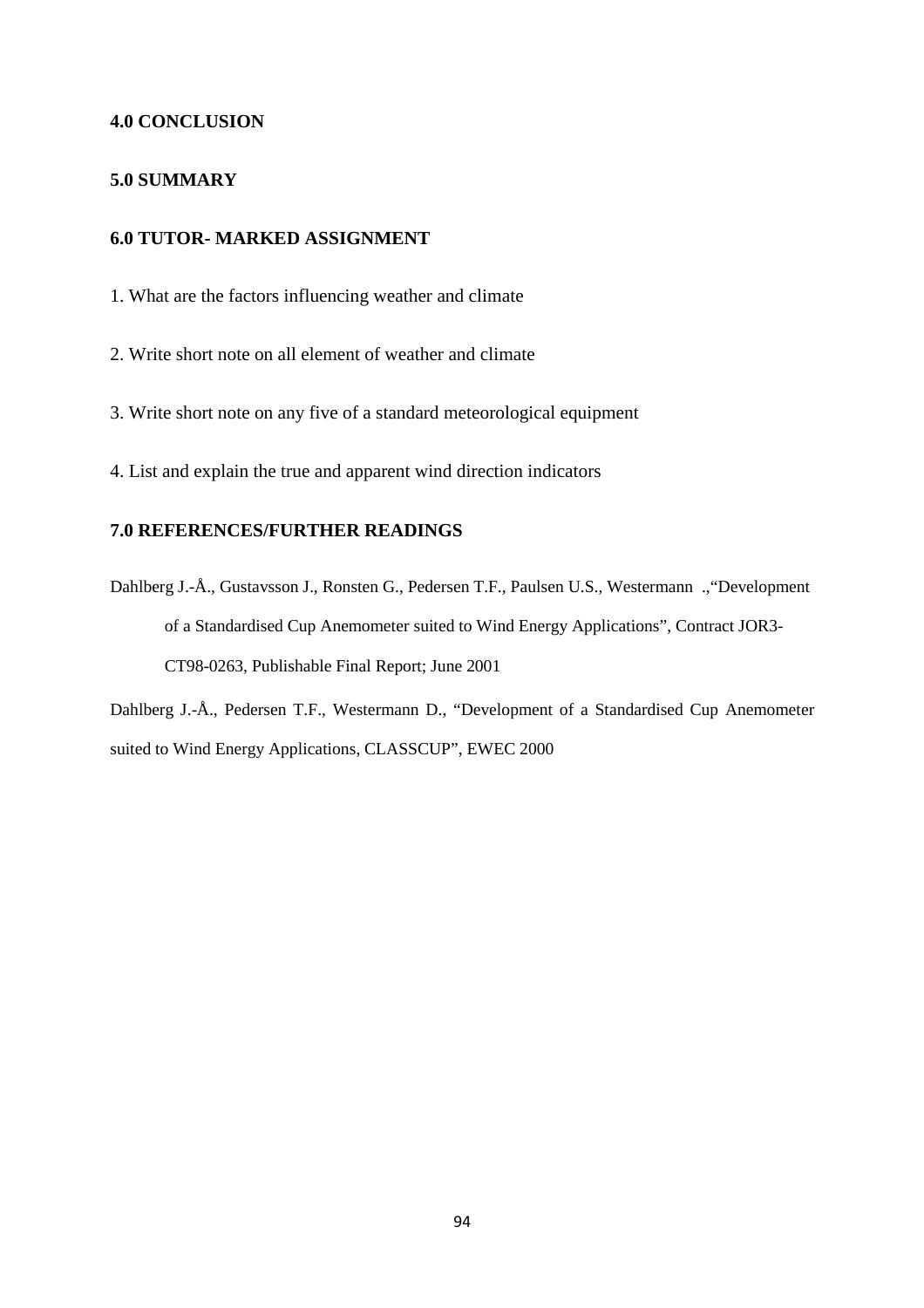# **UNIT 3: RADIATION AND MEASUREMENT**

1.0 INTRODUCTION

2.0 AIMS AND OBJECTIVES

3.0 MAIN CONTENT

3.1 IDENTIFICATION OF MEASUREMENT AND CALIBRATION OF RADIATION

3.2 MEASUREMENT OF DIRECT SOLAR RADIATION

3.3 MEASUREMENT OF TOTAL AND LONG-WAVE RADIATION

3.4 MEASUREMENT OF UV RADIATION

3.5 MEASUREMENT OF SUNSHINE DURATION

3.6 MEASUREMENT OF SOLAR RADIATION

4.0 CONCLUSION

5.0 SUMMARY

6.0 TUTOR- MARKED ASSIGNMENT

7.0 REFERENCES/FURTHER READINGS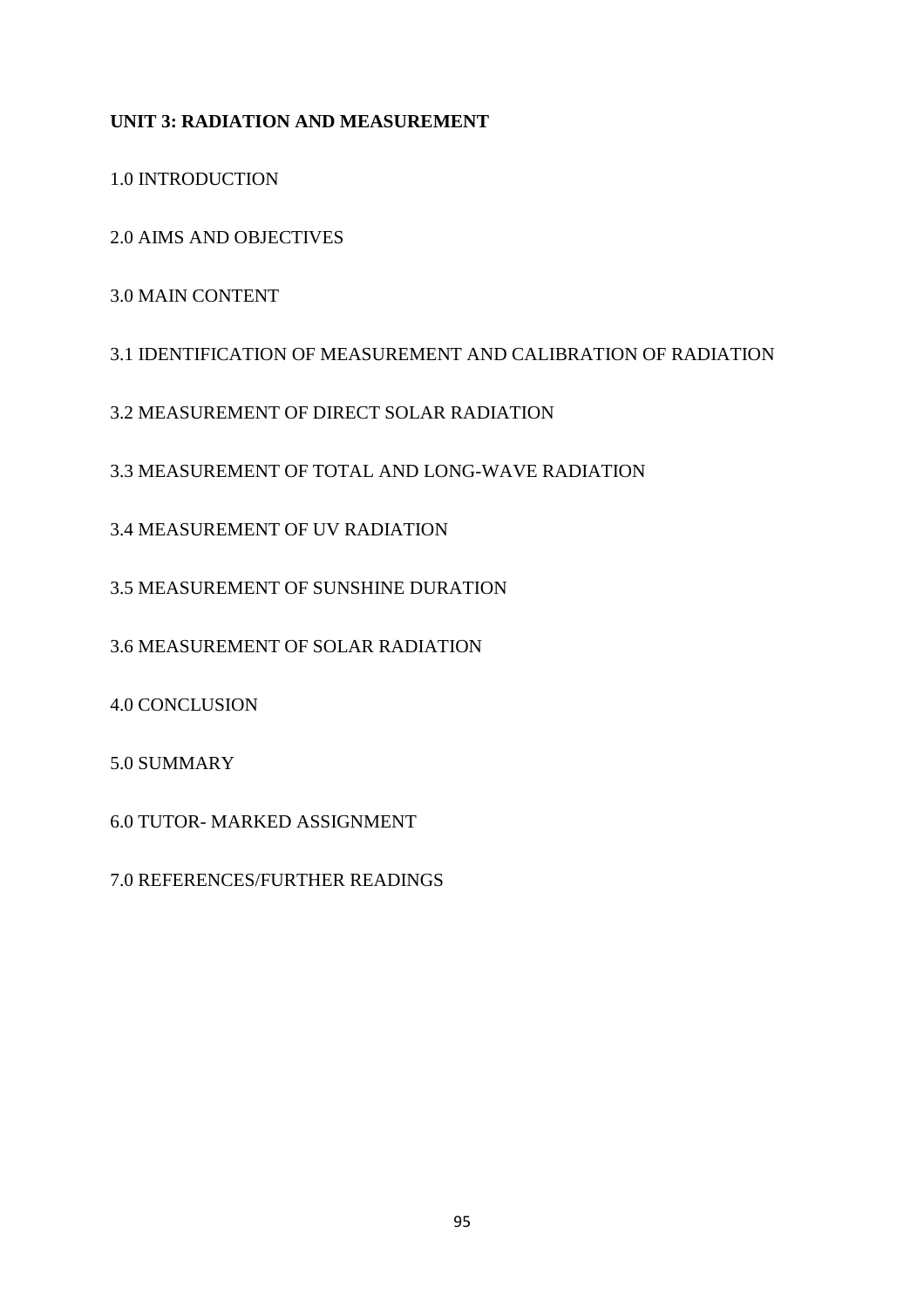#### **UNIT 3: RADIATION AND MEASUREMENT**

#### **1.0 INTRODUCTION**

Radiation quantities may be classified into two groups according to their origin, namely solar and terrestrial radiation.

Solar energy is the electromagnetic energy emitted by the sun. The solar radiation incident on the top of the terrestrial atmosphere is called extraterrestrial solar radiation; 97 per cent of which is confined to the spectral range 290 to 3000 nm are called solar (or sometimes shortwave) radiation. Part of the extra-terrestrial solar radiation penetrates through the atmosphere to the Earth's surface, while part of it is scattered and/or absorbed by the gas molecules, aerosol particles, cloud droplets and cloud crystals in the atmosphere.

Terrestrial radiation is the long-wave electromagnetic energy emitted by the Earth's surface and by the gases, aerosols and clouds of the atmosphere; it is also partly absorbed within the atmosphere. For a temperature of 300 K, 99.99 per cent of the power of the terrestrial radiation has a wavelength longer than 3 000 nm and about 99 per cent longer than 5\_000 nm. For lower temperatures, the spectrum is shifted to longer wavelengths.

The various fluxes of radiation to and from the Earth's surface are among the most important variables in the heat economy of the Earth as a whole and at any individual place at the Earth's surface or in the atmosphere. Radiation measurements are used for the following purposes:

(a) To study the transformation of energy within the Earth-atmosphere system and its variation in time and space;

(b) To analyse the properties and distribution of the atmosphere with regard to its constituents, such as aerosols, water vapour, ozone, and so on;

96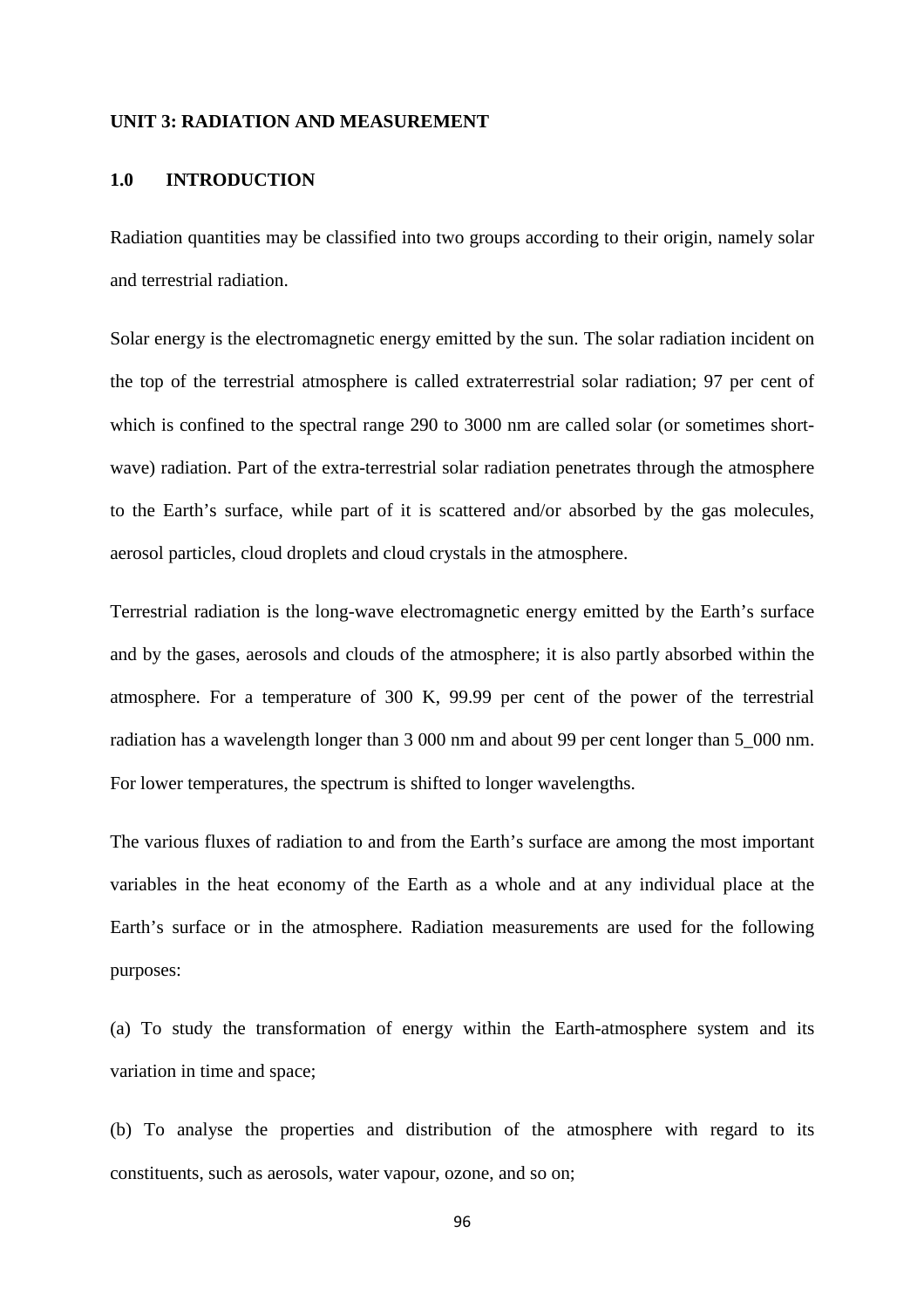(c) To study the distribution and variations of incoming, outgoing and net radiation;

(d) To satisfy the needs of biological, medical, agricultural, architectural and industrial activities with respect to radiation;

(e) To verify satellite radiation measurements and algorithms.

# **Measurement methods**

Meteorological radiation instruments are classified using various criteria, namely the type of variable to be measured, the field of view, the spectral response, the main use etc

 Absolute radiometers are self-calibrating, meaning that the irradiance falling on the sensor is replaced by electrical power, which can be accurately measured. The substitution, however, cannot be perfect; the deviation from the ideal case determines the uncertainty of the radiation measurement.

Most radiation sensors, however, are not absolute and must be calibrated against an absolute instrument. The uncertainty of the measured value, therefore, depends on the following factors, all of which should be known for a well characterized instrument:

(a) Resolution, namely, the smallest change in the radiation quantity which can be detected by the instrument;

(b) Drifts of sensitivity (the ratio of electrical output signal to the irradiance applied) over time

(c) Changes in sensitivity owing to changes of environmental variables, such as temperature, humidity, pressure and wind;

(d) Non-linearity of response, namely, changes in sensitivity associated with variations in irradiance;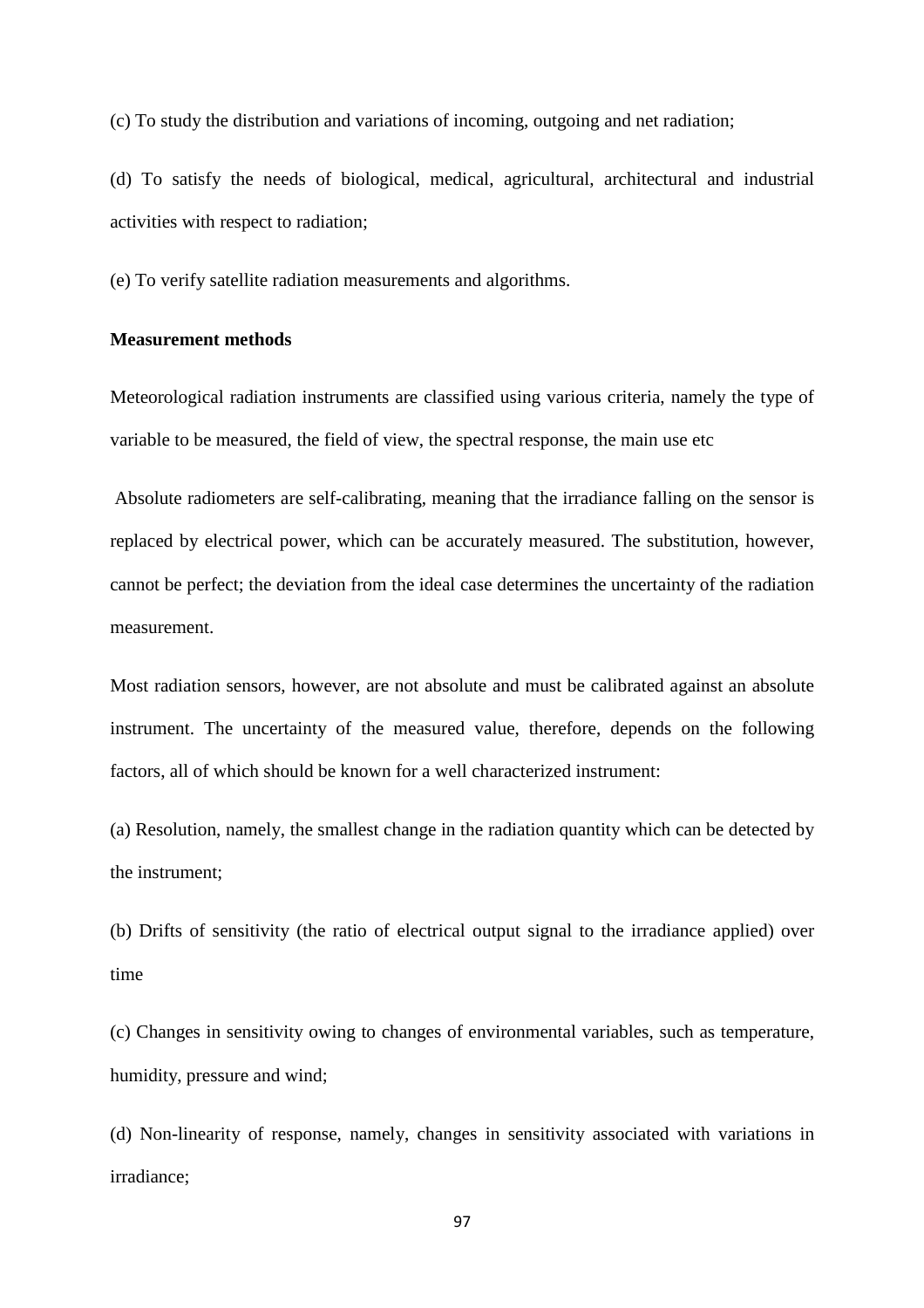(e) Deviation of the spectral response from that postulated, namely the blackness of the receiving surface, the effect of the aperture window, and so on;

(f) Deviation of the directional response from that postulated, namely cosine response and azimuth response;

(g) Time-constant of the instrument or the measuring system;

(h) Uncertainties in the auxiliary equipment.

Instruments should be selected according to their end-use and the required uncertainty of the derived quantity. Certain instruments perform better for particular climates, irradiances and solar positions

#### **2.0 AIMS AND OBJECTIVES**

1. Identification of measurement and calibration of radiation

2. To examine the measurement and instrument of solar radiation

3 To examine the measurement and instrument of total and long-wave radiation

4. To examine the measurement and instrument UV Radiation

5. To examine the measurement and instrument of sunshine duration

# **3.0 MAIN CONTENT**

## **3.1 Measurement of Solar Radiation**

Everything in nature emits electromagnetic energy, and solar radiation is energy emitted by the sun. The energy of extraterrestrial solar radiation is distributed over a wide continuous spectrum ranging from ultraviolet to infrared rays. In this spectrum, solar radiation in short wavelengths (0.29 to 3.0 m) accounts for about 97 percent of the total energy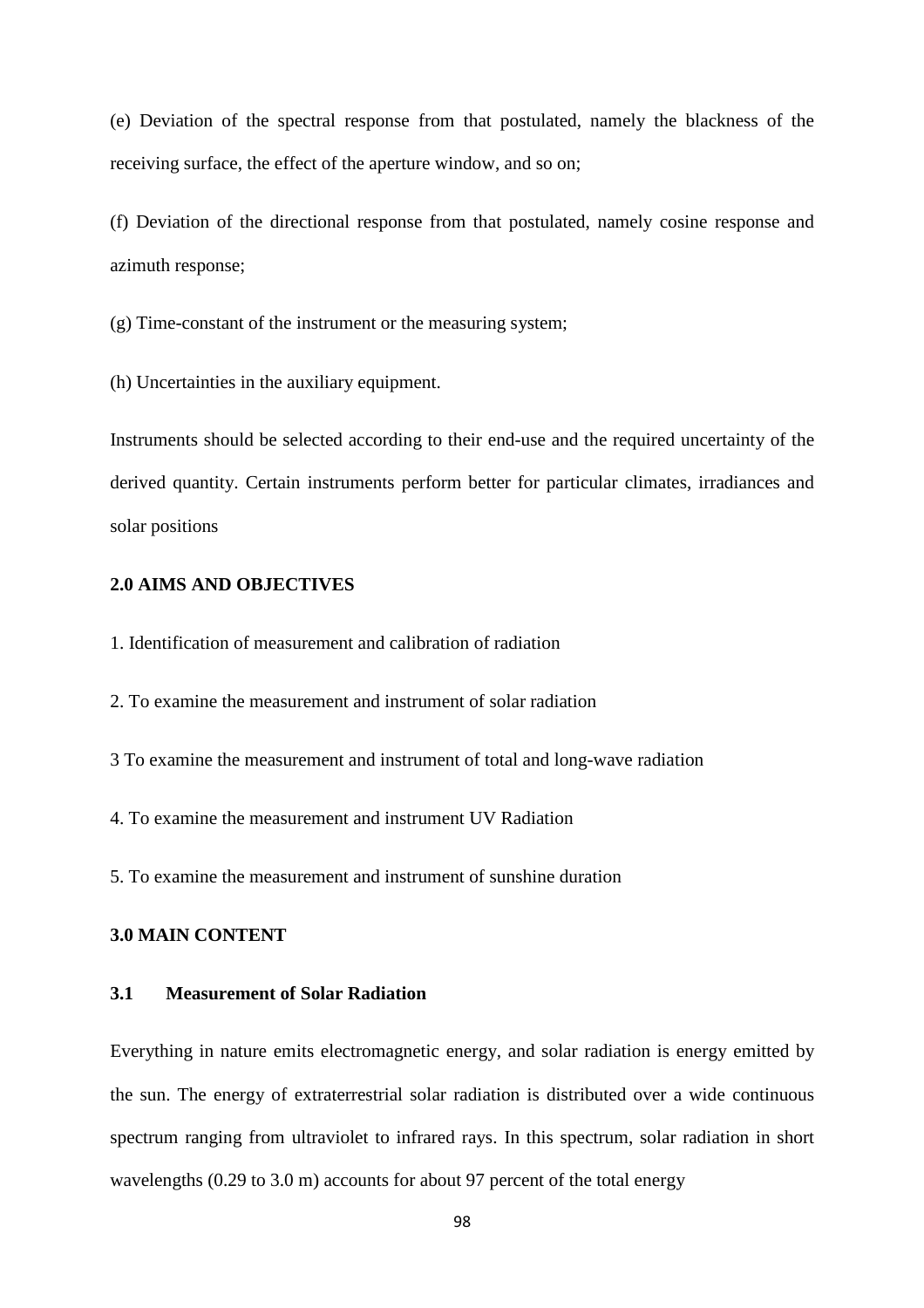Solar radiation is partly absorbed, scattered and reflected by molecules, aerosols, water vapor and cloudsnas it passes through the atmosphere. The direct solar beam arriving directly at the earth's surface is calledmdirect solar radiation. The total amount of solar radiation falling on a horizontal surface (i.e. the direct solar beam plus diffuse solar radiation on a horizontal surface) is referred as global solar radiation.

Direct solar radiation is observed from sunrise to sunset, while global solar radiation is observed in the twilight before sunrise and after sunset, despite its diminished intensity at these times.

The solar irradiance is expressed in watts per square meter (W/m2) and the total amount in joules per square meter (J/m2). Conversion between the currently used unit (SI) and the former unit (calories) can be performed using the following formulae: Solar irradiance: 1 kW/m2 = 1.433 cal/cm2/min. Total amount of solar radiation:  $1 \text{ MJ/m2} = 23.89 \text{ cal/cm2}$ 

#### **Measurement methods**

The principles used for measuring sunshine duration and the pertinent types of instruments are briefly listed in the following methods:

(a) Pyrheliometric method: Pyrheliometric detection of the transition of direct solar irradiance through the 120 W m–2 threshold (according to Recommendation 10 (CIMO-VIII)). Duration values are readable from time counters triggered by the appropriate upward and downward transitions.

Type of instrument: pyrheliometer combined with an electronic or computerized threshold discriminator and a time-counting device.

(b) Pyranometric method: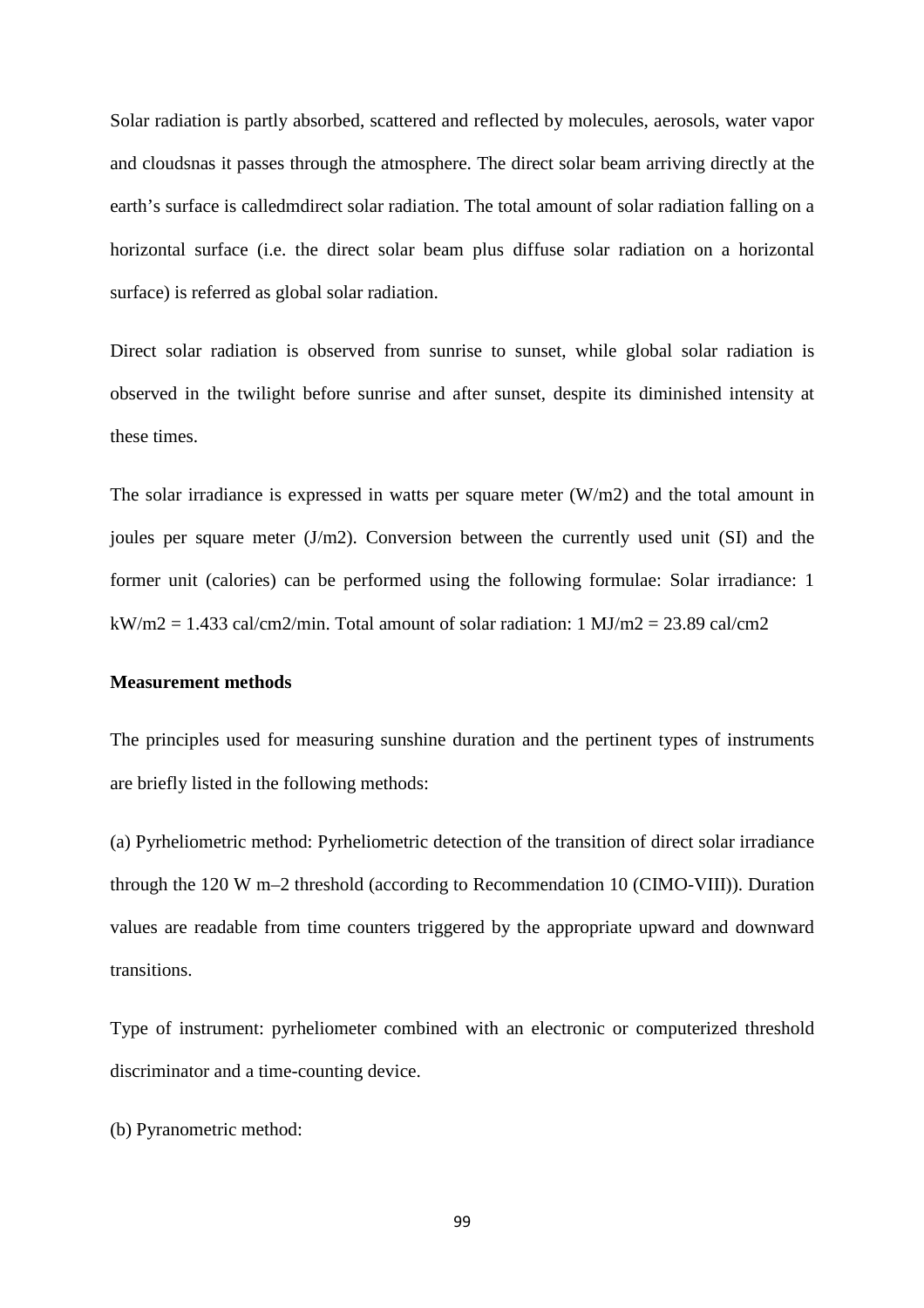(i) Pyranometric measurement of global (G) and diffuse (D) solar irradiance to derive the direct solar irradiance as the WMO threshold discriminator value and further as in (a) above.

Type of instrument: Radiometer systems of two fitted pyranometers and one sunshade device combined with an electronic or computerized threshold discriminator and a time-counting device.

(ii) Pyranometric measurement of global (G) solar irradiance to roughly estimate sunshine duration.

Type of instrument: a pyranometer combined with an electronic or computerized device which is able to deliver 10 min means as well as minimum and maximum global (G) solar irradiance within those 10 min.

(b) Burn method: Threshold effect of burning paper caused by focused direct solar radiation

(Heat effect of absorbed solar energy). The duration is read from the total burn length.

Type of instrument: Campbell-Stokes sunshine recorders, especially the recommended version, namely the IRSR (see section 8.2).

(c) Contrast method: Discrimination of the insolation contrasts between some sensors in different positions to the sun with the aid of a specific difference of the sensor output signals which corresponds to an equivalent of the WMO recommended threshold (determined by comparisons with reference SD values) and further as in (b) above.

Type of instrument: Specially designed multisensory detectors (mostly equipped with photovoltaic cells) combined with an electronic discriminator and a time counter.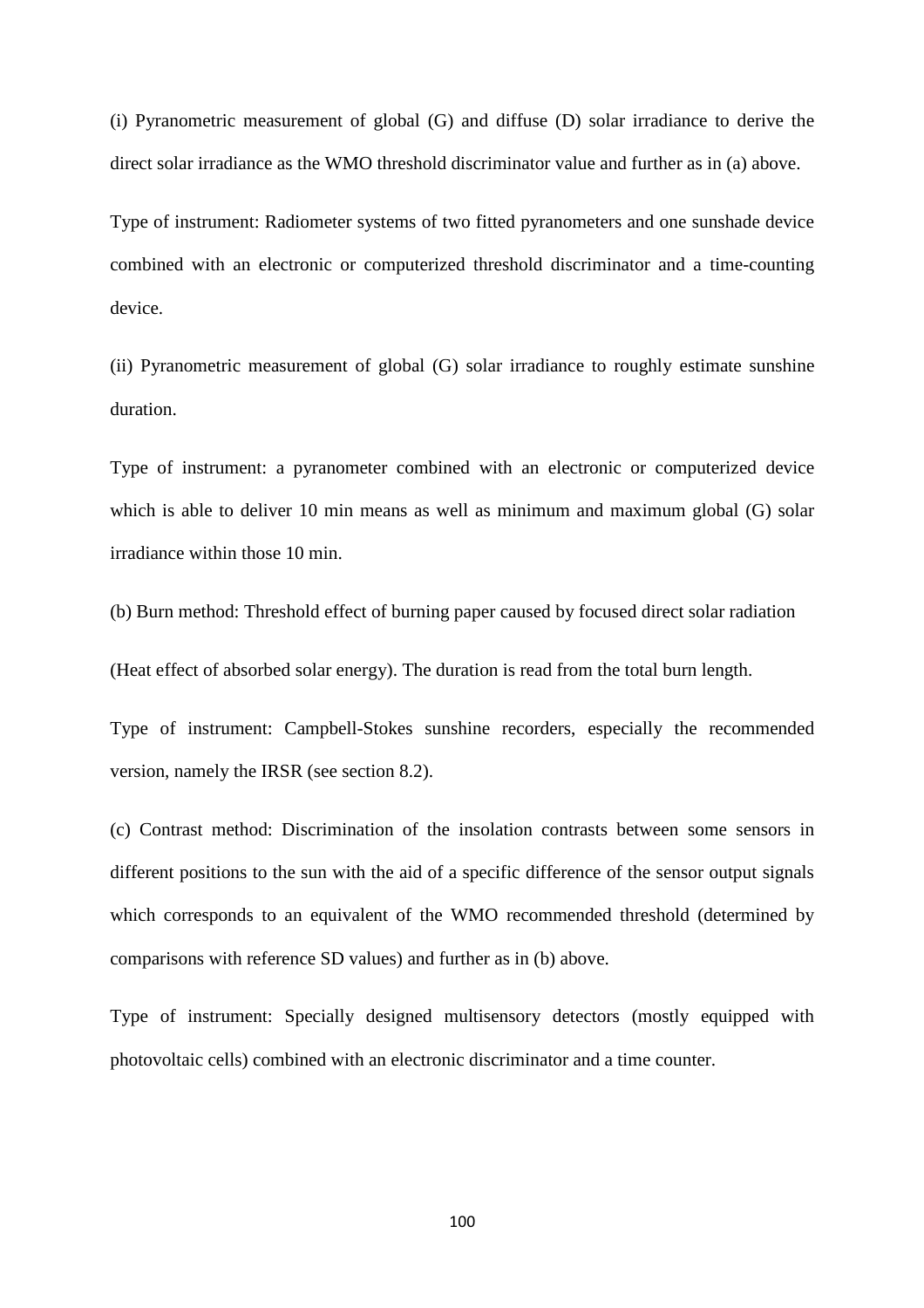(d) Scanning method: Discrimination of the irradiance received from continuously scanned, small sky sectors with regard to an equivalent of the WMO recommended irradiance threshold (determined by comparisons with reference SD values).

## **3.1.1 Measurement of Direct Solar Radiation**

Direct solar radiation is measured by means of pyrheliometers, the receiving surfaces of which are arranged to be normal to the solar direction. By means of apertures, only the radiation from the sun and a narrow annulus of sky is measured, the latter radiation component is sometimes referred to as circumsolar radiation or aureole radiation. In modern instruments, this extends out to a half-angle of about 2.5° on some models, and to about 5° from the sun's centre (corresponding, respectively, to  $6 \cdot 10^{-3}$  and  $2.4 \cdot 10^{-2}$  sr). The pyrheliometer mount must allow for the rapid and smooth adjustment of the azimuth and elevation angles. A sighting device is usually included in which a small spot of light or solar image falls upon a mark in the centre of the target when the receiving surface is exactly normal to the direct solar beam. For continuous recording, it is advisable to use automatic sun following equipment (sun tracker).

#### **Primary standard Pyrheliometers**

An absolute pyrheliometer can define the scale of total irradiance without resorting to reference sources or radiators. The limits of uncertainty of the definition must be known; the quality of this knowledge determines the reliability of an absolute pyrheliometer. Only specialized laboratories should operate and maintain primary standards. Details of their construction and operation are given in WMO (1986a). However, for the sake of completeness, a brief account is given here.

All absolute pyrheliometers of modern design use cavities as receivers and electrically calibrated, differential heatflux meters as sensors. At present, this combination has proved to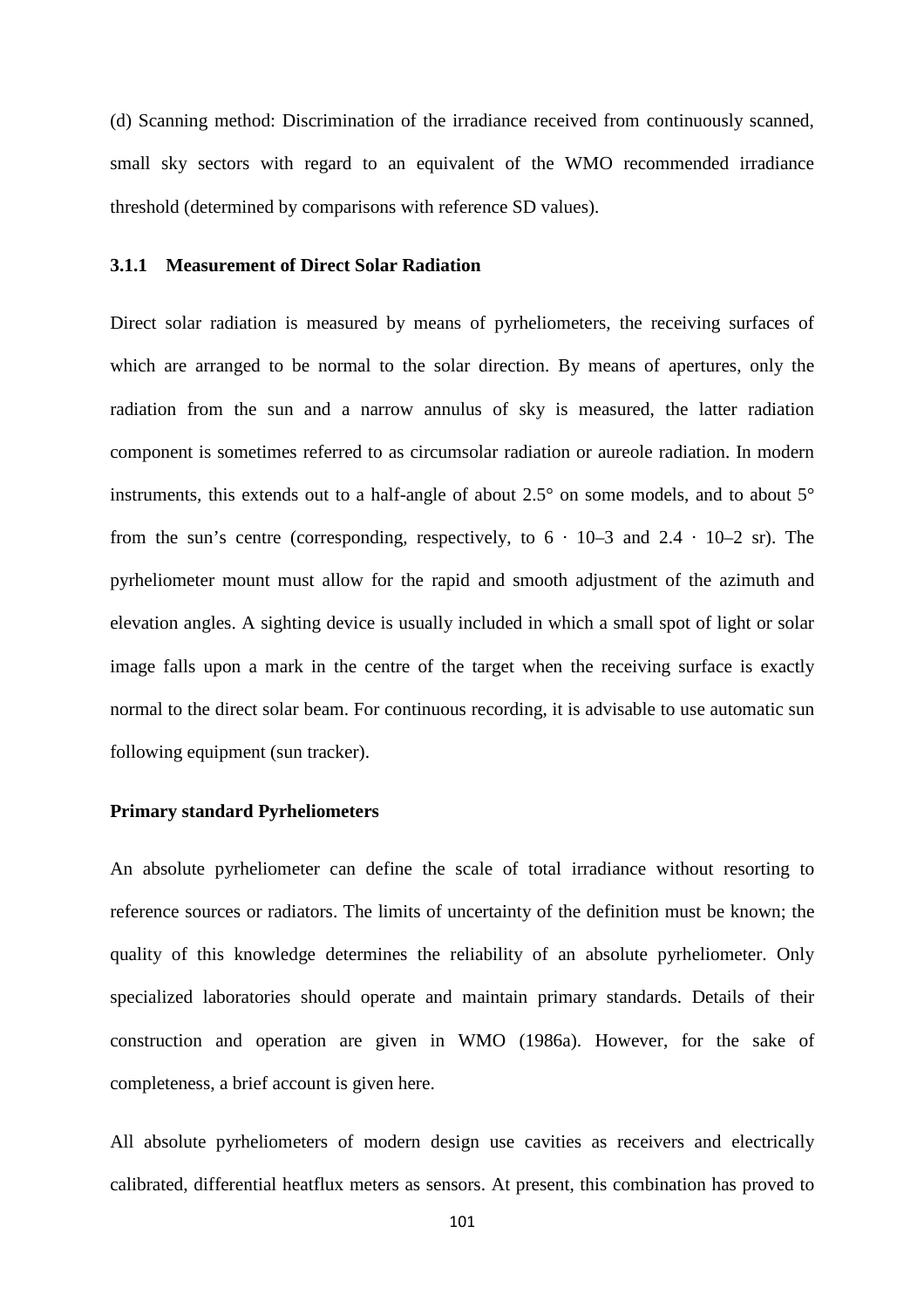yield the lowest uncertainty possible for the radiation levels encountered in solar radiation measurements (namely, up to 1.5 kW m–2).

Normally, the electrical calibration is performed by replacing the radiative power by electrical power, which is dissipated in a heater winding as close as possible to where the absorption of solar radiation takes place.

The uncertainties of such an instrument's measurements are determined by a close examination of the physical properties of the instrument and by performing laboratory measurements and/or model calculations to determine the deviations from ideal behaviour, that is, how perfectly the electrical substitution can be achieved.

#### **3.2 Measurement of total and Long-Wave Radiation**

The measurement of total radiation includes both short wavelengths of solar origin (300 to 3\_000 nm) and longer wavelengths of terrestrial and atmospheric origin (3\_000 to 100\_000 nm). The instruments used for this purpose are pyrradiometers. They may be used for measuring either upward or downward radiation flux components, and a pair of them may be used to measure the differences between the two, which is the net radiation. Single-sensor

pyrradiometers, with an active surface on both sides, are also used for measuring net radiation. Pyrradiometer sensors must have a constant sensitivity across the whole wavelength range from 300 to 100\_000 nm.

#### **Instruments for the measurement of total radiation**

One problem with instruments for measuring total radiation is that there are no absorbers which have a completely constant sensitivity over the extended range of wavelengths concerned. Similarly it is difficult to find suitable filters that have constant transmission between 300 and 100000 nm.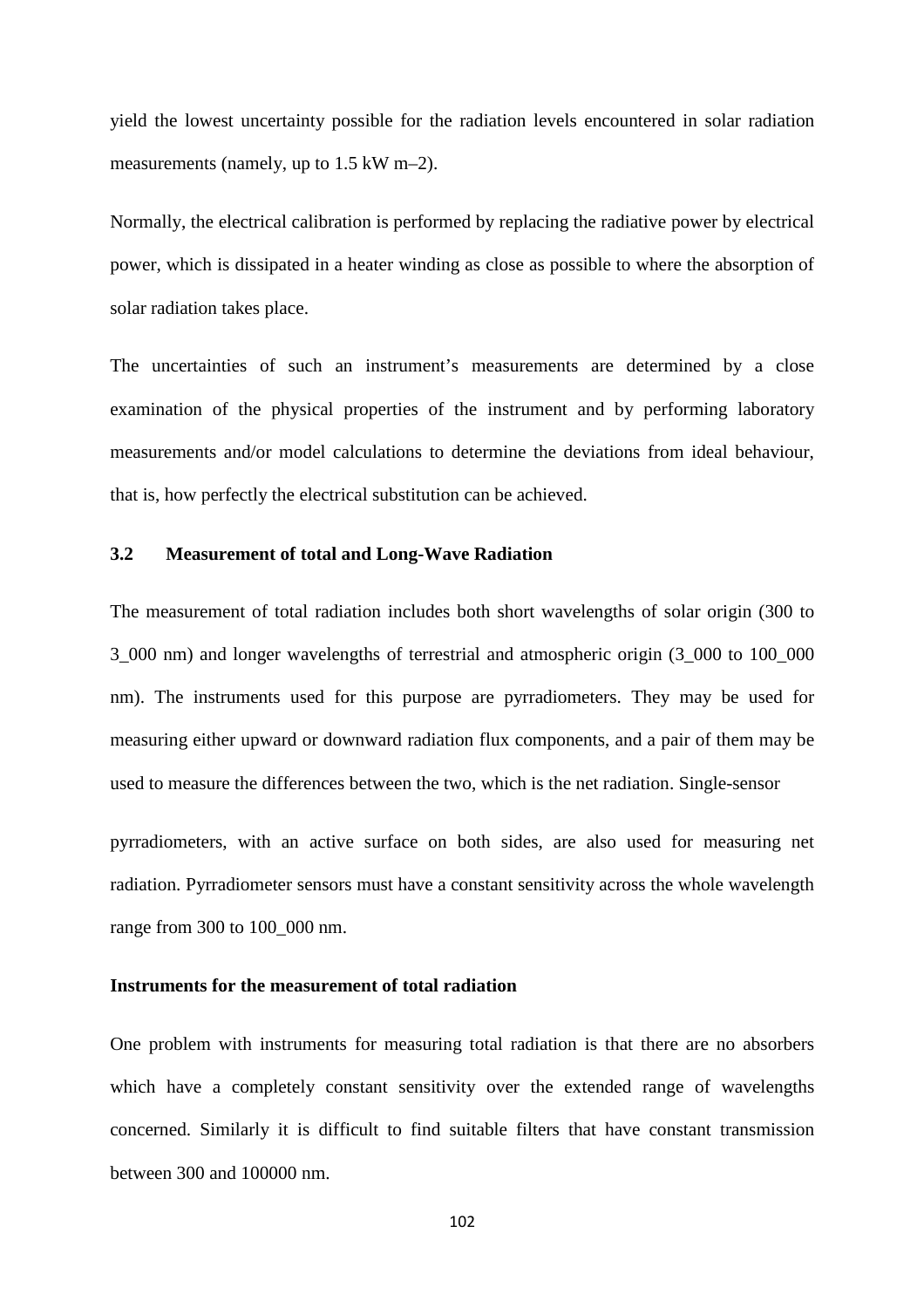The use of thermally sensitive sensors requires a good knowledge of the heat budget of the sensor. Otherwise, it is necessary to reduce sensor convective heat losses to near zero by protecting the sensor from the direct influence of the wind. The technical difficulties linked with such heat losses are largely responsible for the fact that net radiative fluxes are determined less precisely than global radiation fluxes. In fact, different laboratories have developed their own pyrradiometers on technical bases which they consider to be the most effective for reducing the convective heat transfer in the sensor. During the last few decades, pyrradiometers have been built which, although not perfect, embody good measurement principles. Thus, there is a great variety of pyrradiometers employing different methods for eliminating, or allowing for, wind effects, as follows:

- (a) No protection, in which case empirical formulae are used to correct for wind effects;
- (b) Determination of wind effects by the use of electrical heating;
- (c) Stabilization of wind effects through artificial ventilation;
- (d) Elimination of wind effects by protecting the sensor from the wind.

#### **3.3 Measurement of UV Radiation**

Measurements of solar UV radiation are in demand because of its effects on the environment and human health, and because of the enhancement of radiation at the Earth's surface as a result of ozone depletion (Kerr and McElroy, 1993). The UV spectrum is conventionally divided into three parts, as follows:

(a) UV-A is the band with wavelengths of 315 to 400 nm, namely, just outside the visible spectrum. It is less biologically active and its intensity at the Earth's surface does not vary with atmospheric ozone content;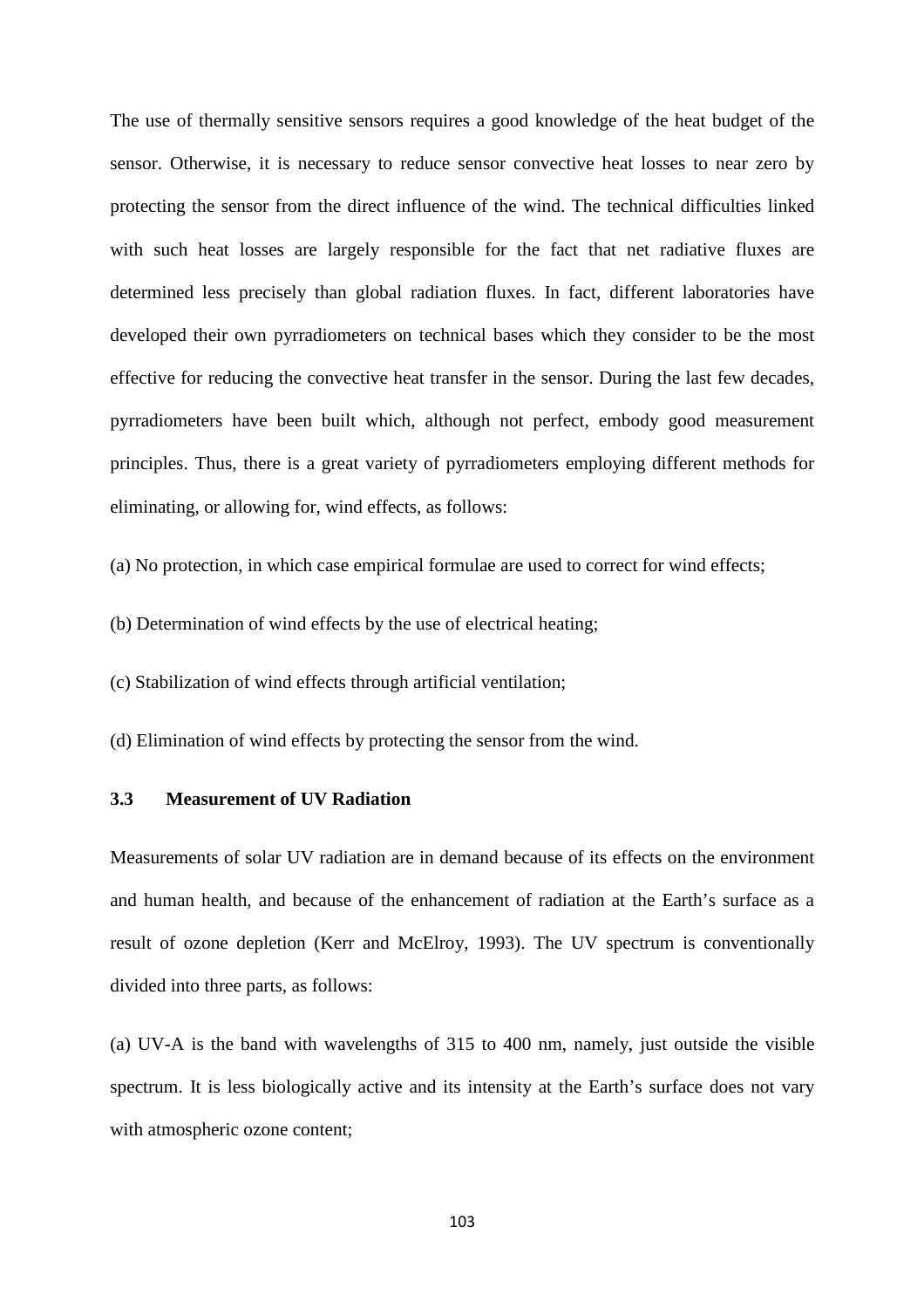(b) UV-B is defined as radiation in the 280 to 315 nm band. It is biologically active and its intensity at the Earth's surface depends on the atmospheric ozone column, to an extent depending on wavelength. A frequently used expression of its biological activity is its perythemal effect, which is the extent to which it causes the reddening of white human skin;

(c) UV-C, in wavelengths of 100 to 280 nm, is completely absorbed in the atmosphere and does not occur naturally at the Earth's surface.

UV-B is the band on which most interest is centred for measurements of UV radiation. An alternative, but now nonstandard, definition of the boundary between UV-A and UV-B is 320 nm rather than 315 nm.

Measuring UV radiation is difficult because of the small amount of energy reaching the Earth's surface, the variability due to changes in stratospheric ozone levels, and the rapid increase in the magnitude of the flux with increasing wavelength

#### **Instruments**

Three general types of instruments are available commercially for the measurement of UV radiation. The first class of instruments use broadband filters. These instruments integrate over either the UV-B or UV-A spectrum or the entire broadband UV region responsible for affecting human health. The second class of instruments use one or more interference filters to integrate over discrete portions of the UV-A and/or UV-B spectrum. The third class of instruments are spectroradiometers that measure across a pre-defined portion of the spectrum sequentially using a fixed passband.

#### **3.4 Measurement of Sunshine Duration**

Sunshine duration is the length of time that the ground surface is irradiated by direct solar radiation (i.e., sunlight reaching the earth's surface directly from the sun). In 2003, WMO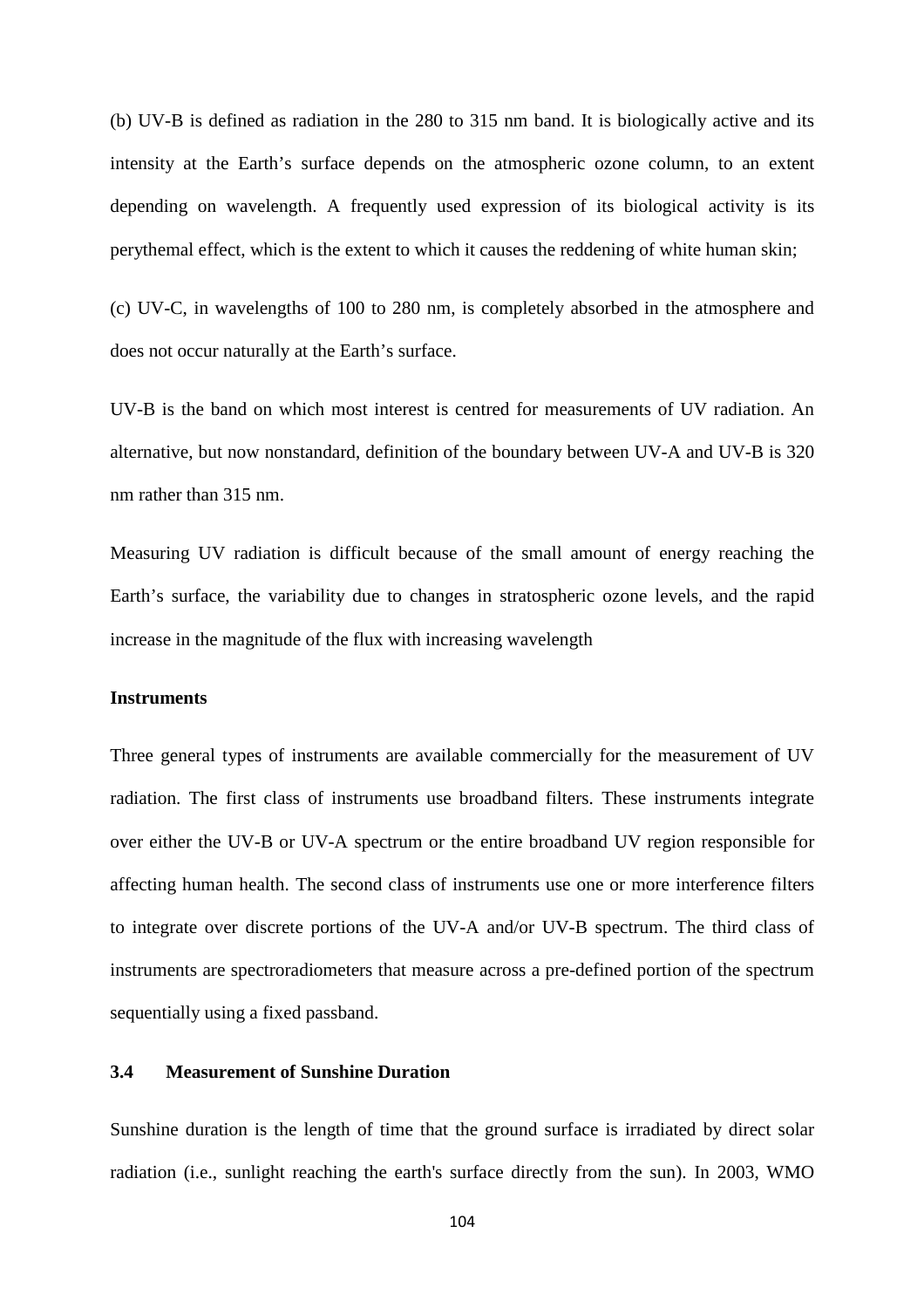defined sunshine duration as the period during which direct solar irradiance exceeds a threshold value of 120 watts per square meter (W/m2). This value is equivalent to the level of solar irradiance shortly after sunrise or shortly before sunset in cloud-free conditions. It was determined by comparing the sunshine duration recorded using a Campbell-Stokes sunshine recorder with the actual direct solar irradiance.

#### **Sunshine Duration Measuring Instruments**

Campbell-Stokes sunshine recorders and Jordan sunshine recorders have long been used as instruments to measure sunshine duration, and are advantageous in that they have no moving parts and require no electric power. Their disadvantages are that the characteristics of the recording paper or photosensitized paper used in them affect measurement accuracy, differences between observers may arise in determining the occurrence of sunshine, and the recording paper must be replaced after sunset. As sunshine is defined quantitatively at present, a variety of photoelectric sunshine recorders has been developed and is used in place of these instruments. As the threshold value for the occurrence of sunshine is defined in terms of direct solar irradiance, it is also possible to observe sunshine duration with a pyrheliometer.

# **4.0 CONCLUSION**

Sunshine recorders and radiometers should be installed in a location where solar radiation is not shaded by trees or buildings in any season from sunrise to sunset and where there are no smoke emission sources. Pyranometers in particular should be installed at a site where the instrument is not influenced by intense reflected light from the wall surfaces of buildings. Usually, such instruments are installed on rooftops or towers, but the convenience of routine maintenance and checking tasks such as cleaning of the sensor part should be taken into consideration.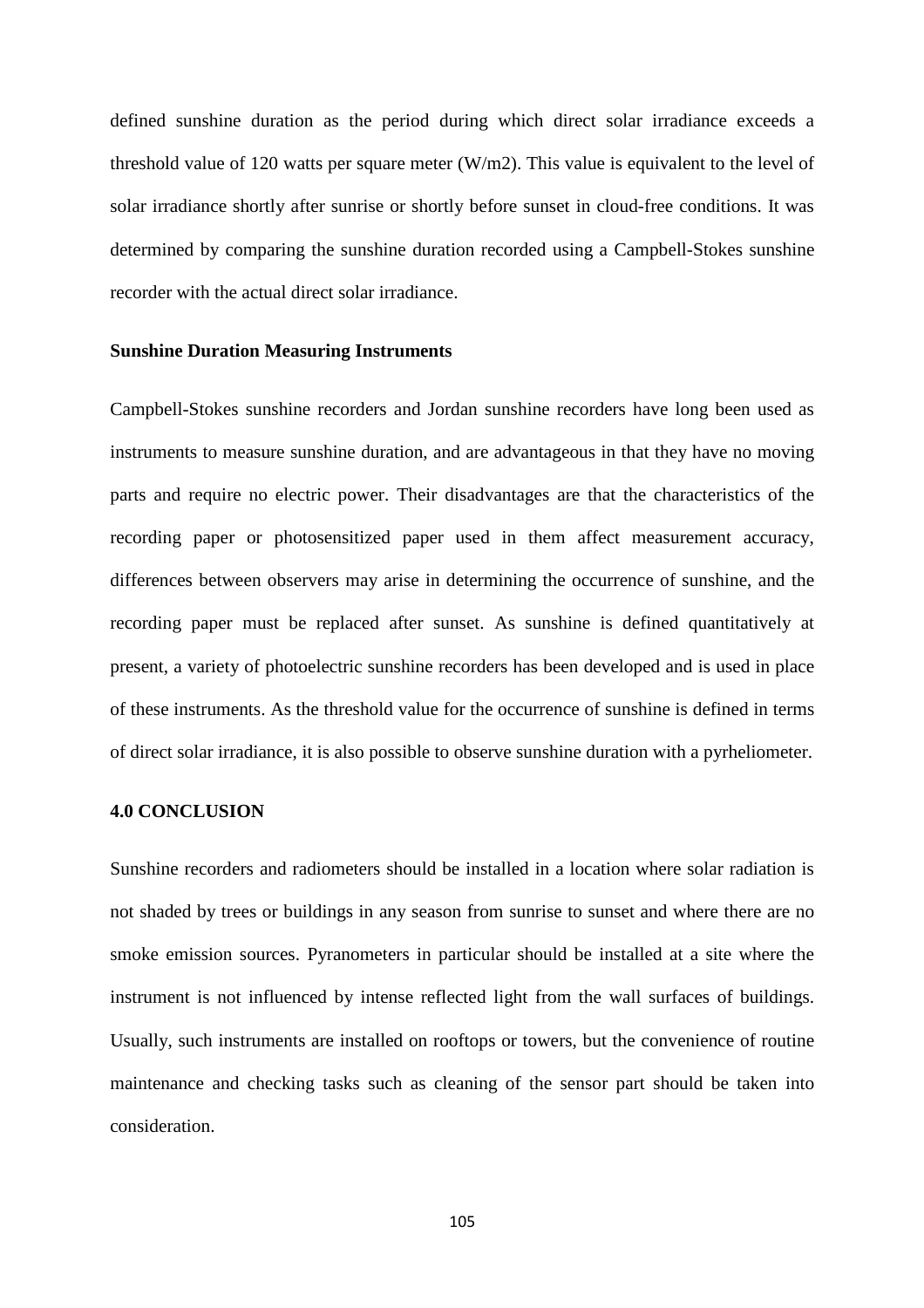When installing a sunshine duration or solar radiation instrument, it must be set properly using a spirit level. It must also be oriented in the prescribed direction using the meridional plane as reference with its elevation angle set to the latitude of the site. It should be checked that the pyranometer's output does not fluctuate when the sensor rotates in clear weather.

# **5.0 SUMMARY**

# **6.0 TUTOR- MARKED ASSIGNMENT**

1. Write short note on the following;

a. Sunshine duration

b. UV radiation

c. Long-wave radiation

2. Give a detail description of measurement and instrument of solar radiation

3 Give a detail account of the measurement and instrument of total and long-wave radiation

# **7.0 REFERENCES/FURTHER READINGS**

Forgan, B.W., 1996: A new method for calibrating reference and field pyranometers. *Journal of Atmospheric and Oceanic Technology,* 13, pp. 638–645. International Organization for Standardization, 1992: *Solar Energy – Calibration of field pyranometers by comparison to a reference pyranometer*. ISO 9847.

International Organization for Standardization, 1993: *Solar Energy – Calibration of a pyranometer using a pyrheliometer*. ISO 9846.

World Meteorological Organization, 1986*a*: *Revised Instruction Manual on Radiation Instruments and Measurements*. World Climate Research Programme Publications Series No. 7, WMO/TD-No. 149, Geneva.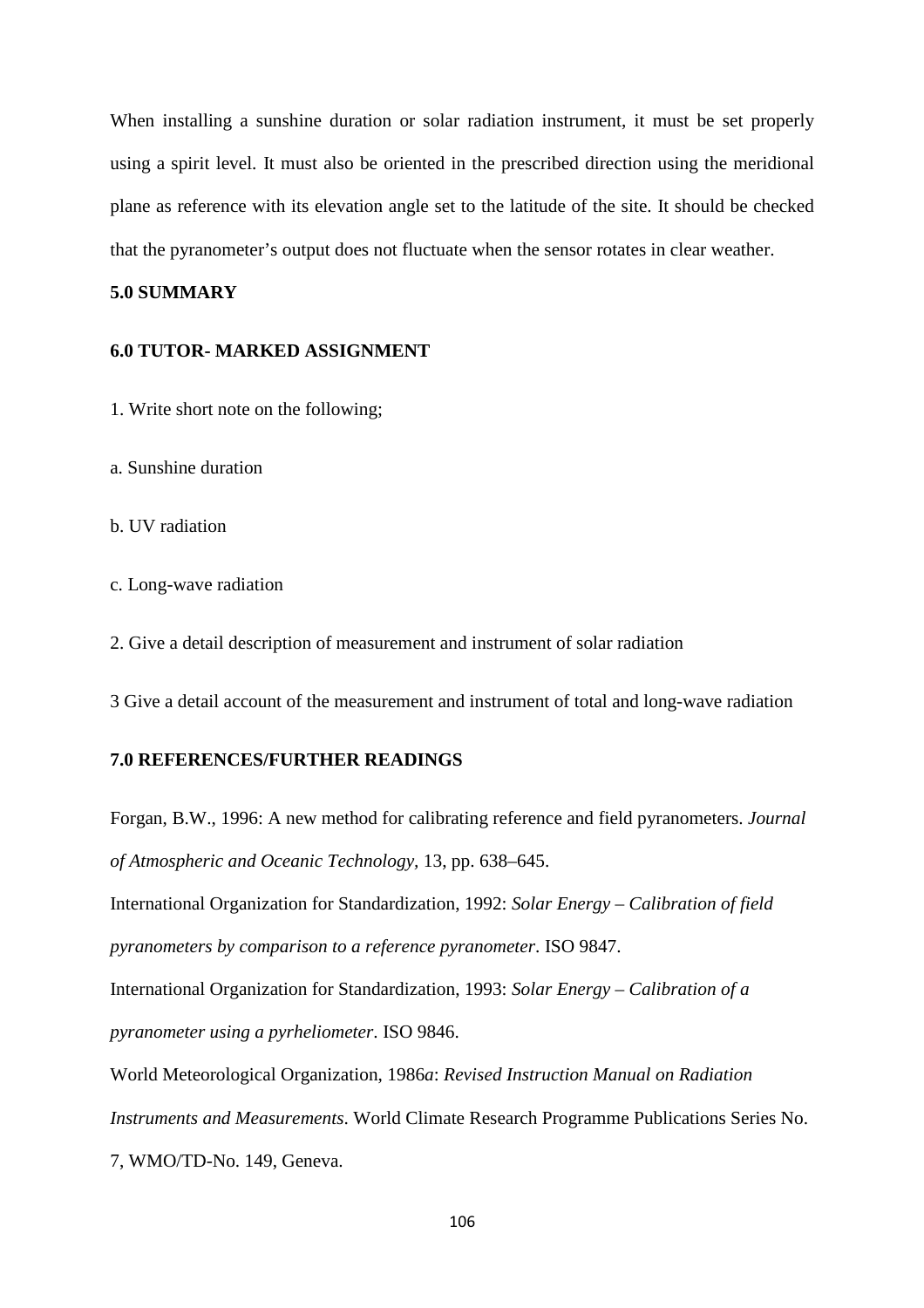World Meteorological Organization, 1993*a*: *Report of the WMO Workshop on the Measurement of Atmospheric Optical Depth and Turbidity* (Silver Spring, United States, 6–10 December 1993). Global Atmosphere Watch Report No. 101, WMO/TD-No. 659, Geneva. World Meteorological Organization, 2001: *Instruments to Measure Solar Ultraviolet Radiation*. Part 1: Spectral instruments, Global Atmosphere Watch Report No. 125, WMO/TD-No. 1066, Geneva.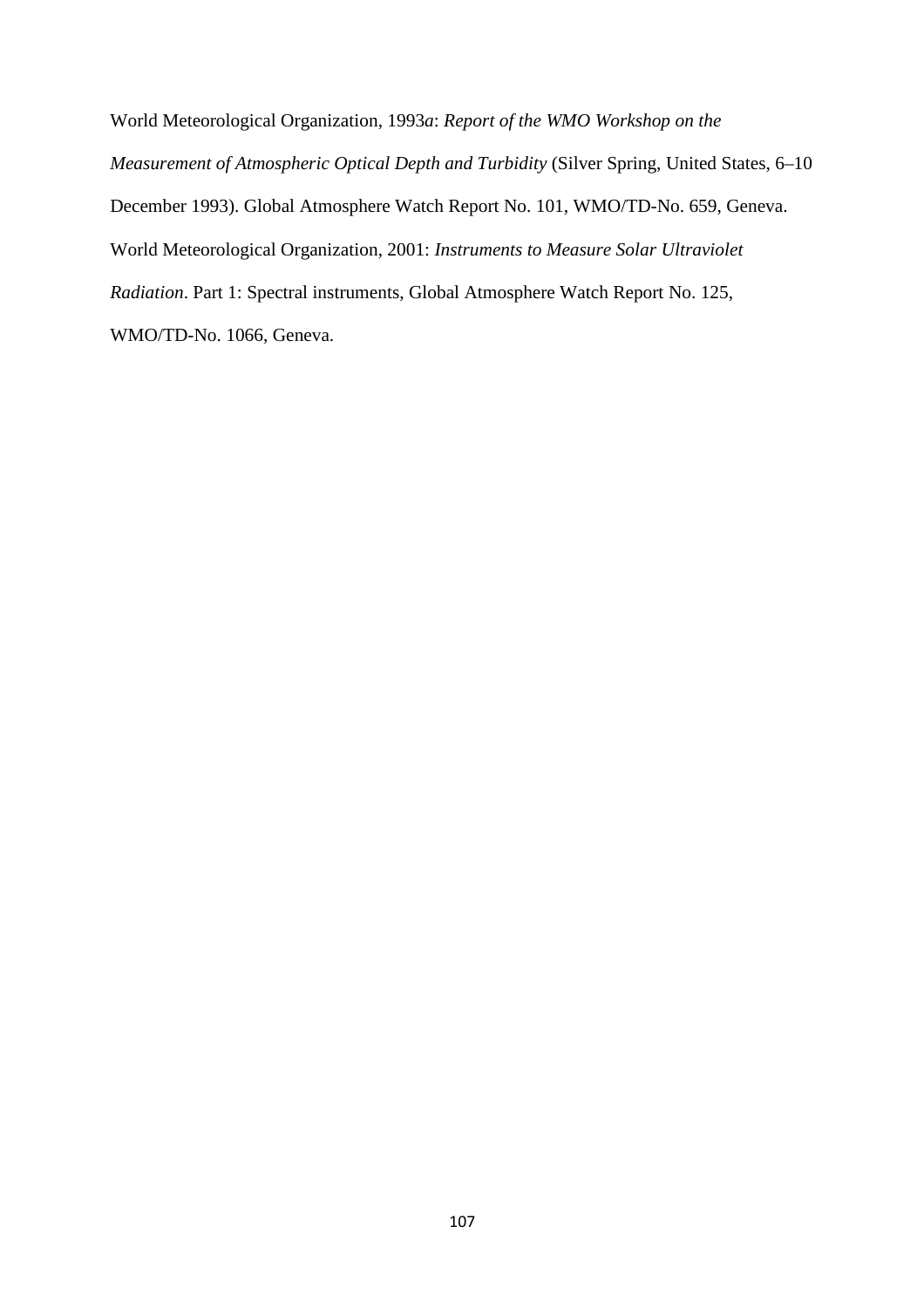# **UNIT 4: TEMPERATURE AND MEASUREMENT**

1.0 INTRODUCTION

2.0 AIMS AND OBJECTIVES

3.0 MAIN CONTENT

3.1 EVOLUTION AND GROWTH OF THE USE OF THERMOMETRE

3.2 TYPE AND CLASSIFICATION OF THERMOMETRE

3. 3 THE DEVELOPMENT OF THERMOMETERS AND TEMPERATURE SCALES

3.4 KINETIC THEORY

4.0 CONCLUSION

5.0 SUMMARY

6.0 TUTOR- MARKED ASSIGNMENT

7.0 REFERENCES/FURTHER READINGS

# **Unit 4: Temperature and Measurement**

# **1.0 Introduction**

Temperature is a measure the sensation of warmth or coldness of an object, felt from contact with it. This sensation of touch gives an approximate or relative measure of the temperature. Temperature is measured in different scales, including Fahrenheit (F) and Celsius (or centigrade, C). The units of the Fahrenheit and Celsius scales are called degrees and are denoted by. Swedish astronomer Anders Celsius devised the Celsius scale in 1742. He fixed the of the scale at the freezing of water, and the at the boiling of water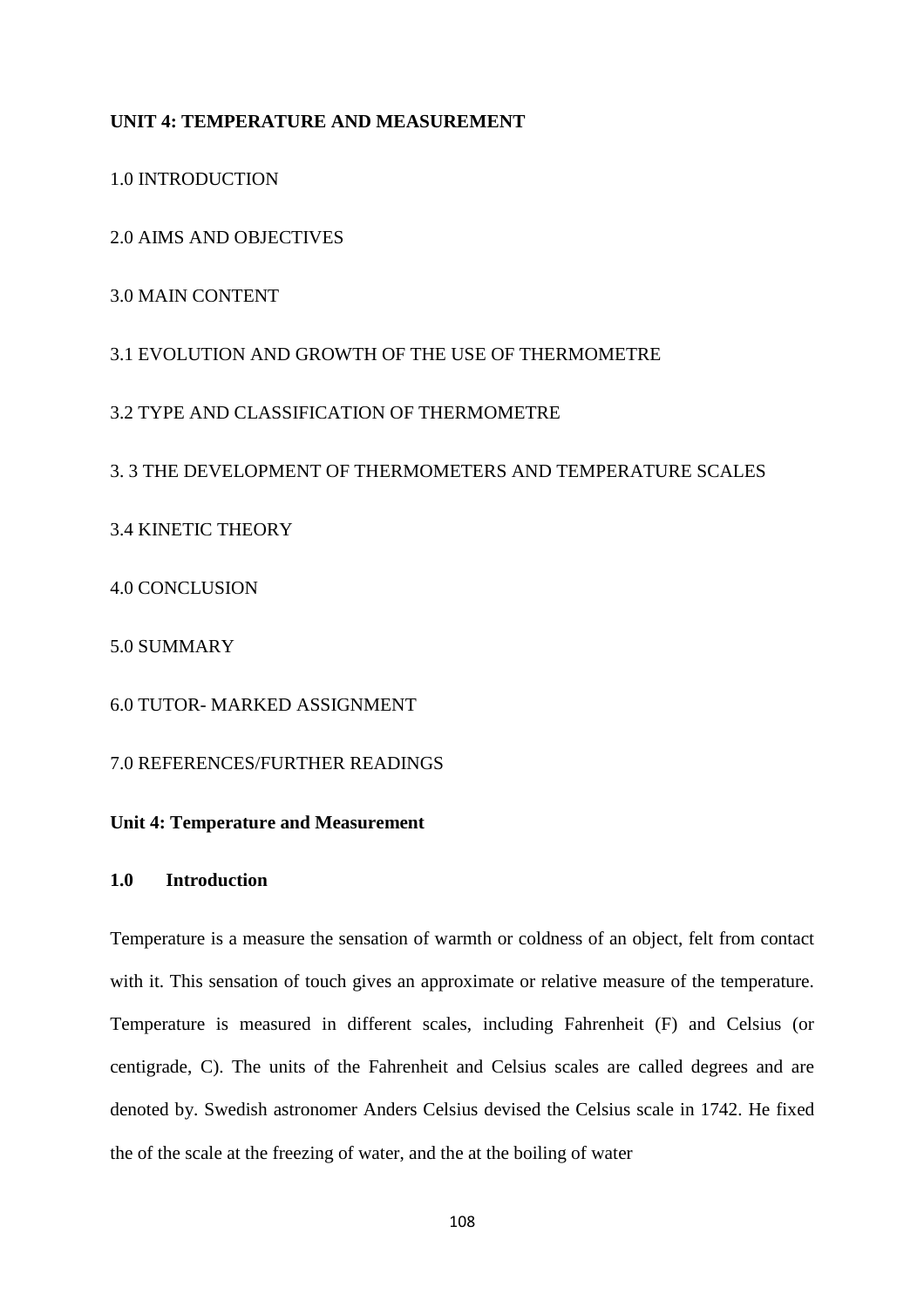In simple terms, temperature is the 'degree of hotness' of an object or, more specifically in science and technology, the 'potential for heat transfer'.

A proper understanding of what it is, and how it relates to heat, was only developed in the mid-to-late nineteenth century, when it was realised that it is a measure of the average energy of an ensemble of particles at equilibrium. The particles may be the atoms or molecules of a gas, a liquid or a solid, but they may also be the 'photons' of electromagnetic radiation inside a closed blackbody cavity.

If two objects are placed in contact, heat will flow from the hotter to the colder. Eventually, when no more heat flows, we can say that they are at equilibrium with each other and that their temperatures are the same. We use this property in measuring temperature when we place a thermometer in contact with an object: the reading of the thermometer after they have reached equilibrium tells us what the temperature of the object is.

It is easy to demonstrate that when two objects of the same material are placed together (physicists say when they are put in thermal contact), the object with the higher temperature cools while the cooler object becomes warmer until a point is reached after which no more change occurs, and to our senses, they feel the same. When the thermal changes have stopped, we say that the two objects (physicists define them more rigorously as systems) are in thermal equilibrium. We can then define the temperature of the system by saying that the temperature is that quantity which is the same for both systems when they are in thermal equilibrium.

If we experiment further with more than two systems, we find that many systems can be brought into thermal equilibrium with each other; thermal equilibrium does not depend on the kind of object used. Put more precisely, if two systems are separately in thermal equilibrium with a third, then they must also be in thermal equilibrium with each other, and they all have the same temperature regardless of the kind of systems they are.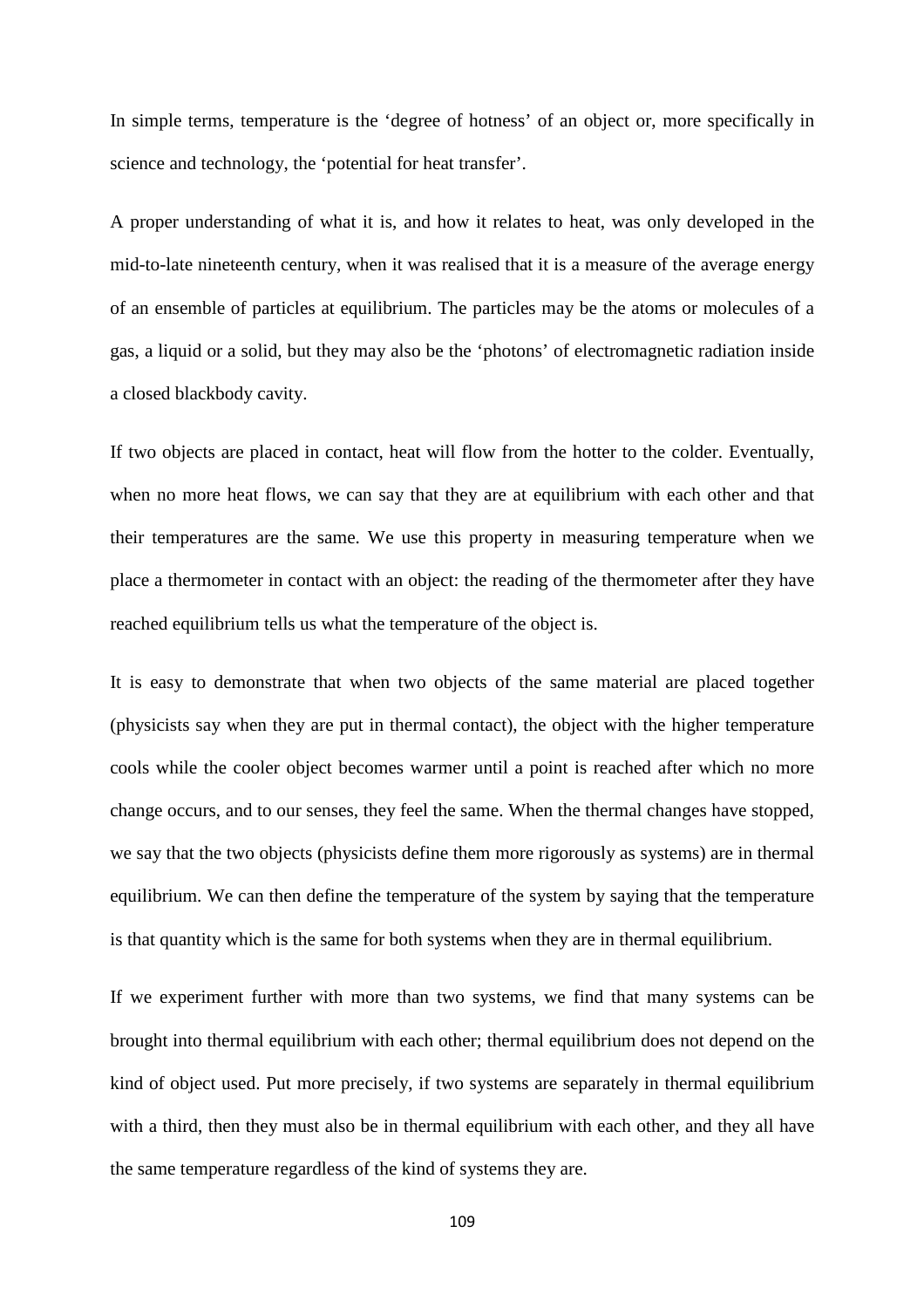Strictly this is the ideal case – to come to equilibrium they must be isolated from any other objects and their surrounding environment. We would also like the thermometer to be small enough that it does not upset the temperature of the object under measurement. Many of the difficulties of measuring temperature come from achieving these conditions.

Further ideas about temperature and its significance in physics and engineering came through the development of the second law of thermodynamics, which considers the fundamental limits to the conversion of heat into work. They are discussed in textbooks of thermodynamics.

The important point to note here is that the second law shows how a 'thermodynamic' (absolute) temperature can be derived as a fundamental parameter of physics and chemistry, independent of any particular material property (like the expansion of a liquid or the resistance of a wire). Thus experiments to measure thermodynamic temperature, for example using the fundamental laws governing the properties of gases or thermal radiation, should all give the same results. Such experiments are very difficult and time-consuming, but they nevertheless form the basis of the temperature scale used in science, technology and everyday life.

To put the measurement of temperature on a quantitative and objective basis, with sufficient accuracy, we need an agreed unit and temperature scale, and reliable thermometers to work with

The accurate measurement of temperature is vital across a broad spectrum of human activities, including industrial processes (e.g. making steel), manufacturing; monitoring (in food transport and storage), and in health and safety. In fact, in almost every sector, temperature is one of the key parameters to be measured.

110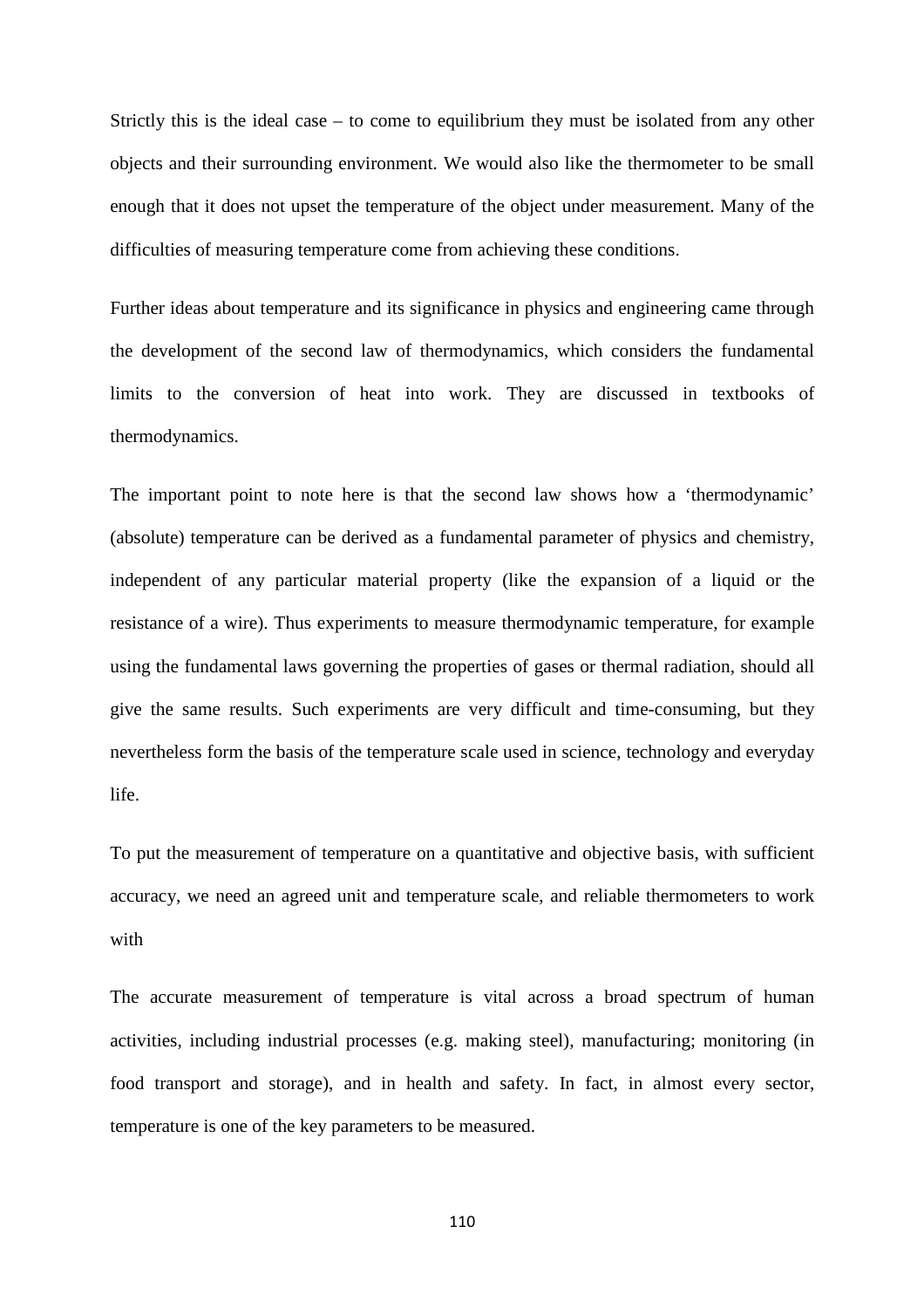The two temperature scales commonly in use today date from the eighteenth century and are named after Gabriel Daniel Fahrenheit and the Swedish astronomy professor Anders Celsius. Fahrenheit designed his scale to have two reference points that could be set up in his workshop. He originally chose the melting point of pure ice and the temperature of a normal human body, which he took as being 32° and 96° respectively. These conveniently gave positive values for all the temperatures he encountered. Later he changed to using the boiling point of water (212°) as the upper fixed point of the scale.

Celsius also used the ice and steam points, but took them to be 0°C and 100°C respectively. Although the Celsius scale has taken precedence over the Fahrenheit scale, the latter is still familiar in weather reports in the United Kingdom: a summer's day temperature of 75°F seems much more pleasant than one of 23°C!

A third, fundamental, temperature scale was proposed in 1854 by the Scottish physicist William Thomson, Lord Kelvin. It is based on the idea of the absolute zero, the point of no discernible energy, which is independent of any particular material substance. The Kelvin scale is widely used by physicists and engineers to determine and apply fundamental laws of thermodynamics.

# **2.0 AIMS AND OBJECTIVES**

1. To examine the evolution and growth of the use of thermometer

2. Type and classification of thermometer

3. To examine the development of thermometers and temperature scales

4. Kinetic theory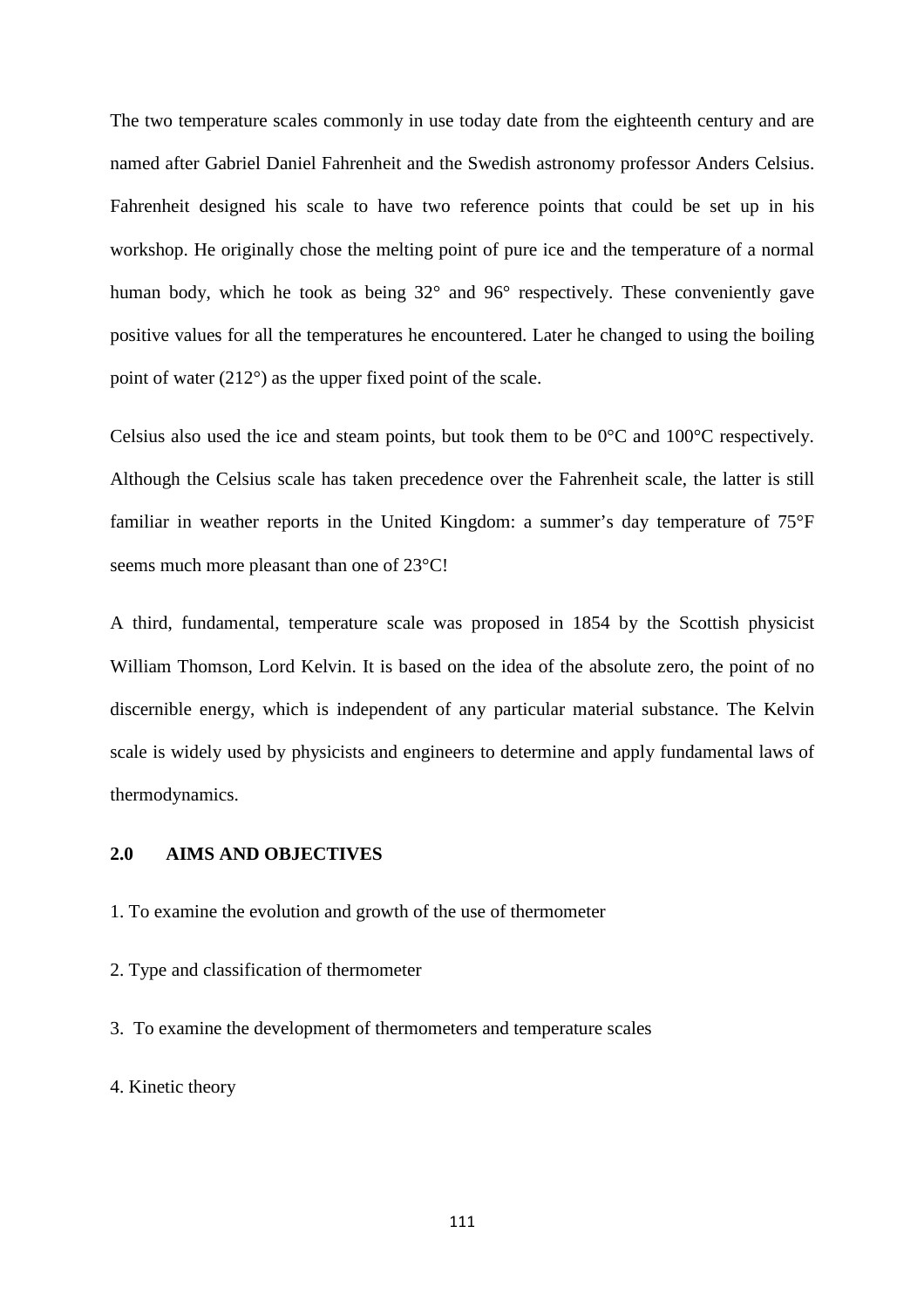### **3.0 MAIN CONTENT**

### **3.1 History of Thermometry**

A thermometer is used to measure the temperature of an object – it is used to find how cold or hot the object is. Galileo invented a rudimentary water thermometer in 1593. He called this device a "thermoscope". However, this form was ineffective as water freezes at low temperatures. In 1714, Gabriel Fahrenheit invented the mercury thermometer, the modern thermometer. The long narrow uniform glass tube is called the stem of a thermometer. The small tube called the bulb, which contains mercury. Mercury is toxic, and it is very difficult to dispose it when the thermometer breaks. So, nowadays digital thermometers are used to measure the temperature, as they do not contain mercury



The mercury-in-glass thermometer illustrated in the above figure contains a bulb filled with mercury that is allowed to expand into a capillary. Its rate of expansion is calibrated on the glass scale.

The most significant 17th century contribution to the study of heat was the appearance of the thermometer (ref. 5), a term apparently first used by Leurchon in 1626. The first thermometers, introduced early in the century, were air thermometers, of which there were two types: the open (Italian) and the differential (Dutch) . The discovery of the former has been popularly associated with Galileo, but the evidence is inconclusive, being based on assertions by his friends and pupils. Independent discovery has also been attributed to Santorio Santorii and Robert Fludd. The first known description of an open air thermometer

is that of Santorio Santorii in 1611, and the first diagram is that in the Telioux manuscript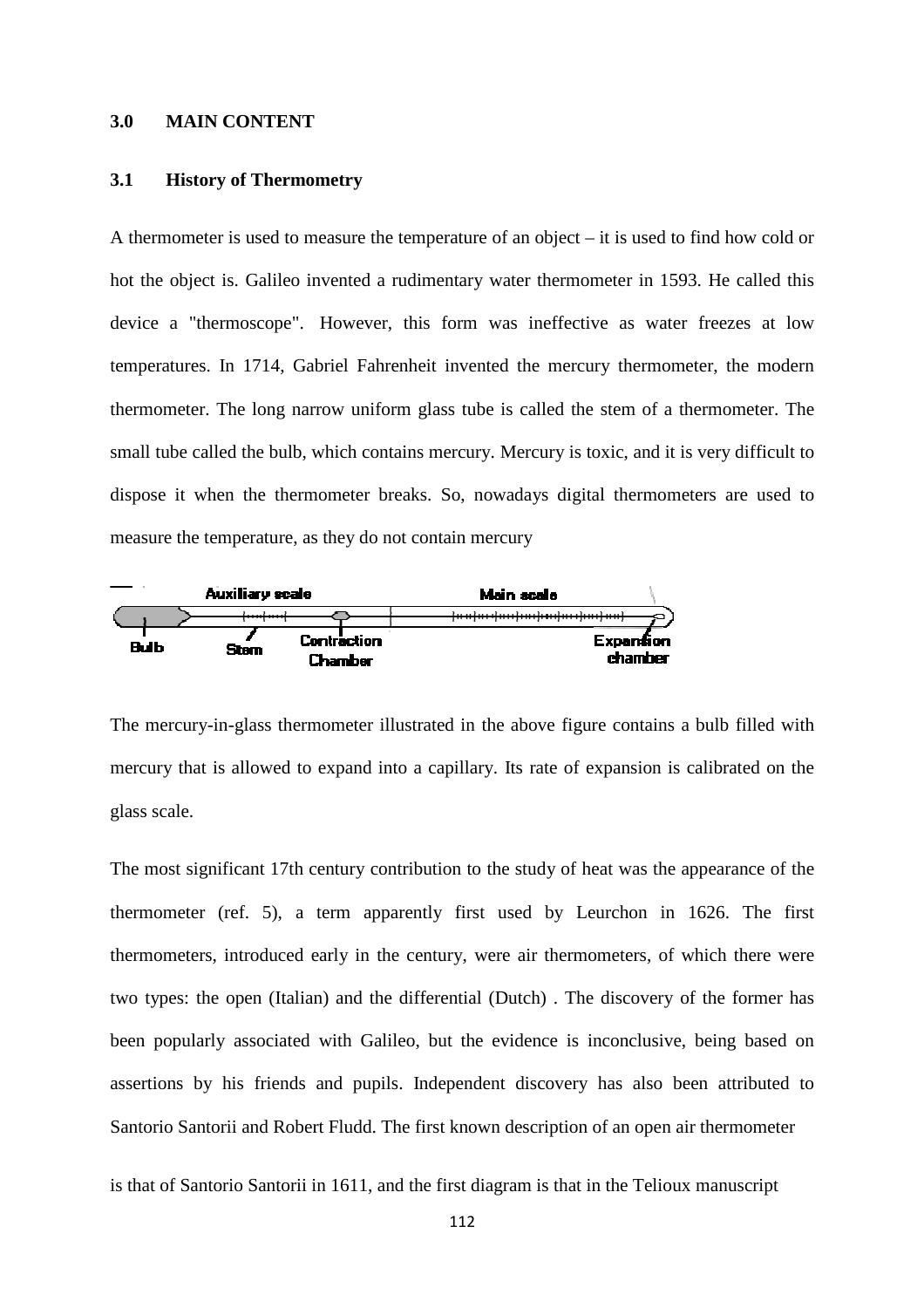(Rome, 1611) (ref. 6). The discovery of the differential air thermometer is usually attributed to Cornelius Drebbel. Air thermometers were quite common in the second quarter of the 17th century, but, with the awareness (from the 1640s) of the variability of atmospheric pressure, the main defect of the open variety (i.e. its response to pressure as well as temperature changes) became apparent.

For liquid—in—glass thermometers, the question of discovery is less ambiguous. The open variety was invented by Jean Rey, a French doctor living in the Dordogne, before 1632. Two sealed varieties (Florentine thermometers) , the familiar liquid-in-glass model and another based on changes in liquid density with temperature, were invented by the Grand Duke Ferdinand II of Tuscany, a member of the Medici family, around the mid-l7th century. Such thermometers, particularly the usual liquid-in—glass type, were widely used. Various liquids, including mercury, were tried, but initially spirit of wine was preferred because of its greater coefficient of thermal expansion. In 1713 Daniel Gabriel Fahrenheit (1686-1736) experimented with the use of mercury, and four years later he began to make mercury—inglass thermometers commercially. These and imitations thereof soon became the most widely used model.

In the second half of the 17th century, the need for a satisfactory temperature scale was recognised; in the 1660s, for example, the Royal Society of London, Huygens, and Boyle independently referred to the importance of making thermometers comparable. An early attempt to do so was that of Robert Hooke in his Micrographia (1665); this scale was based on a single fixed point (the freezing point of water) , and the degree corresponded to a particular fractional change (1/1000) in the volume of a liquid (spirit of wine). There followed a proliferation of temperature scales (refs 5, 7); the mid-l8th century saw thermometers with more than a dozen scales attached. Only three survived into the 19th century: the Raumur,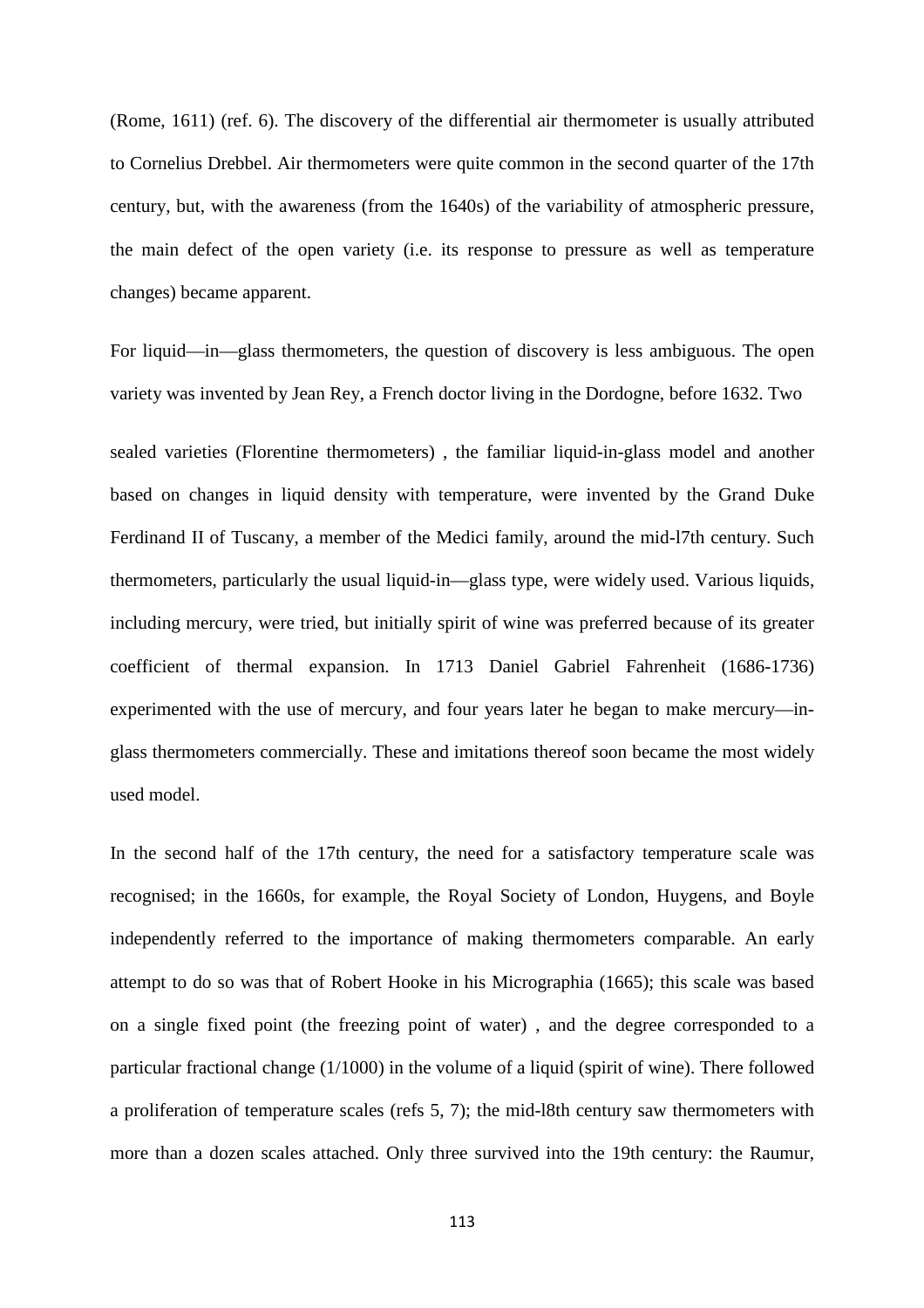Celsius and Fahrenheit scales. These were based on two fixed points, although the first started off as a one fixed point scale. Eventually, the melting and boiling points of water became the accepted fixed points, but doubts about the constancy of these lingered well into the 18th century. In the 1690s, Halley and Amontons independently reported the constancy of the boiling point of water, but some doubted this (ref. 7). It was fairly widely believed that the freezing point of water was lower in cold climates (ref. 7).

#### **Early Thermometric Studies**

Thermometric measurements from the mid—l7th to the mid-l8th century yielded many, now familiar results: thermal equilibrium, thermal expansion, the constancy of melting and boiling points at constant pressure, their variations with pressure, the temperature changes accompanying many chemical reactions, the depression of the freezing point when salts are added to water, and so on. It is sometimes difficult to appreciate that such results were often controversial.

The means of accurately measuring temperatures has long fascinated people. One of the differences between temperature and other physical concepts, such as mass or length, is that it is subjective: different people will have different perceptions of what is hot and what is cold. To make objective measurements, we must use a thermometer in which some physical property of a substance changes with temperature in a reliable and reproducible way.

Thermoscopes, the ancestors of modern thermometers, have been around since about 200 BC. The first recognisable, modern thermometers were made in the 16th century by both the Italian Galileo Galilei and Santorio Santorio, a physician to the King of Poland. The latter produced a thermometer incorporating a scale, and his writings show that he understood the importance of the temperature measurement in the diagnosis of disease. The first sealed thermometer was made by the Grand Duke Ferdinand of Tuscany in 1641. This thermometer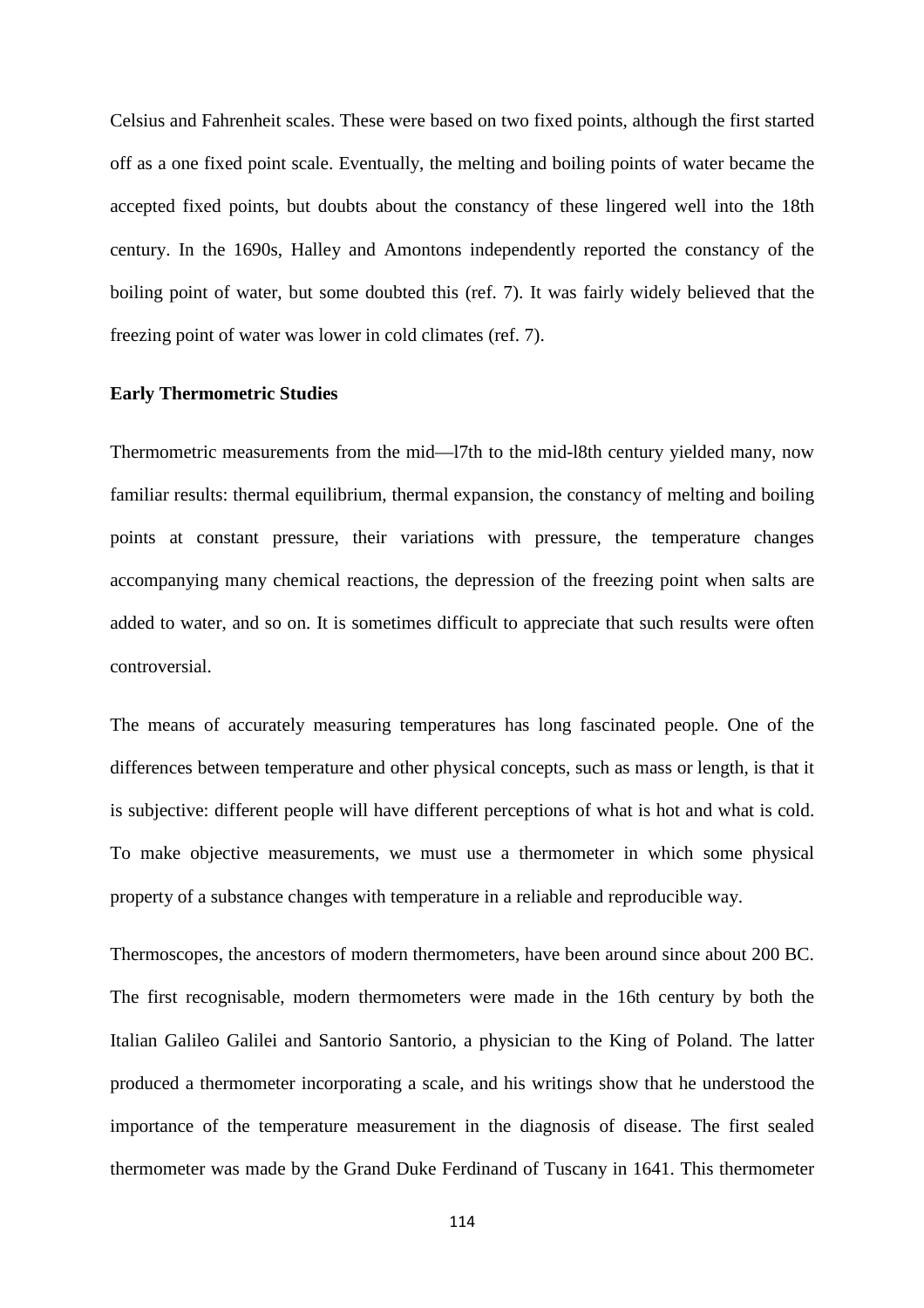was more accurate than its predecessors since it wasn't dependent on atmospheric pressure. Later, the scientists Fahrenheit and Celsius both made glass thermometers containing mercury, and used reference points (the melting point of pure ice and the boiling point of water) to improve the accuracy.

#### **3.2 Types and Classification of Thermometer**

### **3.2.1 Types and Classification of Thermometer**

### **Liquid-in-Glass**

Liquid-in-glass, in particular mercury, thermometers have been used for almost 300 years in science, medicine, metrology and in industry. They rely on the expansion of a fluid with temperature. The fluid is contained in a sealed glass bulb and the temperature is read using a scale etched along the stem of the thermometer.

## **Platinum Resistance**

In the modern world, mercury and spirit-filled thermometers have largely given way to electrical devices, which can be digitised and automated. Platinum resistance thermometers are electrical thermometers which make use of the variation of resistance of high-purity platinum wire with temperature. This variation is predictable, enabling accurate measurements to be performed. They are sensitive and, with sophisticated equipment, measurements can routinely be made to better than a thousandth part of 1°C.

#### **Thermocouples**

Thermocouples are the most common sensors in industrial use. They have a long history, the original paper on thermoelectricity by Seebeck being published in 1822. They consist of two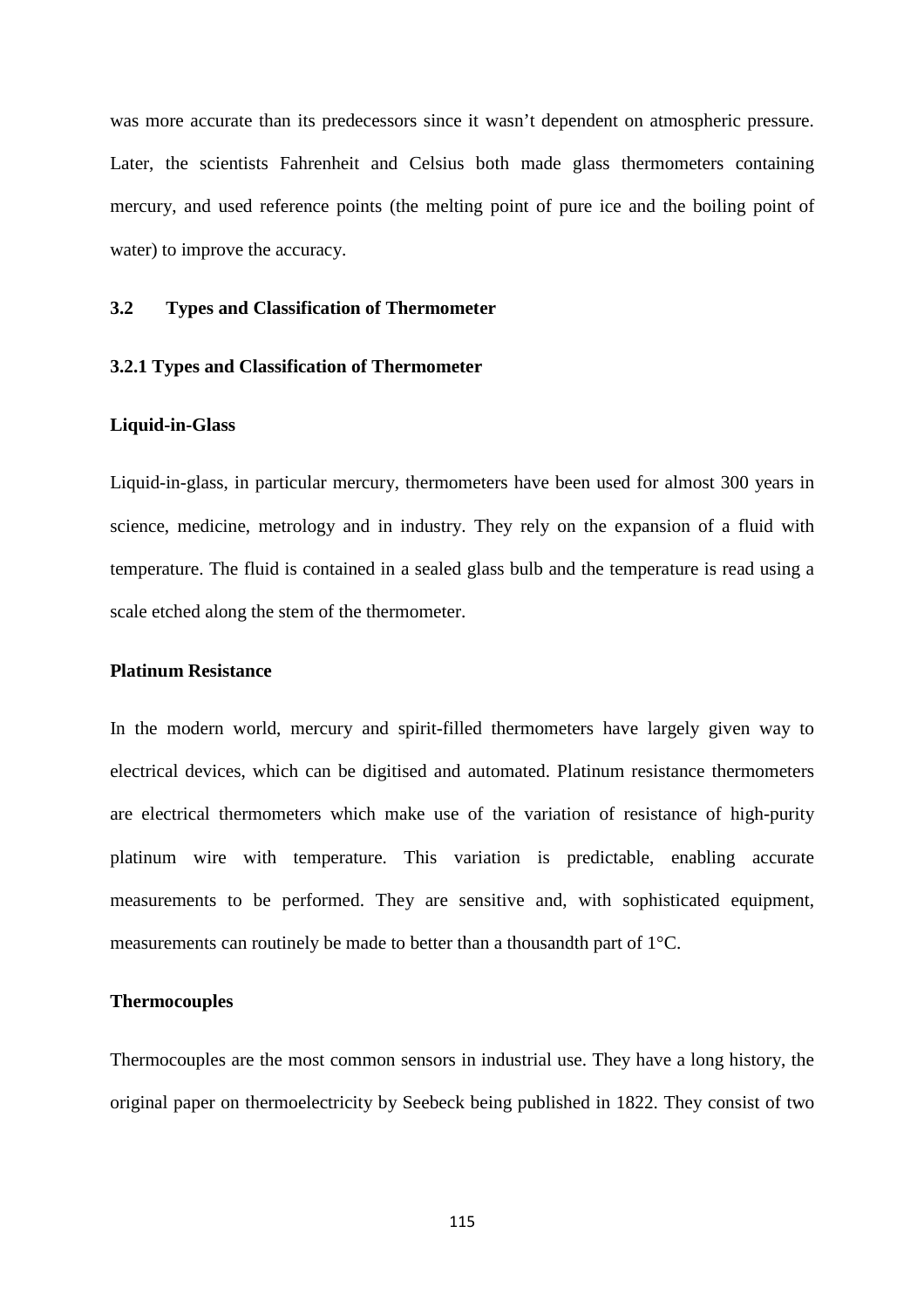dissimilar metallic conductors joined at the point of measurement. When the conductors are heated a voltage is generated in the circuit, and this can be used to determine the temperature.

#### **Radiation thermometer (or Pyrometers)**

Radiation thermometers, or pyrometers, make use of the fact that all objects emit thermal radiation, as seen when looking at the bars of an electric fire or a light bulb. The amount of radiation emitted can be measured and related to temperature using the Planck law of radiation. Temperatures can be measured remotely using this technique, with the sensor situated some distance away from the object. Hence it is useful for objects that are very hot, moving or in hazardous environments.

#### **3.2.2 Classification of Thermometers**

There are different types of thermometers that measure the temperatures of different things like air, our bodies, food and many other things. There are clinical thermometers, laboratory thermometers, Galileo thermometers and digital remote thermometers. Among these, the commonly used thermometers are clinical thermometers and laboratory thermometers

#### **Clinical Thermometer**

These thermometers are used to measure the temperature of the human body, at home, clinics and hospitals. All clinical thermometers have a kink that prevents the mercury from falling down rapidly so that the temperature can be noted conveniently. There are temperature scales on either side of the mercury thread, one in Celsius scale and the other in Fahrenheit scale

A clinical thermometer indicates temperatures from 350C to 420C or 940F to 1080F, note a reading, place the thermometer in the person's mouth. Since the Fahrenheit scale is more sensitive than the Celsius scale, body temperature is measured in degrees Fahrenheit only. A healthy person's average body temperature is between 98.60F and 98.80F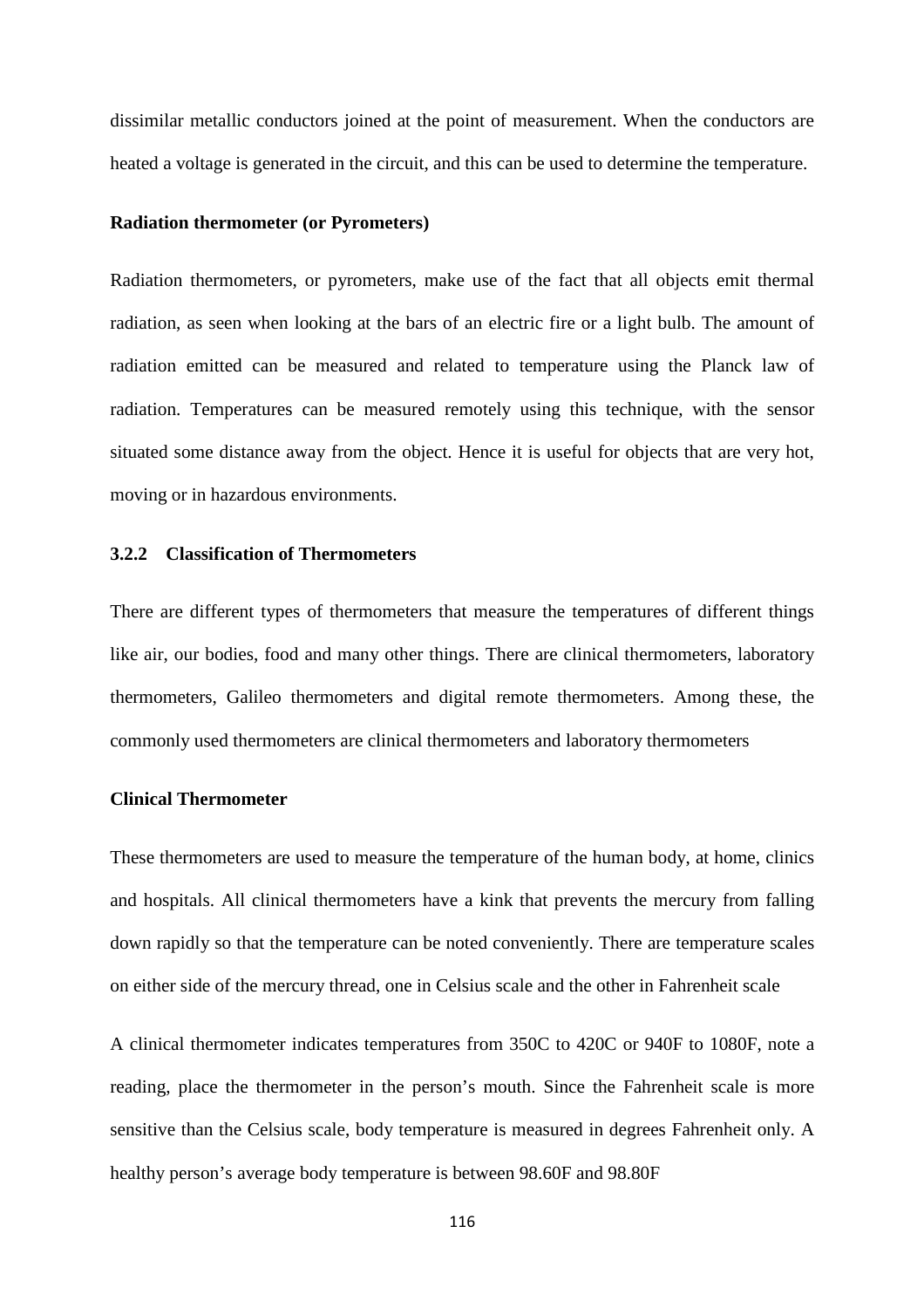# **Precautions:**

Wash the thermometer before and after use with an antiseptic solution, and handle it with care.

See that the mercury levels are below the kink and don't hold the thermometer near its bulb.

While noting down the reading in the thermometer, place the mercury level along the eye sight.

Do not place the thermometer in a hot flame or in the hot sun

# **Laboratory Thermometers**

These thermometers are used to measure the temperature in school and other laboratories for scientific research. They are also used in the industry as they can measure temperatures higher than what clinical thermometers can record. The stem and the bulb are longer when compared to that of a clinical thermometer. A laboratory thermometer has only the Celsius scale ranging from -10o C to 110 o C.

Precautions:

A laboratory thermometer doesn't have a kink.

Do not tilt the thermometer. Place it upright.

Note the reading only when the bulb has been surrounded by the substance from all sides

# **3.3 The Development of Thermometers and Temperature Scales**

The historical highlights in the development of thermometers and their scales given here are based on "Temperature" by T. J. Quinn and "Heat" by James M. Cork.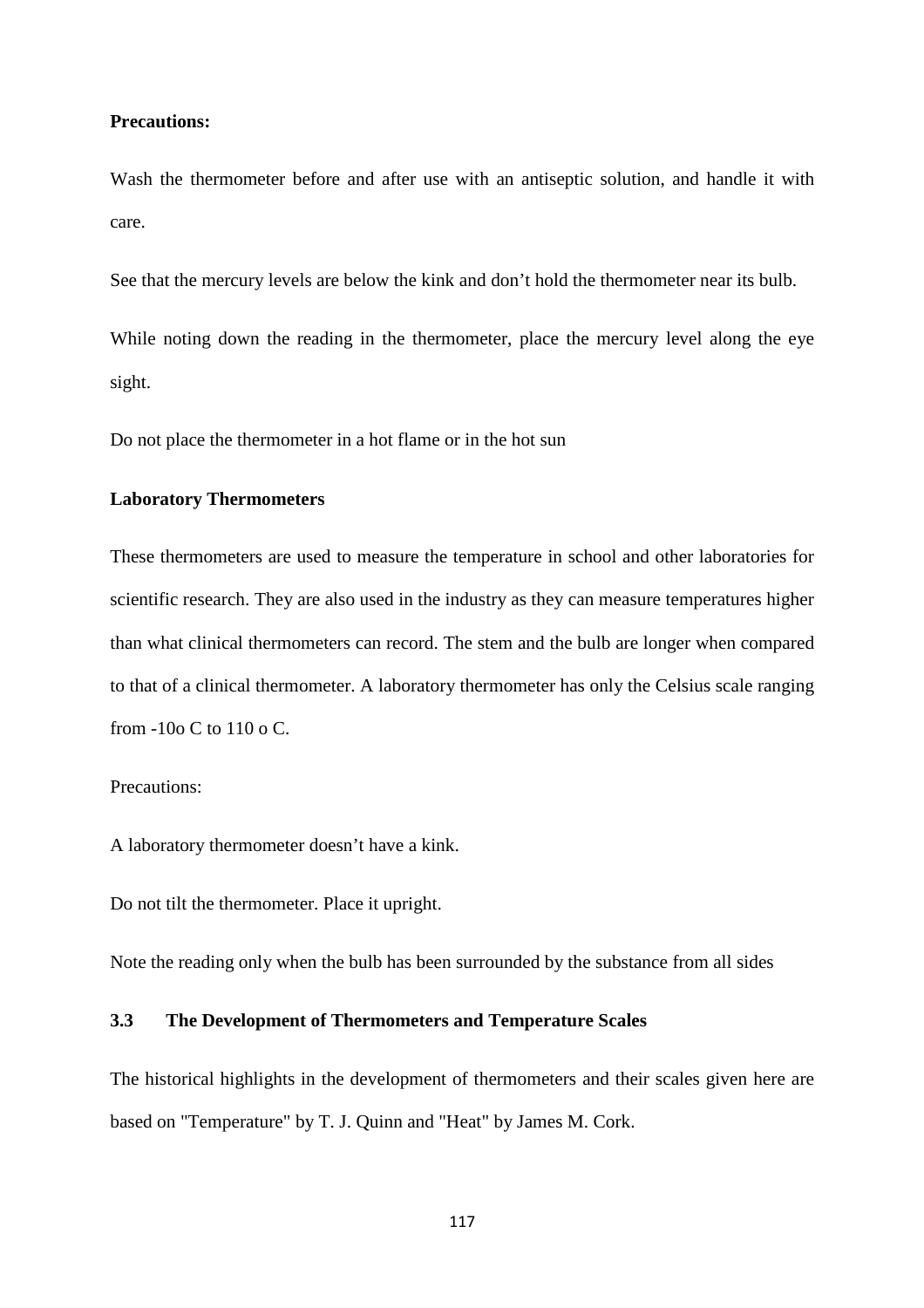One of the first attempts to make a standard temperature scale occurred about AD 170, when Galen, in his medical writings, proposed a standard "neutral" temperature made up of equal quantities of boiling water and ice; on either side of this temperature were four degrees of heat and four degrees of cold, respectively.

The earliest devices used to measure the temperature were called thermoscopes. They consisted of a glass bulb having a long tube extending downward into a container of colored water, although Galileo in 1610 is supposed to have used wine. Some of the air in the bulb was expelled before placing it in the liquid, causing the liquid to rise into the tube. As the remaining air in the bulb was heated or cooled, the level of the liquid in the tube would vary reflecting the change in the air temperature. An engraved scale on the tube allowed for a quantitative measure of the fluctuations.

The air in the bulb is referred to as the thermometric medium, i.e. the medium whose property changes with temperature.

In 1641, the first sealed thermometer that used liquid rather than air as the thermometric medium was developed for Ferdinand II, Grand Duke of Tuscany. His thermometer used a sealed alcohol-in-glass device, with 50 "degree" marks on its stem but no "fixed point" was used to zero the scale. These were referred to as "spirit" thermometers.

Robert Hook, Curator of the Royal Society, in 1664 used a red dye in the alcohol . His scale, for which every degree represented an equal increment of volume equivalent to about 1/500 part of the volume of the thermometer liquid, needed only one fixed point. He selected the freezing point of water. By scaling it in this way, Hook showed that a standard scale could be established for thermometers of a variety of sizes. Hook's original thermometer became known as the standard of Gresham College and was used by the Royal Society until 1709. (The first intelligible meteorological records used this scale).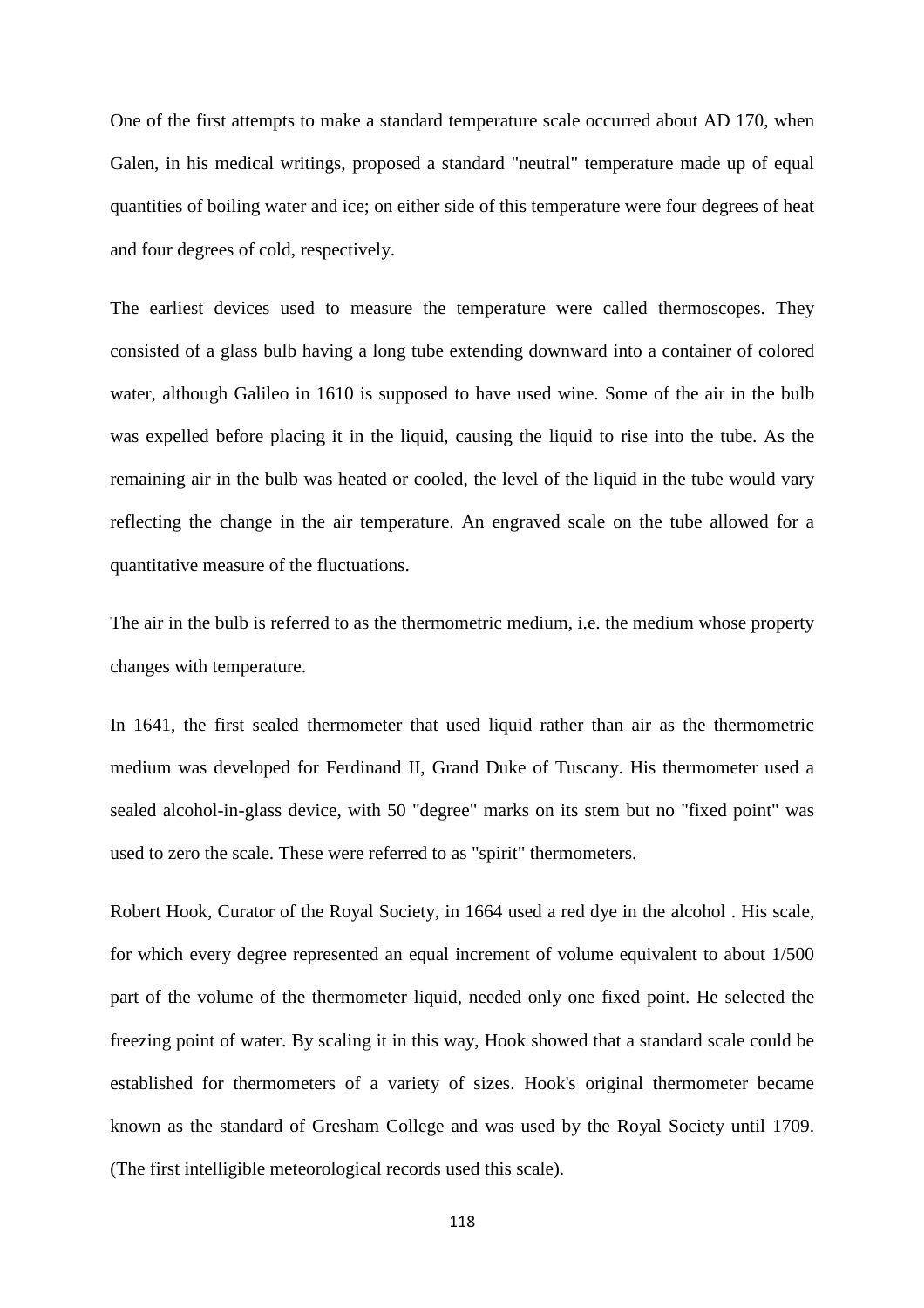In 1702, the astronomer Ole Roemer of Copenhagen based his scale upon two fixed points: snow (or crushed ice) and the boiling point of water, and he recorded the daily temperatures at Copenhagen in 1708- 1709 with this thermometer.

It was in 1724 that Gabriel Fahrenheit, an instrument maker of Däanzig and Amsterdam, used mercury as the thermometric liquid. Mercury's thermal expansion is large and fairly uniform, it does not adhere to the glass, and it remains a liquid over a wide range of temperatures. Its silvery appearance makes it easy to read.

Fahrenheit described how he calibrated the scale of his mercury thermometer: "placing the thermometer in a mixture of sal ammoniac or sea salt, ice, and water a point on the scale will be found which is denoted as zero. A second point is obtained if the same mixture is used without salt. Denote this position as 30. A third point, designated as 96, is obtained if the thermometer is placed in the mouth so as to acquire the heat of a healthy man." (D. G. Fahrenheit,Phil. Trans. (London) 33, 78, 1724)

On this scale, Fahrenheit measured the boiling point of water to be 212. Later he adjusted the freezing point of water to 32 so that the interval between the boiling and freezing points of water could be represented by the more rational number 180. Temperatures measured on this scale are designated as degrees Fahrenheit (° F).

In 1745, Carolus Linnaeus of Upsula, Sweden, described a scale in which the freezing point of water was zero, and the boiling point 100, making it a centigrade (one hundred steps) scale. Anders Celsius (1701-1744) used the reverse scale in which 100 represented the freezing point and zero the boiling point of water, still, of course, with 100 degrees between the two defining points.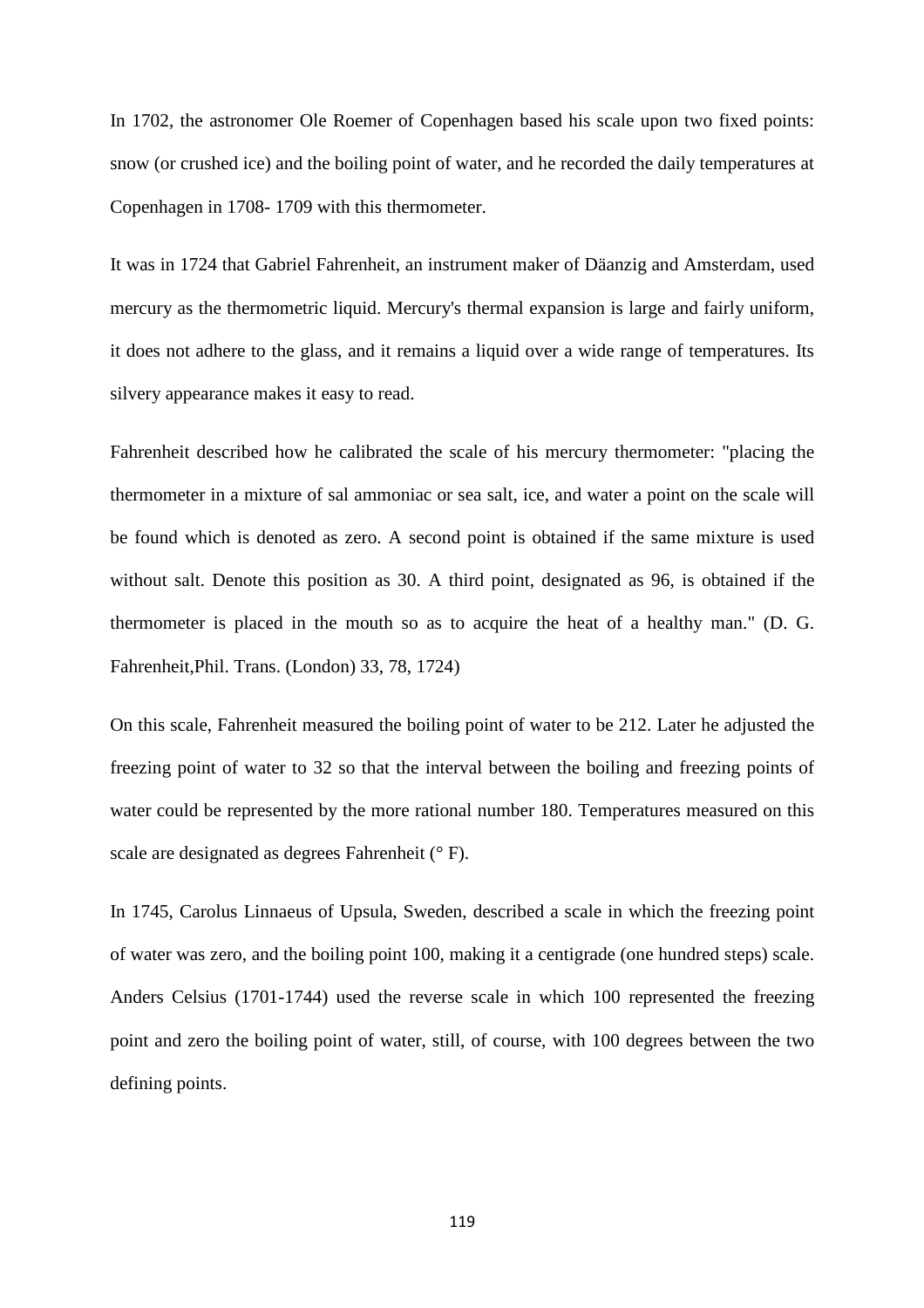In 1948 use of the Centigrade scale was dropped in favor of a new scale using degrees Celsius (° C). The Celsius scale is defined by the following two items that will be discussed later in this essay:

(i) The triple point of water is defined to be  $0.01^{\circ}$  C.

(ii) A degree Celsius equals the same temperature change as a degree on the ideal-gas scale.

On the Celsius scale the boiling point of water at standard atmospheric pressure is 99.975 C in contrast to the 100 degrees defined by the Centigrade scale.

To convert from Celsius to Fahrenheit: multiply by 1.8 and add 32.

 $\degree$  F = 1.8 $\degree$  C + 32.  $\circ K = \circ C + 273.$ 

In 1780, J. A. C. Charles, a French physician, showed that for the same increase in temperature, all gases exhibited the same increase in volume. Because the expansion coefficient of gases is so very nearly the same, it is possible to establish a temperature scale based on a single fixed point rather than the two fixed- point scales, such as the Fahrenheit and Celsius scales. This brings us back to a thermometer that uses a gas as the thermometric medium.

In a constant volume gas thermometer a large bulb B of gas, hydrogen for example, under a set pressure connects with a mercury-filled "manometer" by means of a tube of very small volume. (The Bulb B is the temperature-sensing portion and should contain almost all of the hydrogen). The level of mercury at C may be adjusted by raising or lowering the mercury reservoir R. The pressure of the hydrogen gas, which is the "x" variable in the linear relation with temperature, is the difference between the levels D and C plus the pressure above D.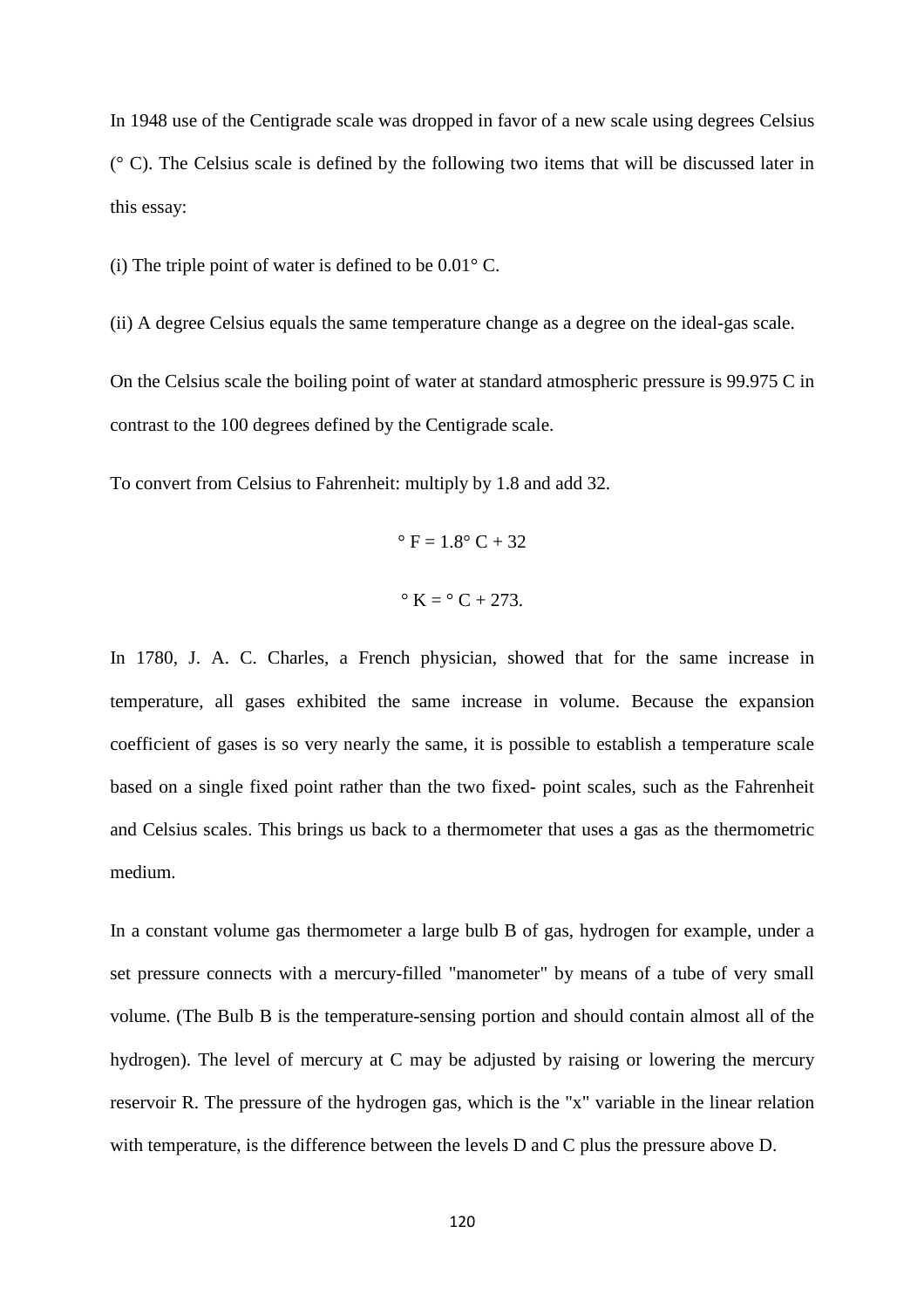P. Chappuis in 1887 conducted extensive studies of gas thermometers with constant pressure or with constant volume using hydrogen, nitrogen, and carbon dioxide as the thermometric medium. Based on his results, the Comité International des Poids et Mesures adopted the constant-volume hydrogen scale based on fixed points at the ice point  $(0^{\circ} \text{ C})$  and the steam point (100° C) as the practical scale for international meteorology.

Experiments with gas thermometers have shown that there is very little difference in the temperature scale for different gases. Thus, it is possible to set up a temperature scale that is independent of the thermometric medium if it is a gas at low pressure. In this case, all gases behave like an "Ideal Gas" and have a very simple relation between their pressure, volume, and temperature:

### $pV = (constant)T$ .

This temperature is called the thermodynamic temperature and is now accepted as the fundamental measure of temperature. Note that there is a naturally-defined zero on this scale it is the point at which the pressure of an ideal gas is zero, making the temperature also zero. We will continue a discussion of "absolute zero" in a later section. With this as one point on the scale, only one other fixed point need be defined. In 1933, the International Committee of Weights and Measures adopted this fixed point as the triple point of water , the temperature at which water, ice, and water vapor coexist in equilibrium); its value is set as 273.16. The unit of temperature on this scale is called the kelvin, after Lord Kelvin (William Thompson), 1824-1907, and its symbol is K (no degree symbol used).

To convert from Celsius to Kelvin, add 273.

$$
K = \text{°} C + 273.
$$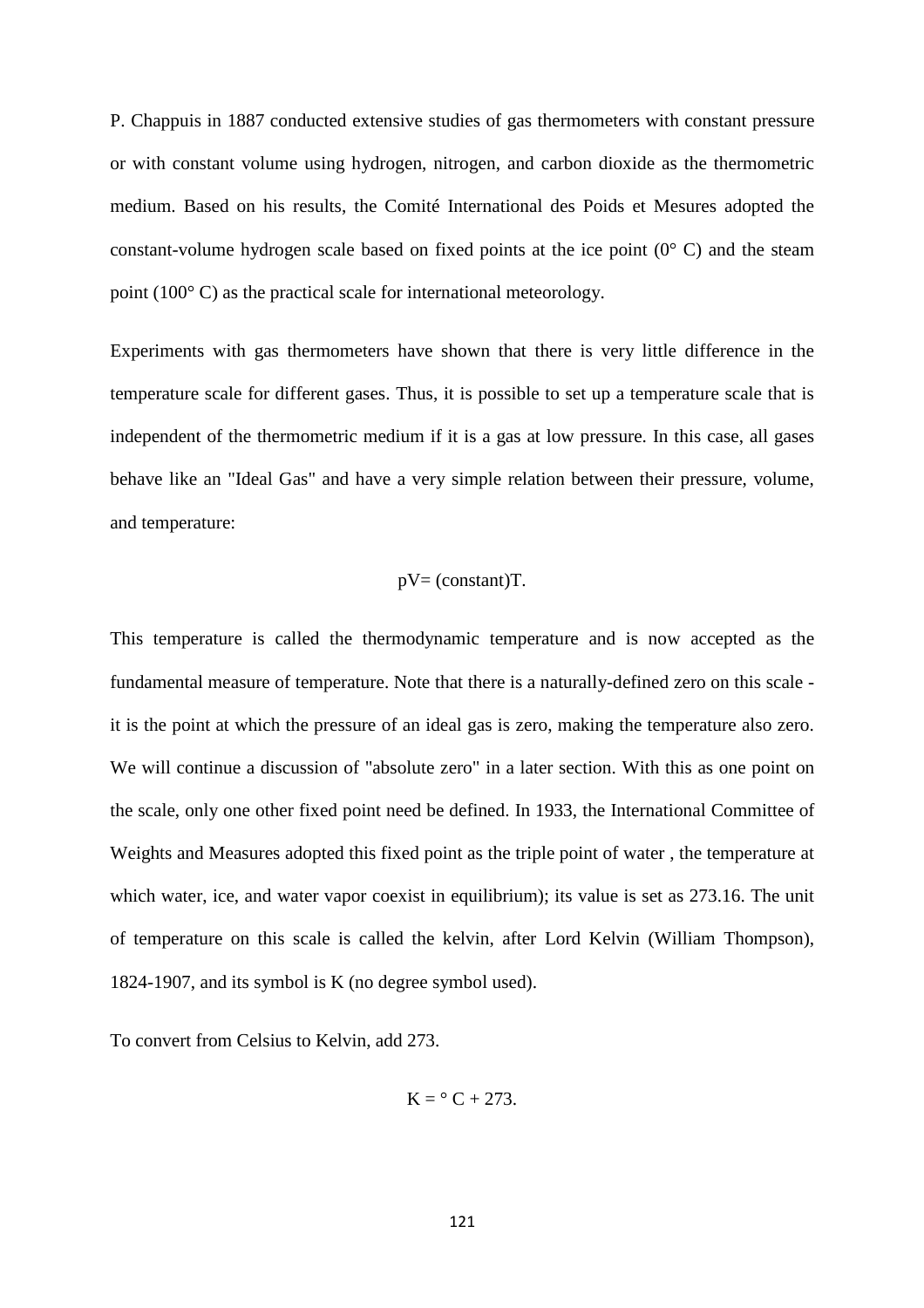Thermodynamic temperature is the fundamental temperature; its unit is the kelvin which is defined as the fraction 1/273.16 of the thermodynamic temperature of the triple point of water.

Sir William Siemens, in 1871, proposed a thermometer whose thermometric medium is a metallic conductor whose resistance changes with temperature. The element platinum does not oxidize at high temperatures and has a relatively uniform change in resistance with temperature over a large range.

The Platinum Resistance Thermometer is now widely used as a thermoelectric thermometer and covers the temperature range from about -260° C to 1235° C.

Several temperatures were adopted as Primary reference points so as to define the International Practical Temperature Scale of 1968. The International Temperature Scale of 1990 was adopted by the International Committee of Weights and Measures at its meeting in 1989. Between 0.65K and 5.0K, the temperature is defined in terms of the vapor pressure temperature relations of the isotopes of helium. Between 3.0K and the triple point of neon (24.5561K) the temperature is defined by means of a helium gas thermometer. Between the triple point of hydrogen (13.8033K) and the freezing point of silver (961.78°K) the temperature is defined by means of platinum resistance thermometers. Above the freezing point of silver the temperature is defined in terms of the Planck radiation law.

T. J. Seebeck, in 1826, discovered that when wires of different metals are fused at one end and heated, a current flows from one to the other. The electromotive force generated can be quantitatively related to the temperature and hence, the system can be used as a thermometer known as a thermocouple. The thermocouple is used in industry and many different metals are used - platinum and platinum/rhodium, nickel-chromium and nickel-aluminum, for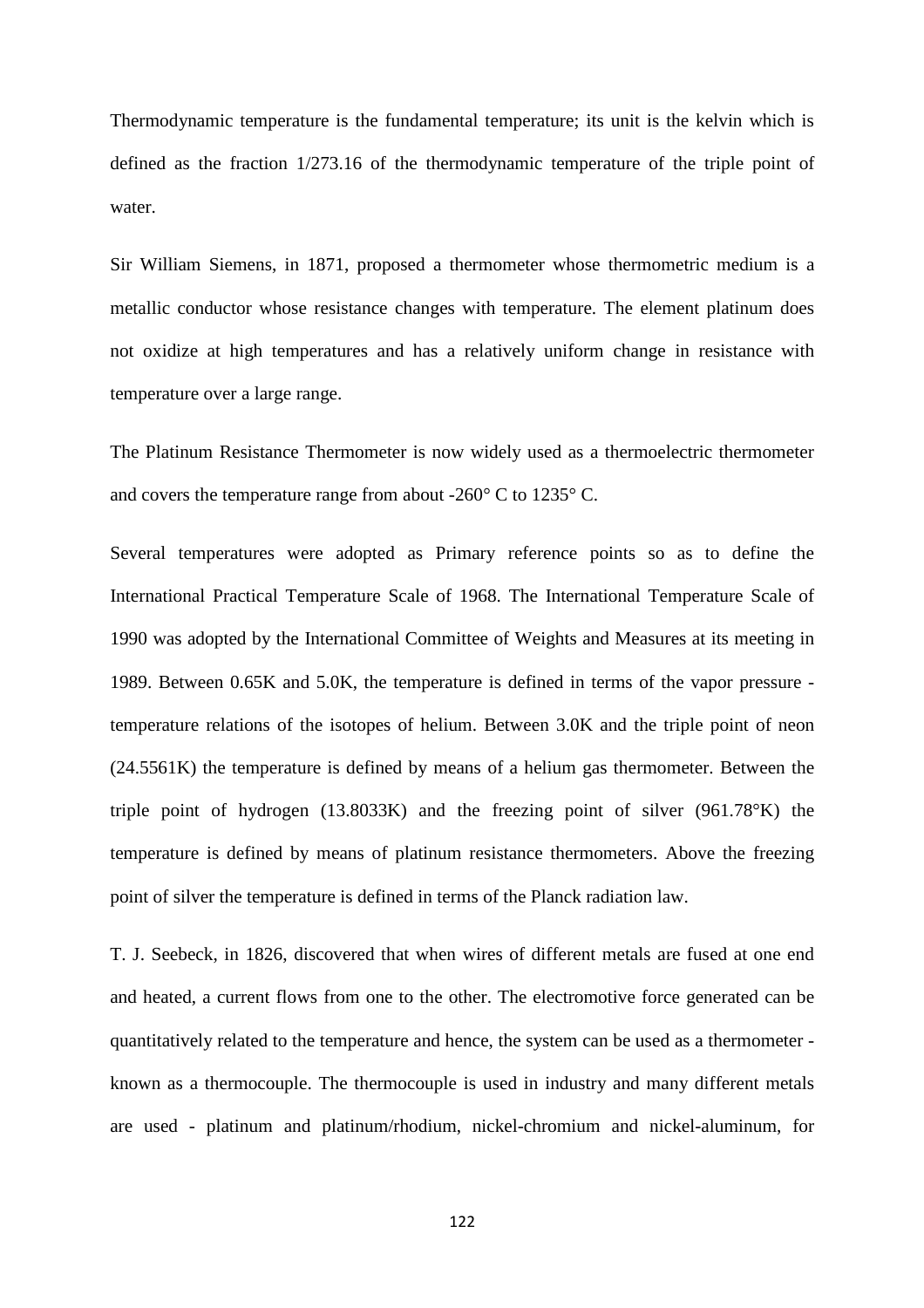example. The National Institute of Standards and Technology (NIST) maintain databases for standardizing thermometers.

For the measurement of very low temperatures, the magnetic susceptibility of a paramagnetic substance is used as the thermometric physical quantity. For some substances, the magnetic susceptibility varies inversely as the temperature. Crystals such as cerrous magnesium nitrate and chromic potassium alum have been used to measure temperatures down to 0.05 K; these crystals are calibrated in the liquid helium range. This diagram and the last illustration in this text were taken from the Low Temperature Laboratory, Helsinki University of Technology's picture archive. For these very low, and even lower, temperatures, the thermometer is also the mechanism for cooling. Several low-temperature laboratories conduct interesting applied and theoretical research on how to reach the lowest possible temperatures and how work at these temperatures may find application.

#### **Heat and Thermodynamics**

Prior to the 19th century, it was believed that the sense of how hot or cold an object felt was determined by how much "heat" it contained. Heat was envisioned as a liquid that flowed from a hotter to a colder object; this weightless fluid was called "caloric", and until the writings of Joseph Black (1728-1799), no distinction was made between heat and temperature. Black distinguished between the quantity (caloric) and the intensity (temperature) of heat.

Benjamin Thomson, Count Rumford, published a paper in 1798 entitled "an Inquiry Concerning the Source of Heat which is Excited by Friction". Rumford had noticed the large amount of heat generated when a cannon was drilled. He doubted that a material substance was flowing into the cannon and concluded "it appears to me to be extremely difficult if not

123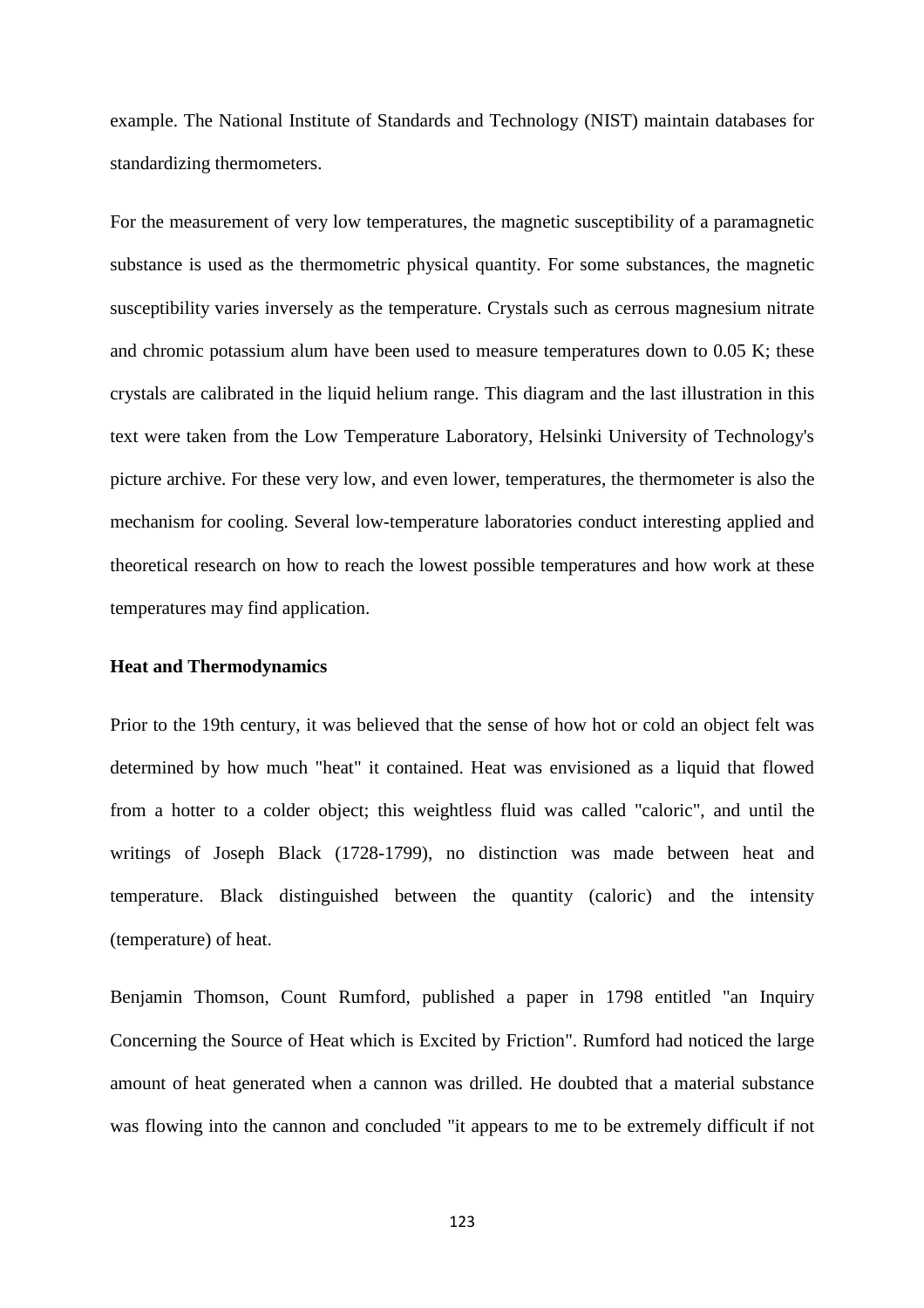impossible to form any distinct idea of anything capable of being excited and communicated in the manner the heat was excited and communicated in these experiments except motion."

But it was not until J. P. Joule published a definitive paper in 1847 that the the caloric idea was abandoned. Joule conclusively showed that heat was a form of energy. As a result of the experiments of Rumford, Joule, and others, it was demonstrated (explicitly stated by Helmholtz in 1847), that the various forms of energy can be transformed one into another.

When heat is transformed into any other form of energy, or when other forms of energy are transformed into heat, the total amount of energy (heat plus other forms) in the system is constant.

This is the first law of thermodynamics, the conservation of energy. To express it another way: it is in no way possible either by mechanical, thermal, chemical, or other means, to obtain a perpetual motion machine; i.e., one that creates its own energy (except in the fantasy world of Maurits Escher's "Waterfall"!)

A second statement may also be made about how machines operate. A steam engine uses a source of heat to produce work. Is it possible to completely convert the heat energy into work, making it a 100% efficient machine? The answer is to be found in the second law of thermodynamics:

No cyclic machine can convert heat energy wholly into other forms of energy. It is not possible to construct a cyclic machine that does nothing but withdraw heat energy and convert it into mechanical energy.

The second law of thermodynamics implies the irreversibility of certain processes - that of converting all heat into mechanical energy, although it is possible to have a cyclic machine that does nothing but convert mechanical energy into heat!

124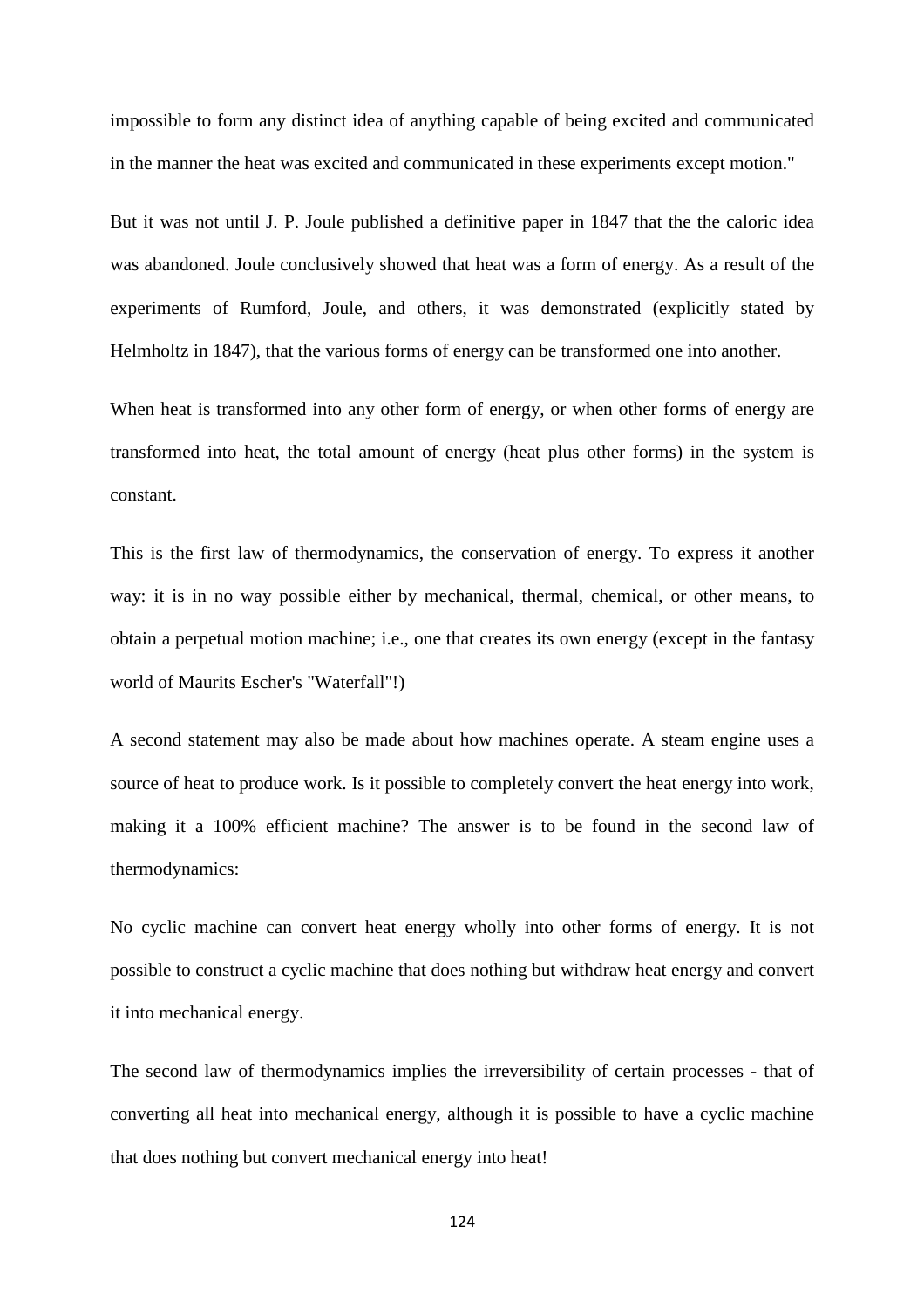Sadi Carnot (1796-1832) conducted theoretical studies of the efficiencies of heat engines (a machine which converts some of its heat into useful work). He was trying to model the most efficient heat engine possible. His theoretical work provided the basis for practical improvements in the steam engine and also laid the foundations of thermodynamics. He described an ideal engine, called the Carnot engine that is the most efficient way an engine can be constructed. He showed that the efficiency of such an engine is given by

efficiency = 
$$
1 - T''/T'
$$
,

where the temperatures, T' and T" , are the hot and cold "reservoirs" , respectively, between which the machine operates. On this temperature scale, a heat engine whose coldest reservoir is zero degrees would operate with 100% efficiency. This is one definition of absolute zero, and it can be shown to be identical to the absolute zero we discussed previously. The temperature scale is called the absolute, the thermodynamic, or the kelvin scale.

The way that the gas temperature scale and the thermodynamic temperature scale are shown to be identical is based on the microscopic interpretation of temperature, which postulates that the macroscopic measurable quantity called temperature is a result of the random motions of the microscopic particles that make up a system.

#### **The International Temperature Scale of 1990 (ITS-90)**

Since 1954 the unit of (thermodynamic) temperature has been defined as the kelvin, and is the fraction 1/273.16 of the thermodynamic temperature of the triple point of water. This is the unique temperature and pressure at which the three phases of water (solid, liquid and vapour) co-exist in equilibrium. It is fractionally higher than the melting point, being 0.01°C or 273.16 K. From this single point it is possible to generate a thermodynamic temperature scale using gas thermometers and radiation thermometers which accurately obey known laws.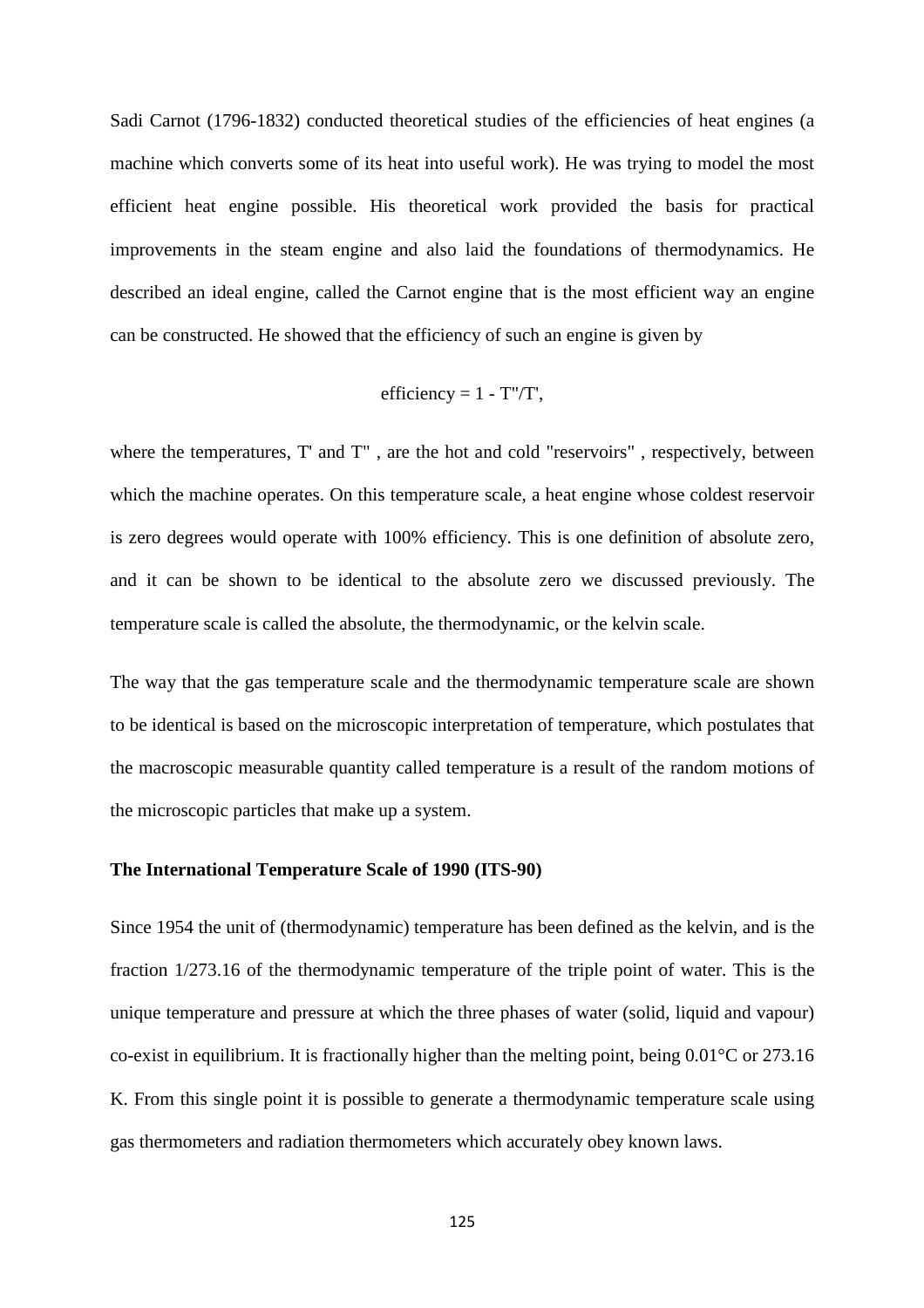Such experiments are not easy and are rarely done, but good values have been established for a series of fixed points: freezing points of pure metals at high temperatures and triple points of gases at low temperatures. These are incorporated into the International Temperature Scale so that standard platinum resistance thermometers and radiation thermometers can be calibrated with excellent reproducibility. The National Physical Laboratory maintains the temperature scale (currently the International Temperature Scale of 1990, the ITS-90) in the UK, and compares this with the ITS-90 maintained in other national laboratories. In this way temperature standards around the world can be accurately equivalent, and all manner of thermometers can be reliably calibrated for everyday use.

### **Future of Thermometry**

The international temperature community is working towards a redefinition of the kelvin. This would be based on a fundamental constant of nature known as the Boltzmann constant. The advantages of this is that the new definition would be freed from any physical artefact (i.e. the triple point of water) and allow the use of any appropriate thermodynamic method for temperature measurement

# **3.4 The Kinetic Theory**

This brief summary is abridged from a more detailed discussion to be found in Quinn's "Temperature"

About the same time that thermodynamics was evolving, James Clerk Maxwell (1831-1879) and Ludwig Boltzmann (1844-1906) developed a theory describing the way molecules moved - molecular dynamics. The molecules that make up a perfect gas move about, colliding with each other like billiard balls and bouncing off the surface of the container holding the gas. The energy associated with motion is called Kinetic Energy and this kinetic approach to the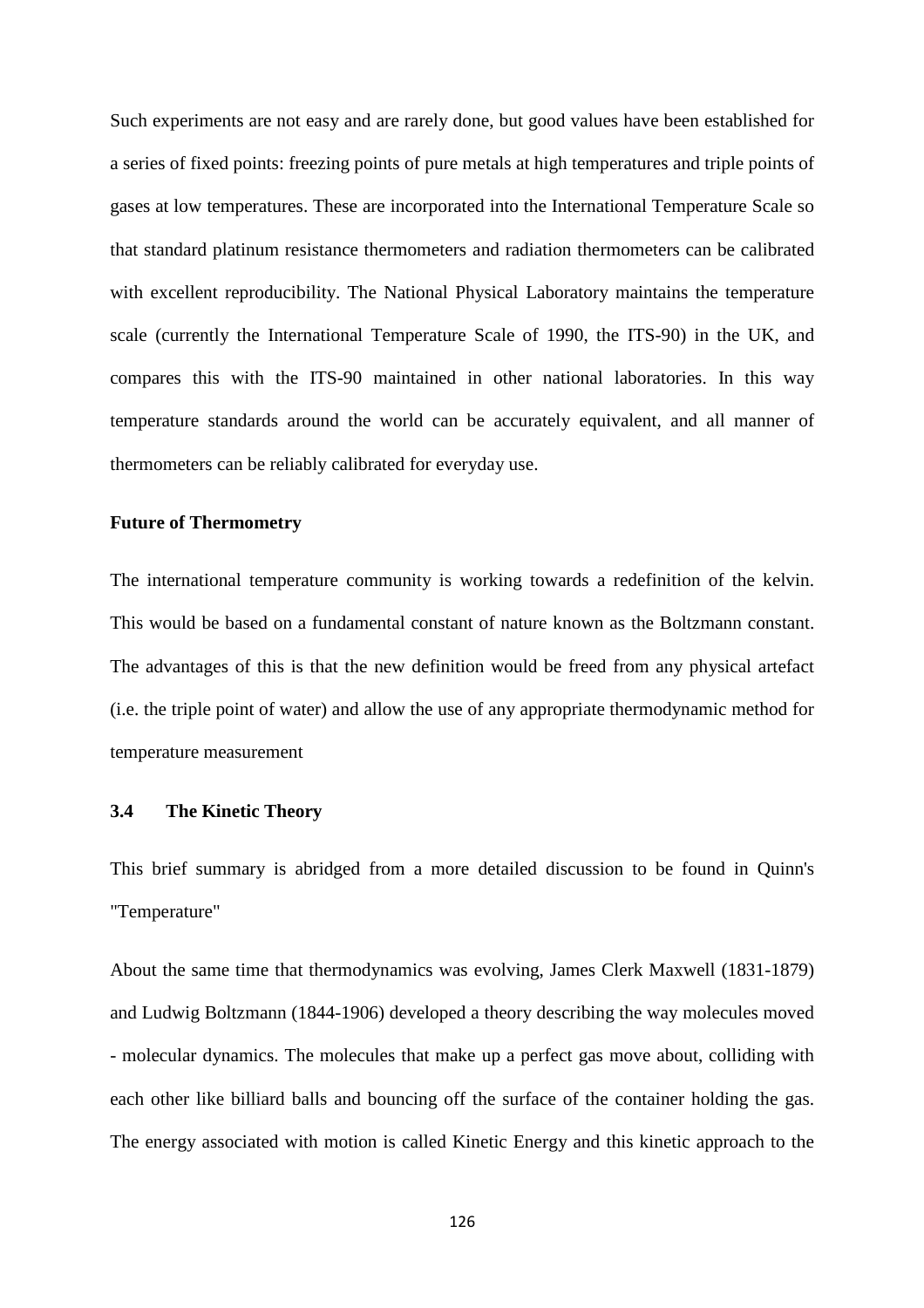behaviour of ideal gases led to an interpretation of the concept of temperature on a microscopic scale.

The amount of kinetic energy each molecule has is a function of its velocity; for the large number of molecules in a gas (even at low pressure), there should be a range of velocities at any instant of time. The magnitude of the velocities of the various particles should vary greatly - no two particles should be expected to have the exact same velocity. Some may be moving very fast; others, quite slowly. Maxwell found that he could represent the distribution of velocities statistically by a function known as the Maxwellian distribution. The collisions of the molecules with their container give rise to the pressure of the gas. By considering the average force exerted by the molecular collisions on the wall, Boltzmann was able to show that the average kinetic energy of the molecules was directly comparable to the measured pressure, and the greater the average kinetic energy, the greater the pressure. From Boyles' Law, we know that the pressure is directly proportional to the temperature; therefore, it was shown that the kinetic energy of the molecules related directly to the temperature of the gas. A simple relation holds for this: average kinetic energy of molecules=3kT/2, where k is the Boltzmann constant. Temperature is a measure of the energy of thermal motion and, at a temperature of zero, the energy reaches a minimum (quantum mechanically, the zero-point motion remains at 0 K).

In July, 1995, physicists in Boulder, Colo.achieved a temperature far lower than has ever been produced before and created an entirely new state of matter predicted decades ago by Albert Einstein and Satyendra Nath Bose. The press release describes the nature of this experiment and a full description of this phenomenon is described by the University of Colorado's BEC Homepage.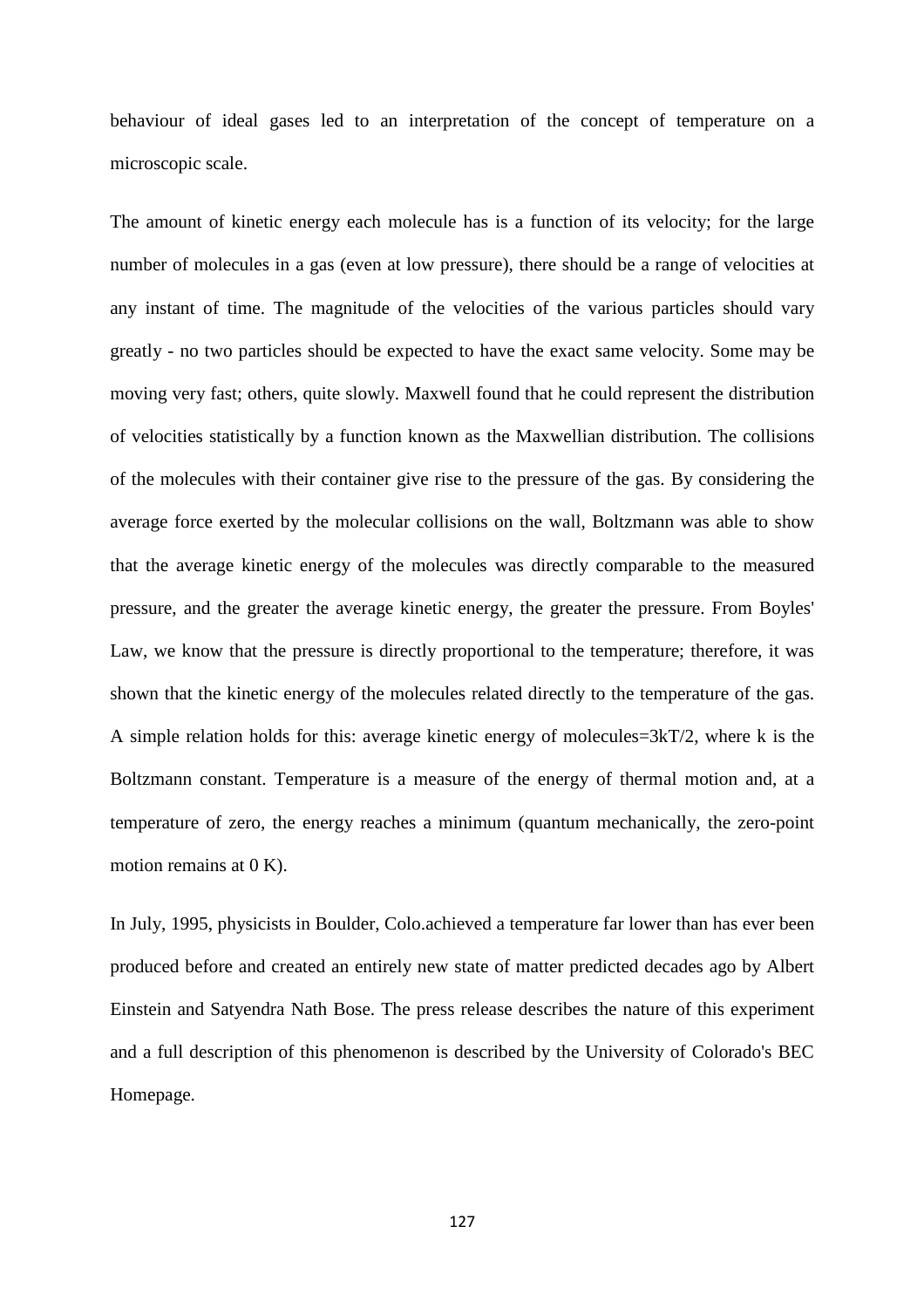Dealing with a system which contained huge numbers of molecules requires a statistical approach to the problem. About 1902, J. W. Gibbs (1839-1903) introduced statistical mechanics with which he demonstrated how average values of the properties of a system could be predicted from an analysis of the most probable values of these properties found from a large number of identical systems (called an ensemble). Again, in the statistical mechanical interpretation of thermodynamics, the key parameter is identified with a temperature which can be directly linked to the thermodynamic temperature, with the temperature of Maxwell's distribution, and with the perfect gas law.

Temperature becomes a quantity definable either in terms of macroscopic thermodynamic quantities such as heat and work, or, with equal validity and identical results, in terms of a quantity which characterized the energy distribution among the particles in a system. (Quinn, "Temperature")

A second mechanism of heat transport is illustrated by a pot of water set to boil on a stove hotter water closest to the flame will rise to mix with cooler water near the top of the pot. Convection involves the bodily movement of the more energetic molecules in a liquid or gas.

The third way that heat energy can be transferred from one body to another is by radiation; this is the way that the sun warms the earth. The radiation flows from the sun to the earth, where some of it is absorbed, heating the surface.

A major dilemma in physics since the time of Newton was how to explain the nature of this radiation

# **4.0 CONCLUSION**

With this understanding of the concept of temperature, it is possible to explain how heat (thermal energy) flows from one body to another. Thermal energy is carried by the molecules

128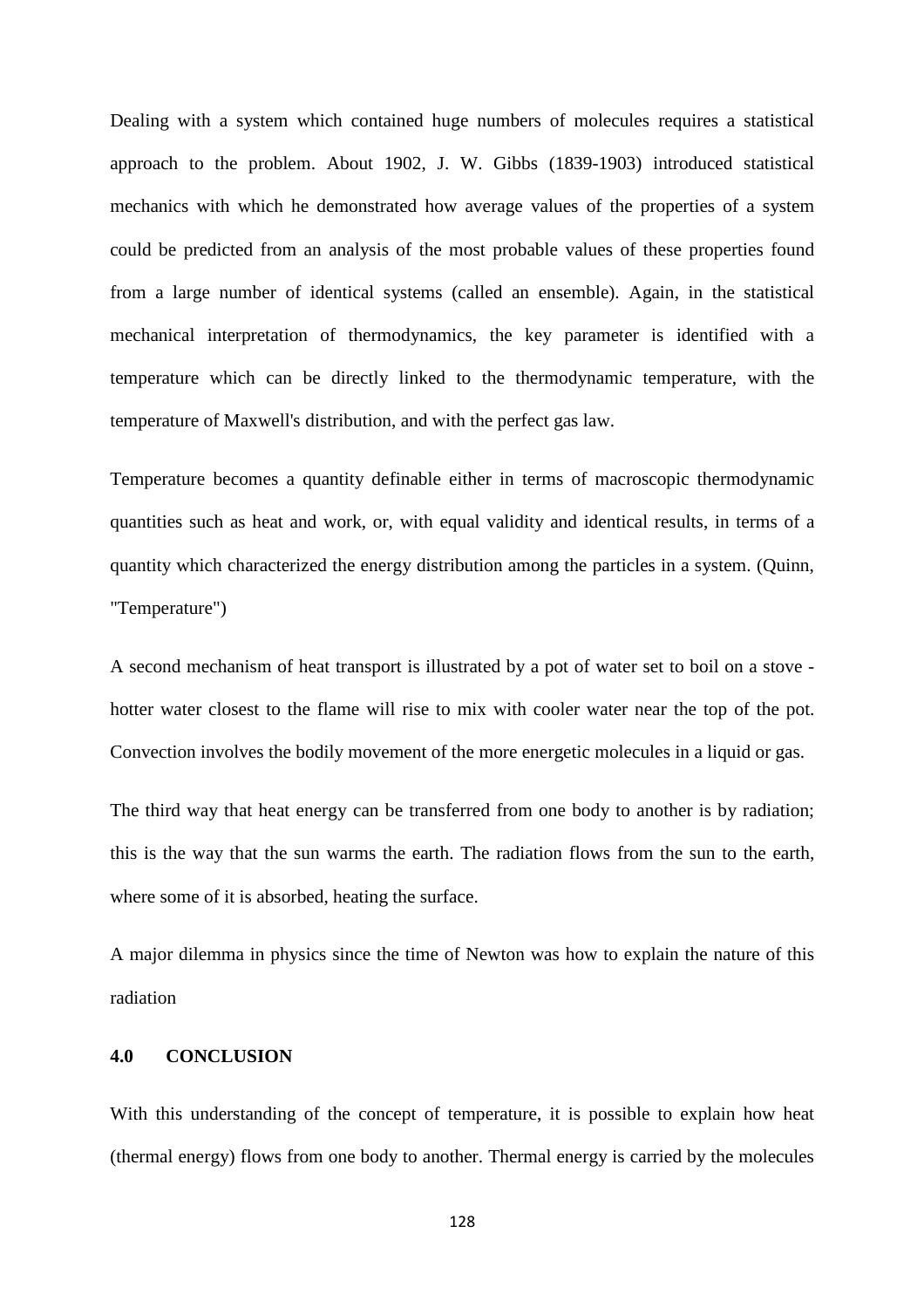in the form of their motions and some of it, through molecular collisions, is transferred to molecules of a second object when put in contact with it. This mechanism for transferring thermal energy by contact is called conduction.

# **5.0 SUMMARY**

A thermometer is an instrument that measures the temperature of a system in a quantitative way. The easiest way to do this is to find a substance having a property that change in a regular way with its temperature. The most direct 'regular' way is a linear one:

$$
t(x) = ax + b,
$$

where t is the temperature of the substance and changes as the property x of the substance changes. The constants a and b depend on the substance used and may be evaluated by specifying two temperature points on the scale, such as 32° for the freezing point of water and 212° for its boiling point.

For example, the element mercury is liquid in the temperature range of -38.9° C to 356.7° C (we'll discuss the Celsius ° C scale later). As a liquid, mercury expands as it gets warmer, its expansion rate is linear and can be accurately calibrated.

# **6.0 TUTOR- MARKED ASSIGNMENT**

1. With the aid of annotated diagram, describe a thermometer

2. . List and explain type and classification of thermometer

3. What did you understand by kinetic theory

#### **7.0 REFERENCES/FURTHER READINGS**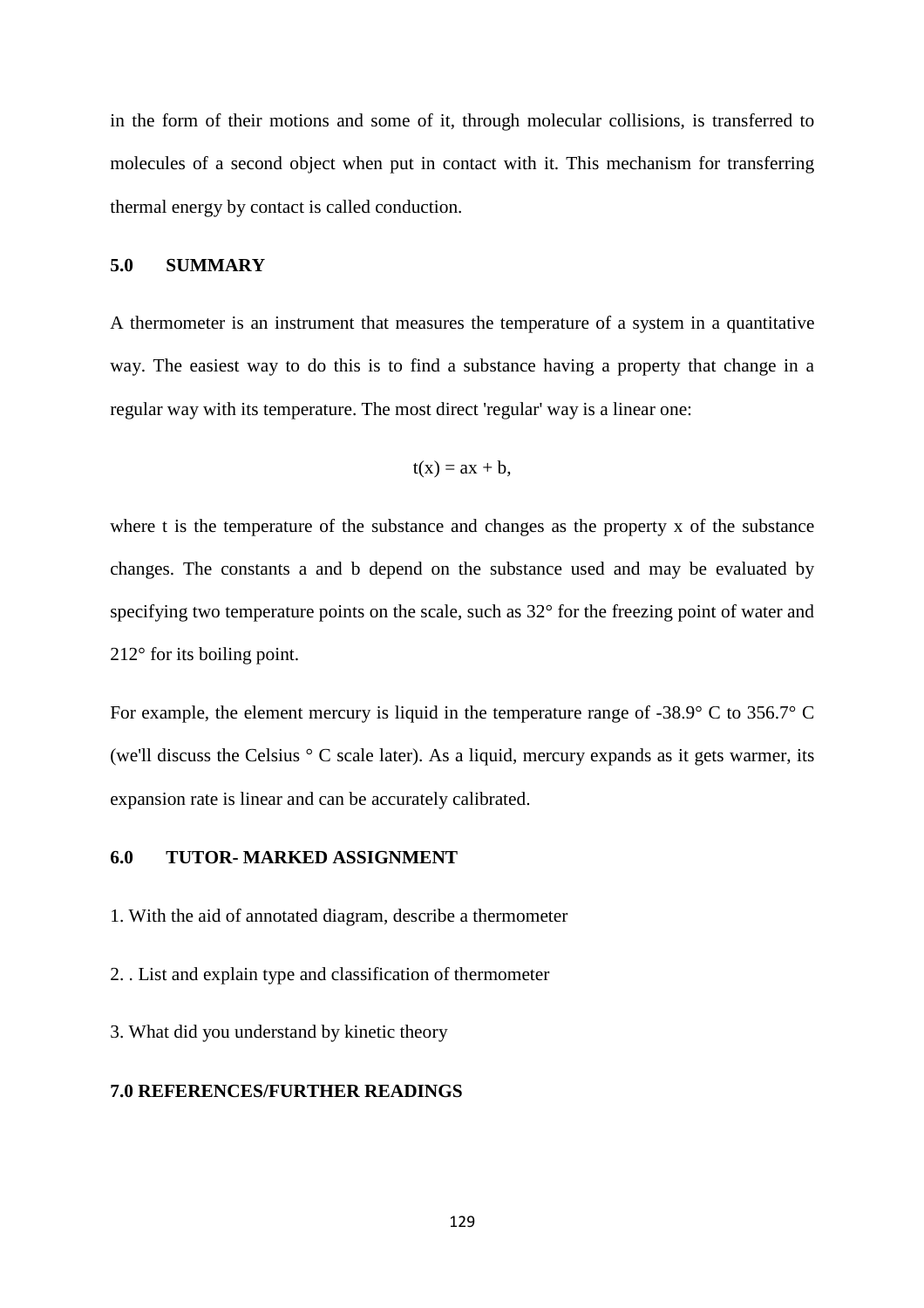# **UNIT 5: PRECIPITATION AND MEASUREMENT**

1.0 INTRODUCTION

# 2.0 AIMS AND OBJECTIVES

3.0 MAIN CONTENT

3.1 EXAMINE THE VARIOUS TYPES OF PRECIPITATION

3.2 IDENTIFICATION OF MEASUREMENT AND CALIBRATION OF PRECIPITATION

3.3 FACTORS THAT MODIFY PRECIPITATION AMOUNTS

4.0 CONCLUSION

5.0 SUMMARY

6.0 TUTOR- MARKED ASSIGNMENT

7.0 REFERENCES/FURTHER READINGS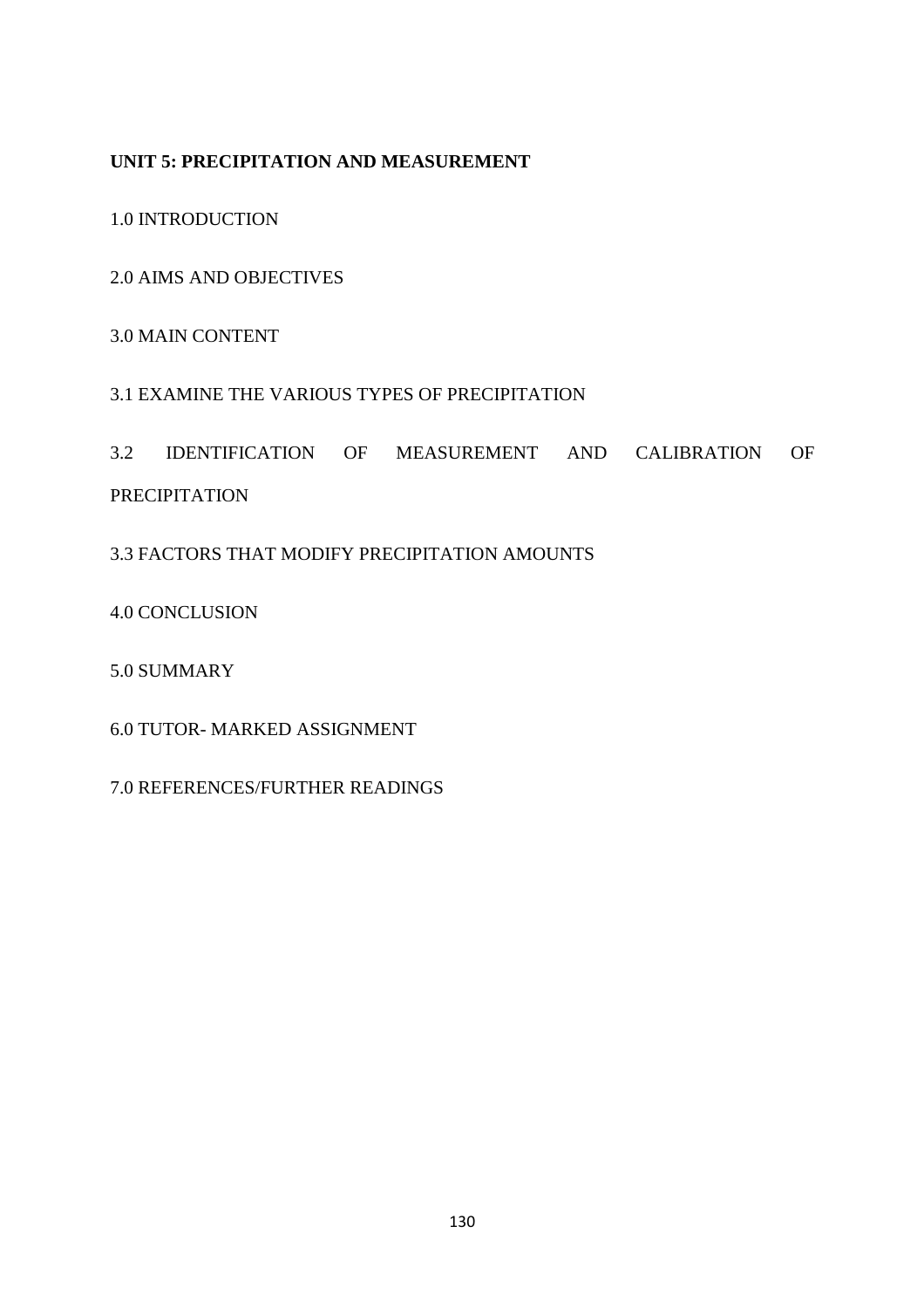### **UNIT 5: PRECIPITATION AND MEASUREMENT**

### **1.0 Introduction**

Water evaporates into the air from every water surface on Earth and from living things. This water eventually returns to the surface as precipitation. Precipitation is any form of water that falls from clouds and reaches Earth's surface.

Precipitation always comes from clouds. But not all clouds produce precipitation. For precipitation to occur, cloud droplets or ice crystals must grow heavy enough to fall through the air. One way that cloud droplets grow is by colliding and combining with other cloud droplets. As the droplets grow larger, they fall faster and collect more and more small droplets. Finally, the droplets become heavy enough to fall out of the cloud as raindrops.

Precipitation varies across a range of space–time scales. Larger space-scale variations generally occur at longer time scales, and are associated with correspondingly larger scale phenomena in the atmosphere or ocean–atmosphere system. For example, scales of variability within an individual convective storm may vary from metres and seconds to kilometres and hours, while the El Nin~o–Southern Oscillation (ENSO) related scales of variability are regional to hemispheric in extent and multi-year in length (Daly, 1991).

However, these different scales are not unrelated: precipitation within individual storms is likely to be more intense and of longer duration when ENSO is causing a general enhancement in precipitation across a region. At all these time and space scales, precipitation is inherently more variable than other commonly reported climate variables, such as temperature and pressure, with the result that precipitation measurement and analysis are more demanding. Overlying this variability of precipitation within the climate system is the potential for secular changes in the intensity and distribution characteristics of precipitation.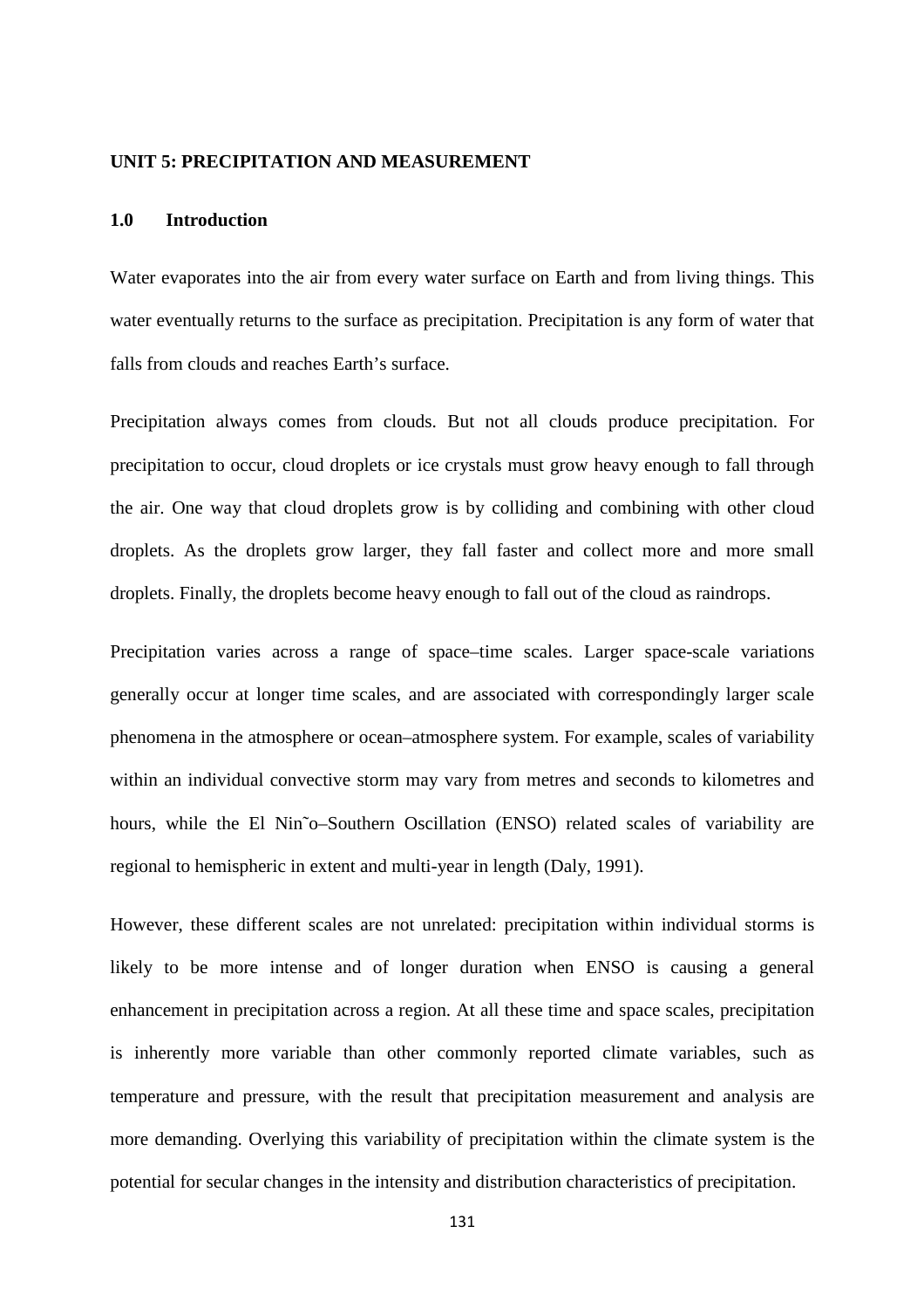#### **2.0 AIMS AND OBJECTIVES**

1. Examine the various form of precipitation

2. Identification of measurement and calibration of precipitation

3. Factors that modify are precipitation amounts

# **3.1 Types of Precipitation**

In warm parts of the world, precipitation is almost always rain or drizzle. In colder regions, precipitation may fall as snow or ice. Common types of precipitation include rain, sleet, freezing rain, hail, and snow.

Rain is the most common kind of precipitation is rain. Drops of water are called rain if they are at least 0.5 millimeter in diameter. Precipitation made up of smaller drops of water is called mist or drizzle. Mist and,drizzle usually fall from stratus clouds.

Sleet Sometimes raindrops fall through a layer of air below 0°C, the freezing point of water. As they fall, the raindrops freeze into solid particles of ice. Ice particles smaller than 5 millimetres in diameter are called sleet.

Freezing Rain at other times raindrops falling through cold air near the ground do not freeze in the air. Instead, the raindrops freeze when they touch a cold surface. This is called freezing rain. In an ice storm, a smooth, thick layer of ice builds up on every surface. The weight of the ice may break tree branches onto power lines, causing power failures. Freezing rain and sleet can make sidewalks and roads slippery and dangerous

Hail Round pellets of ice larger than 5 millimeters in diameter are called hailstones. Hail forms only inside cumulonimbus clouds during thunderstorms. A hailstone starts as an ice pellet inside a cold region of a cloud. Strong updrafts in the cloud carry the hailstone up and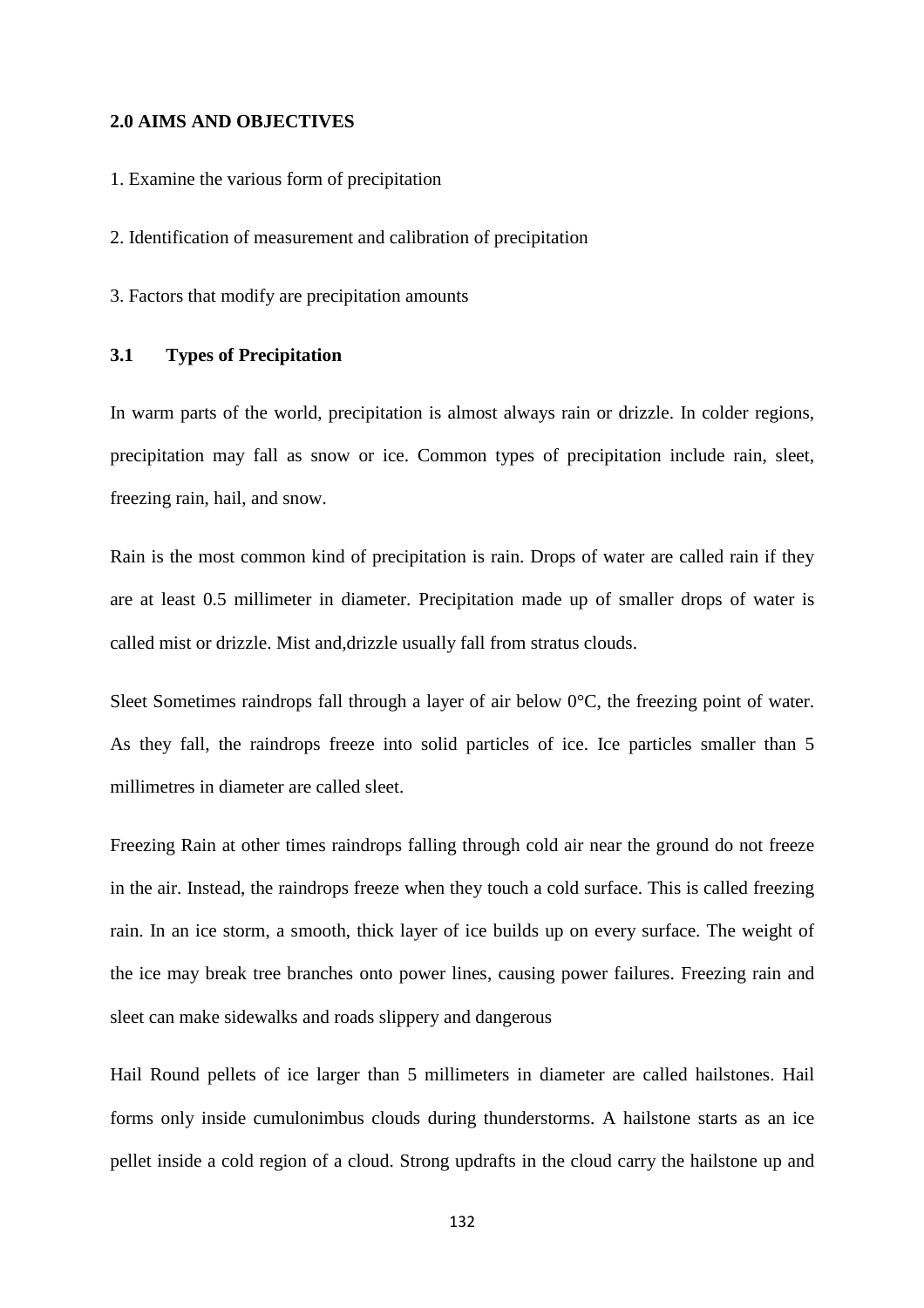down through the cold region many times. Each time the hailstone goes through the cold region, a new layer of ice forms around the hailstone. Eventually the hailstone becomes heavy enough to fall to the ground. If you cut a hailstone in half, you can often see shells of ice, like the layers of an onion. Because hailstones can grow quite large before finally falling to the ground, hail can cause tremendous damage to crops, buildings, and vehicles.

Snow often form water vapour in a cloud is converted directly into ice crystals called snowflakes. Snowflakes have an endless number of different shapes and patterns, all with six sides or branches. Snowflakes often join together into larger clumps of snow in which the sixsided crystals are hard to see.

# **3.2 Identification of Measurement and Calibration of Precipitation**

Gauges that measure precipitation at a point remain the most common approach to groundbased measurement. Although radar observations have tended to supplant gauges by providing a real estimate directly, the gauge remains the ultimate reference and is the only measurement method available in many regions of the world. Other forms of surface observation include standard present-weather classifications and more qualitative historic documentary records, such as wet day counts (Ohara and Metcalfe, 1995; Rodrigo et al., 1995, 1999; Kastellet et al., 1998; Pfister et al., 1999). The first rain gauge in Europe was developed by Richard Townley in Burnley, Lancashire, in 1677. Even earlier gauge measurements are believed to have occurred in Korea, where the Japanese used a type of gauge to determine the annual rice tax each region should pay. However, analyses of these data are considered unreliable as many Koreans probably understood the tax system and modified the amounts in the 'gauges' accordingly.

Gauge design (often called ombrometers in earlier times) varied considerably across Europe until some form of standardization came in the late nineteenth century (Middleton, 1953,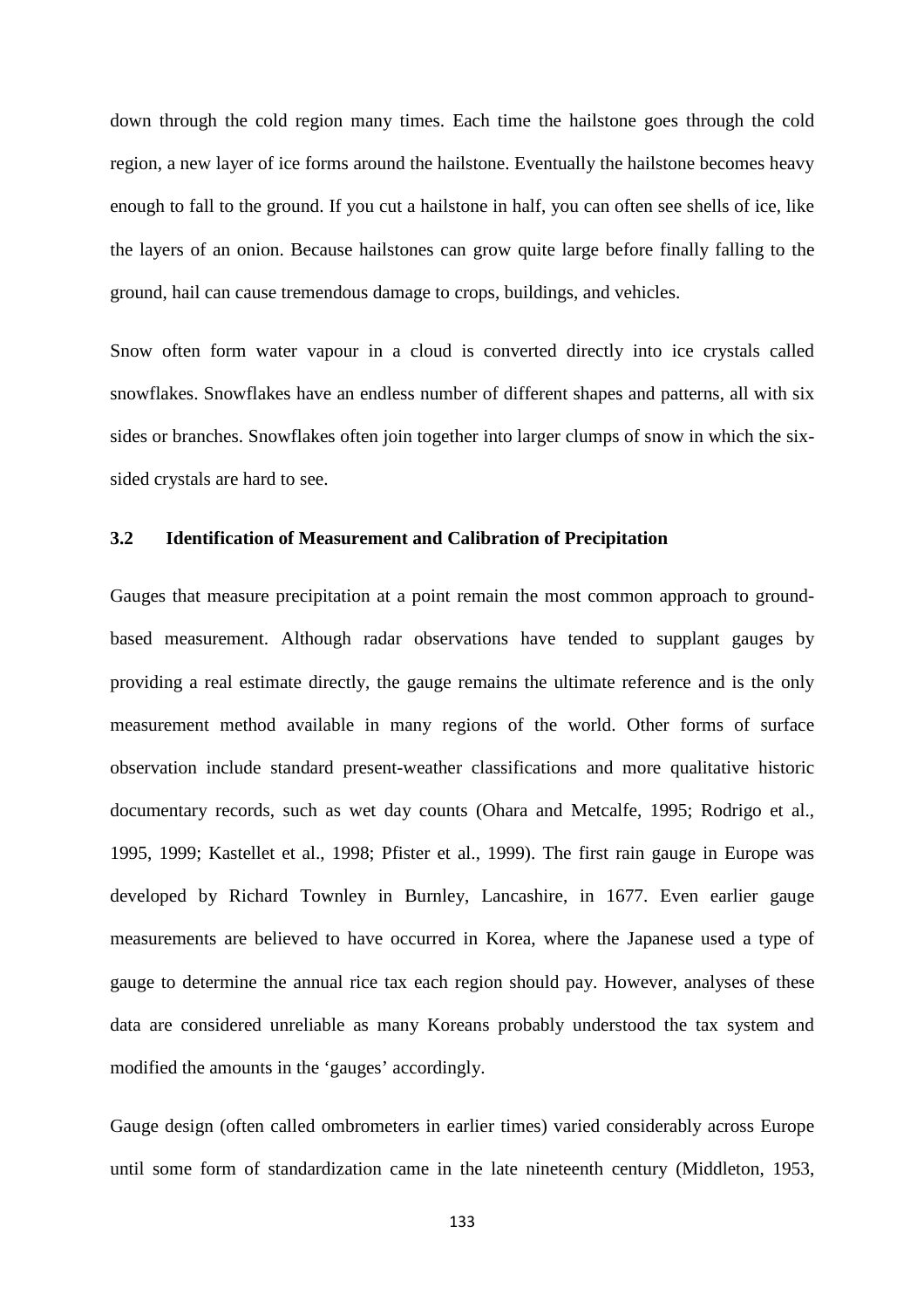1965). Developments were largely dependent on climate regime, with Russian, Scandinavian and Canadian scientists emphasizing designs that maximized snow catch, particularly during strong winds. Other countries realized that catch was higher if the gauge was located at ground level rather than 1–2 m above the ground. The main result of these developments has been that nearly all long-term records of precipitation are not homogeneous, exhibiting trends and/or discontinuities attributable to design changes (see Section 2.2). It has been estimated that at least 250000 different precipitation gauges have been established globally by various meteorological and hydrological agencies over the last few decades (Groisman and Legates,

1995).

Precipitation is 'any liquid or solid aqueous deposit from the atmosphere'. This includes rain, drizzle, snow, ice, hail, diamond dust, snow grains, snow pellets, ice pellets, rime, glaze, frost and dew, and any deposit from fog. The term 'rain' instead of 'precipitation' will be used here for simplicity.

There are generally two types of rain gauge — the automatic, which makes a record of the time a known sized container is filled and emptied — and the storage, which collects and stores the rain for later measurement. The copper splayed-base and Snowdon are examples of storage gauges, though increasing use is also being made of stainless steel. The notes below concern mainly storage gauges.

Make sure the amount of rain collected is not increased by condensation, splash-in, or flooding, and is not decreased by evaporation, leaks or splash-out.

Occasionally test the funnel for leaks by placing thumb over the tube end and pouring water into the funnel. Or trap air in the funnel with your thumb while lowering it upside down into a bucket of water — air will escape through

134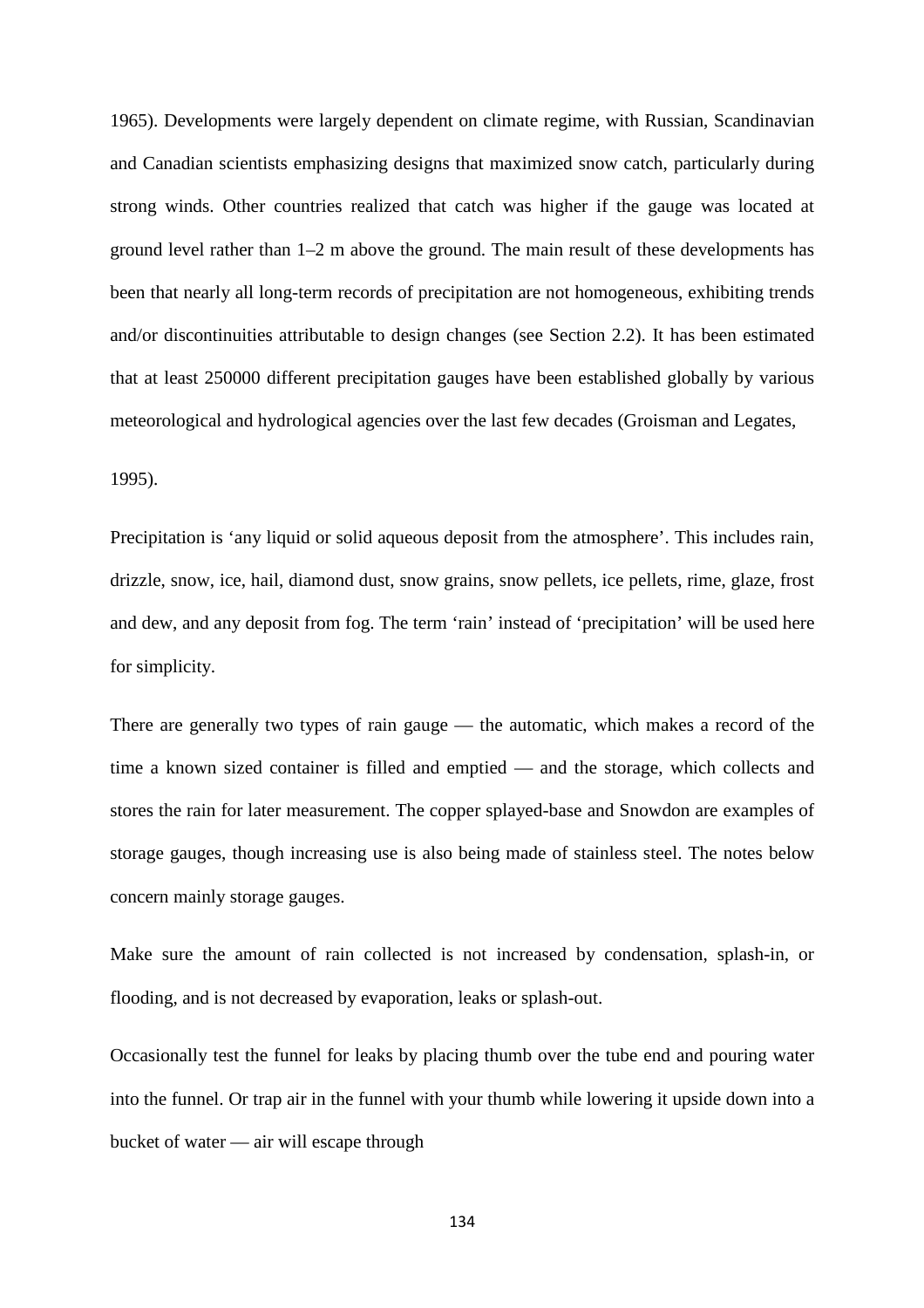Measurements from storage gauges Manually-read gauges All measurements should be made as close as possible to 10 a.m. during British Summer Time or 9 a.m. for the rest of the year, unless you have an alternative arrangement, or you are unable to make the measurement for some reason.

Always note the date and time of your reading. If your reading is not at your usual time, make a note of why not.

If you provide values weekly instead of daily, make sure you do them on the same day each week and on Daily read the 1st of each month. Monthly gauge readings should be done on the 1st of each month.

Make sure you use the measure that is appropriate for your size of rain gauge — commonly a tapered 10 mm measure for daily-read gauges, or flat-base 50 mm measure for Octapents or large Bradfords

# **Methodology of Measuring Liquid Precipitation**

- $\triangleright$  Carefully lift the funnel out of the base of the rain gauge.
- $\triangleright$  Lift out the collection bottle.
- $\triangleright$  Carefully pour the water into the rain measure. If there is too much for the measure, pour in less than a full measure each time, write down each value, then add them all up to get the total.
- $\triangleright$  Then empty each amount into a spare container to repeat the process to check the total.
- $\triangleright$  Carefully replace the empty bottle and put the funnel back into it.
- $\triangleright$  For accuracy, read the measure with the water surface at your eye level and the measure vertical, held between thumb and first finger.
- $\triangleright$  You can check the measure is vertical by making sure that the scales on both sides of the measure are lined up as you look through the glass.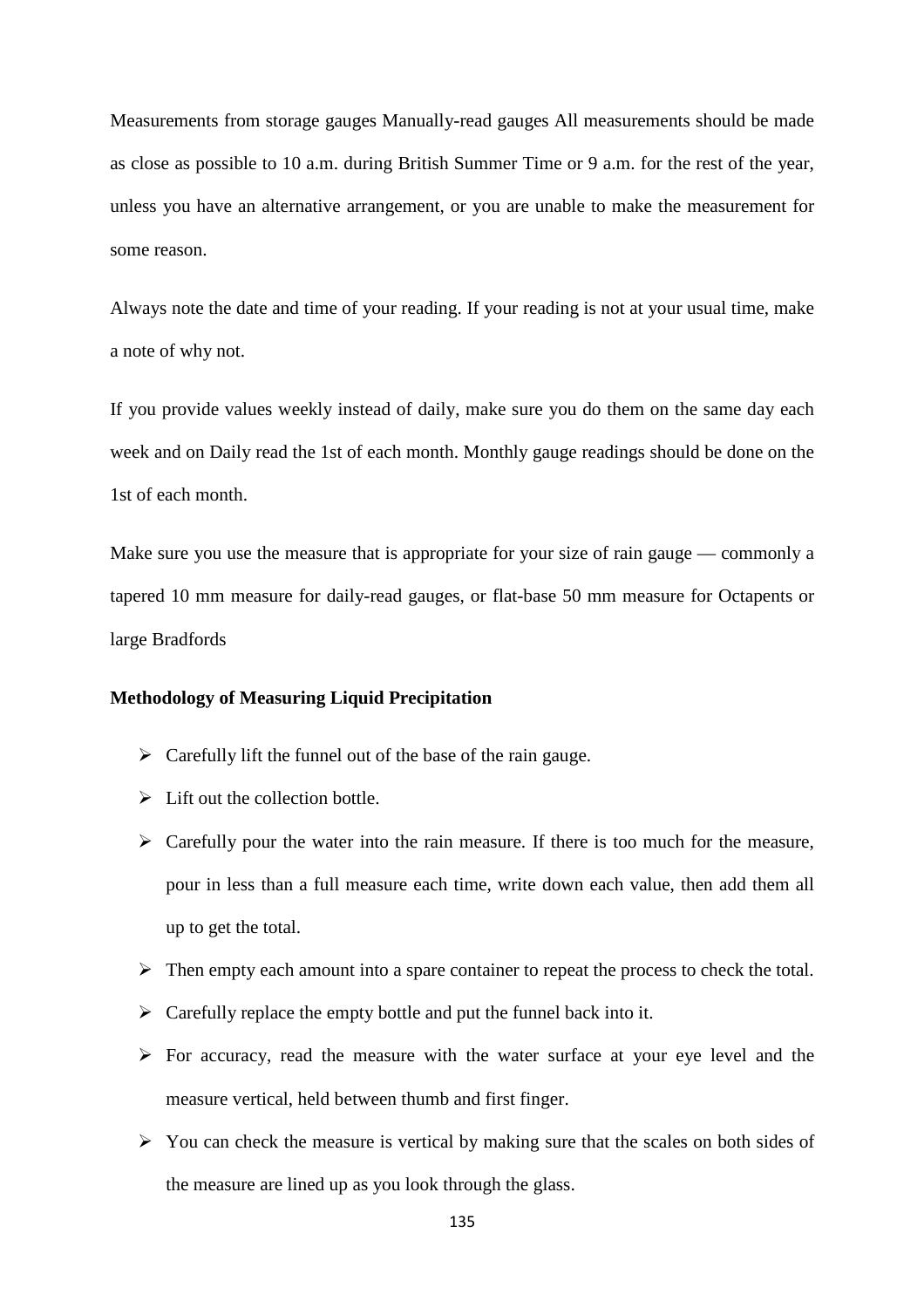### **Measuring a trace**

There is a continuous ring below the 0.1 mm mark on the rain measure. This shows the limit of a trace.

If the rain amount is exactly on or above that mark, your reading should be 0.1 mm.

Record a trace when the amount is below that mark (and you are sure this is from precipitation since your last measurement).

Also, record a trace if there have been a few spots of rain, drizzle, etc. since your last reading but the bottle is dry.

If you know the weather has been dry since your last reading, do not record droplets left over from your previous measurement as a trace.

Take care to consider if there has been dew or frost, and make a note if there was.

### **Method of Measuring Heavy rain**

- $\triangleright$  To get more information about heavy rain in short periods, you can measure the rainfall as soon as it stops.
- $\triangleright$  Put the rain back into the bottle so that the next reading is not affected.
- $\triangleright$  Note the start/stop times of the rain. If it is raining heavily through the day, check that the gauge won't overflow by taking a reading and discarding the water.
- $\triangleright$  Remember to add the amount to the next routine measurement.
- $\triangleright$  Measuring liquid equivalent of solid precipitation
- $\triangleright$  Always try to note the type of precipitation whether it is snow, ice pellets, hail, etc.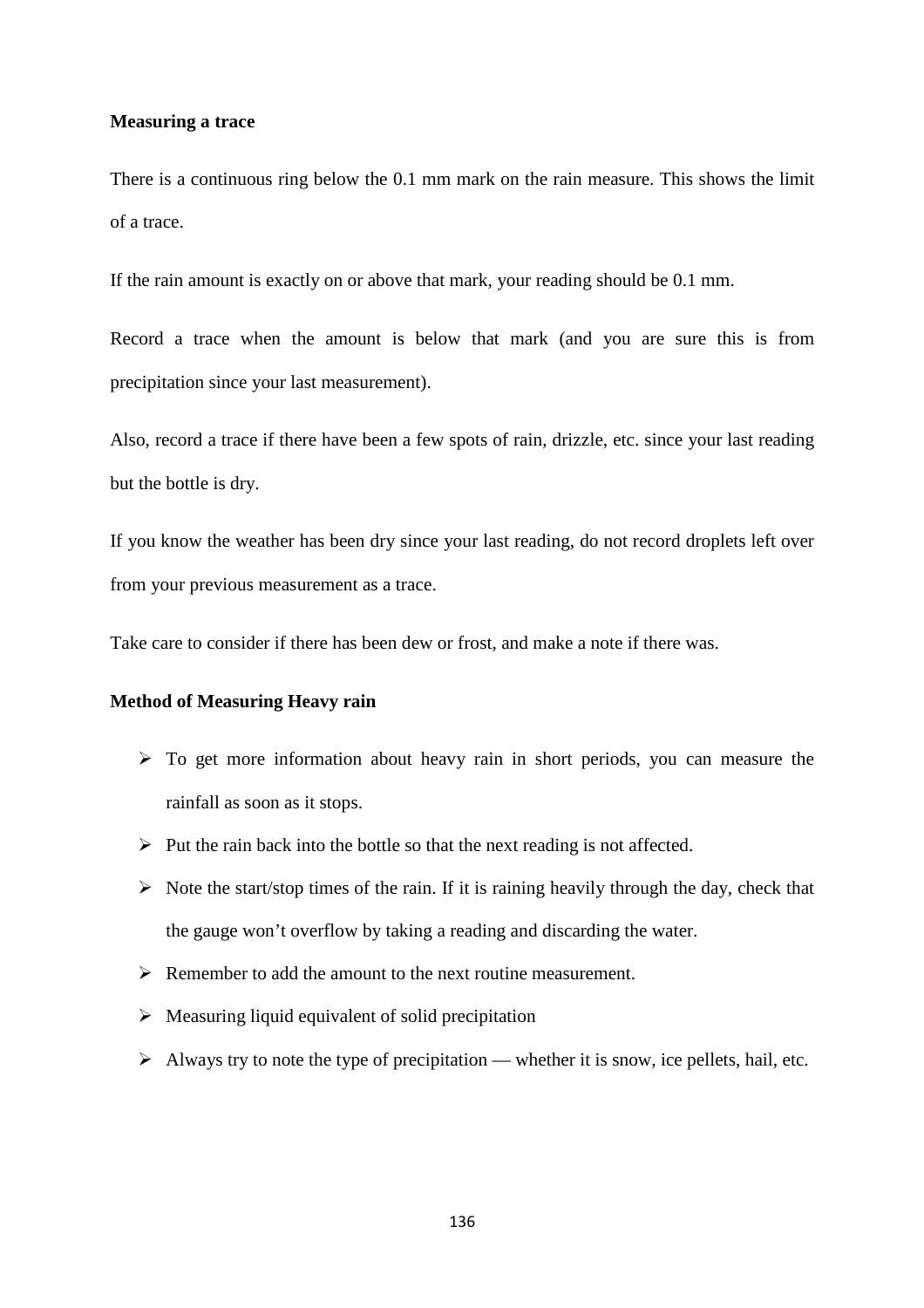# **Slight falls**

- $\triangleright$  If precipitation is not falling, take the funnel and collecting bottle indoors to melt the snow.
- $\triangleright$  Keep the funnel covered while the snow is melting to prevent evaporation.

# **How to Measure Snow**

If snow is falling, you can either:

• pour in a measured amount of warm water (but not hot, as it may crack the bottle) to melt the snow. Measure the total then subtract the amount of warm water you poured in;

• or wrap a cloth dipped in hot water around the bottle and funnel to melt the snow and then measure it in the usual way. Make sure water from the cloth does not get into the bottle or freeze the cloth to the funnel.

#### **Moderate or heavy falls**

Measurement can be complicated because wind eddies may carry snow over or blow it out of the gauge, or even lift lying snow and blow it into the gauge. Sometimes the gauge may be completely buried in snow. However, your readings are very important, particularly for assessing the risk of flooding if the snow thaws quickly.

If there was no snow lying when you made your previous reading, take a sample of the (level, undrifted) snow by pressing the inverted funnel of the gauge downwards through the snow.

Take this sample indoors to melt it and measure the water.

It is a good idea to make three readings like this, as it is often difficult to find a representative sample of snow. Take each sample about a metre apart and report the average of these three samples.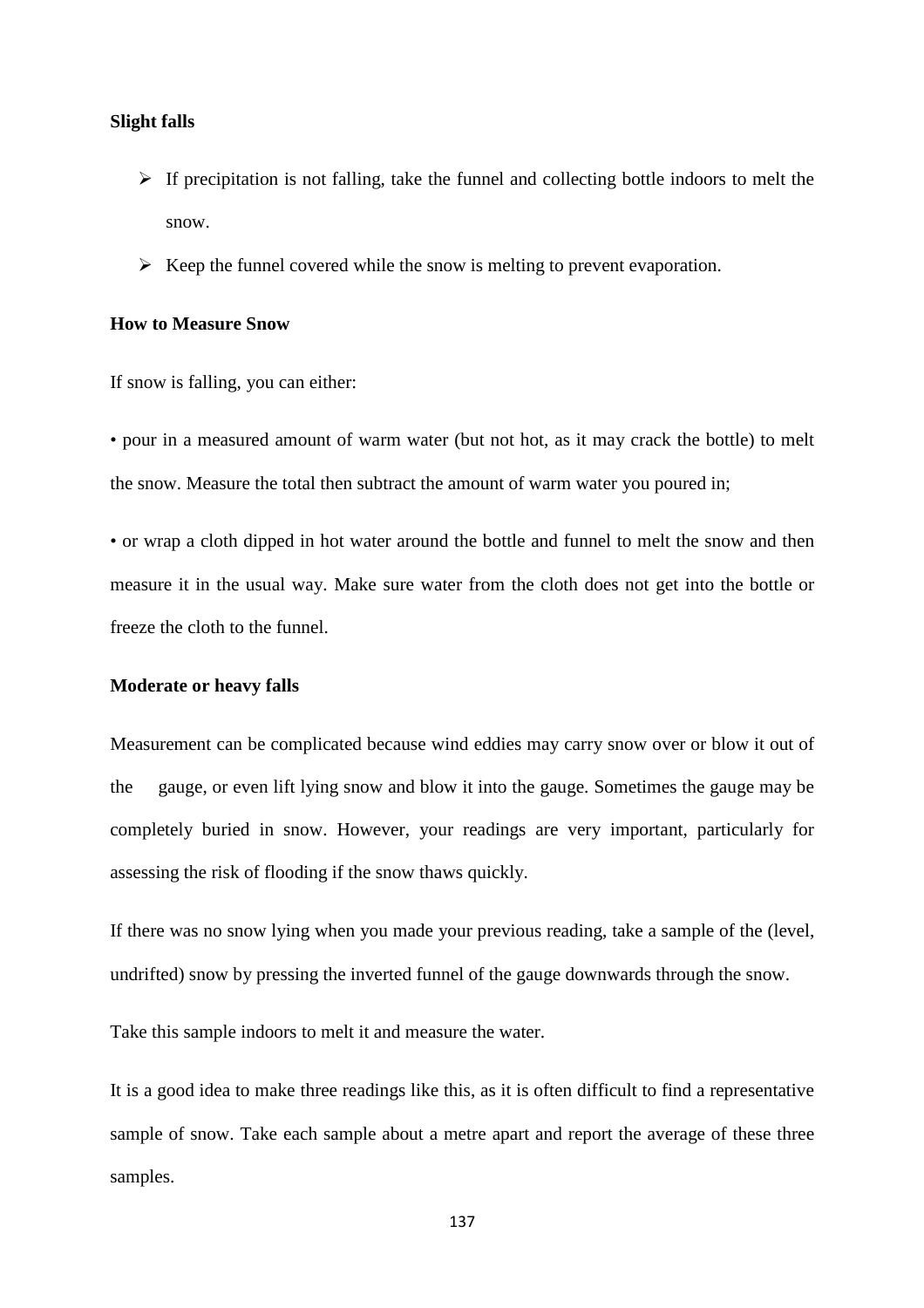(b) If snow was lying when you made your previous reading, you need to be able to measure the fresh snow that has fallen since. You can do this by placing a board onto and flush with the old snow. Sweep the board clean after measuring the snow on it, by taking a funnel sample as in (a), and then replace the board, ready for later measurements. You may wish to mark the place of the board with a thin cane so you can find it under new snow.

If the gauge becomes covered with snow, make a measurement as soon as you can and clear the gauge to continue collecting. Add this measurement to your next routine reading.

Solid and liquid precipitation between readings

Extra care is needed if a mixture of rain and snow has fallen. If it is a slight fall of snow, follow the guidelines for slight falls.

If the fall is moderate or heavy, then follow the guidelines for moderate or heavy falls. Don't forget any liquid precipitation in the bottle and make a note of the amount from melting, if possible.

Do not throw away snow or hail in the funnel when you make a measurement — melt it and add it to the bottle to be measured in the usual way.

If measurement is not possible, leave the snow in the funnel to melt in its own time, but please note this on the relevant form (Rainfall data or 3208b) along with the reason, such as the examples below.

- $\triangleright$  snow filling funnel no more snow can enter
- $\triangleright$  snow being blown out of funnel, even if not full
- $\triangleright$  drifting or blowing snow being deposited in funnel
- $\ge$  gauge covered by snow due to heavy falls or drifting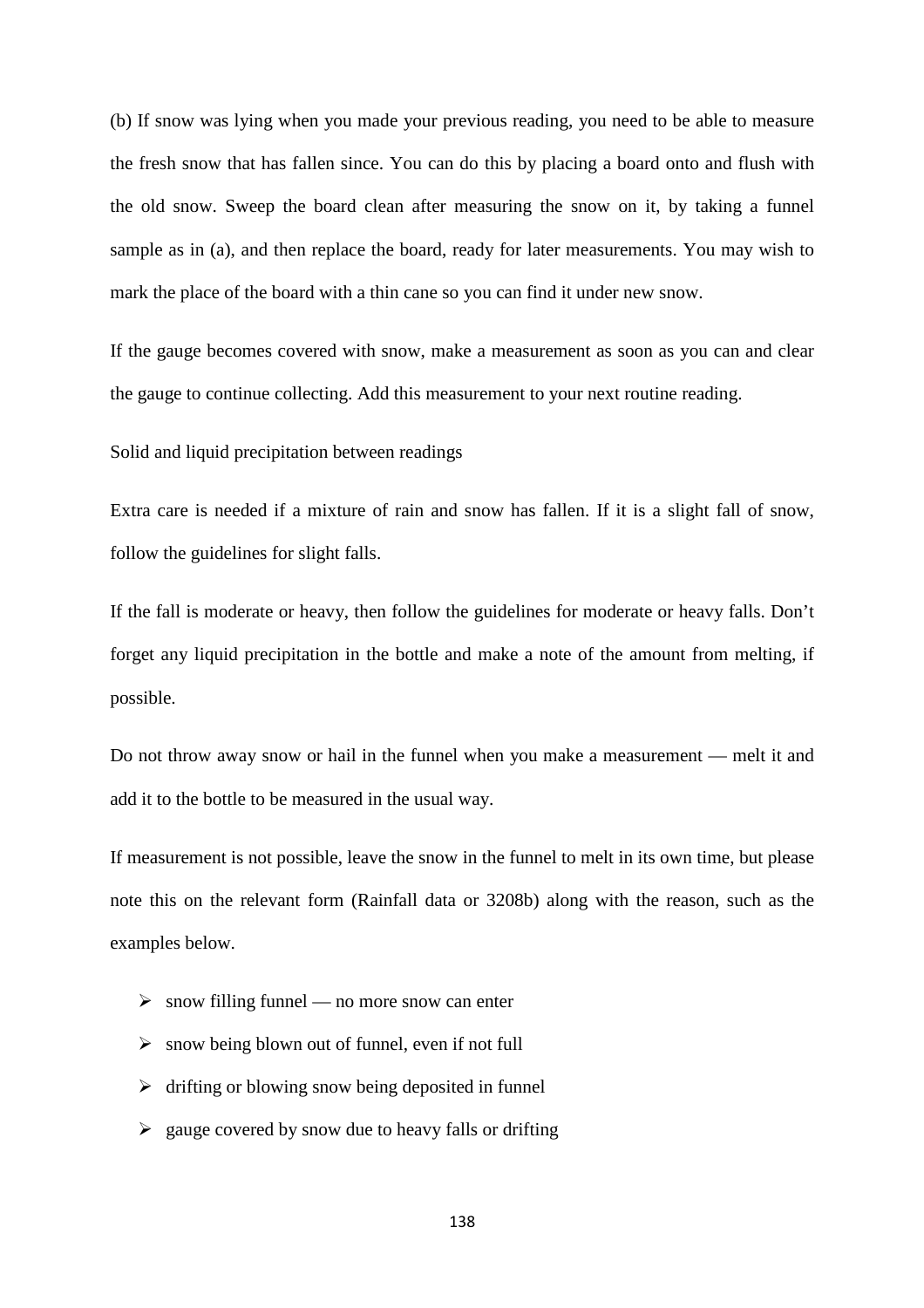#### **Measuring the depth of frozen precipitation**

This includes snow, hail and ice pellets.

If, at the time of your observation, the ground representative of the station is covered by snow or other solid precipitation, then the depth should be measured and reported.

Measure the depth in centimetres using a ruler held vertically in a location free from drifting or scouring by wind.

Choose a location as near as possible to the rain gauge. Ideally, take three measurements at different places and report the average of these.

You must ensure that the ruler is either adapted to read zero at ground level or you take account of the length of the short gap between the end of the ruler and the zero mark, when you make your measurement.

Make sure your ruler does not pierce the grass or other ground surface beneath the frozen precipitation, as this will give a false reading.

Average annual precipitation is a vital piece of climatic data - one that is recorded through a variety of methods. Precipitation (which is most commonly rainfall but also includes snow, hail, sleet, and other forms of water falling to the ground) is measured in units over a given time period. In the United States, precipitation is commonly represented in inches per 24-hour period. This means that if one inch of rain fell in a 24-hour period and water wasn't absorbed by the ground nor did it flow downhill, after the storm there would be a layer of one inch of water covering the ground.

The low-tech method of measuring rainfall is to use a container with a flat bottom and straight sides (such as a cylinder coffee can). While a coffee can will help you determine whether a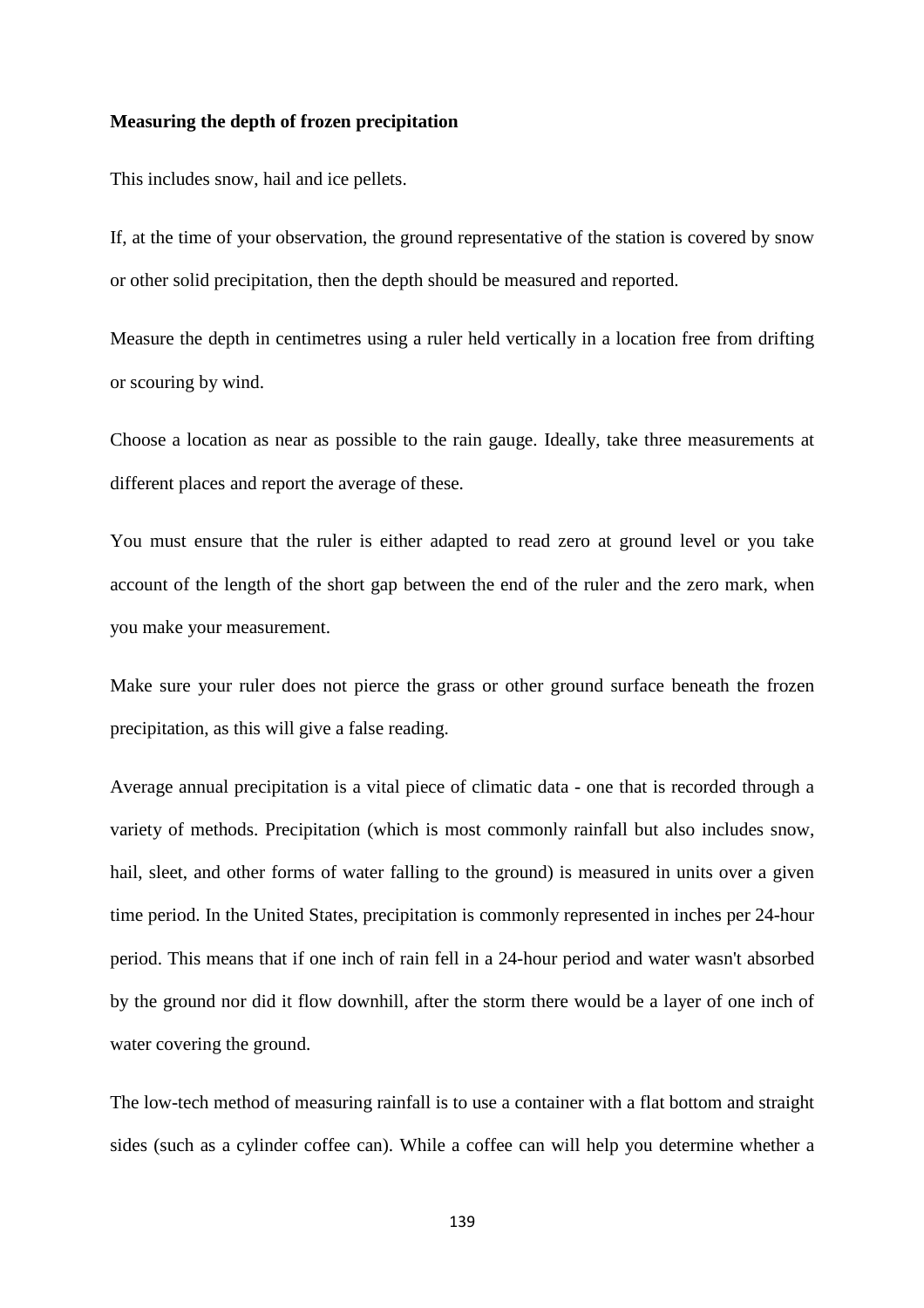storm dropped one or two inches of rain, it's difficult to measure small amounts of precipitation.

A tipping bucket electronically records precipitation on a rotating drum or electronically. It has a funnel, like a simple rain gauge, but the funnel leads to two tiny "buckets." The two buckets are balanced (somewhat like a see-saw) and each holds .01 inch of water. When one bucket fills, it tips down and is emptied while the other bucket fills with rain water. Each tip of the buckets causes the device to record an increase of .01 inch of rain.

Snowfall is measured in two ways. The first is a simple measurement of the snow on the ground with a stick marked with units of measurement (like a yardstick). The second measurement determines the equivalent amount of water in a unit of snow. To obtain this ratio, the snow must be collected and melted into water. Generally, 10 inches of snow produces one inch of water. However, it can take up to 30 inches of loose, fluffy snow though as little as 2-4 inches of wet, compact snow can produce an inch of water.

Wind, buildings, trees, topography, and other factors can modify the amount of precipitation that falls so rainfall and snowfall tend to be measured away from obstructions. A thirty-year average of annual precipitation is used to determine the average annual precipitation for a specific place.

Determining and recording the average annual precipitation is very important and for a meteorologist it is a vital piece of climatic data. There are several methods used by meteorologists to measure precipitation. Precipitation is generally rainfall, but is also includes snow, sleet, hail, and other types of water that falls to the ground. It is measured over a given period of time in units.

Precipitation measurement is typically represented per 24-hour period in inches. This means that if an inch of rain fell within a 24-hour period of time and the ground didn't absorb the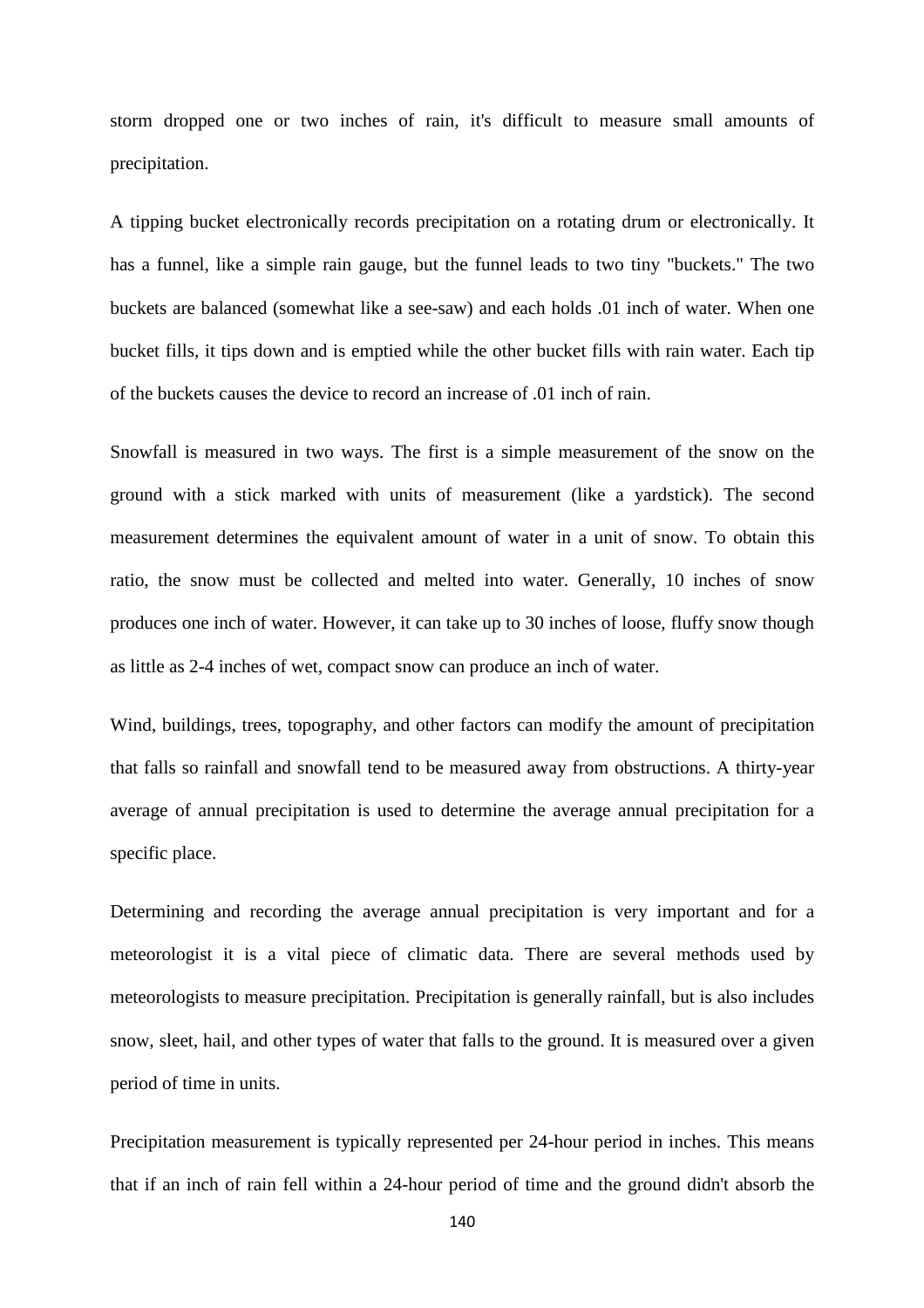water, or the water didn't flow down a hill, after a storm has occurred there would be a oneinch layer of water covering the ground.

#### **Low-Tech Measuring Method**

To measure precipitation using a low-tech method, one would use a flat-bottom container that has straight sides, such as a coffee cans that is cylindrical in shape. With this method small amounts of precipitation are difficult to measure, but it can help to determine if a storm lead to one to two inches of precipitation being dropped. This method to measure precipitation is typically only used to measure rainfall.

#### **Rain Gauges**

Rain gauges are an instrument used to measure precipitation that has wide openings at the top. The rain that falls will be funneled into a narrow tube that is one-tenth the diameter of the gauges top. Since the funnel is less narrow than the tube, the measurement units are further apart than on a ruler making it possible for exact measuring to the one-hundredth of an inch. It is known as a trace of rain, when less than .01 inch of rain drops to the ground.

# **Tipping Bucket**

This instrument used to measure precipitation records precipitation electronically or on a rotating drum. Like a simple rain gauge, it has a funnel, but on a tipping bucket, two tiny buckets are what the funnel leads to. The two tiny buckets each hold .01 inch of water and they are balanced, similar to how a sea-saw balances when there is a person on each end. A tipping bucket tips down, when one bucket fills, and then it is emptied while the other bucket fills up with rain water. Every time the buckets tip, this precipitation measurement tool records a .01 inch increase in rain.

### **Measuring Snow**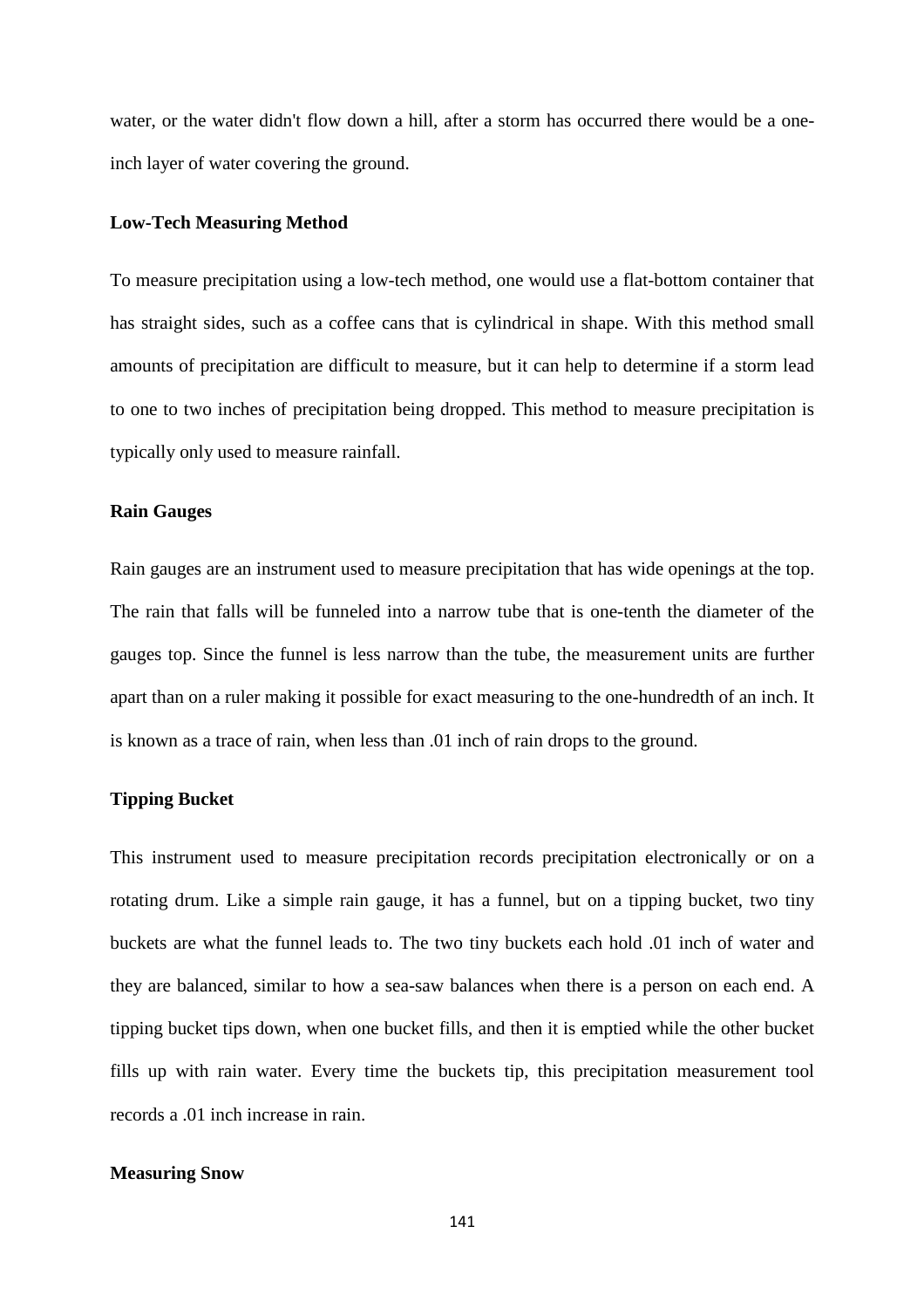There are two different precipitation measurement methods used to measure snow. The first instrument is similar to a yardstick and it is marked with the measurement units. It is used to measure snow that has already fallen to the ground. The second tool to measure snow is used to measure how much water a unit of snow contains. The snow has to be collected and then melted into water in order to obtain this ratio. In most cases, one inch of water will be produced by ten inches of snow. However, if the snow is fluffy and lose it can take approximately thirty inches of snow to produce the same amount of water as two to four inches of snow that is compact and wet.

#### **3.3 Factors that Modify Precipitation Amounts**

Certain factors can modify precipitation amounts, such as buildings, topography, wind, and trees. Because of this, precipitation, such as snowfall and rainfall, are measured in areas that are free of obstructions. To determine the annual precipitation for a specific area, a thirty-year annual precipitation average is used.

Precipitation is all liquid and solid products of water that are deposited from the atmosphere on the ground, and is generally caught by precipitation gauges at a point. If a spatial scale looking for is expanded, it is effective that many precipitation gauges are installed in the area or precipitation of the area is estimated using radar. Further, in the case that precipitation is expanded to a grid scale, the estimation using satellites is effective. Since the amount of precipitation using radar and satellites is necessary to compare with that of precipitation gauges, the precipitation measured by the precipitation gauges is fundamental and important values.

However, it has been recognized widely so far that gauge-measured precipitation has systematic errors mainly caused by wind-induced undercatch, wetting and evaporationmm losses and that the error of snowfall observation in high wind speeds is very large. Since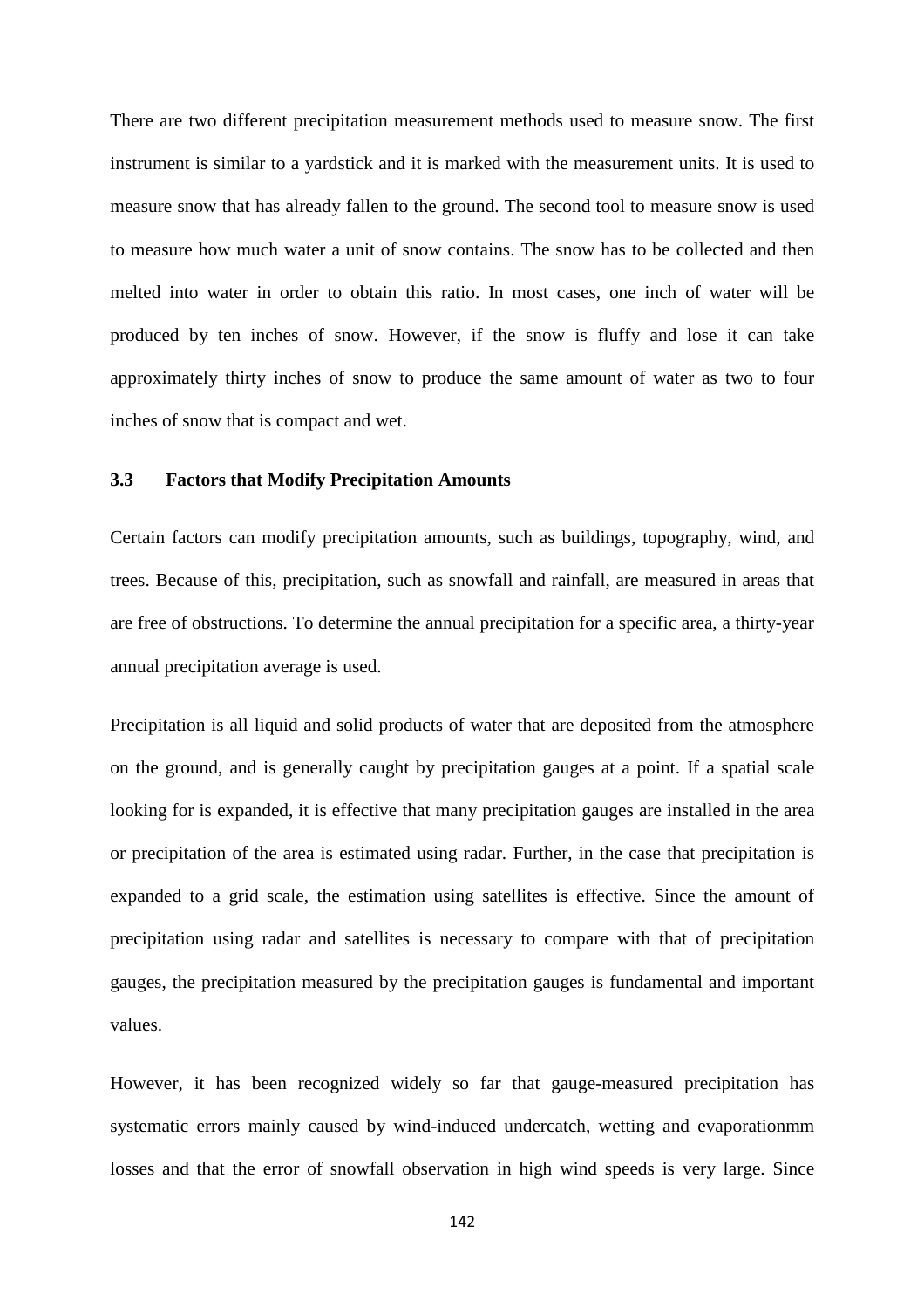many types of precipitation gauges are used in the world at present [Sevruk and Klemm, 1989], the different types are measuring different precipitation amounts, respectively [e.g., Goodison et. al., 1981. From a viewpoint of accurate precipitation data set for better understanding of the water cycle and providing them to the modeling activities, we should not neglect this scientific issue. In order to test the performance of precipitation gauges and to adjust the precipitation measurements, the World Meteorological Organization (WMO) initiated international precipitation measurement intercomparisons

# **4.0 CONCLUSION**

Precipitation is 'any liquid or solid aqueous deposit from the atmosphere'. This includes rain, drizzle, snow, ice, hail, diamond dust, snow grains, snow pellets, ice pellets, rime, glaze, frost and dew, and any deposit from fog. The term 'rain' instead of 'precipitation' will be used here for simplicity

#### **5.0 SUMMARY**

Weather observers use more sophisticated instruments, known as rain gauges and tipping buckets to more precisely measure precipitation. Rain gauges have wide openings at the top for rainfall. The rain falls and is funneled into a narrow tube, one-tenth the diameter of the top of the gauge. Since the tube is thinner than the top of the funnel, the units of measurement are further apart than they would be on a ruler and precise measuring to the one-hundredth (1/100 or .01) of an inch is possible. When less than .01 inch of rain falls, that amount is known as a "trace" of rain.

# **6.0 TUTOR- MARKED ASSIGNMENT**

1. Compare and contrast the basic method of measuring liquid and solid precipitation

2. List and explain the various types of precipitation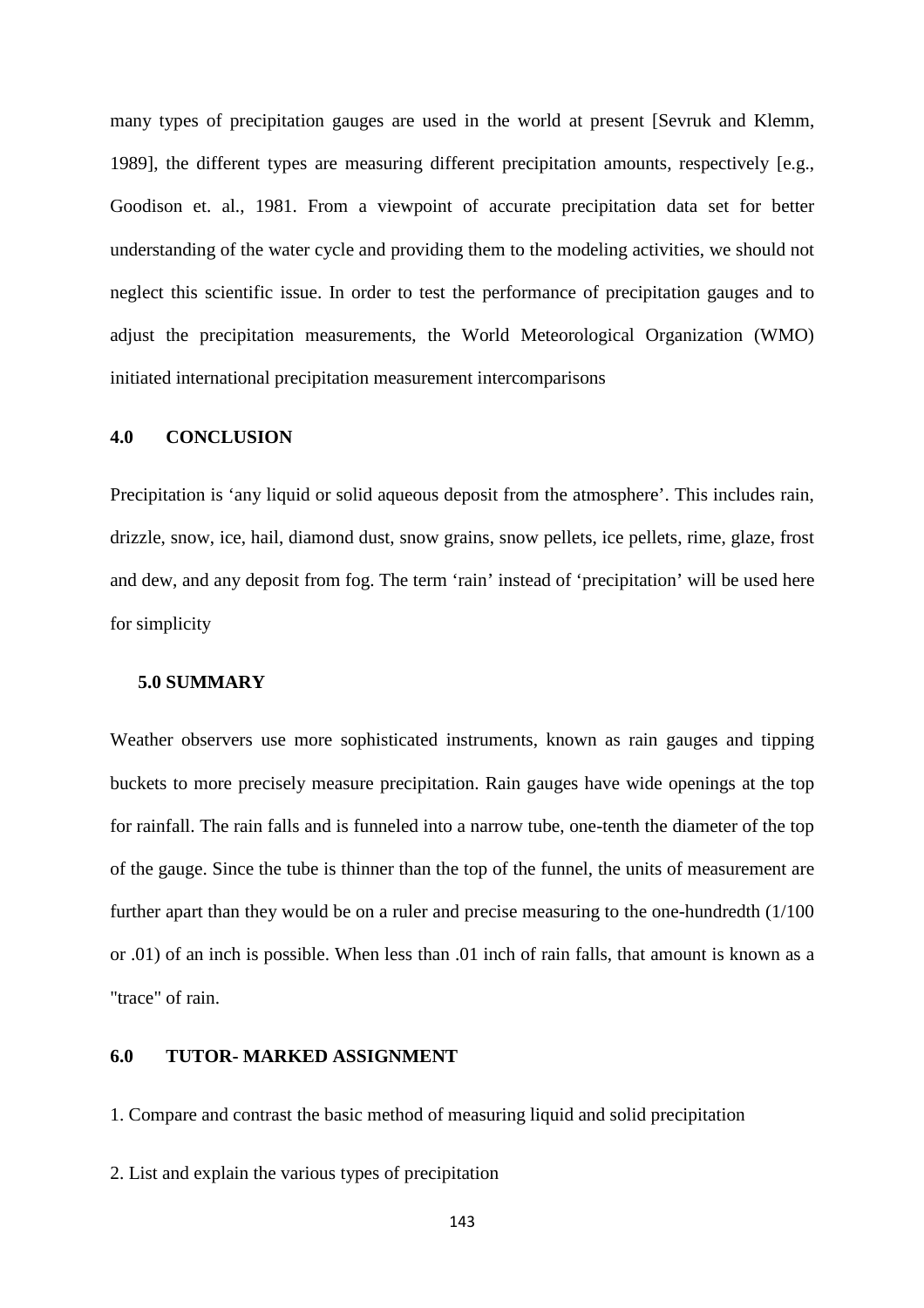# **7.0 REFERENCES/FURTHER READINGS????**

# **MODULE 3 UNIT 1 TROPICAL CLIMATE**

# **CONTENTS**

- 1.0 Introduction
- 2.0 Objectives
- 3.0 Main Body
	- 3.1 Approaches to Climate Classification
	- 3.2 What is Tropical Climate?
	- 3.3 Characteristics of Tropical Climates
	- 3.4 Other Climate Types
- 4.0 Conclusion
- 5.0 Summary
- 6.0 References / Further Readings

# **1.0 INTRODUCTION**

Any of the approaches to climate classification (empirical, genetic, or applied) might be employed logically to identify patterns of climatic change, but far less is known about the nature and causes of climates in the distant past than those of the present. This system for organising climatic types is designed to facilitate the explanatory description of world climates. It follows the approach of Koppen, relying heavily on temperature and precipitation, their seasonal regimes, and (on land) the response of natural vegetation as criteria for subdivision.

# **2.0 OBJECTIVES**

By the end of this unit, students should be able to:

- Explain different approaches to climate classifications
- Define Tropical Humid climate, and other climate types
- Explain climatic characteristics of tropical climate and other climatic types

# **3.0 MAIN BODY**

**3.1 Approaches to Climate Classification:** Climate classification has three interrelated objectives: (a) to bring order to large quantities of information, (b) to speed retrieval of information, and (c) to facilitate communication. It is concerned with organization of climatic data in such a way that both descriptive and analytical generalizations can be made, and it attempts to store information in an orderly manner for easy reference and communication, often in the form of maps.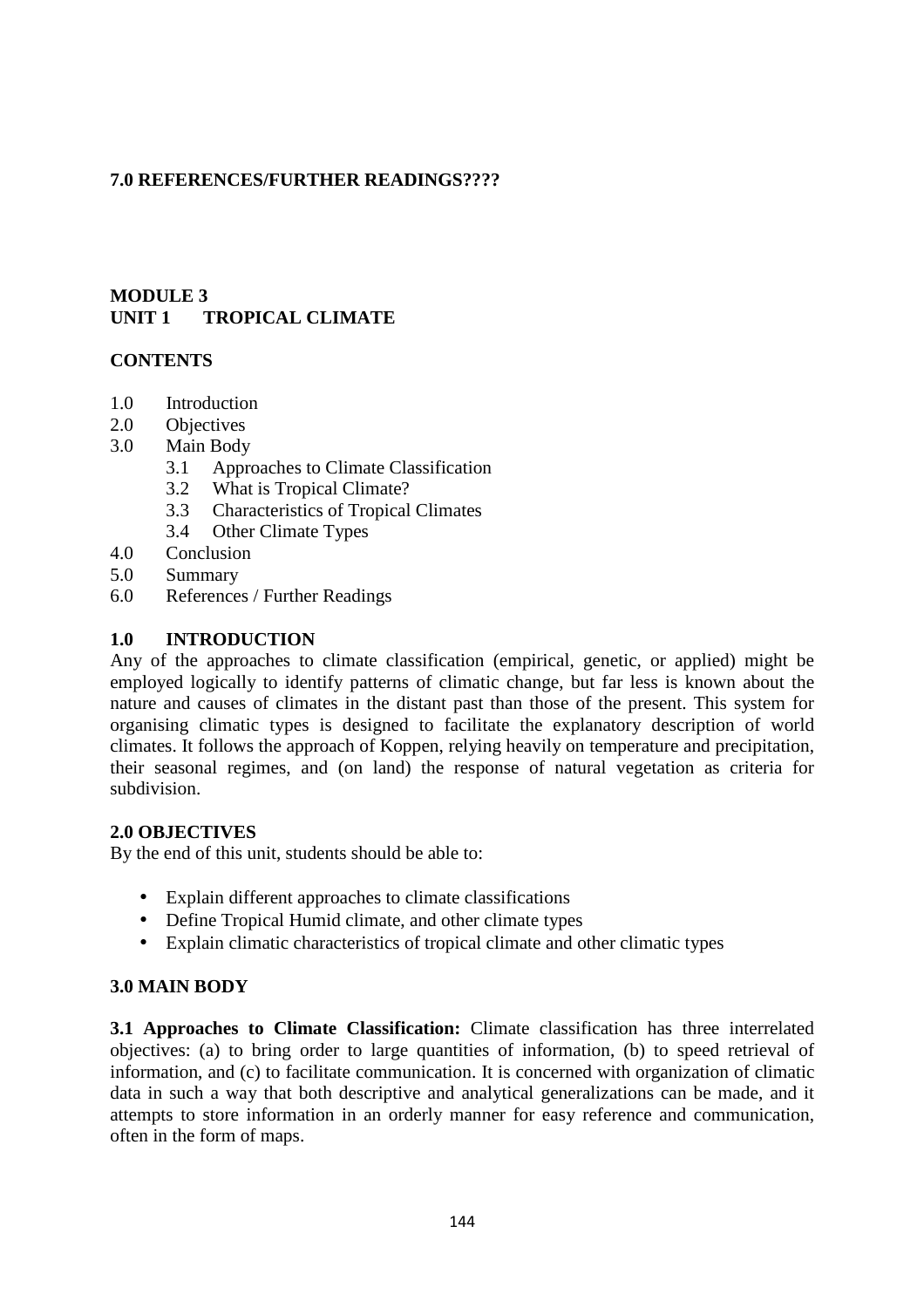Thus, in the design of a climatic classification we should begin by defining the purpose. There are three fundamental approaches to climatic classification. (1) empirical, (2) genetic, and (3) applied. Together they constitute a classification of classifications, but the features of all three may be incorporated into a single system.

*Empirical classifications* are based on the observable features of climate, which may be treated singly or in combination to establish criteria for climatic types. Temperature criteria, for example, might yield ''hot'', ''warm'', ''cool'', and ''cold climates, each of which can be defined in terms of strict mathematical limits. Heat and moisture factors, have dominated empirical classification, but all elements are inherently significant for one purpose or another.

*Genetic classification* attempts to organize climates according to their causes. Ideally, the criteria employed in the differentiation of climatic types should reflect their origins if climatology is to be explanatory as well as descriptive. In practice, however, explanations are often theoretical, incomplete, and difficult to quantify. Genetic classification also is subject to theoretical biases, a system based on causes tends to perpetuate faulty or over-generalized theories. A common genetic approach attempts to distinguish the relative continentality or maritimity (sometimes termed oceanity) of a climate. In practice, indices to express the influences of land of water surfaces have been determined from various empirical data, mainly temperature, precipitation, wind, and air mass frequency.

*Applied (also known as technical or functional) classifications* of climate assist in the solution of specialized problems that involve one or more climatic factors. They define class limits in terms of the effects of climate on other phenomena. Outstanding among modern attempts at climatic classification are those that seek a systematic relationship between climatic factors and the world pattern of vegetation. Natural vegetation integrates certain effects of climate better than any instrument that has so far been designed, and it is thus an index of climatic conditions.

There have been diverse opinions on what should be the basis for climate classification. The climate of any area is not created by a single climatic element, but by the distinctive combination and interrelation of several elements. The many variations of climate from place to place as determined by different combinations of climatic controls produce a correspondingly large number of climatic types. For each type of climatic, certain important common characteristics are recognized, and these enable the vast amount of climatic data available on the surface of the earth to be grouped together, so that some distributional patterns become apparent.

However, it is generally agreed that four main basic divisions can be recognized. These are (a) the tropical humid climates (b) the middle latitude humid climates (c) the arid climate and (d) the polar and arctic climates. In the discussions that follow, it is only the description of the characteristics of the tropical humid climates is given

## **3.2 What is Tropical humid (KOPPEN'S 'A') Climates**

The definition of the term tropical humid climate is a problem for which there is no completely acceptable solution. The term, humid has for example been defined in many ways depending upon the context in which it is used. Two issues need to be resolved. The first one is that of the length of seasonality before a station is classified as humid. The second one relates to the basis for delimiting the boundaries. One of the most widely used system of classification in its original form or with modifications is that of Wladimir Koppen (1846 – 1940), a German biologist who devoted most of his life to climatic problems. Koppen aimed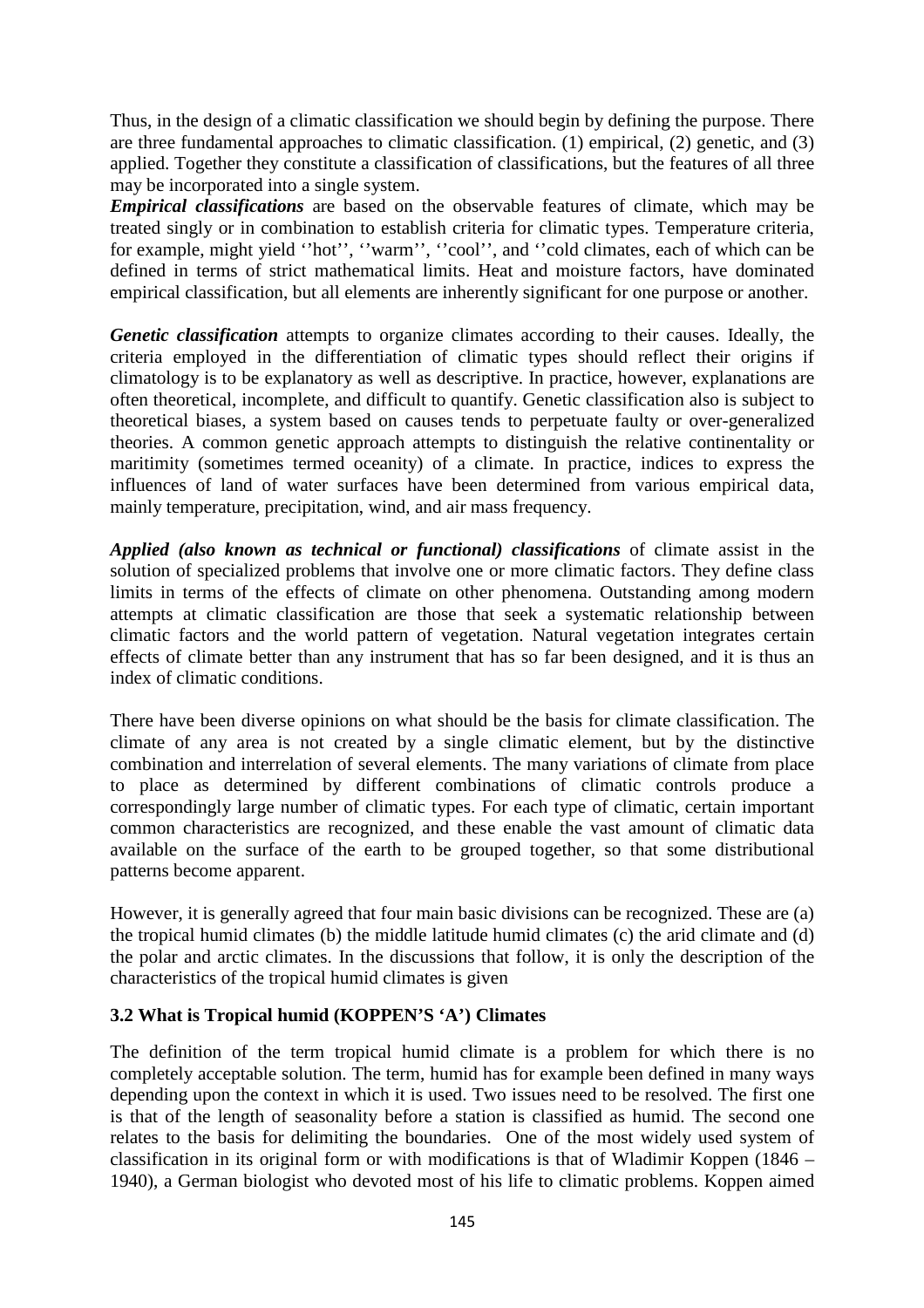at a scheme which would relate climate to vegetation but would provide an objective, numerical basis for defining climate types in terms of climatic elements. Kuchler in 1961 employed vegetation as a criteria for delimiting the humid tropics and defines humid tropicality as optimum conditions for plant growth, organic productivity, agriculture and forestry. B. J. Garnier in the same year, used rainfall, temperature and vapour pressure as his criteria. Instead of temperature and precipitation which were employed by Koppen, the concepts of precipitation effectiveness and temperature efficiency were introduced by Thornthwaite in his 1931 classification. In determining his climatic types, Thornthwaite, therefore used empirical approach, noting vegetation, soil and drainage pattern in relation to climatic characteristics.

### **3.3 Characteristics of Tropical Climates**

The tropical humid climates experience high temperatures with a mean of about  $27^{\circ}$ C throughout the year. They lie in low latitudes near the equator, covering between the equator and  $5^\circ$  or  $6^\circ$  north or south of the equator. They are also generally in the belt of Intertropical Convergence and the trade winds which originate in the subtropical high pressure cells around latitude  $30^{\circ}$ N or S, and flow towards the equator. The location in the low latitudes implies that the area is characterized by all year abundance of insolation.

**3.1.1 Tropical Rainy Climate:** Tropical rainy climates are located on lowlands on or near the equator. They are also found on tropical coasts exposed to trade winds and backed by highlands. The climate is dominated by the presence of plentiful rainfall, well distributed throughout the year, and by temperatures which are high with small diurnal ranges. The ranges are in the vicinity of  $8^{\circ}$  to  $10^{\circ}$ C around an average daily temperature of  $25^{\circ}$  to  $28^{\circ}$ C. Temperature conditions are remarkably steady and vary little from day to day or month to month. The intertropical convergence zone dominates the greater part of the tropical rainy climates.

**3.3.2 Tropical Dry climates:** These climates constitute a direct contrast to tropical rainy climates. We have called them 'dry' because characteristically have too little rainfall at any time of the year to sustain much vegetation. They are, indeed the great tropical deserts of the world. They coincide with the zone dominated with subtropical high pressure cells. The principal areas covered by this climatic type are in the northern part of Africa (the Sahara and Somalia), the west coast of southern Africa, part of south-eastern Asia, from Arabia to Pakistan, and in both North and South America. Although described 'dry', these climates do have precipitations at atimes.

## **3.4 Other Climate Types**

**Middle Latitude Humid climates.** The most distinguishing characteristic of the middle latitude humid climates is the lack of constant heat of the tropics and the constant cold of the polar areas

**Polar and Arctic climates.** In the polar climate mean monthly temperatures are all below  $0^{\circ}C$ and vegetation is entirely lacking. Snow, ice, or barren rock covers such areas. The polar climate and the associated icecaps predominate over most of Greenland, the permanent ice of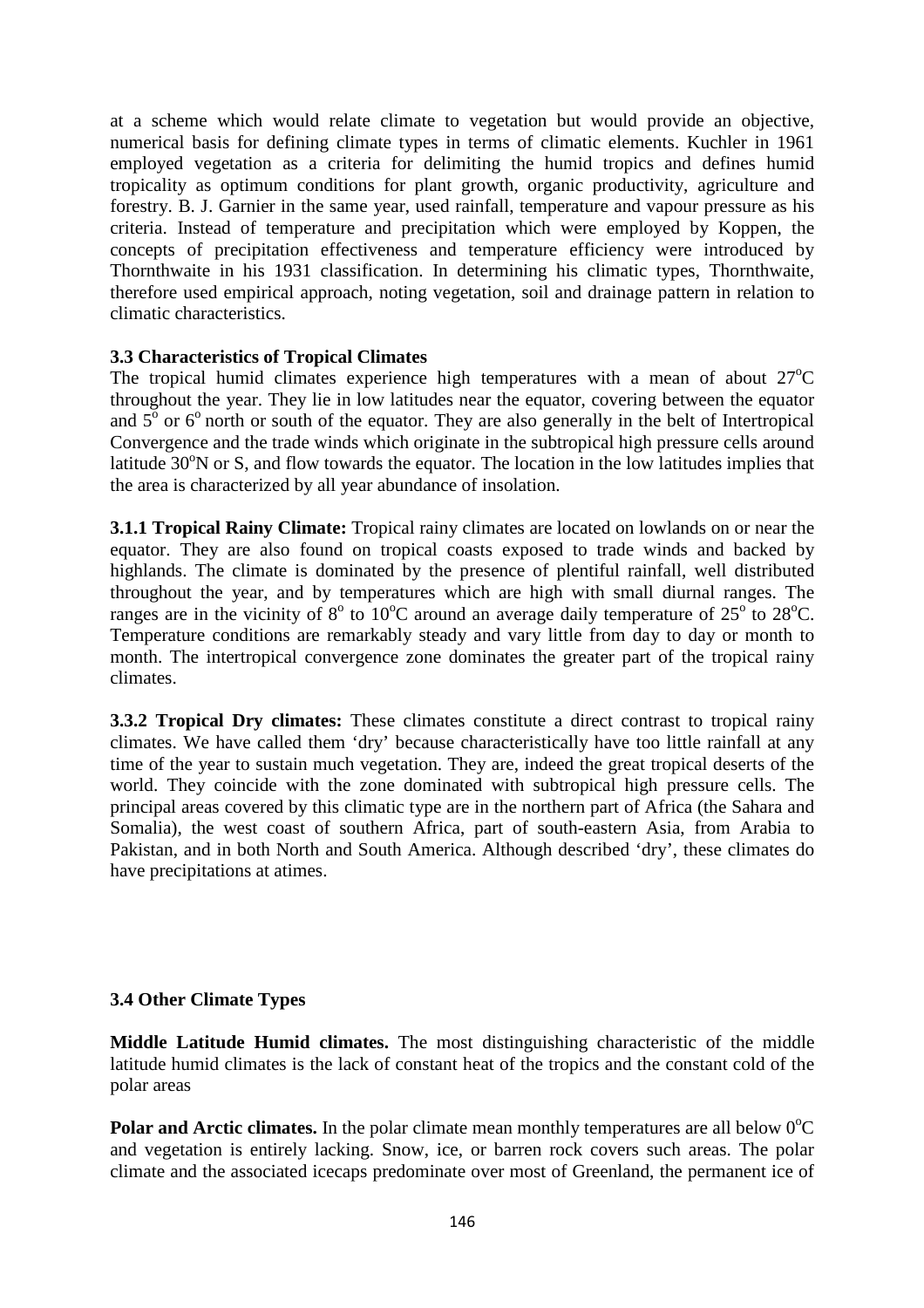the Arctic Ocean, and Antarctica. The lowest mean annual temperatures are those of the polar icecaps on Greenland and Antarctica. Monthly means in the polar summers are well below freezing in spite of the continuous daylight. Winters in the polar climates are colder still; monthly means range from  $-20^{\circ}$ C to less than  $-65^{\circ}$ C. Diurnal variations of temperature are small throughout the year in polar climates. In summer they decrease generally toward the poles, where the change in altitude of the sun during the day is least.

**Arid Climates.** The classification of arid and semi-arid climates presents one of the most difficult climatological problems. The two most commonly employed parameters in the literature are temperature and precipitation. Examples of the definitions of the concept are those by Koppen and Thornthwaite in their respective climatic classifications. Of the many indices developed for defining aridity, none is completely satisfactory. They all express the idea of excess of potential evapotranspiration or water loss over precipitation. The semi-arid types are essentially a transition zone from the very dry regions to the bordering moister climates. In contrast to the semi-arid climates, the arid climates are located in the core areas of the regions of air subsidence, divergence and temperature inversion, which are opposed to the development of fronts or atmospheric disturbances which might give rainfall. The tropical arid and semi-arid climates are centred approximately on the latitudes  $20^{\circ}$  to  $25^{\circ}$  N and S, where the controlling air masses are those which subside in the subtropical highs. The arid and semi-arid climates of the middle latitudes primarily result from their location deep into the interior of the continents, and thus, far removed from the oceans, which are primary sources of atmospheric moisture (ie, the principal control of the middle latitude deserts is their location in the continents far removed from the windward coasts). The dry climates of the middle latitudes differ from the tropical arid and semi-arid climates in two important respects. (a) average temperatures are lower and (b) migrating winds and pressure systems are not the chief controlling factors. The tropical arid and semi-arid area, an important temperature characteristic is the large annual range, a reflection of continental location. In common with the tropical arid and semi-arid climates, the middle latitude arid and semi-arid climates are characterized by low precipitation, usually lower than 500 mm for the semi-arid climates and less than 250 mm for the completely arid climates.

## **Exercise 1.1**

- 1. What are the objectives of climate classification?
- 2. Explain the different approaches to climate classification
- 3. Write a short note on Tropical humid climate

### **4.0 SUMMARY**

This unit has within its limit defined and explained tropical humid climate and the different approaches to climatic classifications. Apart from explaining the characteristics of tropical humid climate, other climate types and their characteristics were also identified as middle latitude humid climate, polar and arctic climate, and arid climate.

## **5.0 References / Further Readings**

**Ayoade J. O. (1983):** Introduction to Climatology for the tropics, John Wiley & Sons, Chicester, New York, Brisbane, Toronto, Singapore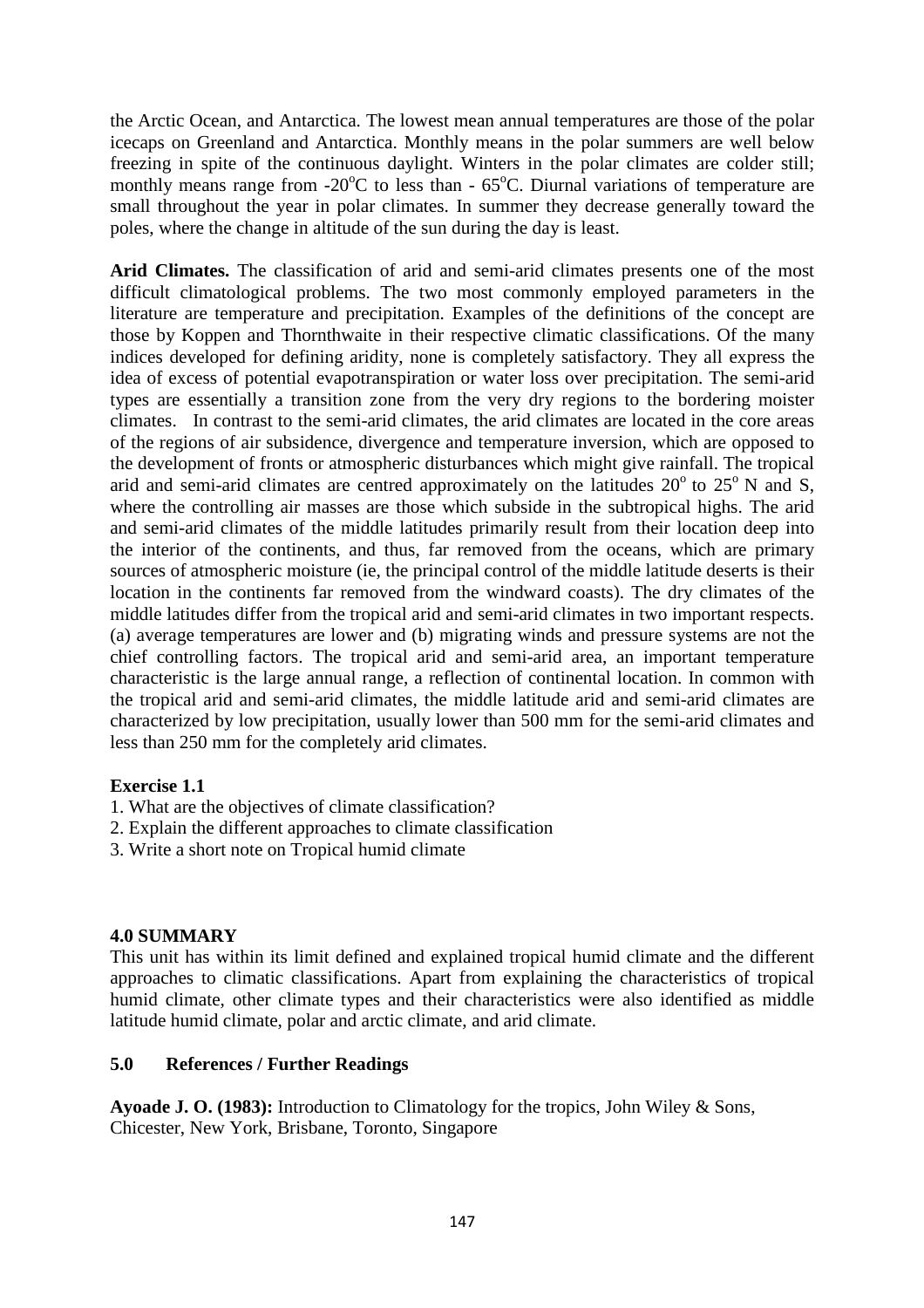**Ojo S. O, Ojo K., Oni F. (2001):** Fundamentals of Physical and Dynamic Climatology.Pub. in Nigeria by SEDEC Publishers, ISBN 978-35772-9-8

**A. De Sherbinin, A. Schiller and A. Pulsipher, (2007):** The vulnerability of global cities to climate hazards, *Environ Urban* **19** (2007), pp. 39–64. View Record in Scopus | Cited By in Scopus (13)

**D. McEvoy, P. Matczak, I. Banaszak and Chorynski A, (2010):** Framing adaptation to climate-related extreme events [Internet], *Mitig Adapt Strateg Global Change* (2010) 10.1007/s11027-010r-r9233-2.

**S. Wiggins and Wiggins M, (2009):** Climate Change and Environmental Degradation Risk and Adaptation Assessment (CEDRA): An Environmental Tool for Agencies in Developing Countries, Tearfund (2009).

**Intergovernmental Panel on Climate Change (IPCC), (Climate change 2007):** Synthesis report. Contribution of Working Groups I, II and III to the Fourth Assessment Report of the Intergovernmental Panel on Climate Change, IPCC (2007).

# **UNIT 2: WEATHER AND CLIMATIC HAZARDS IN THE TROPICS**

## **CONTENTS**

- 1.0 Introduction
- 2.0 Objectives
- 3.0 Main Body
	- 3.1 Characteristics of Weather Hazards in the tropics
	- 3.2 Characteristics of Climatic Hazards in the tropics
- 4.0 Conclusion
- 5.0 Summary
- 6.0 References / Further Readings

### **1.0 INTRODUCTION**

Sometimes people make daily adjustments to the changing weather, they also face decisions involving climate when planning a vacation or when they contemplate a change of residence for any reason, be it improved economic or social status, retirement, health, or climate itself. Human perception of climate and its hazards embraces the criteria of cause, magnitude, time and duration, spatial arrangement, uncertainty, and resultant effects. Many weather and climatic hazards are linked to major natural disasters. The nature of the hazards may vary from country to country, but their implications to society remain a common factor. The characteristics of weather hazards in the tropics have been explained and recent examples given in the passage.

### **2.0 OBJECTIVES**

By the end of this unit, students should be able to: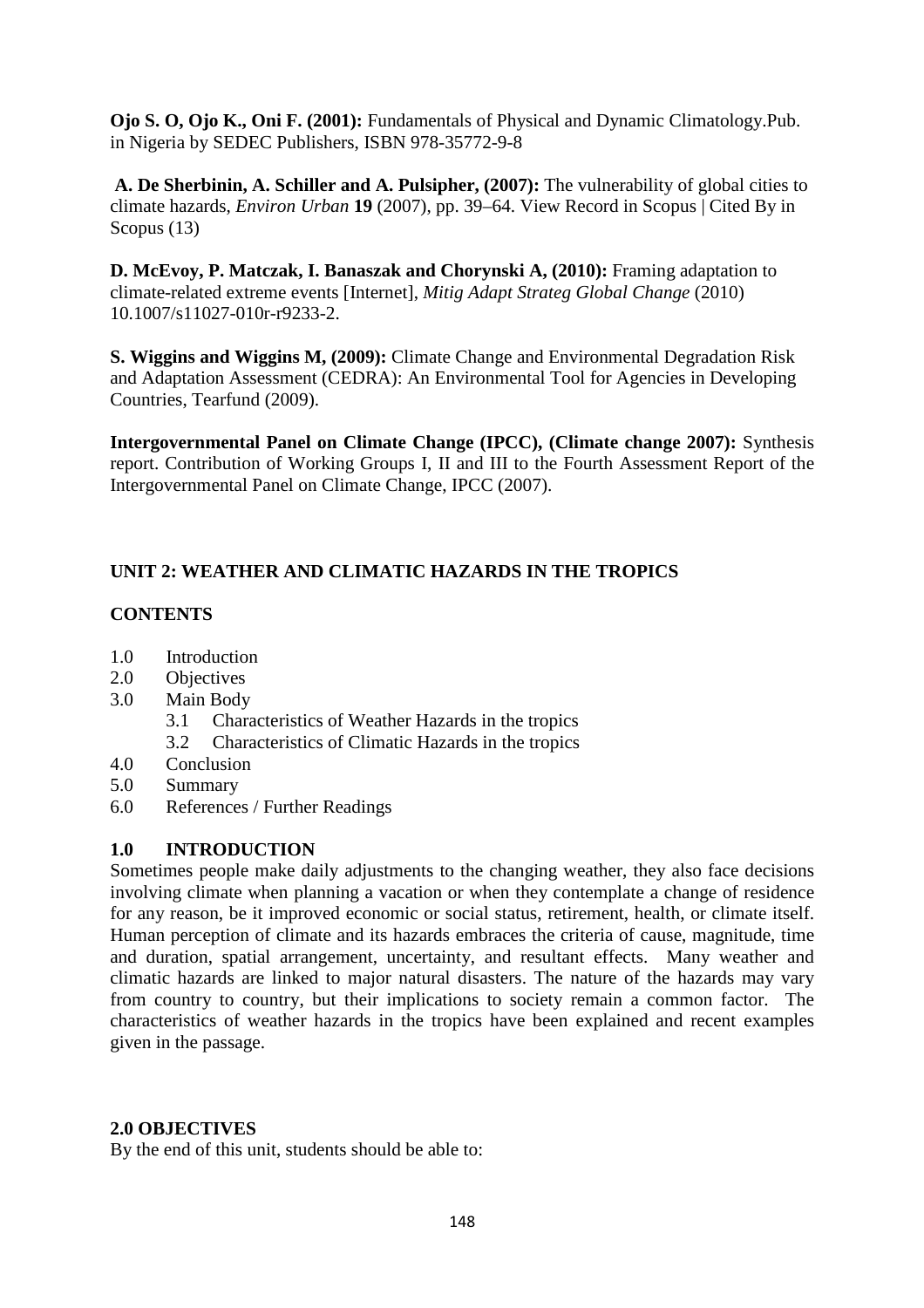- Explain characteristics of weather hazards in the tropics
- Explain characteristics of climate hazards in the tropics
- Mention some weather and climate hazards in the tropics
- Know the consequences of changes in our future climate

### **3.0 MAIN BODY**

#### **3.1 Weather and Climatic Hazards in the Tropics**

### **Characteristics of Weather hazards in the tropics**

Although tropical weather have other features similar to those of mid-latitudes storms, they generally do not exhibit sharp discontinuities of temperature. Many have weak pressure gradients and lack well defined-wind systems. Extensive, shallow lows occasionally bring long periods of overcast weather with continuous rain. In the intertropical convergence there may be convective activity and thunderstorms, the smallest and most frequent type of tropical disturbance. Convergence tends to increase when the equatorial trough of low pressure moves poleward in summer, producing bands of cumulonimbus clouds and high overcasts of cirrus. A common feature of tropical weather is the easterly wave, which normally forms in the convergent flow of trade winds and moves slowly from east to west. Squally weather and precipitation frequently accompany such a disturbance. Some easterly waves move poleward and curve toward the east to become extratropical cyclones. Others may develop vortices, become tropical cyclones, and even grow to hurricane intensity. The violent and destructive forms of tropical cyclones are much better known than the weaker variety although the former are, fortunately, much less common. They originate over the tropical oceans only. In the Caribbean and off the Pacific Coast of Mexico they are known as hurricanes; in the seas off China, the Philippines, Japan, and the other islands of western Pacific they are called typhoons; in the Indian Oceans they are simply called cyclones, a term which should not be confused with cyclones in general. In the Southern Hemisphere they occur east of the African coast and along the northwest and northeast coast of Australia.

#### **Some Weather Hazards**

Recent weather hazards of the last few decades have been rather conspicuous to such an extent that the whole world is expressing the view that a major global climate change is going on. It has become aware of the increasing degree of devastation and insecurity to lives and property by weather hazards and the resultant impacts on the socio-economic development of nations. Records show that weather hazards date back from history. The existence of such hazards as droughts, desertification, storms, floods, heat waves, global warming, hurricanes, acid rains, erosion etc are very rampant and have, over the last couple of years, become one of the world's major topical subjects. In the United States and the Caribbean for example, several thousand lives and property have been lost in the past through the occurrence of hurricanes and tornadoes. On the other hand, the ravages of tropical storms in India, Bangladesh and Pakistan are still annual events each time sweeping away whole villages and destroying crop-lands. In recent years, severe drought has affected countries in sub-saharan Africa; Sudan, Madagascar, Mozambique, Comoros, Mauritius, Reunion, Seychelles, and China have been hit by worst flooding many times.

### **3.2 Characteristics of Climatic Hazards in the tropics**

Climate and its variability also affect many aspects of socio economic development and can take on the form of a meteorological hazard. In Africa, and elsewhere, an appraisal of climate as a natural resource is important, especially as this resource may now be subject to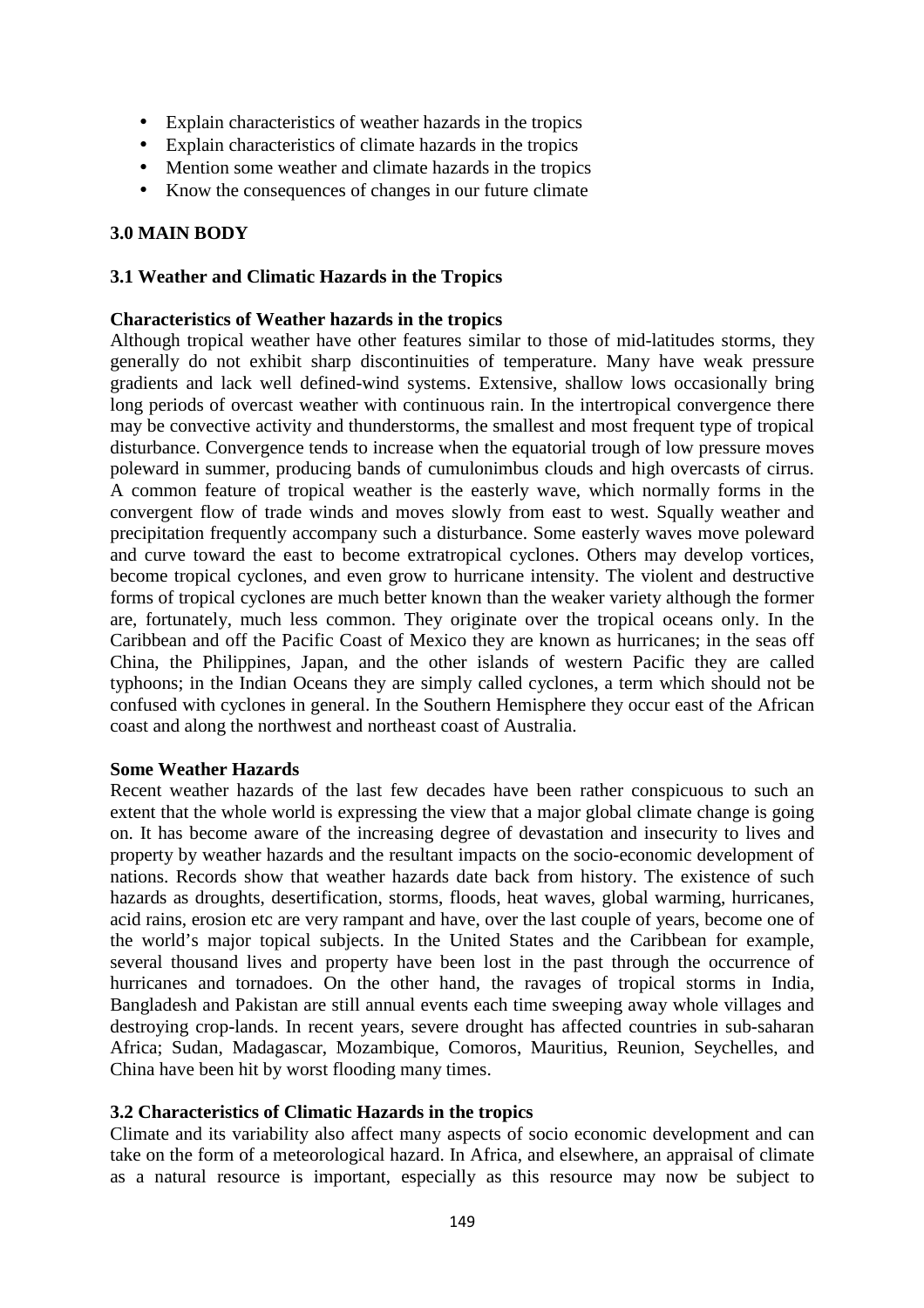significant change. Projected global climate change due to the so called ''greenhouse effect'' would be an unprecedented event in the history of human civilization. Its magnitude is comparable only with changes on a geological time scale, and its rate is going to be much swifter than that of any past natural long term climatic fluctuations. It is this rate of change that makes us consider future climate change as a hazard, since ecological and socioeconomic systems would find it difficult to adapt to it without serious implications.

### **Expected changes in Climatic Hazards**

Future climate change is very often referred to in terms of climate warming. Indeed, changes in atmospheric concentration of 'greenhouse gases' or GHGS (Carbon dioxide and other trace gases) would lead to warming near the Earth's surface and in the troposphere. It is generally agreed that the global mean surface temperature has increased by  $0.6^{\circ}$  to  $0.7^{\circ}$ C since 1860, when instrumental records began. Certainly many other meteorological and hydrological variables will change. There may be changes in regional climate patterns, global atmospheric circulation, and sea level. This can lead to changes in frequency, magnitude and location of such hazardous phenomena as floods, storms and droughts. Sea level rise associated with this warming, which is estimated to be between 20 to 140cm, will constitute a very serious hazard for many islands and low lying coastal areas, especially in the topics.

### **Exercise 1.1**

- 1. What are the characteristics of weather hazards in the tropics?
- 2. What are the consequences of changes in regional future climate patterns?
- 3. (a) Enumerate some major weather hazards in the tropics
- (b) Explain, how some major weather events can lead to hazards in the tropics

### **4.0 Summary**

This unit has within its limit explained the characteristics of weather and climatic hazards in the tropics. Some tropical weather hazards have also been mentioned in the passage. Also explained are the consequences of the regional future climate changes in the tropics.

### **5.0 References / Further Readings**

**Ayoade J. O. (1983):** Introduction to Climatology for the tropics, John Wiley & Sons, Chicester, New York, Brisbane, Toronto, Singapore

**Ojo S. O, Ojo K., Oni F. (2001):** Fundamentals of Physical and Dynamic Climatology.Pub. in Nigeria by SEDEC Publishers, ISBN 978-35772-9-8

**A. De Sherbinin, A. Schiller and A. Pulsipher, (2007):** The vulnerability of global cities to climate hazards, *Environ Urban* **19** (2007), pp. 39–64. View Record in Scopus | Cited By in Scopus (13)

**D. McEvoy, P. Matczak, I. Banaszak and Chorynski A, (2010):** Framing adaptation to climate-related extreme events [Internet], *Mitig Adapt Strateg Global Change* (2010) 10.1007/s11027-010r-r9233-2.

**S. Wiggins and Wiggins M, (2009):** Climate Change and Environmental Degradation Risk and Adaptation Assessment (CEDRA): An Environmental Tool for Agencies in Developing Countries, Tearfund (2009).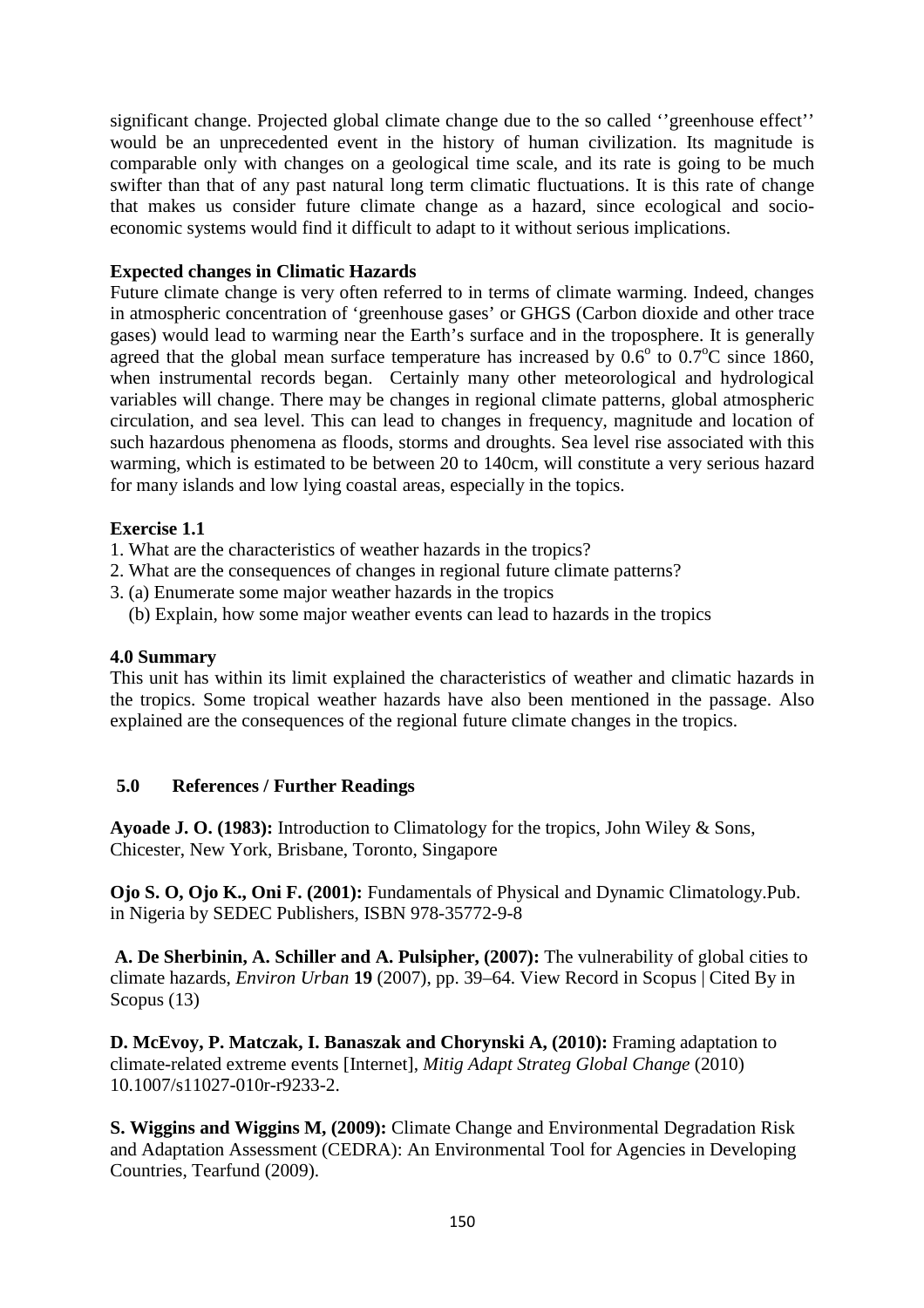**Intergovernmental Panel on Climate Change (IPCC), (Climate change 2007):** Synthesis report. Contribution of Working Groups I, II and III to the Fourth Assessment Report of the Intergovernmental Panel on Climate Change, IPCC (2007).

# **UNIT 3: PHYSIOLOGICAL COMFORT**

# **CONTENTS**

- 1.0 Introduction
- 2.0 Objectives
- 3.0 Main Body
	- 3.1 What is Physiological Comfort?
	- 3.2 Climate and human comfort
	- 3.3 Basic principles of physiological climatology
- 4.0 Conclusion
- 5.0 Summary
- 6.0 References / Further Readings

### **1.0 INTRODUCTION**

Human health, energy, and comfort are affected more by climate than by any other element of the physical environment. Physiological functions of the human body respond to changes in the weather, and the incidence of certain diseases varies with climate and the seasons. Our selection of amounts and types of food and clothing also tends to reflect weather and climate. The state of the atmosphere even influences our mental and emotional outlook. Among the climatic elements that affect the human body, the more important are temperature, sunshine, and humidity. The human body maintains a balance between incoming and outgoing heat by means of the chemical process of metabolism and the physiological processes of thermoregulation in response to external factors of radiation, temperature, moisture, and air movement.

## **2.0 OBJECTIVES**

By the end of this unit, students should be able to:

- Explain what is physiological comfort
- Explain climate and human comfort
- Mention some aspects of human physiology
- Know the basic principles of physiological climatology

## **3.0 MAIN BODY**

### **3.1 What is physiological comfort?**

Physiology is the science of the normal functions of living things, especially animals. Therefore, physiological comfort simply refers to the normal functions of living things, (plants and animals). Human health and comfort suggest another possible approach to defining climatic types, with potential applications in clothing design, housing, physiology and medicine. In much the same way that heat and moisture data are used to determine critical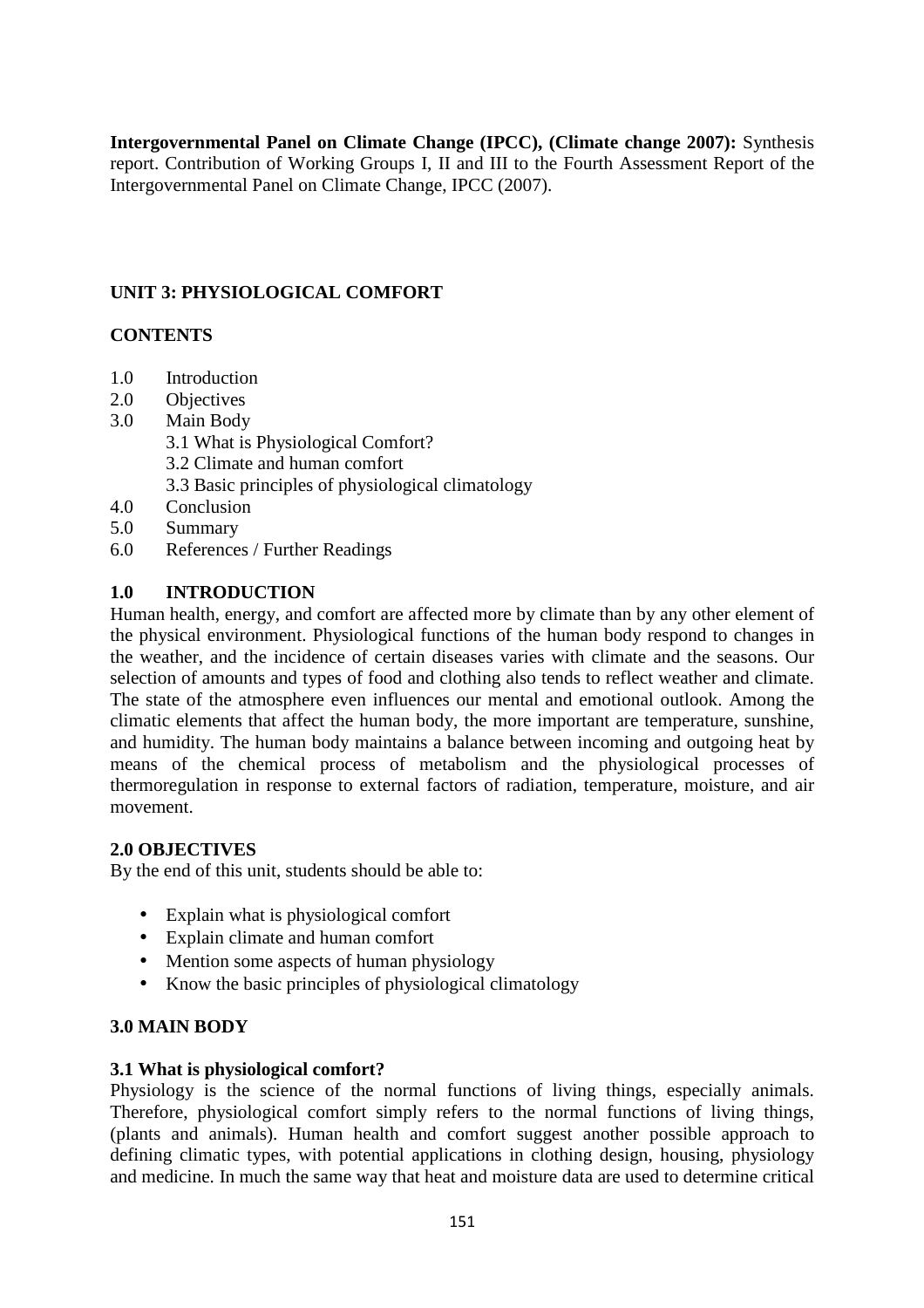boundaries for natural vegetation or crops, optimum and limiting values of climatic elements afford a basis for classification in terms of human response. Everyone is aware that the reaction of the body to a given air temperature is conditioned by wind, humidity, and sunshine. An individual's state of health, emotional outlook, type of clothing, degree of acclimation, and a host of other factors also influence personal reaction to climate. On the other hand,  $CO<sub>2</sub>$  is essential for life on earth. Plants, through photosynthetic processes, take up  $CO<sub>2</sub>$  and produce oxygen in the presence of sunlight, thereby synthesizing organic compounds from inorganic raw materials and becoming food for other organisms.

### **3.2 Climate and human comfort**

In considering climate and human comfort we are dealing with an application of climatology which looks at climatic conditions from the viewpoint of their effects on or relationship with human beings. Such a study is often known as physiological climatology or human bioclimatology. Most of us are aware of feeling different on different days. Very often this is due to the weather. People find some days exhilarating and stimulating: others too hot or too humid or too cold for comfort.

*Some aspects of human physiology***:** Human beings form part of a general group of living organisms known as homeotherms. This term is used for those organisms that have a mechanism for regulating their internal body temperature so as to keep it at the correct level for healthy operation in changing atmospheric or environmental conditions. Homeotherms contrast in this respect with organisms known as poikilotherms (a lizard is an example of a poikilotherm) have no internal regulating process and have to conform to the conditions of their surroundings. Human beings produce internal heat through the chemical breakdown of carbohydrates and the food they eat. The process is known as metabolism and the rate at which it generates heat is known as metabolic rate. Every homeotherm has an ideal internal body temperature at which the rate of chemical combustion is at such a level that the organism does not have to deal with too great extremes in its rate of chemical combustion.

## **3.3 Basic principles of physiological climatology**

**1. Metabolic heat production:** One principle is to recognize the importance of action as a producer of heat in a human being. Different activities affect a person's metabolic rate. Some examples are sleeping, sitting, typing, standing etc.

**2. Clothing insulation:** There is insulation provided by the clothes. In the example of an ideal comfort, the person considered was wearing light clothes.

**3. Heat exchange with environment:** There is exchange of heat between a human being and the surrounding conditions. Heat loss has been shown to occur by three main physical processes: radiation, convection and evaporation. All three depend on a gradient, either of temperature or humidity, between a human being and the surroundings.

### **Exercise 1.1**

- 1. What is physiological comfort?
- 2. Explain the concept of climate and human comfort
- 3. Discuss some aspects of human physiology
- 4. Critically examine the basic principles of physiological climatology

### **4.0 Summary**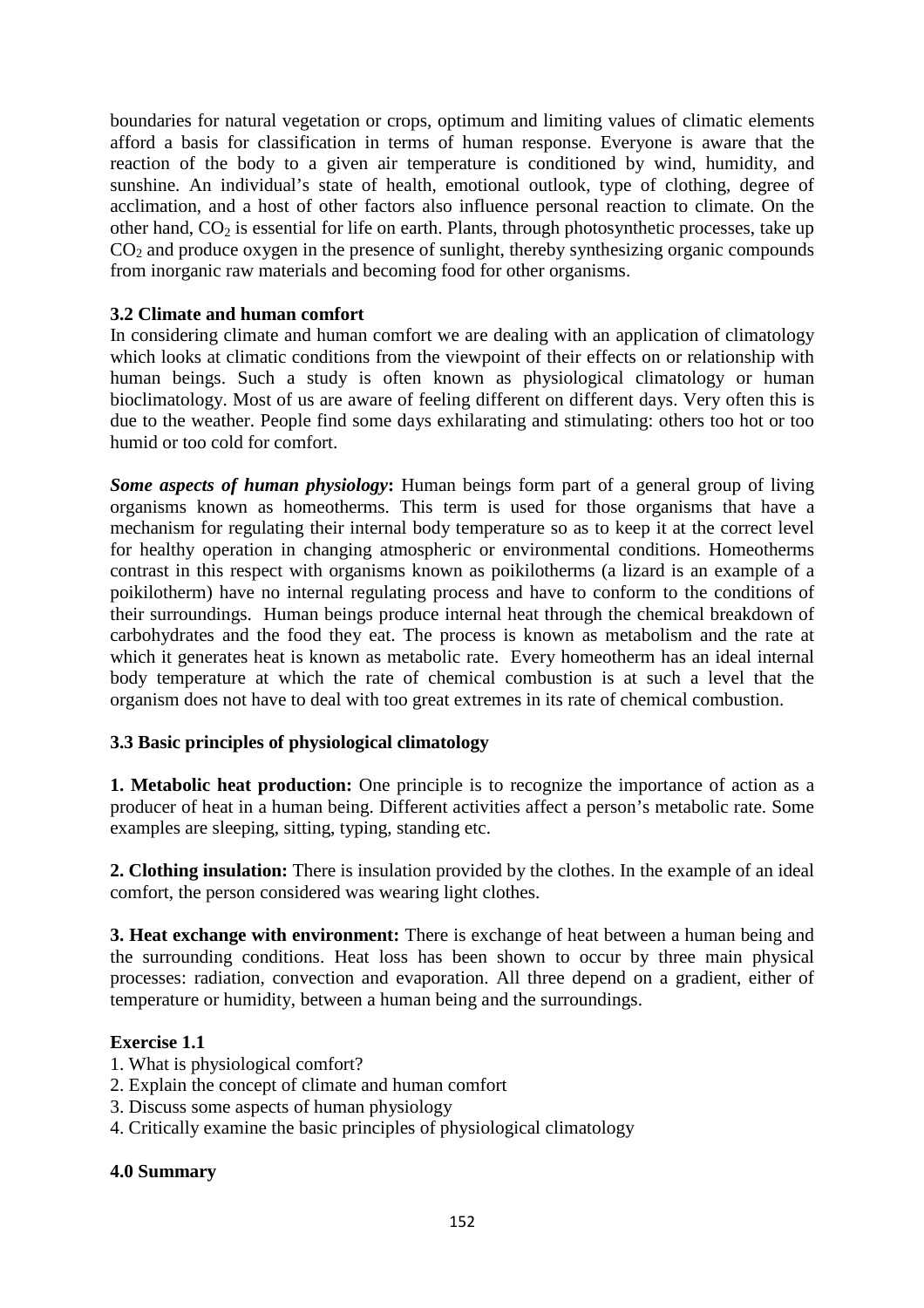This unit has within its limit explained what a physiological comfort is. The passage also examined critically the effects of climatic elements and human comfort. In much the same way as animals, man reacts unconsciously in his first responses to favourable or unfavourable microclimatic conditions. Conscious direction of microclimatic conditions extends to the control of the plants and animals that provide nourishment for men, and to their own lives, homes, and work. An individual's state of health, emotional outlook, type of clothing, degree of acclimation, and a host of other factors also influence personal reaction to climate. Also explained are some aspects of human physiology, for example, those organisms that have a mechanism for regulating their internal body temperature so as to keep it at the correct level for healthy operation in changing atmospheric or environmental conditions. Finally, the basic principles of physiological climatology are also introduced.

# **5.0 References / Further Readings**

**Ayoade J. O. (1983):** Introduction to Climatology for the tropics, John Wiley & Sons, Chicester, New York, Brisbane, Toronto, Singapore

**Ojo S. O, Ojo K., Oni F. (2001):** Fundamentals of Physical and Dynamic Climatology.Pub. in Nigeria by SEDEC Publishers, ISBN 978-35772-9-8

**A. De Sherbinin, A. Schiller and A. Pulsipher, (2007):** The vulnerability of global cities to climate hazards, *Environ Urban* **19** (2007), pp. 39–64. View Record in Scopus | Cited By in Scopus (13)

**D. McEvoy, P. Matczak, I. Banaszak and Chorynski A, (2010):** Framing adaptation to climate-related extreme events [Internet], *Mitig Adapt Strateg Global Change* (2010) 10.1007/s11027-010r-r9233-2.

**S. Wiggins and Wiggins M, (2009):** Climate Change and Environmental Degradation Risk and Adaptation Assessment (CEDRA): An Environmental Tool for Agencies in Developing Countries, Tearfund (2009).

**Intergovernmental Panel on Climate Change (IPCC), (Climate change 2007):** Synthesis report. Contribution of Working Groups I, II and III to the Fourth Assessment Report of the Intergovernmental Panel on Climate Change, IPCC (2007).

### **Module 4**

**Unit 1 Climate and Urban Planning in the Tropics.................................................. Unit 2 Tropical Disturbances...................................................................................... Unit 3 Tropical Agro-Climatology.............................................................................**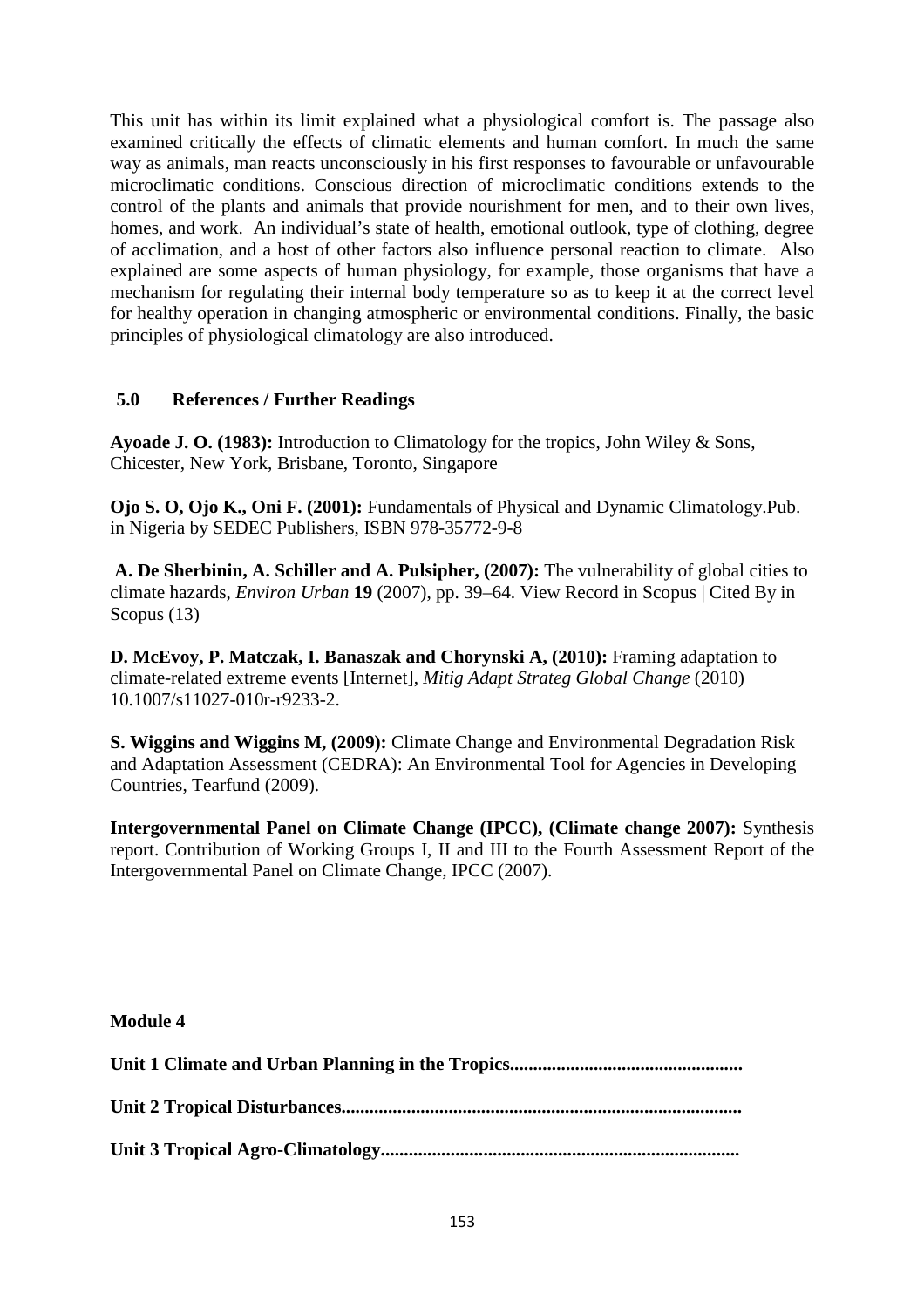## **Module 4**

### **UNIT 1 CLIMATE AND URBAN PLANNING IN THE TROPICS**

### **CONTENTS**

- 1.0 Introduction
- 2.0 Objectives
- 3.0 Main Body
	- 3.1 Man and Microclimate
		- 3.2 Climate and Urban planning in the tropics
	- 3.3 City Climates
- 4.0 Conclusion
- 5.0 Summary
- 6.0 References / Further Readings

## **1.0 INTRODUCTION**

Climate is an active factor in the physical environment of all living things. Its influences on human welfare range from the immediate effects of weather events to complex responses associated with climatic change. City populations are expanding by natural increase and also because of urban migration. The increase of population in cities is accompanied by an expansion of buildings for accommodation and also to provide for industrial and commercial exploitation. The process of urbanization produces major and fundamental changes to the surface and atmospheric properties of the area which has been urbanized.

### **2.0 OBJECTIVES**

By the end of this unit, students should be able to:

- Understand man and microclimate
- Explain Climate and Urban Planning in the tropics
- Know the characteristics of City Climates

## **3.0 MAIN BODY**

### **3.1 Man and Microclimate**

Micro-climate is the climate of smaller regions near the ground where nearly all biological entities on earth are affected by the spatial and temporal variations of temperature, humidity, radiation and other climatic factors.

In much the same way as animals, man reacts unconsciously in his first responses to favourable or unfavourable microclimatic conditions. Men are also forever creating new kinds of microclimate. Every building constructed displaces the original climate of its site, creating a warm, sunny, and dry climate with a southern exposure on one hand, and a shady, cold, and damp northern climate on the other. Industrial works are shrouded with thick haze which alters the whole radiation economy. Replacement of the original order of creation by the allencompassing economic order ordained by man makes changes in the general climate of a country as well, and the measures adopted to further the advancement of industry are, in a long-term view, by no means always such that they also favour the advancement of life.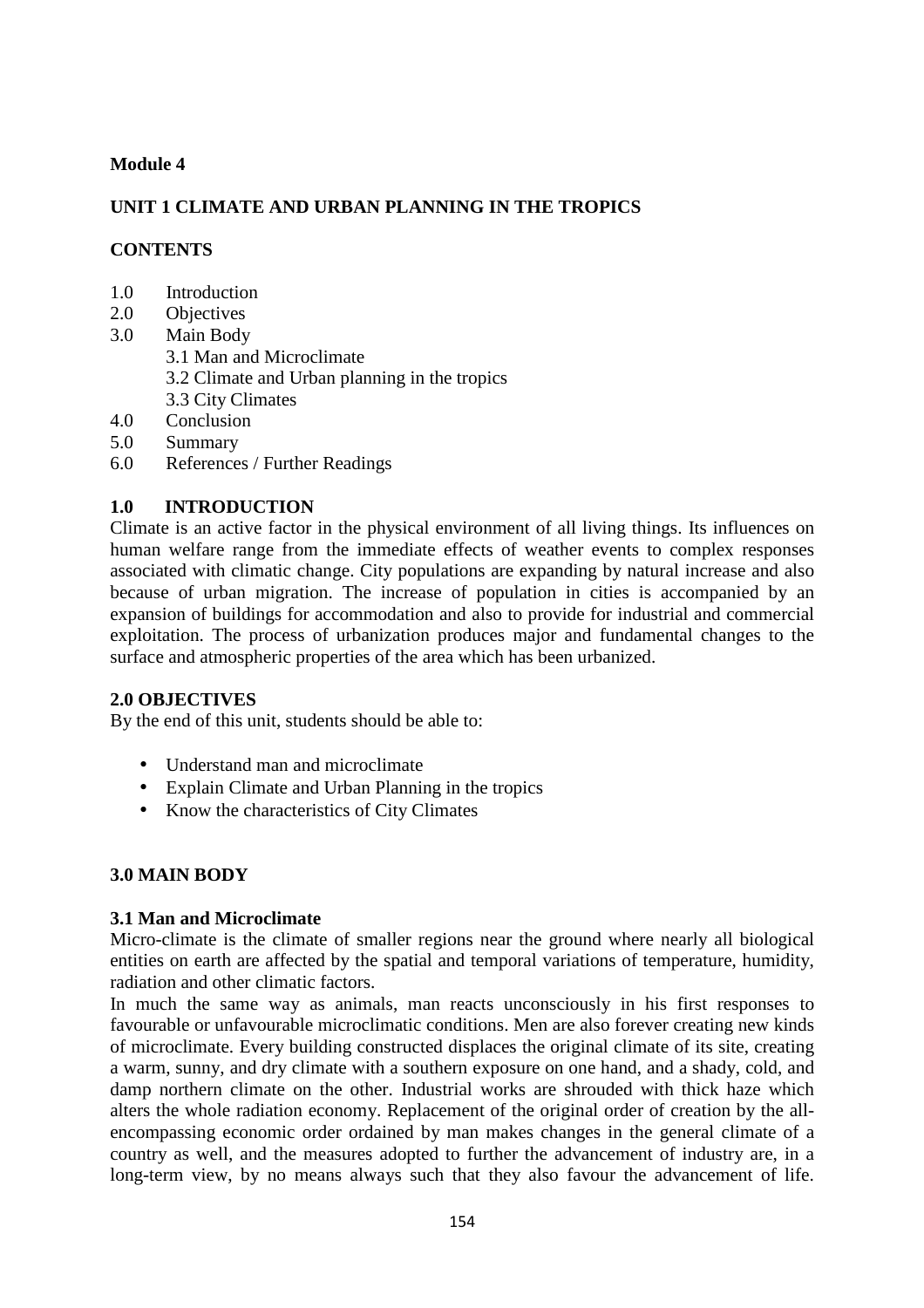History has taught us more than once that increasing urbanization has brought in its train great damage to the heat and water budgets of a land. The risk of bringing about a deterioration of climate by human intervention depends on the type of climate, and is greatest where plant life is fighting for its existence because of a shortage of water or heat.

### **3.2 Climate and urban planning in the tropics**

As more and more people crowd into the world's cities, it becomes increasingly important for city planners and developers to ensure that cities are comfortable places to live in. One step towards this is to recognize the contribution of climate to this objective. It is true that most cities have not been planned with climatic principles in mind. Urban expansion is taking place in many areas; also redevelopment and construction take place as city centres age and need renewal. Such activity provides an opportunity for 'climatic engineering' to enter into the urban development picture along with other considerations. Heat island and pollution effects rank high in the local climate produced by a city. 'Climatic engineering' should aim to reduce to a minimum their adverse consequences.

In tropical cities it is especially important to try to reduce the additional heat stress produced by urbanization. Planning in relation to natural climatic conditions can help towards this end. Many tropical cities are coastal. The sea breeze effect, therefore, can be used to help ventilate the city by day. Yet it is surprising how many high-rise buildings line the seashore of tropical cities, effectively blocking the sea-breeze from cooling the built-up area behind them. At night outgoing longwave radiation and the effects of nocturnal air drainage may be used in a cooling role. Few cities are designed to take full advantage of this. To do so involves radiation from vegetation, parks and water surfaces which, unlike buildings, will not have absorbed and stored large amounts of heat during the day. Moreover, the presence of vegetation and parks within the city fabric will contribute notably to a reduction in the city heating effect. The object of planning is to achieve the best possible outcome. It involves making appropriate land-use decisions backed up by appropriate environmental policies. Climatologists can contribute through the data they provide. They can also contribute by emphasizing the benefits that can be achieved by recognizing and putting into practice the principles of climatic science in the field of urban development and growth.

### **3.3 City Climates**

The total transformation of natural landscape into houses, streets, squares, great public building buildings, skyscrapers, and industrial installations has brought about changes of climate in the region of large cities. The basic reason for the differences found in city climate is the alteration of the heat and the water budgets. This is caused by natural ground becoming largely replaced by stone, from which precipitated water is quickly lost, and because the roughness of the surface has been increased by the presence of buildings. In addition, heat is supplied by domestic and industrial fires, and finally, city air is rich in dust stirred up by traffic, and in exhaust fumes from vehicles, from fires, and from industrial works. Cities concentrate people and their activities in small areas, thereby providing excellent opportunities to examine cultural modifications of climate. Urban areas also differ from their rural counterparts in surface materials, surface shapes, and heat and moisture sources. In turn these affect radiation, visibility, temperature, wind, humidity, cloudiness, and precipitation. Concentrations of pollutants in the air above a city create an urban aerosol, which attenuates insolation, especially when the sun angle is low. Temperatures normally are highest near the city centre and decline gradually toward the suburbs, beyond which there is a steep downward temperature gradient at the rural margin. Owing to the blanketing effect of pollutants on the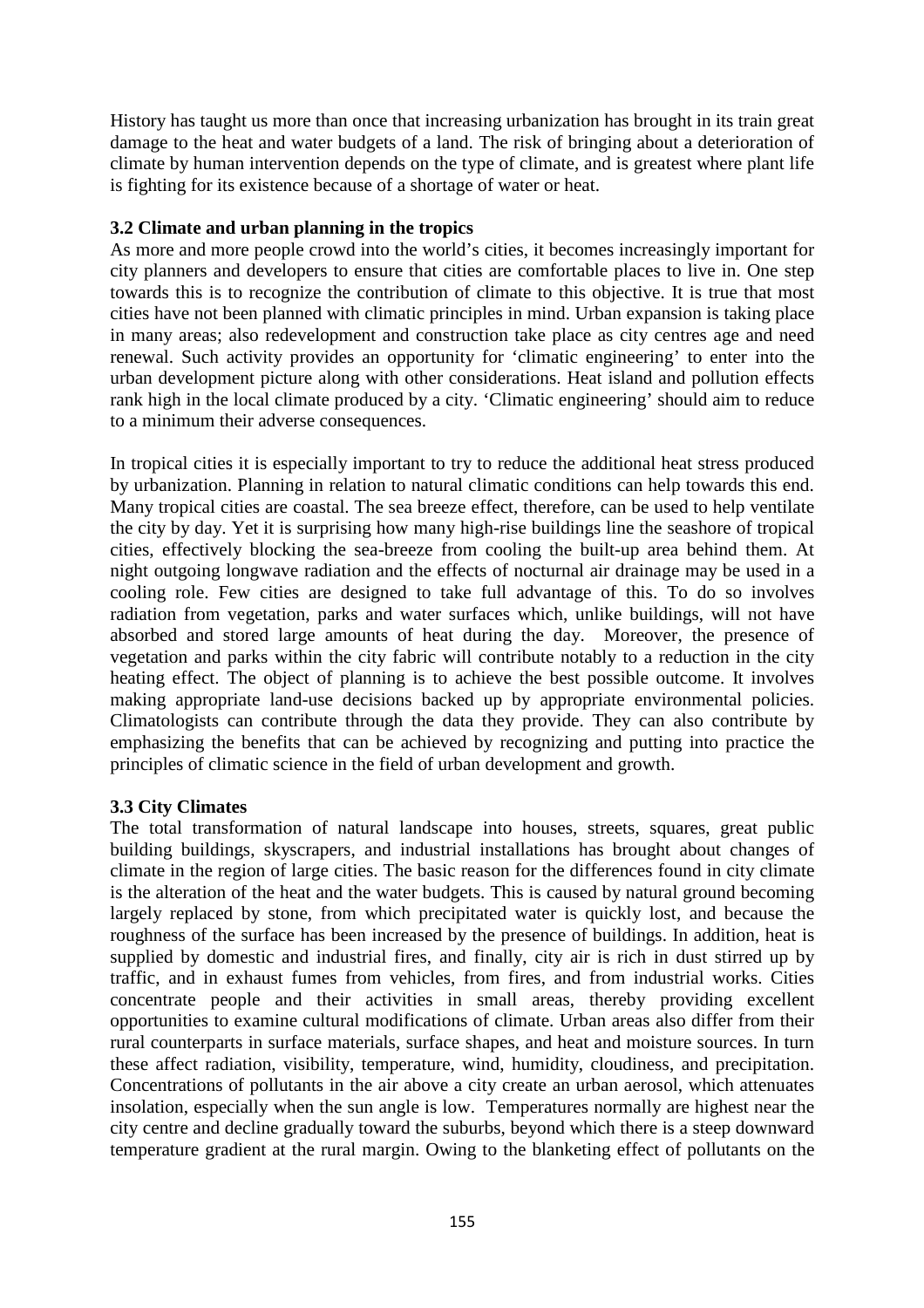radiation budget, diurnal ranges of temperature are less in urban areas than over the countryside.

## **Exercise 1.1**

- 1. How has man influenced the microclimatic factors in his environment?
- 2. What are the necessary climatic requirements for urban planning in the tropics?
- 3. (a) Examine the extent of modification of City climate by man.
- (b) How does the urban climate differ from its rural counterpart?
- 4. What are the climatic characteristics of an urban area?

### **4.0 Summary**

This unit has within its limit explained the relationship between man and the microclimate. Replacement of the original order of creation by the all-encompassing economic order ordained by man makes changes in the general climate of a country as well, and the measures adopted to further the advancement of industry are, in a long-term view, by no means always such that they also favour the advancement of life. Heat island and pollution effects rank high in the local climate produced by a city. Planning in relation to natural climatic conditions can help towards this end.

### **5.0 References / Further Readings**

**Ayoade J. O. (1983):** Introduction to Climatology for the tropics, John Wiley & Sons, Chicester, New York, Brisbane, Toronto, Singapore

**Ojo S. O, Ojo K., Oni F. (2001):** Fundamentals of Physical and Dynamic Climatology.Pub. in Nigeria by SEDEC Publishers, ISBN 978-35772-9-8

**A. De Sherbinin, A. Schiller and A. Pulsipher, (2007):** The vulnerability of global cities to climate hazards, *Environ Urban* **19** (2007), pp. 39–64. View Record in Scopus | Cited By in Scopus (13)

**D. McEvoy, P. Matczak, I. Banaszak and Chorynski A, (2010):** Framing adaptation to climate-related extreme events [Internet], *Mitig Adapt Strateg Global Change* (2010) 10.1007/s11027-010r-r9233-2.

**S. Wiggins and Wiggins M, (2009):** Climate Change and Environmental Degradation Risk and Adaptation Assessment (CEDRA): An Environmental Tool for Agencies in Developing Countries, Tearfund (2009).

**Intergovernmental Panel on Climate Change (IPCC), (Climate change 2007):** Synthesis report. Contribution of Working Groups I, II and III to the Fourth Assessment Report of the Intergovernmental Panel on Climate Change, IPCC (2007).

Howard J. Critchfield, (1983): General Climatology, Ninth Printing (4<sup>th</sup> Ed.), July 1995, ISBN-81-203-0476-4, Indian Reprint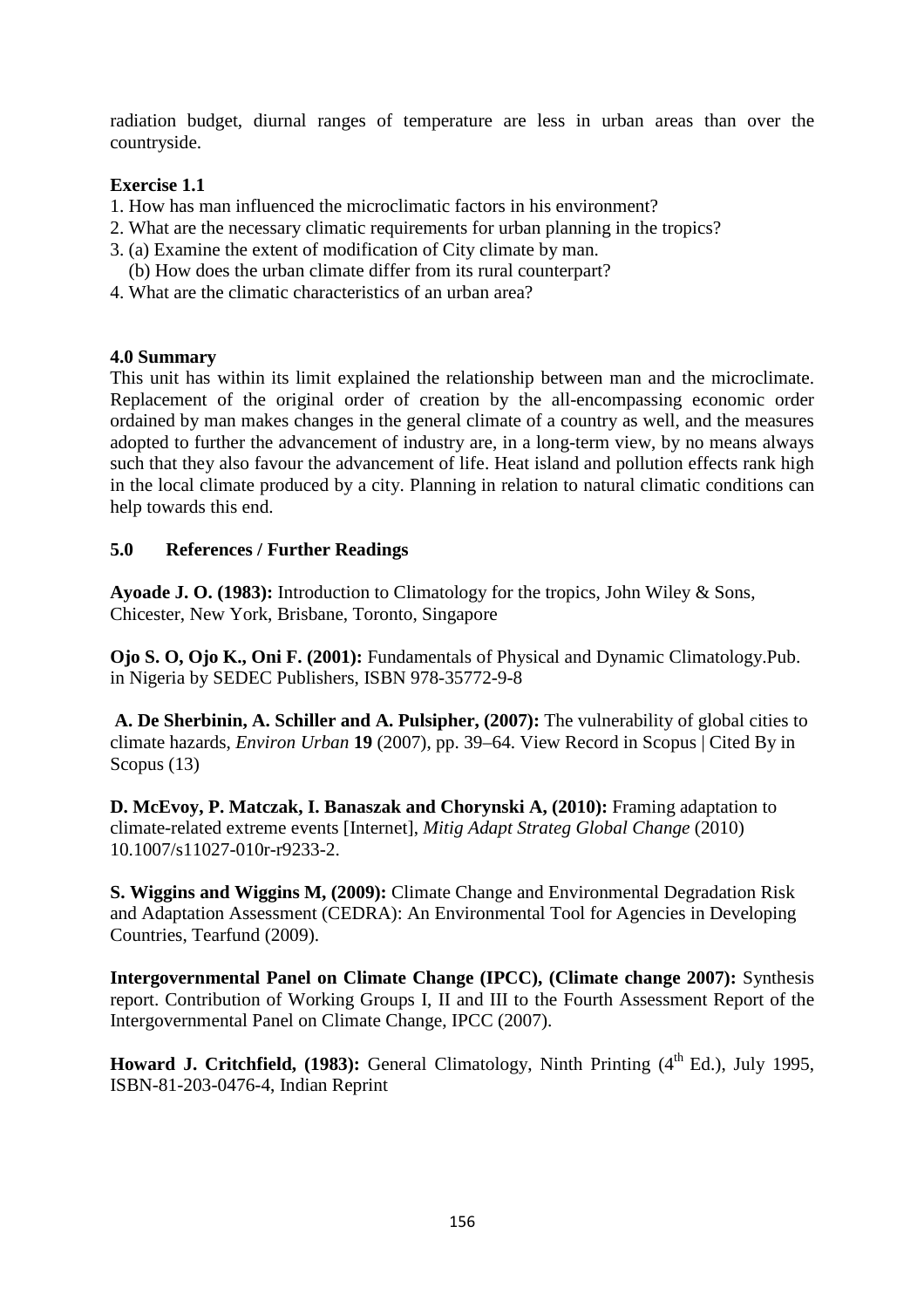# **UNIT 2 TROPICAL DISTURBANCES**

# **CONTENTS**

- 1.0 Introduction
- 2.0 Objectives
- 3.0 Main Body
	- 3.1 Tropical Disturbances
	- 3.2 Location of tropical disturbances on a weather map/chart
- 4.0 Conclusion
- 5.0 Summary
- 6.0 References / Further Readings

## **2.0 INTRODUCTION**

 Daily synoptic streamline charts show many features which are absent from mean annual or monthly charts. This is due to the smoothing which occurs when average values are taken. The synoptic systems found on daily charts include various types of eddies or vortices, wave patterns and convergence zones. These may be associated with convergence and divergence. Ascent or descent of the air takes place, resulting in many different types of weather on a synoptic scale. These, in turn are modified by local effects in the various localities. The most vigorous tropical disturbances are the intense cyclonic storms that form over warm tropical waters.

### **2.0 OBJECTIVES**

By the end of this unit, students should be able to:

- Define a tropical disturbance
- Identify some of the synoptic systems associated with the tropical disturbances
- Know where and how the disturbances are located in a weather chart

### **3.0 MAIN BODY**

## **3.1 What is Tropical Disturbance?**

We shall use the term tropical disturbance to describe any feature of the circulation which disturbs the basic tropical air currents. Unlike the mid-latitude depressions, tropical disturbances are rarely frontal. They vary widely according to their location, and there are many different systems of classification. The most commonly recognized are: (a) Wave disturbances (b) Monsoon depressions (c) Linear depressions (including line squalls or other equatorial trough disturbances) and (d) Cyclones and Cyclonic vortices

**Wave disturbances:** These are troughs developed in the trade winds and in the equatorial easterlies. They are unlike depressions, being scarcely detectable in the surface pressure field, but form a closed low pressure area in the middle troposphere. They are sometimes referred to as tropical streamlines. The origin of the phenomenon is rather difficult to trace. Possible causes include weak trade-wind inversions which tend to disturb the pressure and wind systems, and the penetration of cold fronts into the low latitudes. A sequence of weather conditions usually occur with the passage of these waves. In the ridge a head of the trough, fine weather with scattered cumulus cloud and some haze occur. Close to the trough are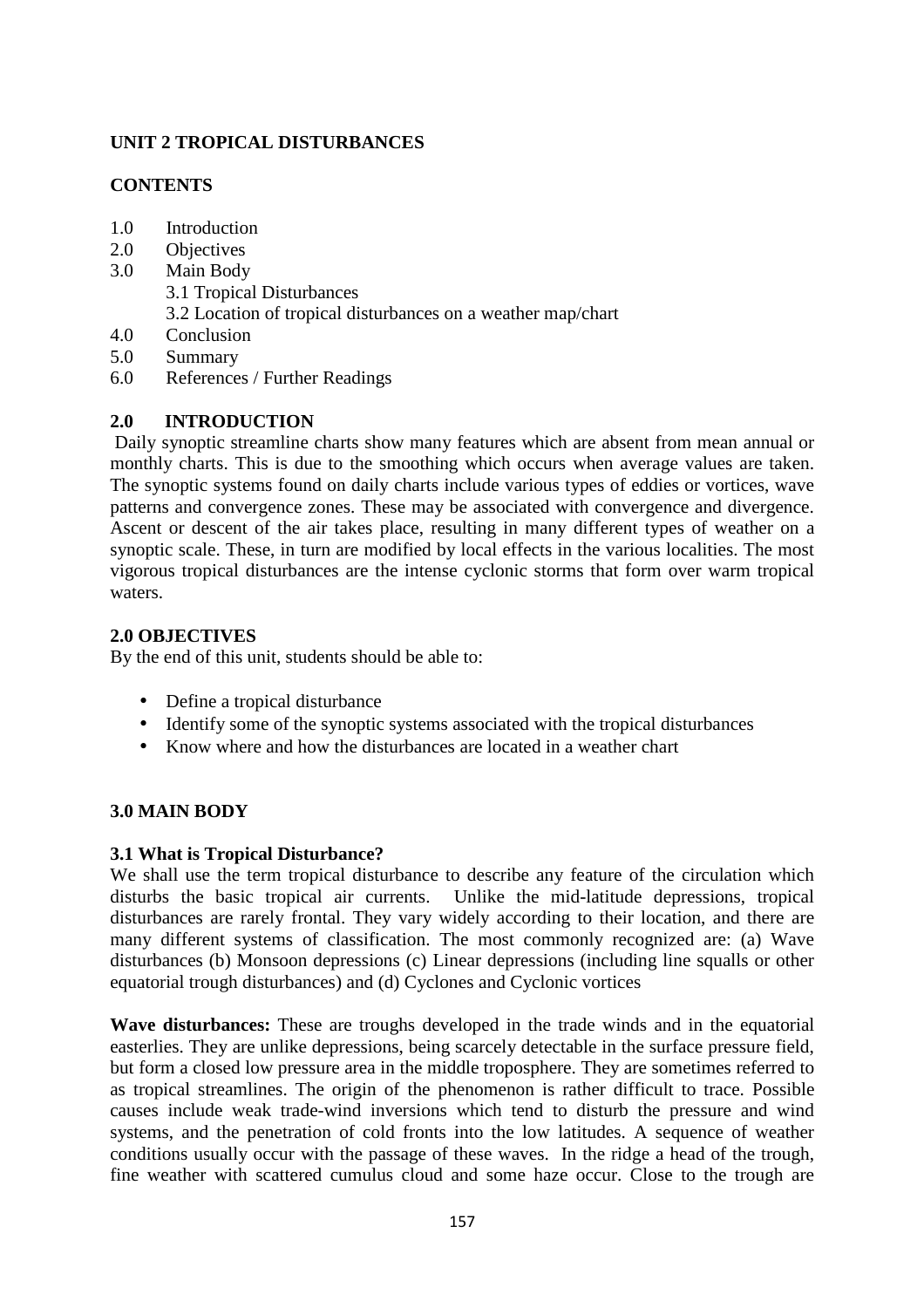cumulus clouds, occasional showers and poor visibility. Finally, behind the trough, the wind veers in the direction, heavy cumulus and cumulonimbus clouds form with moderate to heavy thundery showers, temperatures decrease and there is a general clearing of the air. This is very similar to the passage of mid-latitude depressions.

**Monsoon Depression:** These are weak cyclones which occur in many portions of oceanic and continental tropics. They are most prominent over southern Asia in the mid-summer, when the equatorial low pressure is extended to the Asiatic continent. They also happen in West Africa and Central America. They move westward in strong easterly air stream around 8,000  $-10,000m$  (25,000 to 30,000 feet) above the ground surface. There are various types depending on the intensity of the development.

**Linear Depressions:** These comprise line squalls, linear depressions, or equatorial rough disturbances and are another variant of the weak cyclonic weather common in the tropical regions. They are associated mainly with a trough of low pressure at the surface. They happen in the region where trade winds converge, causing a major building of tropical cumulus clouds. The weather pattern associated with linear systems is often traced to the break up of the trade wind system into small cyclones which move from east to west. These cyclones form disturbance lines which are very important causes of rainfall particularly in West Africa.

**Tropical cyclones:** These are the violent disturbances termed hurricanes in the Atlantic and eastern Pacific, typhoons in the western pacific and cyclones or hurricanes in other areas of occurrence. Unlike the middle latitude depressions, they are found only at certain seasons in certain regions of the tropics. The life cycle of a tropical cyclone averages 6 days from the time of their inception until they enter land and recurve into the middle latitudes. The regions of formation are normally characterized by high temperatures and high water vapour content. The first sign of the development of a tropical cyclone is a pressure drop accompanied by a wind circulation which is clockwise in the northern hemisphere and anti-clockwise in the south. After some days, the pressure in the centre drops more rapidly and the winds get stronger. The wind rises to gale force over a confused sea; the clouds get thicker and lower finally forming dense nimbostratus with continuous rain. At maturity, the surface pressure at the centre of the cyclone no longer falls and the wind speeds no longer increase. Many hurricanes sometimes break out of the tropics into the middle latitudes and thus recurving poleward and subsequently eastward into the belts of westerlies. Alternatively, others may move over the land and dissipate quickly within the tropics, particularly in areas where the convective rains generally cool the air in the low levels. The centre of the tropical cyclone known as the eye is usually a region with diameter varying from 16 and 32 km (10 and 20 miles) at the surface, and widening upwards to about 50 or even 80 km at a height of about 10 km.

## **3.2 Location of tropical disturbances on a weather map**

Daily synoptic streamline charts for tropical regions sometimes indicate more complex patterns than those found on mean annual or monthly charts. Various types of eddies, indrafts, outdrafts, wave patterns, convergence zones, etc can be located. Particular attention needs to be given to areas of convergence and divergence, as ascent or descent of the air in those regions can lead to many different types of weather on the synoptic scale. In many localities local effects, such as topography or differential heating, may accentuate these developments. In the absence of tropical disturbances, the synoptic charts would consist of more or less smooth straight streamlines with no variations in wind speed.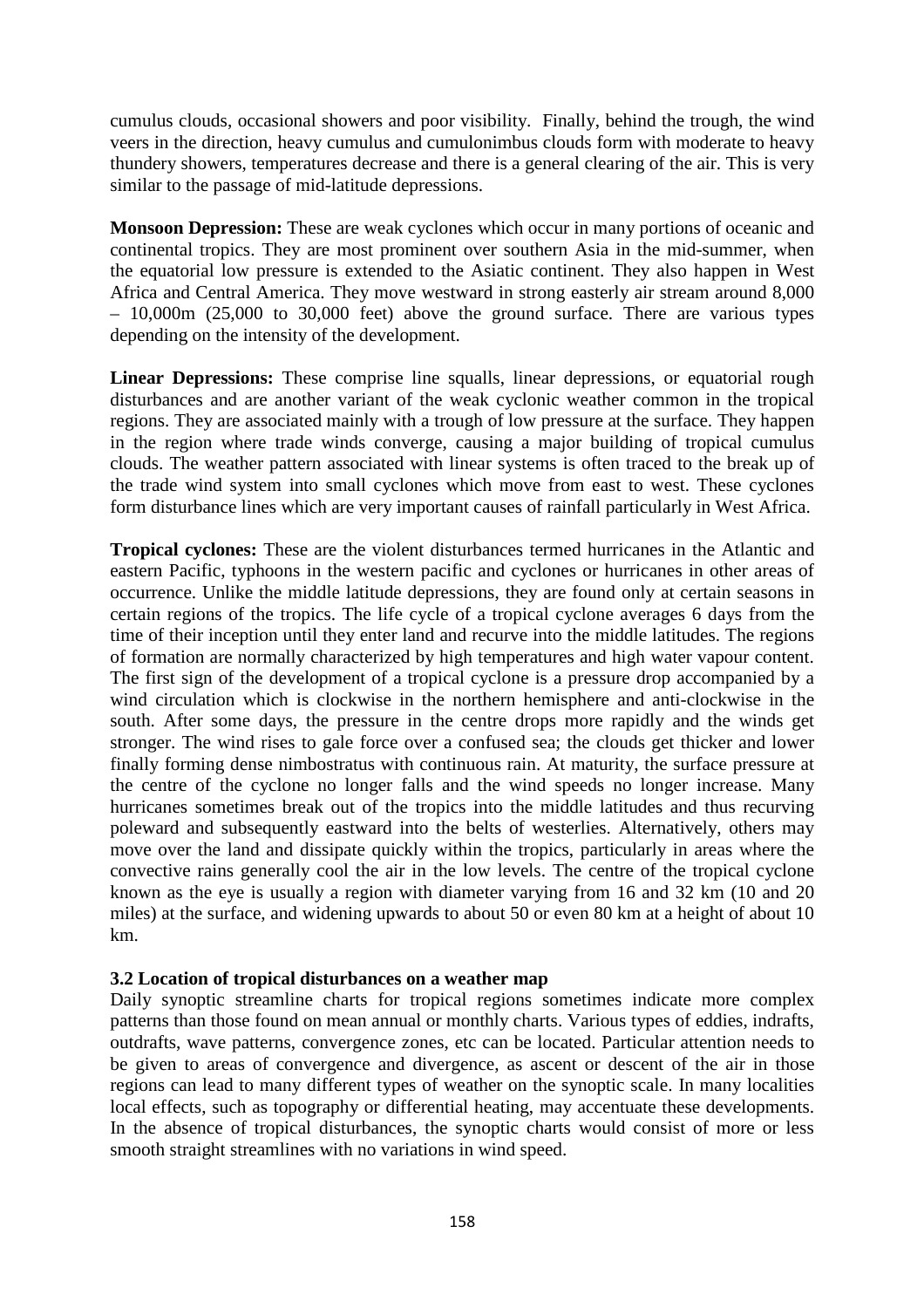### **Exercise 1.1**

1. Mention some the tropical disturbances you know and describe any two.

2. Describe the characteristics of a tropical cyclone

3. Explain how some physical processes can lead to the formation of different types of weather on a synoptic scale.

### **4.0 Summary**

This unit has within its limit explained what a tropical disturbance is all about. The various types of tropical disturbances have been mentioned and discussed in the passage. Some synoptic systems associated with the tropical disturbances have been mentioned. The synoptic systems found on daily charts include various types of eddies or vortices, wave patterns and convergence zones. The most vigorous tropical disturbances are the intense cyclonic storms that form over warm tropical waters.

### **5.0 References / Further Readings**

**Ayoade J. O. (1983):** Introduction to Climatology for the tropics, John Wiley & Sons, Chicester, New York, Brisbane, Toronto, Singapore

**Ojo S. O, Ojo K., Oni F. (2001):** Fundamentals of Physical and Dynamic Climatology.Pub. in Nigeria by SEDEC Publishers, ISBN 978-35772-9-8

**A. De Sherbinin, A. Schiller and A. Pulsipher, (2007):** The vulnerability of global cities to climate hazards, *Environ Urban* **19** (2007), pp. 39–64. View Record in Scopus | Cited By in Scopus (13)

**D. McEvoy, P. Matczak, I. Banaszak and Chorynski A, (2010):** Framing adaptation to climate-related extreme events [Internet], *Mitig Adapt Strateg Global Change* (2010) 10.1007/s11027-010r-r9233-2.

**S. Wiggins and Wiggins M, (2009):** Climate Change and Environmental Degradation Risk and Adaptation Assessment (CEDRA): An Environmental Tool for Agencies in Developing Countries, Tearfund (2009).

**Intergovernmental Panel on Climate Change (IPCC), (Climate change 2007):** Synthesis report. Contribution of Working Groups I, II and III to the Fourth Assessment Report of the Intergovernmental Panel on Climate Change, IPCC (2007).

Howard J. Critchfield, (1983): General Climatology, Ninth Printing (4<sup>th</sup> Ed.), July 1995, ISBN-81-203-0476-4, Indian Reprint

## **UNIT 3 TROPICAL AGRO-CLIMATOLOGY**

## **CONTENTS**

- 1.0 Introduction
- 2.0 Objectives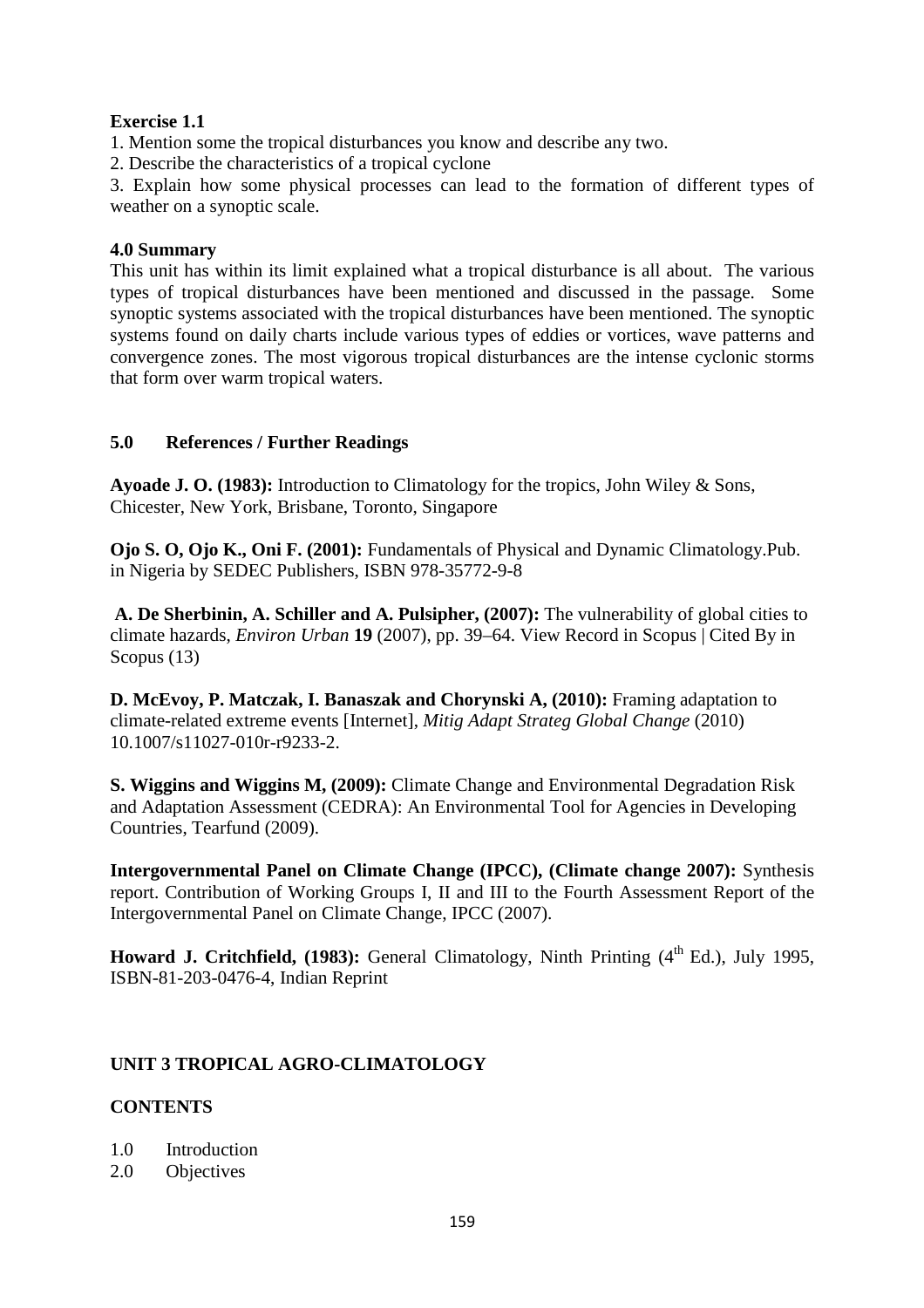- 3.0 Main Body
	- 3.1 Tropical Agro-climatology
	- 3.2 Types of agro-climatic information needed
	- 3.3 Agro-climatic classification
- 4.0 Conclusion
- 5.0 Summary
- 6.0 References / Further Readings

# **1.0 INTRODUCTION**

There is perhaps no other human activity which is more affected by weather than agriculture. Weather and climate pervade every phase of agricultural activity. No doubt, crop growth depends on its genetic constitution, but it is the environmental condition of soil and climate, which affects crop in all its phenological stages and ultimately determines its yield. It will be obvious that meteorological expertise and advice can make a valuable contribution to decisions in agricultural management and practice, both on climatological-strategic matters and on actual weather applications for tactical decisions. Too often the agricultural community has to ask for raw weather data series, to be analysed by agrospecialists without much real meteorological insight, because the weather service is not providing the minimal locally necessary amount of agro-climatological information. The weather service should know and care about more operational application aspects of their data than is needed for synoptics.

## **2.0 OBJECTIVES**

By the end of this unit, students should be able to:

- Define Agro-climatology
- Identify some of the agro-climatic data used in the tropics
- Know the importance of agro-climatic classifications

# **3.0 MAIN BODY**

## **3.1 What is Agro-Climatology?**

Agro-climatology deals with the science for the study of climatic features such as distribution of wind speed, temperature, humidity etc, and factors such as energy and water balance characteristics of underlying surfaces that influence them. It deals with environmental conditions of open surfaces, inside and above crops, forests and other vegetation. The climatic water balance provides, apart from actual evapotranspiration, an assessment of water surplus, water deficit and run-off. Climate and agriculture are closely linked.

**Benefits of Agro-climatological studies:** Apart from many applications of climatology and weather forecast to current agricultural problems, Agro-climatological studies can be of considerable interest in three other fields.

1. Selection of the production sites for a given crop. This is because lack of detail knowledge on plant-climate relationships has hampered intelligent planning of land use on a wider scale.

2. Climatic analysis for proper interpretation of results of agronomic experiments. A comprehensive climatic analysis and documentation with a limited number of field trials would yield more practical information than a large number of trials without such analysis.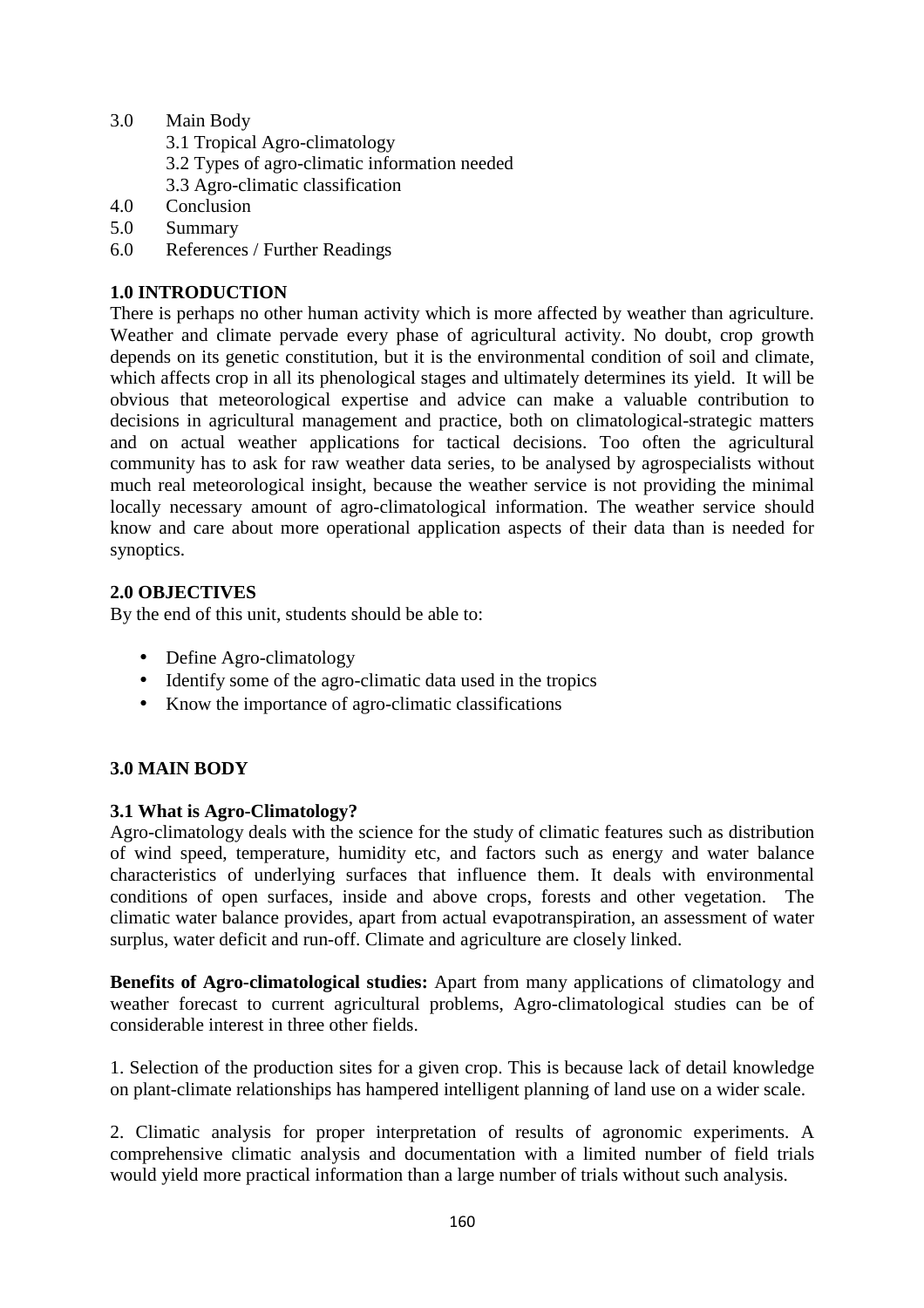3. Irrigation, row spacing, timing of fertilizer application, variety selection and transplanting, etc, can best be planned and implemented when viewed in the light of appropriate climatic analysis.

### **3.2 Types of agro-climatic information that is required**

### **(a) Air Temperatures**

 Temperature probabilities Degree Days Hours or days above or below selected temperatures Interdiurnal variability Maximum and Minimum temperature statistics Growing season statistics (onset and cessation)

### **(b) Precipitation**

 Probability of specified amount during a period Number of days with specified amounts of precipitation Probabilities of thunderstorms, hail Probability of extreme precipitation amounts

### **(c) Wind**

Wind rose (frequency distribution per direction sector of  $30^{\circ}$  or  $45^{\circ}$  width) Average wind speed (hourly, daily) Maximum wind (average and gust) Diurnal variation Hours of wind less than selected speed

## **(d) Sky cover, sunshine, radiation**

Percentage of possible sunshine Number of clear, overcast, scattered, and Few Amounts of global and downward IR radiation

### **(e) Humidity**

 Probability of specified relative humidity Duration of specified threshold exceedance of humidity

# **(f) Free water evaporation**

Total amount Diurnal variation of evaporation Relative dryness of air Evapotranspiration

### **(g) Dew**

Duration and amount of dew Diurnal variation of dew Association of dew with vegetative wetting Probability of dew formation with season

### **(h) Soil temperature**

Mean and standard deviation at standard depth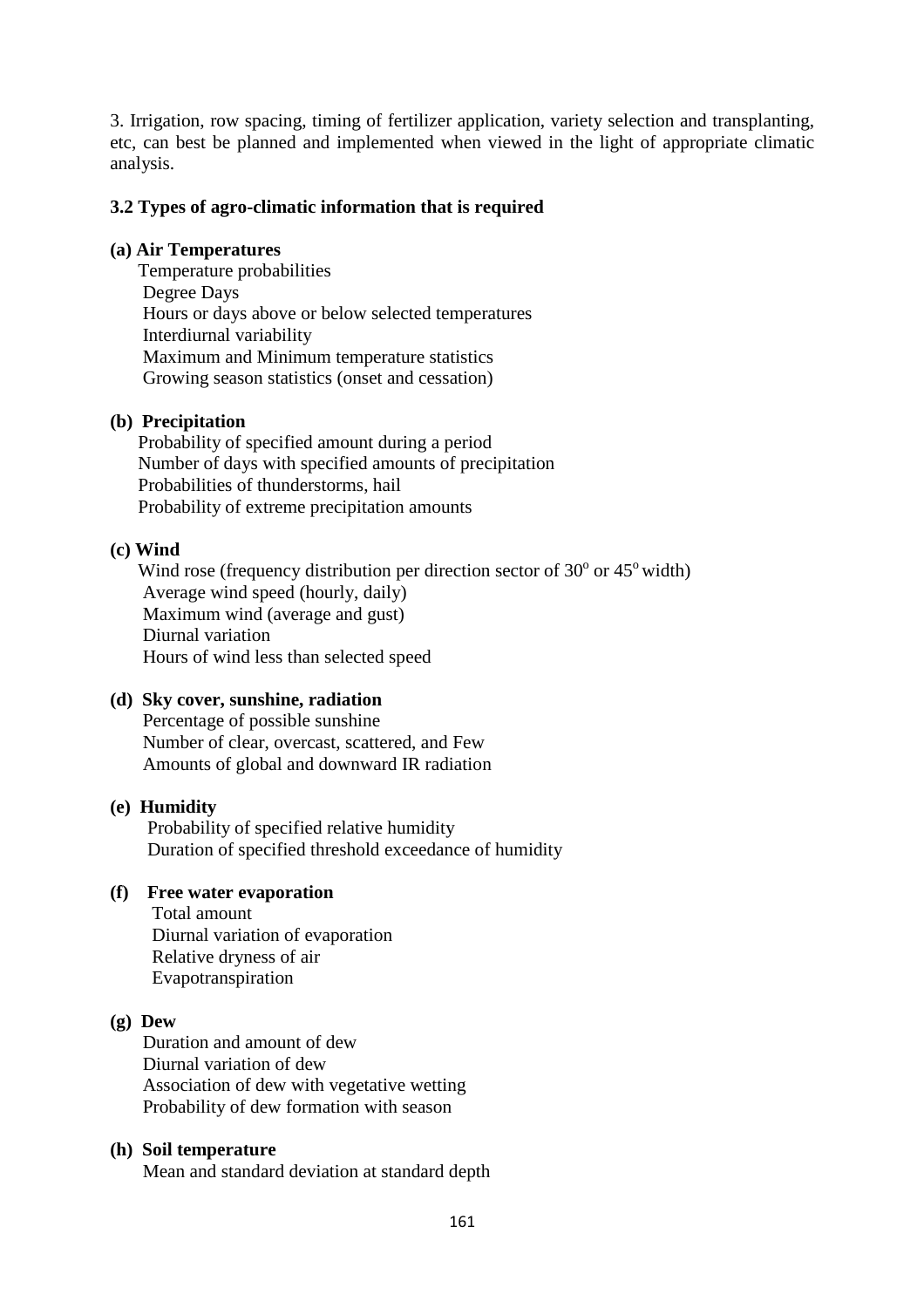Depth of frost penetration Probability of occurrence of specified temperatures at standard depths Dates when thresholds values of temperature (germination, vegetation) are reached

#### **(i) Soil moisture**

Mean value at standard depth

**Plants and crop microclimate:** development and growth of plants depend on environmental conditions at every stage. An understanding of the interrelation between the structure of the environment (ground cover, surface slope, degree of shelter, etc) and the local microclimate, in the crop and around the crop, may result in actions aimed at the long-term improvement of the growth situation. Even before planting, the influence of the weather should be considered. The quality of the seed sown depends on meteorological conditions during the year in which it was produced. The productivity of long-rotation crops, e.g, vines, fruit and forest trees, can also be affected by weather experienced over many previous seasons. Post-harvesting operations, such as drying grass and other crops, and the capacity to maintain the quality of stored farm crops are affected by seasonal weather. Weather and climate are important in the occurrence of forest, bush and grass fires, and knowledge of them is important for the defence against such hazards.

### **3.3 Agro-climatic classification**

The saying that farmers learn to live within the limitations of their local conditions through trials and errors over generations, is no longer completely true. It is now evident, that deriving maximum benefit from agriculture and silviculture calls for an in depth knowledge of agroclimatic conditions, without which the most effective cropping pattern and the development of additional irrigation schemes, which are needed in different zones, cannot be planned. Most of the earlier climatic classifications used vegetation as an index of climate. Starting at the middle of the  $20<sup>th</sup>$  century, a group of climatologists tried to develop climatic / agroclimatic classifications, with a view to using them for maximizing crop production. The Moisture Availability Index (MAI) developed by Hargreaves is now well recognised in agroclimatic classification. The index is the ratio of probabilistic rainfall and potential evapotranspiration. Each country is expected to develop its own regional classification based on its climate types.

### **Exercise 1.1**

- 1. What are the advantages of Agro-climatological studies?
- 2. Why do farmers need Agro-climatological data
- 3. Enumerate some of the Agro-climatological information required in farm planning

### **4.0 Summary**

This unit has within its limit explained what agro-climatology is all about. The passage has been able to identify some of the agro-climatic data that are used in the tropics. The benefits of agro-climatological studies have also been explained. Climatic analysis assumes a great significance in nearly every phase of agricultural activity, from the selection of sites to agronomic experiments and from long term planning to daily operatins.